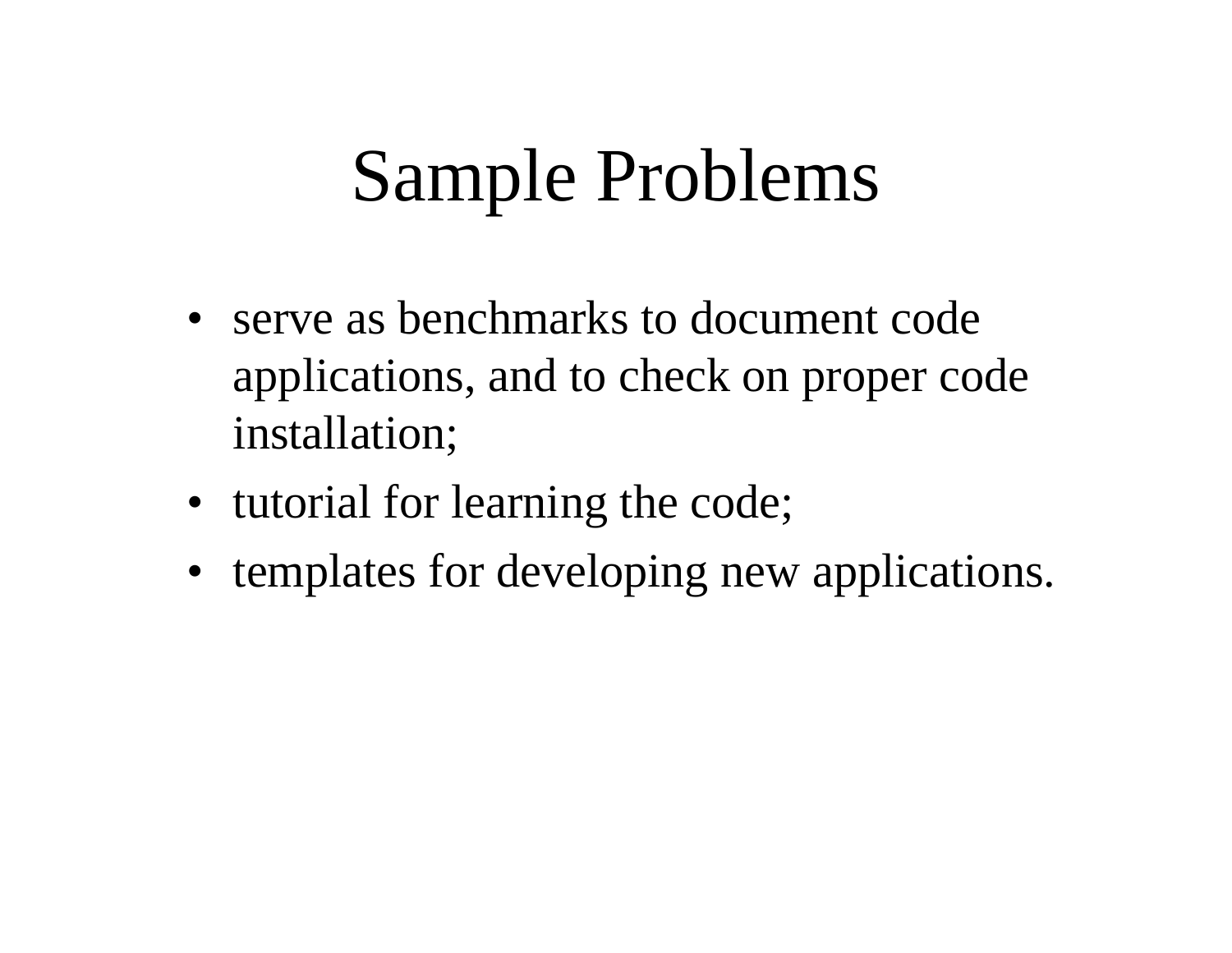# TOUGH2/EOS3: water, air

| Components              | $\# 1$ : water                                                                   |
|-------------------------|----------------------------------------------------------------------------------|
|                         | # 2: air                                                                         |
| Parameter choices       |                                                                                  |
|                         | $(NK, NEG, NPH, NB) = (2, 3, 2, 6)$ water and air, nonisothermal (default)       |
|                         | $(2, 2, 2, 6)$ water and air, isothermal                                         |
|                         | molecular diffusion can be modeled by setting $NB = 8$                           |
| Primary Variables*      |                                                                                  |
| single-phase conditions |                                                                                  |
|                         | $(P, X, T)$ - (pressure, air mass fraction, temperature)                         |
| two-phase conditions    |                                                                                  |
|                         | $(P_g, S_g + 10, T)$ - (gas phase pressure, gas saturation plus 10, temperature) |

 $*$  By setting MOP(19) = 1, initialization can be made with TOUGH-style variables (P, T, X) for single-phase, ( $P_g$ , S<sub>g</sub>, T) for two-phase.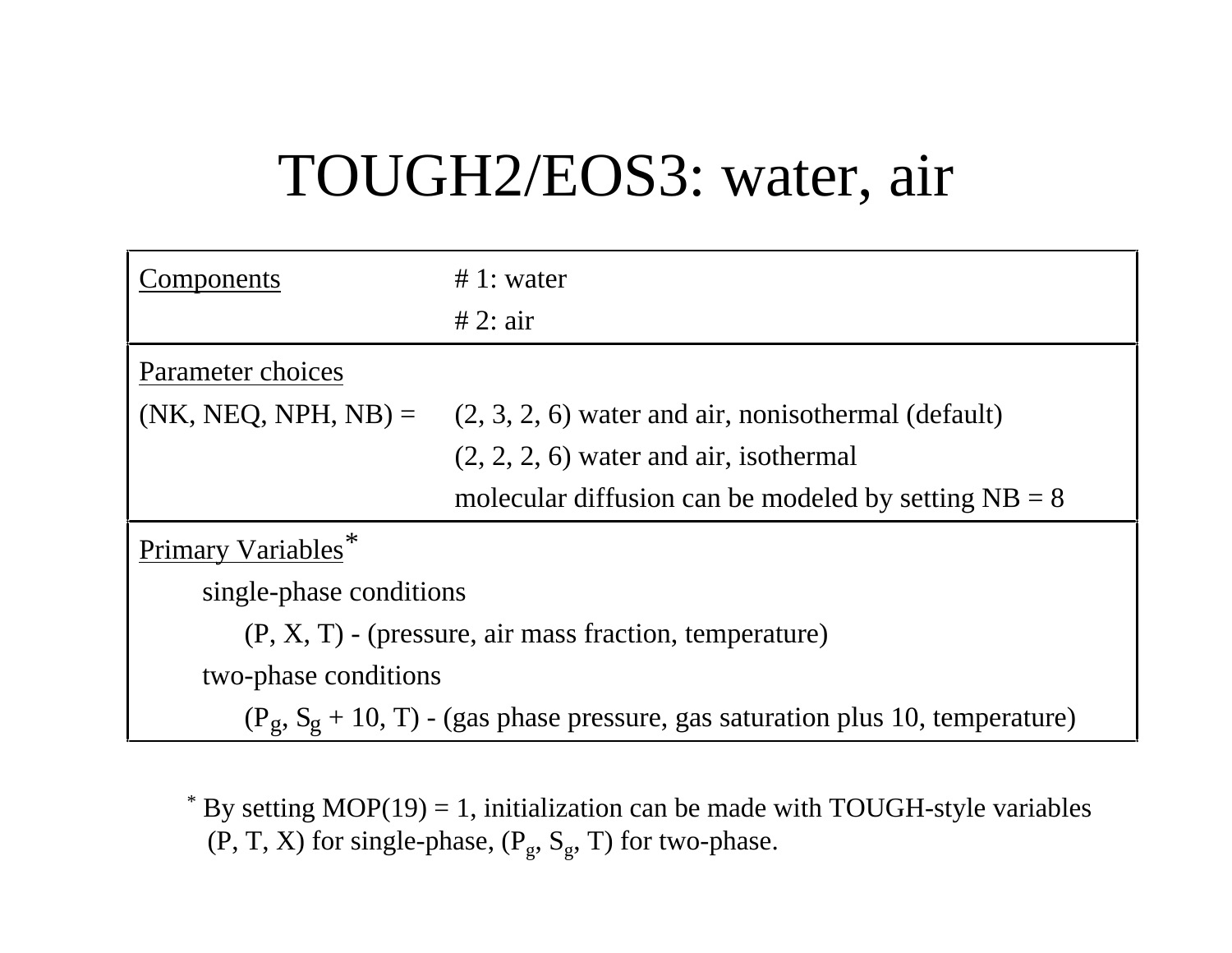#### Input File (Sample Problem 1) \*sam1\* CODE DEMONSTRATION: PHASE TRANSITIONS, COMPONENT (DIS-)APPEARANCES ROCKS----1----\*----2----\*----3----\*----4----\*----5----\*----6----\*----7----\*----8TRANS 2650. .50 1.E-14 2.10 1000.SHOME 2 2650. .50 1.E-14 2.10 1000. 1000. 1.8 .13 .40 .101 1.E5 .2 1.  $START---1---*---2---+---3---+---4---4---+---5---5---*---6---+---7---7---+---8$ ----\*----1 MOP: 123456789\*123456789\*1234 ---\*----5----\*----6----\*----7----\*----8PARAM----1----\*----2----\*----3----\*----4----\*----5----\*----6----\*----7----\*----82  $4$  1100 30 000000200711  $-1.$  F 1 1.E2 5.E345.E5 .5 250. FOFT ----1----\*----2----\*----3----\*----4----\*----5----\*----6----\*----7----\*----8F 1abc 2F 7GOFT ----1----\*----2----\*----3----\*----4----\*----5----\*----6----\*----7----\*----8F 2f 1SHO 9SHO 2F 8RPCAP----1----\*----2----\*----3----\*----4----\*----5----\*----6----\*----7----\*----83 .30 .051 1.TIMES----1----\*----2----\*----3----\*----4----\*----5----\*----6----\*----7----\*----81 3 2.E31.E3 ELEME----1----\*----2----\*----3----\*----4----\*----5----\*----6----\*----7----\*----8F 1 9 1TRANS 10.SHO 1 9 1SHOME 10. SHO11 1 1SHOME 1.E4  $COMNE$ ----1----\*----2----\*----3----\*----4----\*----5----\*----6----\*----7----\*----8 F 1F 2 1 5. 5. 1.F 3F 4 1 5. 5. 1.F 5F 6 1 5. 5. 1. $MOP(19) = 1$ : (P, T, X) for single-phase,  $(P_\sigma, S_\sigma, T)$  for two-phase

INCON----1----\*----2----\*----3----\*----4----\*----5----\*----6----\*----7----\*----8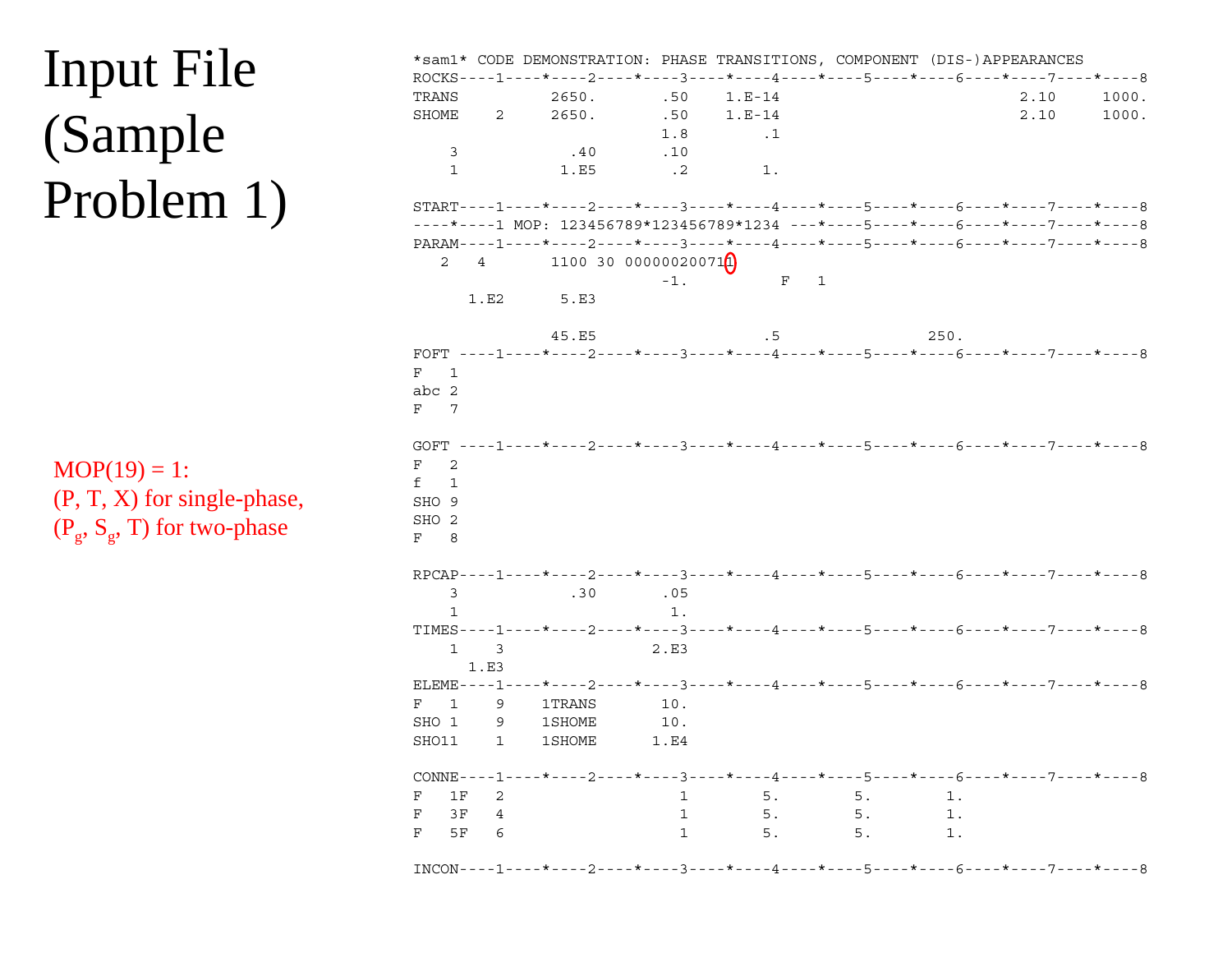# **Input File** (Sample Problem 1,  $cont<sup>2</sup>d)$

 $MOP(19) = 1$ : (P, T, X) for single-phase,  $(P_g, S_g, T)$  for two-phase

| F                                                                                               |       |                                     |             |              |                |                |        |           |                 |                                                                                  |
|-------------------------------------------------------------------------------------------------|-------|-------------------------------------|-------------|--------------|----------------|----------------|--------|-----------|-----------------|----------------------------------------------------------------------------------|
|                                                                                                 | 1     |                                     |             |              |                |                |        |           |                 |                                                                                  |
|                                                                                                 |       |                                     |             | 1.E5         |                |                | $20$ . |           | $1$ .           |                                                                                  |
| $\mathbf F$<br>2                                                                                |       |                                     |             |              |                |                |        |           |                 |                                                                                  |
|                                                                                                 |       |                                     |             |              |                |                |        |           |                 |                                                                                  |
|                                                                                                 |       |                                     |             | 1.E6         |                |                | 170.   |           | $0$ .           |                                                                                  |
| $\mathbf F$<br>3                                                                                |       |                                     |             |              |                |                |        |           |                 |                                                                                  |
|                                                                                                 |       |                                     |             | 1.E5         |                |                | .001   |           | 99.5            |                                                                                  |
| $\mathbf F$                                                                                     | 4     |                                     |             |              |                |                |        |           |                 |                                                                                  |
|                                                                                                 |       |                                     |             | 99.E5        |                |                | .999   |           | 310.            |                                                                                  |
| $\mathbf F$<br>5                                                                                |       |                                     |             |              |                |                |        |           |                 |                                                                                  |
|                                                                                                 |       |                                     |             | 1.E6         |                |                | 100.   |           | $\mathtt{0}$ .  |                                                                                  |
| $\mathbf F$<br>6                                                                                |       |                                     |             |              |                |                |        |           |                 |                                                                                  |
|                                                                                                 |       |                                     |             |              |                |                |        |           |                 |                                                                                  |
|                                                                                                 |       |                                     |             | 10.E6        |                |                | 100.   |           | 1.              |                                                                                  |
| F                                                                                               | 7     |                                     |             |              |                |                |        |           |                 |                                                                                  |
|                                                                                                 |       |                                     |             | 1.E5         |                |                | 20.    |           | 0.              |                                                                                  |
| 8<br>F                                                                                          |       |                                     |             |              |                |                |        |           |                 |                                                                                  |
|                                                                                                 |       |                                     |             | 1.E7         |                |                | 300.   |           | $\,0$ .         |                                                                                  |
| 9<br>F                                                                                          |       |                                     |             |              |                |                |        |           |                 |                                                                                  |
|                                                                                                 |       |                                     |             | 1.E5         |                |                | .99    |           | 90.             |                                                                                  |
|                                                                                                 |       |                                     |             |              |                |                |        |           |                 |                                                                                  |
| F<br>10                                                                                         |       |                                     |             |              |                |                |        |           |                 |                                                                                  |
|                                                                                                 |       |                                     |             | 40.E5        |                |                | 280.   |           | $0$ .           |                                                                                  |
| SHO11                                                                                           |       |                                     |             |              |                |                |        |           |                 |                                                                                  |
|                                                                                                 |       |                                     |             | 50.E5        |                |                | 240.   |           |                 |                                                                                  |
| SHO12                                                                                           |       |                                     |             |              |                |                |        |           |                 |                                                                                  |
|                                                                                                 |       |                                     |             | 40.E5        |                |                | 100.   |           |                 |                                                                                  |
|                                                                                                 |       |                                     |             |              |                |                |        |           |                 |                                                                                  |
|                                                                                                 |       |                                     |             |              |                |                |        |           |                 |                                                                                  |
|                                                                                                 |       |                                     |             |              |                |                |        |           |                 |                                                                                  |
|                                                                                                 |       |                                     |             |              |                |                |        |           |                 | GENER----1----*----2----*----3----*----4----*----5----*----6----*----7----*----8 |
|                                                                                                 | 1AIR  |                                     |             |              |                |                | AIR    |           | 5.E-3 9.882E4   |                                                                                  |
|                                                                                                 | 7AIR  |                                     |             |              |                |                | AIR    | $5.E-3$   | 9.882E4         |                                                                                  |
|                                                                                                 | 8WEL  |                                     |             |              |                |                | MASS   | $-1.5E-2$ |                 |                                                                                  |
|                                                                                                 | 9HOT  |                                     |             |              |                |                | HEAT   | 2.E6      |                 |                                                                                  |
|                                                                                                 | 10COL |                                     |             |              |                |                | HEAT   | $-5. E5$  |                 |                                                                                  |
|                                                                                                 |       | $\overline{\mathbf{1}}$             |             |              |                |                | MASS1  | $-1.$     | 1.E6            |                                                                                  |
|                                                                                                 |       |                                     |             |              |                |                |        |           |                 |                                                                                  |
|                                                                                                 |       | 2                                   |             |              |                |                | laff   | $-1.$     |                 |                                                                                  |
|                                                                                                 |       | 3                                   | 2           | $\mathbf{1}$ | $1 \quad 4$    |                | MASS   |           |                 |                                                                                  |
|                                                                                                 |       |                                     | 0.          |              | 1.E2           |                | 2.E2   |           | 4.E3            |                                                                                  |
|                                                                                                 |       |                                     | $-0.1$      |              | $-0.2$         |                | $-0.3$ |           | $-1.1$          |                                                                                  |
|                                                                                                 |       |                                     | $6\qquad 2$ | $\mathbf{1}$ | $0\quad 4$     |                | MASS1  |           |                 |                                                                                  |
|                                                                                                 |       |                                     | $0$ .       |              | 1.E2           |                | 2.E2   |           | 4.E3            |                                                                                  |
|                                                                                                 |       | $\text{-} \, \text{0}$ . $\text{1}$ |             |              | $\sim 0$ . $2$ |                | $-0.3$ |           | $-1.1$          |                                                                                  |
|                                                                                                 |       |                                     | 1.E6        |              | 2.E6           |                | 3.E6   |           | 1.1E7           |                                                                                  |
|                                                                                                 |       |                                     |             |              |                |                |        |           |                 |                                                                                  |
|                                                                                                 |       | - 9                                 |             |              |                | $\mathbf 1$    | DELV   |           | $1.E-12$ $1.E6$ |                                                                                  |
|                                                                                                 |       | 10                                  |             |              |                | $\overline{4}$ | WATE1  |           |                 |                                                                                  |
|                                                                                                 |       |                                     | $0$ .       |              | 1.E2           |                | 2.E2   |           | 3.E3            |                                                                                  |
|                                                                                                 |       |                                     | 1.1         |              | 1.0            |                | 0.9    |           | 0.1             |                                                                                  |
|                                                                                                 |       |                                     | 1.E6        |              | 1.2E6          |                | 1.4E6  |           | 3.0E6           |                                                                                  |
| f<br>F<br>F<br>F<br>F<br>SHO 1P<br>SHO 2P<br>SHO 3P<br>SHO 6P<br>SHO 9P<br>SHO10P<br>SHO11WEL00 |       |                                     |             |              |                | 2              | DELV   | $1.E-12$  |                 | 1.E2                                                                             |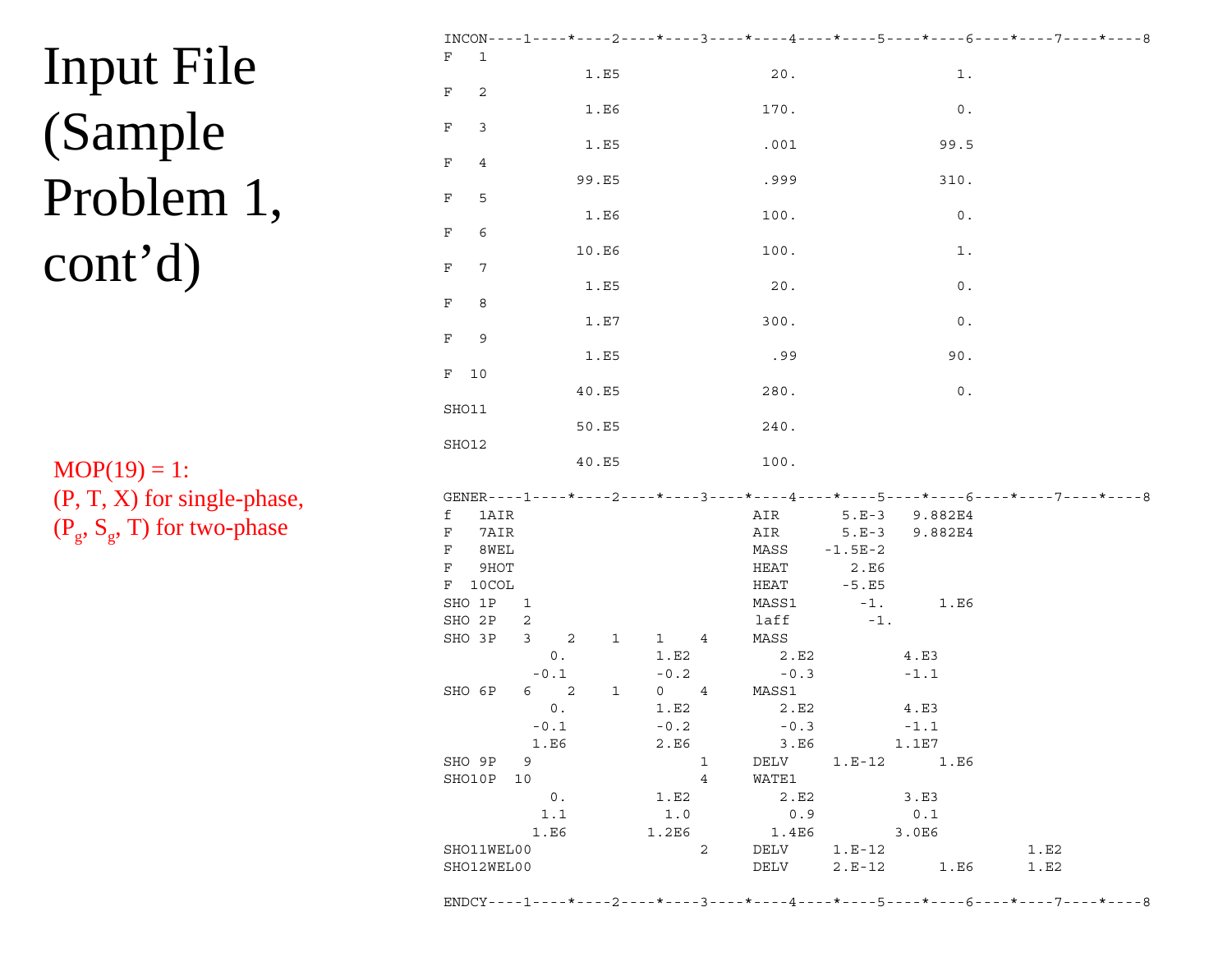



| expect: $P^{-}$ in $(F$ |                  | 2), evolve gas (vapor) phase |
|-------------------------|------------------|------------------------------|
|                         | $P_{n}$ in $(F)$ | 1), evolve aqueous phase     |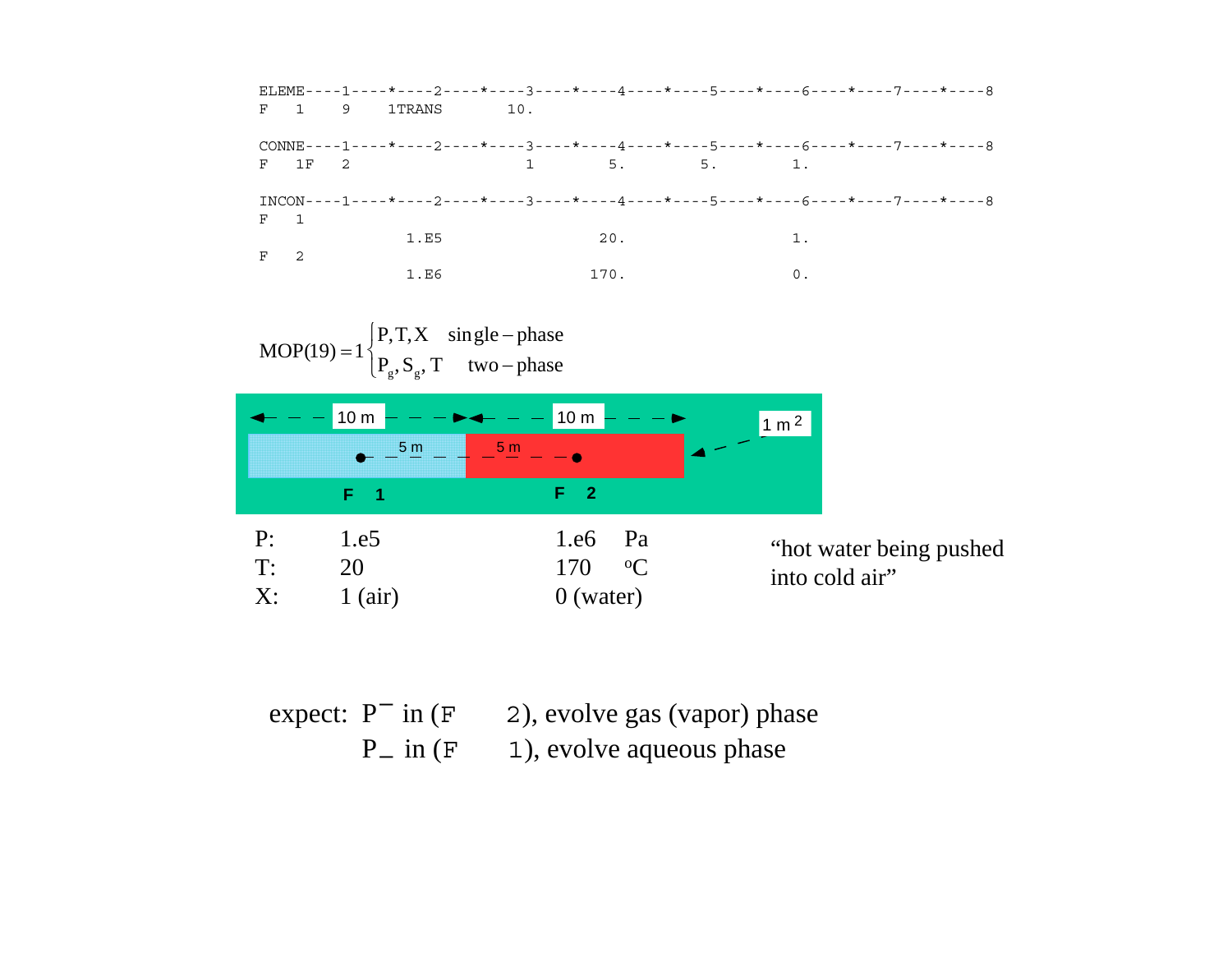|             |   |              |     |      |                                   |      | ELEME----1----*----2----*----3----*----4----*----5----*----6----*----7----*----8 |
|-------------|---|--------------|-----|------|-----------------------------------|------|----------------------------------------------------------------------------------|
|             |   | F 1 9 1TRANS | 10. |      |                                   |      |                                                                                  |
|             |   |              |     |      |                                   |      | CONNE----1----*----2----*----3----*----4----*----5----*----6----*----7----*----8 |
|             |   | $F = 3F = 4$ |     |      | $1 \qquad 5. \qquad 5. \qquad 1.$ |      |                                                                                  |
|             |   |              |     |      |                                   |      | $INCON---1---+---2---+---3---+---4---+---5---+---6---+---6---+---7---+---8$      |
| $F \quad 3$ |   |              |     |      |                                   |      |                                                                                  |
|             |   | 1.E5         |     | .001 |                                   | 99.5 |                                                                                  |
| $F =$       | 4 |              |     |      |                                   |      |                                                                                  |
|             |   | 99.E5        |     | .999 |                                   | 310. |                                                                                  |

 $1\begin{cases} P, T, X \text{ single - phase} \\ P_g, S_g, T \text{ two - phase} \end{cases}$  $MOP(19) = 1$  $P_g$ ,  $S_g$ , T two – phase 10 m 10 m 1 m <sup>2</sup>5 m 5 m  $- - \bullet$ **F 3 F 4** P: 1.e5 99.e5 Pa "hot steam being pushed T: 99.5 310 $0\quad \, {\rm ^oC}$ into colder two-phase zone"  $S_{\rm g}$ : .001 .999

expect: P 4), water evaporating; liquid phase disappearing 3), incoming steam condensing; gas phase disappearing  $P_{n}$  in  $(F_{n})$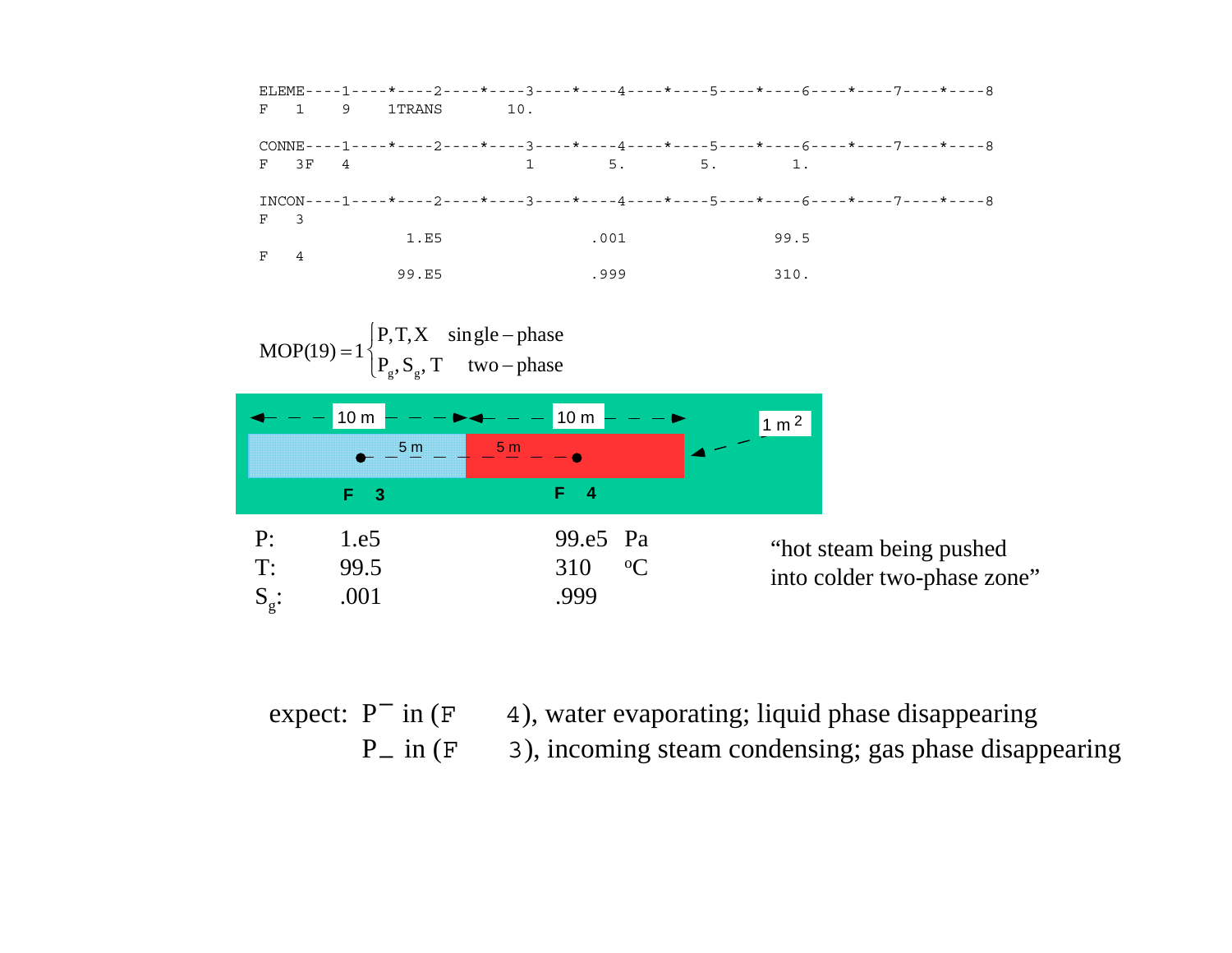# Printed Output

|                                                                                                                                          | ********** [KCYC, ITER] = [<br>$0, 0$ ] *****<br>THE TIME IS<br>.00000E+00 SECONDS, OR<br>.00000E+00 DAYS                                                                                                                                                                                                                                                                                                                                                                                                                                                                                                                                                                                                                                                                                                                                                                                                                                                                                                                                                          |                                                                                                    |                                                                                                    |                                                                                                        |                                                                                                         |                                                                                                          |                                                                                                                   |                                                                                                            |                                                                                                                                                                                                      |                                                                                                      |                                                                                                        |  |  |  |  |
|------------------------------------------------------------------------------------------------------------------------------------------|--------------------------------------------------------------------------------------------------------------------------------------------------------------------------------------------------------------------------------------------------------------------------------------------------------------------------------------------------------------------------------------------------------------------------------------------------------------------------------------------------------------------------------------------------------------------------------------------------------------------------------------------------------------------------------------------------------------------------------------------------------------------------------------------------------------------------------------------------------------------------------------------------------------------------------------------------------------------------------------------------------------------------------------------------------------------|----------------------------------------------------------------------------------------------------|----------------------------------------------------------------------------------------------------|--------------------------------------------------------------------------------------------------------|---------------------------------------------------------------------------------------------------------|----------------------------------------------------------------------------------------------------------|-------------------------------------------------------------------------------------------------------------------|------------------------------------------------------------------------------------------------------------|------------------------------------------------------------------------------------------------------------------------------------------------------------------------------------------------------|------------------------------------------------------------------------------------------------------|--------------------------------------------------------------------------------------------------------|--|--|--|--|
| GAS                                                                                                                                      | PHASE VOLUMES IN PLACE<br>.49950E+02 M**3;<br>LIQUID<br>.10050E+05 M**3                                                                                                                                                                                                                                                                                                                                                                                                                                                                                                                                                                                                                                                                                                                                                                                                                                                                                                                                                                                            |                                                                                                    |                                                                                                    |                                                                                                        |                                                                                                         |                                                                                                          |                                                                                                                   |                                                                                                            |                                                                                                                                                                                                      |                                                                                                      |                                                                                                        |  |  |  |  |
| GAS                                                                                                                                      | MASS IN PLACE<br>VAPOR<br>.14263E+04 KG;<br>LIQUID<br>.89195E+07 KG;<br>AIR<br>$.56359E+03$ KG;<br>$.86436E+03$ KG;<br>LIQUID WATER<br>.89195E +07 KG                                                                                                                                                                                                                                                                                                                                                                                                                                                                                                                                                                                                                                                                                                                                                                                                                                                                                                              |                                                                                                    |                                                                                                    |                                                                                                        |                                                                                                         |                                                                                                          |                                                                                                                   |                                                                                                            |                                                                                                                                                                                                      |                                                                                                      |                                                                                                        |  |  |  |  |
|                                                                                                                                          |                                                                                                                                                                                                                                                                                                                                                                                                                                                                                                                                                                                                                                                                                                                                                                                                                                                                                                                                                                                                                                                                    |                                                                                                    |                                                                                                    |                                                                                                        |                                                                                                         |                                                                                                          |                                                                                                                   |                                                                                                            |                                                                                                                                                                                                      |                                                                                                      |                                                                                                        |  |  |  |  |
|                                                                                                                                          | ITERATING AT [<br>$1, 1]$ --- DELTEX = .100000E+03<br>MAX. RES. = .393471E+01 AT ELEMENT SHO 9 EQUATION<br>2<br>\$\$\$\$\$\$\$\$\$\$\$\$\$\$ LIQUID PHASE EVOLVES AT ELEMENT *F<br>$1*$ \$\$\$\$\$<br>$PS =$<br>.120555E+05<br>$PSAT = .233989E+04$<br>\$\$\$\$\$\$\$\$\$\$\$\$\$\$\$\$\$ GAS PHASE EVOLVES AT ELEMENT *F<br>\$\$\$\$\$<br>XAIR = .679538E -03<br>$PX = .240543E+07$<br>5*<br>.432994E+07<br>$PG =$<br>\$\$\$\$\$\$\$\$\$\$\$\$\$\$\$\$\$ GAS PHASE EVOLVES AT ELEMENT *F<br>$7*$<br>\$\$\$\$\$<br>XAIR = .100168E-03<br>$PX = .321052E+06$<br>$PG =$<br>.625505E+06<br>$1, 2]$ --- DELTEX = .100000E+03<br>$MAX. RES. = .863043E+00 AT ELEMENT SHO 9$<br>$\ldots$ ITERATING AT [<br>EOUATION<br>2<br>$\ldots$ ITERATING AT [<br>$1, 3$ ] --- DELTEX = .100000E+03<br>MAX. RES. = .803189E-02 AT ELEMENT SHO 9<br>EOUATION<br>2<br>$F = 1(1, 4) ST = 100000E+03 DT = 100000E+03 DX1=$<br>$.234670E+04$ DX2= $.999993E+01$ T = 20.006 P =<br>$102347. S = .999928E+00$<br>*sam1* CODE DEMONSTRATION: PHASE TRANSITIONS, COMPONENT (DIS-)APPEARANCES |                                                                                                    |                                                                                                    |                                                                                                        |                                                                                                         |                                                                                                          |                                                                                                                   |                                                                                                            |                                                                                                                                                                                                      |                                                                                                      |                                                                                                        |  |  |  |  |
|                                                                                                                                          |                                                                                                                                                                                                                                                                                                                                                                                                                                                                                                                                                                                                                                                                                                                                                                                                                                                                                                                                                                                                                                                                    |                                                                                                    |                                                                                                    |                                                                                                        |                                                                                                         |                                                                                                          |                                                                                                                   |                                                                                                            |                                                                                                                                                                                                      |                                                                                                      |                                                                                                        |  |  |  |  |
|                                                                                                                                          |                                                                                                                                                                                                                                                                                                                                                                                                                                                                                                                                                                                                                                                                                                                                                                                                                                                                                                                                                                                                                                                                    | OUTPUT DATA AFTER (                                                                                |                                                                                                    | $1, 4$ ) -2-TIME STEPS                                                                                 |                                                                                                         |                                                                                                          |                                                                                                                   |                                                                                                            | THE TIME IS                                                                                                                                                                                          |                                                                                                      | .11574E -02 DAYS                                                                                       |  |  |  |  |
|                                                                                                                                          |                                                                                                                                                                                                                                                                                                                                                                                                                                                                                                                                                                                                                                                                                                                                                                                                                                                                                                                                                                                                                                                                    |                                                                                                    |                                                                                                    |                                                                                                        |                                                                                                         |                                                                                                          |                                                                                                                   |                                                                                                            |                                                                                                                                                                                                      |                                                                                                      |                                                                                                        |  |  |  |  |
|                                                                                                                                          | TOTAL TIME<br>.10000E+03                                                                                                                                                                                                                                                                                                                                                                                                                                                                                                                                                                                                                                                                                                                                                                                                                                                                                                                                                                                                                                           | KCYC<br>1                                                                                          | ITER<br>ITERC<br>4<br>4                                                                            | KON<br>2                                                                                               | DX1M<br>.16455E+07                                                                                      | DX2M<br>.10000E+02                                                                                       | DX3M<br>.14654E+02                                                                                                | MAX. RES.<br>.11503E-05                                                                                    | NER<br>19                                                                                                                                                                                            | KER<br>2                                                                                             | DELTEX<br>.10000E+03                                                                                   |  |  |  |  |
|                                                                                                                                          |                                                                                                                                                                                                                                                                                                                                                                                                                                                                                                                                                                                                                                                                                                                                                                                                                                                                                                                                                                                                                                                                    |                                                                                                    |                                                                                                    |                                                                                                        |                                                                                                         |                                                                                                          |                                                                                                                   |                                                                                                            |                                                                                                                                                                                                      |                                                                                                      |                                                                                                        |  |  |  |  |
| ELEM.                                                                                                                                    | INDEX                                                                                                                                                                                                                                                                                                                                                                                                                                                                                                                                                                                                                                                                                                                                                                                                                                                                                                                                                                                                                                                              | P<br>(PA)                                                                                          | T<br>$(DEG - C)$                                                                                   | SG                                                                                                     | SL                                                                                                      | XAIRG                                                                                                    | XAIRL                                                                                                             | PER.MOD.                                                                                                   | PCAP<br>(PA)                                                                                                                                                                                         | DG<br>$(KG/M**3)$                                                                                    | DL<br>$(KG/M**3)$                                                                                      |  |  |  |  |
| F<br>1<br>$\mathbf F$<br>$\overline{a}$<br>3<br>F<br>F<br>$\overline{4}$<br>$\mathbf F$<br>5<br>$\mathbf F$<br>6<br>$7\phantom{.0}$<br>F | 2<br>4<br>5<br>6<br>7                                                                                                                                                                                                                                                                                                                                                                                                                                                                                                                                                                                                                                                                                                                                                                                                                                                                                                                                                                                                                                              | 1 .10235E+06<br>.84410E+06<br>3 .10570E+06<br>.98861E+07<br>.26455E+07<br>.99566E+07<br>.61923E+06 | .20006E+02<br>.16999E+03<br>.99591E+02<br>$.30990E + 03$<br>.10005E+03<br>.99984E+02<br>.20005E+02 | .99993E+00<br>$.00000E + 00$<br>$.65930E - 03$<br>.99927E+00<br>.37436E-03<br>.10000E+01<br>.13611E-03 | .715 01E-04<br>.10000E+01<br>.99934E+00<br>$.73379E - 03$<br>.99963E+00<br>$.00000E + 00$<br>.99986E+00 | .98565E+00<br>$.00000E + 00$<br>$.84784E - 01$<br>$.32622E-02$<br>.97540E+00<br>.10000E+01<br>.99765E+00 | $.16076E - 04$<br>$.00000E + 00$<br>.93960E-06<br>$.47952E-05$<br>.40887E-03<br>.15995E -02<br>.99159E-04         | $.10000E + 01$<br>$.10000E + 01$<br>$.10000E + 01$<br>.10000E+01<br>.10000E+01<br>.10000E+01<br>.10000E+01 | $.00000E + 00$<br>$.00000E + 00$<br>$.00000E + 00$<br>$.00000E + 00$<br>$.00000E + 00$<br>$.00000E + 00$<br>$.00000E + 00$                                                                           | .12055E+01<br>$.00000E + 00$<br>$.64424E+00$<br>.54629E+02<br>.24341E+02<br>.92941E+02<br>.73467E+01 | .99832E+03<br>.89734E+03<br>.95842E+03<br>$.69093E + 03$<br>.95931E+03<br>$.00000E + 00$<br>.99856E+03 |  |  |  |  |
| F<br>8<br>F<br>9<br>F<br>10<br>SHO 1                                                                                                     | 8<br>9<br>10<br>11                                                                                                                                                                                                                                                                                                                                                                                                                                                                                                                                                                                                                                                                                                                                                                                                                                                                                                                                                                                                                                                 | .98110E+07<br>.15045E+06<br>.39597E+07<br>.44873E+07                                               | .29995E+03<br>.10465E+03<br>.27628E+03<br>.25017E+03                                               | $.00000E + 00$<br>.99017E+00<br>.10000E+01<br>.52552E+00                                               | .10000E+01<br>$.98254E - 02$<br>$.00000E + 00$<br>.47448E+00                                            | $.00000E + 00$<br>.29149E+00<br>$.00000E + 00$<br>.14192E+00                                             | $.00000E + 00$<br>.49979E-05<br>$.00000E + 00$<br>$.80067E - 04$                                                  | .10000E+01<br>.10000E+01<br>.10000E+01                                                                     | $.00000E + 00$<br>$.00000E + 00$<br>$.00000E + 00$<br>$.10000E+01 - .65690E+05$                                                                                                                      | $.00000E + 00$<br>.98336E+00<br>.18037E+02<br>.23360E+02                                             | .71508E+03<br>.95473E+03<br>$.00000E + 00$<br>.79951E+03                                               |  |  |  |  |
| SHO <sub>2</sub><br>SHO <sub>3</sub><br>SHO 4<br>SHO 5<br>SHO 6<br>SHO 7<br>SHO 8                                                        | 12<br>13<br>14<br>15<br>16<br>17<br>18                                                                                                                                                                                                                                                                                                                                                                                                                                                                                                                                                                                                                                                                                                                                                                                                                                                                                                                                                                                                                             | .45000E+07<br>.43239E+07<br>.43239E+07<br>.43239E+07<br>.44764E+07<br>.44764E+07<br>.44764E+07     | .25000E+03<br>.24902E+03<br>.24902E+03<br>.24902E+03<br>.24971E+03<br>.24971E+03<br>.24971E+03     | .50000E+00<br>.50401E+00<br>.50401E+00<br>.50401E+00<br>.50405E+00<br>.50405E+00<br>.50405E+00         | .50000E+00<br>.49599E+00<br>.49599E+00<br>.49599E+00<br>.49595E+00<br>.49595E+00<br>.49595E+00          | .14823E+00<br>.12258E+00<br>.12258E+00<br>.12258E+00<br>.14789E+00<br>.14789E+00<br>.14789E+00           | .83971E -04<br>$.66147E - 04$<br>$.66147E - 04$<br>$.66147E - 04$<br>.83275E -04<br>$.83275E - 04$<br>.83275E -04 |                                                                                                            | $.10000E+01 - .62500E+05$<br>$.10000E+01 - .63001E+05$<br>.10000E+01 -.63001E+05<br>$.10000E+01 - .63001E+05$<br>$.10000E+01 - .63006E+05$<br>$.10000E+01 - .63006E+05$<br>$.10000E+01 - .63006E+05$ | .23463E+02<br>.22393E+02<br>.22393E+02<br>.22393E+02<br>.23336E+02<br>.23336E+02<br>.23336E+02       | .79979E+03<br>.80110E+03<br>.80110E+03<br>.80110E+03<br>.80021E+03<br>.80021E+03<br>.80021E+03         |  |  |  |  |
| SHO <sub>9</sub><br>SHO10<br>SHO11<br>SHO12                                                                                              | 19<br>20<br>21                                                                                                                                                                                                                                                                                                                                                                                                                                                                                                                                                                                                                                                                                                                                                                                                                                                                                                                                                                                                                                                     | .32791E+07<br>.45462E+07<br>.45429E+07<br>22 .32957E+07                                            | .23713E+03<br>.25026E+03<br>.23994E+03<br>.99971E+02                                               | .55068E+00<br>.47289E+00<br>$.00000E + 00$<br>$.00000E + 00$                                           | .44932E+00<br>.52711E+00<br>.10000E+01<br>.10000E+01                                                    | .39998E-01<br>.15455E+00<br>$.00000E + 00$<br>$.00000E + 00$                                             | .15625E-04<br>$.88636E - 04$<br>$.00000E + 00$<br>$.00000E + 00$                                                  | $.10000E+01$ .00000E+00<br>.10000E+01                                                                      | $.10000E+01 - .68834E+05$<br>$.10000E+01 - .59111E+05$<br>.00000E+00                                                                                                                                 | .16588E+02<br>.23743E+02<br>$.00000E + 00$<br>$.00000E + 00$                                         | .81772E+03<br>.79945E+03<br>.81498E+03<br>.95968E+03                                                   |  |  |  |  |

@@@@@@@@@@@@@@@@@@@@@@@@@@@@@@@@@@@@@@@@@@@@@@@@@@@@@@@@@@@@@@@@@@@@@@@@@@@@@@@@@@@@@@@@@@@@@@@@@@@@@@@@@@@@@@@@@@@@@@@@@@@@@@@@@@@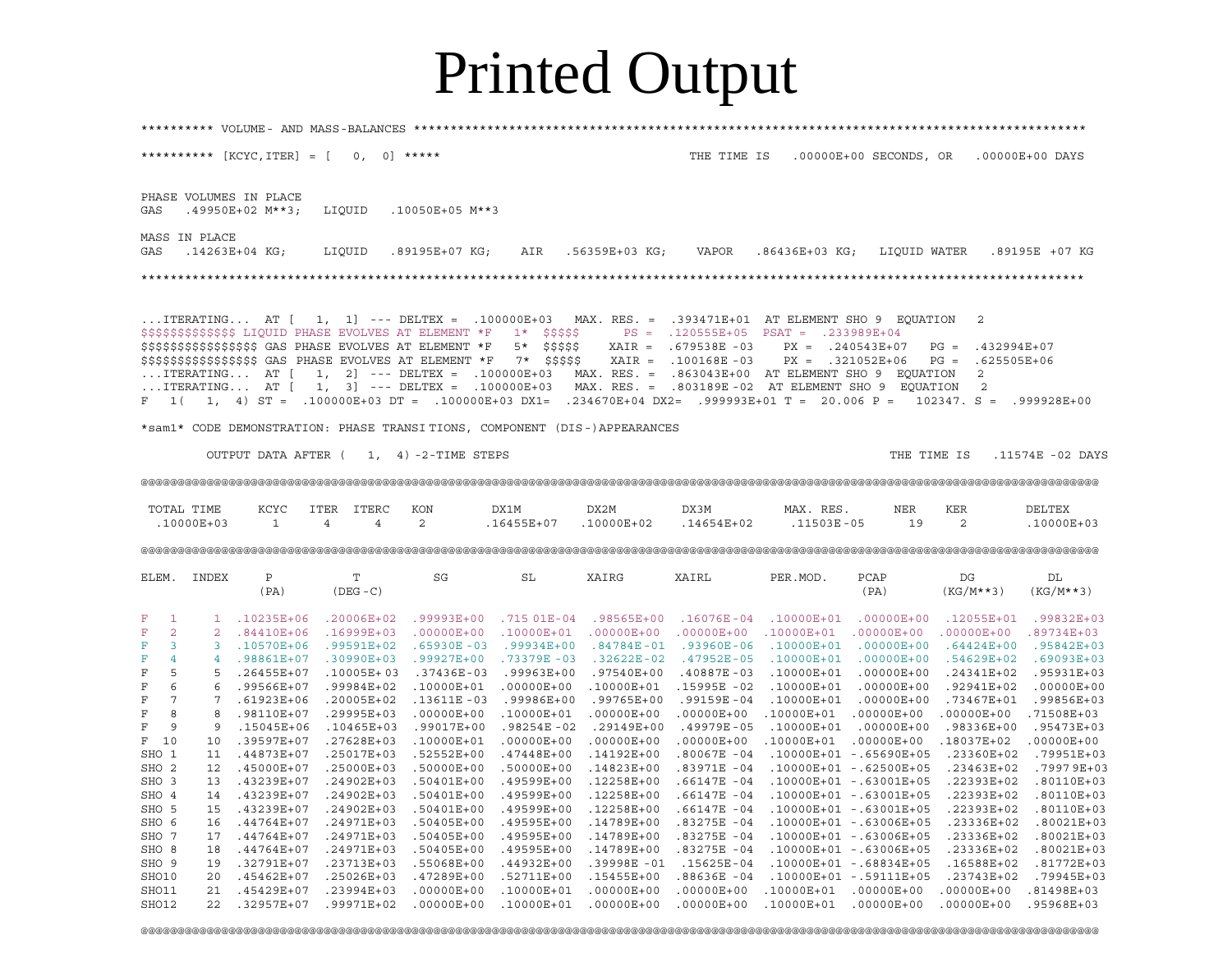## Printed Output (cont'd)

... ITERATING... AT [ 2, 1] --- DELTEX = .900000E+03 MAX. RES. = .630671E+01 AT ELEMENT SHO 9 EQUATION 2  $SG = -0.234280E - 02$ \$\$\$\$\$\$\$\$\$\$\$\$\$\$ GAS PHASE DISAPPEARS AT ELEMENT \*F 3\* \$\$\$\$\$  $SSSSSSSSSS$  LIOUID PHASE DISAPPEARS AT ELEMENT \*F 4\* SSSSS SS SG = .100161E+01 \$\$\$\$\$\$\$\$\$\$\$\$\$\$\$\$\$ GAS PHASE EVOLVES AT ELEMENT \*F 8\* \$\$\$\$\$ XAIR = .000000E+00  $PX = .811355E+07$   $PG = .853065E+07$ \$\$\$\$\$\$\$\$\$\$\$\$\$\$ LIQUID PHASE EVOLVES AT ELEMENT \*F 10\* \$\$\$\$\$  $PS = 359570E+07$   $PSAT = 351560E+07$  $PX = .292288E+07$   $PG = .333073E+07$ ... ITERATING... AT  $\begin{bmatrix} 2 & 2 \end{bmatrix}$  --- DELTEX = .900000E+03 MAX.RES. = .117227E+01 AT ELEMENT F 9 EOUATION 1  $SG = -.155779E-02$ \$\$\$\$\$\$\$\$\$\$\$\$\$\$ GAS PHASE DISAPPEARS AT ELEMENT \*F 5\* \$\$\$\$\$  $SG = .100503E+01$ \$\$\$\$\$\$\$\$\$\$ LIQUID PHASE DISAPPEARS AT ELEMENT \*F 9\* \$\$\$\$\$ ... ITERATING... AT  $\begin{bmatrix} 2 \\ 3 \end{bmatrix}$  --- DELTEX = .900000E+03 MAX.RES. = .208643E+01 AT ELEMENT F 6 EOUATION  $\overline{1}$ ... ITERATING... AT [ 2, 4] --- DELTEX = .900000E+03 MAX. RES. = .127394E+01 AT ELEMENT F 5 EQUATION  $\overline{2}$  $$$ \$\$\$\$\$\$\$\$\$\$\$\$\$\$\$\$\$\$\$\$ GAS PHASE EVOLVES AT ELEMENT \*F 5\* \$\$\$\$\$ XAIR = .274953E-02  $PG = .172244E+08$  $PX = .676786E+07$ ... ITERATING... AT  $\begin{bmatrix} 2, 5 \end{bmatrix}$  --- DELTEX = .900000E+03 MAX.RES. = .637298E+00 AT ELEMENT F 5 EOUATION 2 ... ITERATING... AT  $\begin{bmatrix} 2.6 \end{bmatrix}$  --- DELTEX = .900000E+03 MAX. RES. = .819031E-01 AT ELEMENT F 5 EOUATION  $\overline{2}$ ... ITERATING... AT [ 2, 7] --- DELTEX = .900000E+03 MAX. RES. = .743440E-03 AT ELEMENT F 5 EQUATION 2  $F$  1 (2, 8) ST = .100000E+04 DT = .900000E+03 DX1= .160677E+03 DX2= -.742620E-03 T = 20.186 P = 102507. S = .999186E+00

\*sam1\* CODE DEMONSTRATION: PHASE TRANSITIONS, COMPONENT (DIS-)APPEARANCES

OUTPUT DATA AFTER (2, 8)-2-TIME STEPS

THE TIME IS .11574E-01 DAYS

#### 

| TOTAL TIME<br>.10000E+04 |  |       | KCYC<br>2      | <b>ITERC</b><br>ITER<br>8<br>12 | KON<br>$\overline{2}$ | DX1M<br>.57413E+07 | DX2M<br>.11000E+02 | DX3M<br>.12802E+03                              | MAX. RES.<br>.61975E-07 | <b>NER</b><br>5 | <b>KER</b><br>2           | DELTEX<br>$.90000E + 03$ |
|--------------------------|--|-------|----------------|---------------------------------|-----------------------|--------------------|--------------------|-------------------------------------------------|-------------------------|-----------------|---------------------------|--------------------------|
|                          |  |       |                |                                 |                       |                    |                    |                                                 |                         |                 |                           |                          |
| ELEM.                    |  | INDEX | Ρ<br>(PA)      | m.<br>$(DEG-C)$                 | SG                    | SL                 | XAIRG              | XAIRL                                           | PER.MOD.                | PCAP<br>(PA)    | DG<br>$(KG/M**3)$         | DL<br>$(KG/M**3)$        |
| $F = 1$                  |  |       | $.10251E + 06$ | $.20186E + 02$                  | $.99919E + 00$        | $.81412E-03$       | $.98551E+00$       | $.16098E - 04$                                  | $.10000E + 01$          | $.00000E + 00$  | $.12066E + 01$            | $.99829E + 03$           |
| $F = 2$                  |  |       | $.79168E + 06$ | $.16998E + 03$                  | .79890E-03            | $.99920E + 00$     | $.15543E - 14$     | $.13099E - 18$                                  | $.10000E + 01$          | $.00000E + 00$  | $.41211E+01$              | $.89732E + 03$           |
| $F = 3$                  |  |       | $.48905E + 07$ | $.10056E + 03$                  | $.00000E + 00$        |                    |                    | $10000E+01$ $00000E+00$ $84691E-05$ $10000E+01$ |                         |                 | $.00000E + 00$ .00000E+00 | .96001E+03               |

00+300000E+07 .52870E+07 .00000E+00 .32322E-02 .45940E-05 .10000E+00 .0000E+00 .0000E+00 .30936E+07 .30936E+03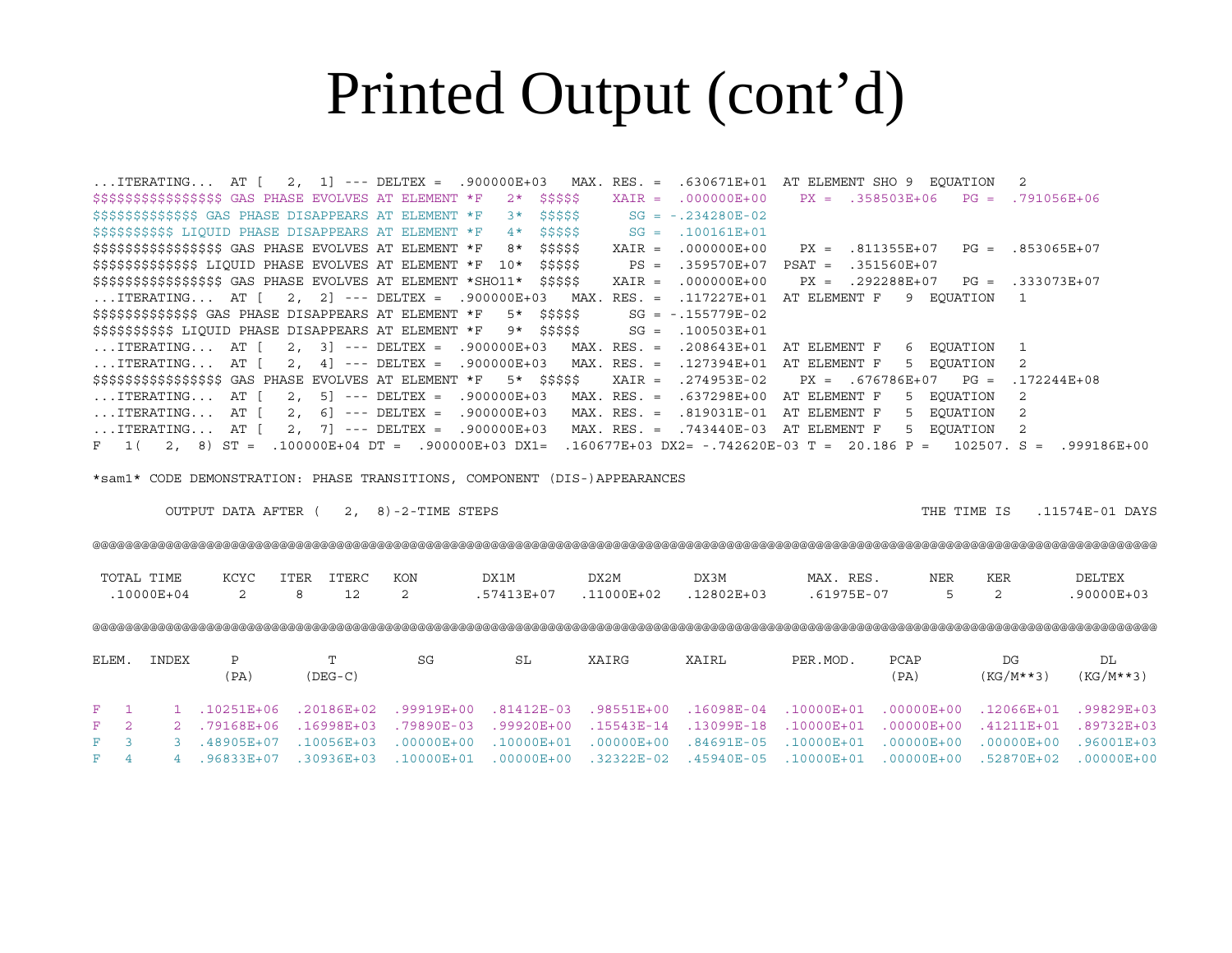# Version Control

| UNIT                                               | VERSION                                   | DATE                                                                                                                                    |              | COMMENTS                                                                                                                                                                                                                                                                                                                                                                                                                  |
|----------------------------------------------------|-------------------------------------------|-----------------------------------------------------------------------------------------------------------------------------------------|--------------|---------------------------------------------------------------------------------------------------------------------------------------------------------------------------------------------------------------------------------------------------------------------------------------------------------------------------------------------------------------------------------------------------------------------------|
| IO –<br>SECOND                                     | 1.0<br>1.0                                | 15 APRIL<br>6 September 1994                                                                                                            | 1991         | OPEN FILES *VERS*, *MESH*, *INCON*, *GENER*, *SAVE*, *LINEQ*, AND *TABLE*<br>CPU timing function for IBM RS/6000                                                                                                                                                                                                                                                                                                          |
| TOUGH2                                             | 2.00                                      | 20 February 20 05                                                                                                                       |              | MAIN PROGRAM<br>SPECIAL VERSION FOR CONJUGATE GRADIENT PACKAGE T2CG2<br>INCLUDES DEFINITION OF COORDINATE ARRAYS AND RADIATIVE HEAT TRANSFER CAPABILITY<br>HAS ADDITIONAL COMMON BLOCKS FOR TMVOC                                                                                                                                                                                                                         |
| INPUT<br>FLOP                                      | 2.0<br>1.0                                | 2 APRIL<br>11 APRIL                                                                                                                     | 2002<br>1991 | READ ALL DATA PROVIDED THROUGH FILE *INPUT*<br>CALCULATE NUMBER OF SIGNIFICANT DIGITS FOR FLOATING POINT ARITHMETIC                                                                                                                                                                                                                                                                                                       |
| RFILE                                              | 1.5                                       | 2 APRIL                                                                                                                                 | 2002         | INITIALIZE DATA FROM FILES *MESH* OR *MINC*, *GENER*, AND *INCON*<br>ALSO INITIALIZES PERMEABILITY MODIFIERS AND COORDINATE ARRAYS<br>AND OPTIONALLY READS TABLES WITH FLOWING WELLBORE PRESSURES                                                                                                                                                                                                                         |
| PMIN<br>SINSUB                                     | 1.0<br>1.00                               | 26 September 1997<br>1 October 1999                                                                                                     |              | -by-block permeability modifiers<br>initialize block<br>initialize parameters for the solver package, and generate informative printout                                                                                                                                                                                                                                                                                   |
| CYCIT                                              | 1.01                                      | 20 SEPTEMBER 2001                                                                                                                       |              | EXECUTIVE ROUTINE FOR MARCHING IN TIME                                                                                                                                                                                                                                                                                                                                                                                    |
| EOS<br>SAT<br>PCAP<br>PP<br>VISCO<br>COVIS<br>VISS | 1.01<br>1.0 S<br>1.0<br>1.0<br>1.0<br>1.0 | 11 January 1999<br>17 SEPTEMBER 1990<br>9 November 1999<br>1 FEBRUARY 1990<br>1 FEBRUARY 1990<br>1.0 1 FEBRUARY 1990<br>22 JANUARY 1990 |              | *EOS3*  THERMOPHYSICAL PROPERTIES MODULE FOR WATER/AIR<br>STEAM TABLE EQUATION: SATURATION PRESSURE AS FUNCTION OF TEMPERATURE (M. OS.)<br>CAPILLARY PRESSURE AS FUNCTION OF SATURATION<br>CALCULATE VAPOR PRESSURE, DENSITY, INT. ENERGY AS F(P, T, X)<br>CALCULATE VISCOSITY OF VAPOR<br>-AIR MIXTURES<br>COEFFICIENT FOR GAS PHASE VISCOSITY CALCULATION<br>VISCOSITY OF VAPOR AS FUNCTION OF TEMPERATURE AND PRESSURE |
| VISW<br>COWAT<br>SUPST<br>RELP                     | 1.0<br>1.0 S<br>1.0                       | 22 JANUARY 1990<br>1.0 S 17 SEPTEMBER 1990<br>1 February 1991<br>26 July                                                                | 1995         | VISCOSITY OF LIQUID WATER AS FUNCTION OF TEMPERATUR<br>E AND PRESSURE<br>LIQUID WATER DENSITY AND INT. ENERGY VERSUS TEMPERATURE AND PRESSURE (M. OS.)<br>VAPOR DENSITY AND INTERNAL ENERGY AS FUNCTION OF TEMPERATURE AND PRESSURE (M. OS.)<br>LIQUID AND GAS PHASE RELATIVE PERMEABILITIES AS FUNCTIONS OF SATURATION<br>for IRP=7, use Corey<br>-krg when $RP(4)$ .ne. 0, with $Sgr = RP(4)$                           |
| BALLA<br>TSTEP                                     | 1.0<br>1.0                                | 5 MARCH<br>4 MARCH                                                                                                                      | 1991<br>1991 | PERFORM SUMMARY BALANCES FOR VOLUME, MASS, AND ENERGY<br>ADJUST TIME STEPS TO COINCIDE WITH USER - DEFINED TARGET TIMES                                                                                                                                                                                                                                                                                                   |
| MULTI                                              | 2.0                                       | 3 January                                                                                                                               | 2006         | ASSEMBLE ALL ACCUMULATION AND FLOW TERMS<br>INCLUDES CAPABILITIES FOR RADIATIVE HEAT TRANSFER AND DIFFUSION IN ALL PHASES<br>WITH LOCAL EQUILIBRIUM PHASE PARTITIONING BETWEEN GAS AND LIQUID<br>ALLOWS BLOCK - BY-BLOCK PERMEABILITY MODIFICATION<br>PERMEABILITY CHANGES FROM PRECIP. (EWASG) THROUGH PAR (NLOC2S+3)<br>TMVOC - COMPATIBLE VERSION; 3Jan06: no dynamic D=0 switching                                    |
| OU                                                 | 2.0                                       | 2 APRIL                                                                                                                                 | 2002         | ASSEMBLE ALL SOURCE AND SINK TERMS<br>"RIGOROUS" STEP RATE CAPABILITY FOR MOP(12) = 2,<br>AND CAPABILITY FOR FLOWING WELLBORE PRESSURE CORRECTIONS                                                                                                                                                                                                                                                                        |
| PHAS<br>TTAB<br>FINDL                              | 1.0<br>1.0<br>1.0                         | 25 OCTOBER<br>5 November 1997<br>22 JANUARY 1990                                                                                        | 2 002        | CALCULATE COMPOSITION AND ENTHALPY OF SOURCE FLUID<br>Interpolate sink/source rates and enthalpies from tables.<br>INTERPOLATE FROM A TABLE OF TIME<br>-DEPENDENT DATA                                                                                                                                                                                                                                                    |
| QINTER 1.0<br>HINTER                               | 1.0                                       | 22 JANUARY 1990<br>22 JANUARY 1990                                                                                                      |              | PERFORM LINEAR INTERPOLATION<br>PERFORM LINEAR INTERPOLATION                                                                                                                                                                                                                                                                                                                                                              |
| PHASD<br>GCOR<br>LINEQ                             | 1.0<br>1.0<br>2.00                        | 14 NOVEMBER 2001<br>14 NOVEMBER 2001<br>2 May                                                                                           | 2006         | CALCULATE COMPOSITION, RATE AND ENTHALPY FOR WELLS ON DELIVERABILITY<br>PERFORM SIMPLE GRAVITY CORRECTION FOR FLOWING BOTTOMHOLE PRESSURE<br>Interface for linear equation solvers T2CG2                                                                                                                                                                                                                                  |
| MTRXIN                                             | 1.1                                       | 10 September 2000                                                                                                                       |              | Can call a direct solver or a package of conjugate gradient solvers<br>Routine for Z<br>-preprocessing of the Jacobian                                                                                                                                                                                                                                                                                                    |
| CONVER<br>FGTAB                                    | 1.0<br>1.00                               | 2 May<br>28 May                                                                                                                         | 2002<br>1998 | UPDATE PRIMARY VARIABLES AFTER CONVERGENCE IS ACHIEVED<br>Tabulate element, connection, and generation data vs. time for plotting                                                                                                                                                                                                                                                                                         |
|                                                    |                                           | 11 January                                                                                                                              | 1999         | PRINT RESULTS FOR ELEMENTS, CONNECTIONS, AND SINKS/SOURCES                                                                                                                                                                                                                                                                                                                                                                |

 \*\*\*\*\*\*\*\*\*\*\*\*\*\*\*\*\*\*\*\*\*\*\*\*\*\*\*\*\*\*\*\*\*\*\*\*\*\*\*\*\*\*\*\*\*\*\*\*\*\*\*\*\*\*\*\*\*\*\*\*\*\*\*\*\*\*\*\*\*\*\*\*\*\*\*\*\*\*\*\*\*\*\*\*\*\*\*\*\*\*\*\*\*\*\*\*\*\*\*\*\*\*\*\*\*\*\*\*\*\*\*\*\*\*\*\*\*\*\*\*\*\*\*\*\*\*\*\*\*\*\*  $\star$  \*  $\star$ 

\*\*\*\*\*\*\*\*\*\*\*\*\*\*\*\*\*\*\*\*\*\*\*\*\*\*\*\*\*\*\*\*\*\*\*\*\*\*\*\*\*\*\*\*\*\*\*\*\*\*\*\*\*\*\*\*\*\*\*\*\*\*\*\*\*\*\*\*\*\*\*\*\*\*\*\*\*\*\*\*\*\*\*\*\*\*\*\*\*\*\*\*\*\*\*\*\*\*\*\*\*\*\*\*\*\*\*\*\*\*\*\*\*\*\*\*\*\*\*\*\*\*\*\*\*\*\*\*\*\*\*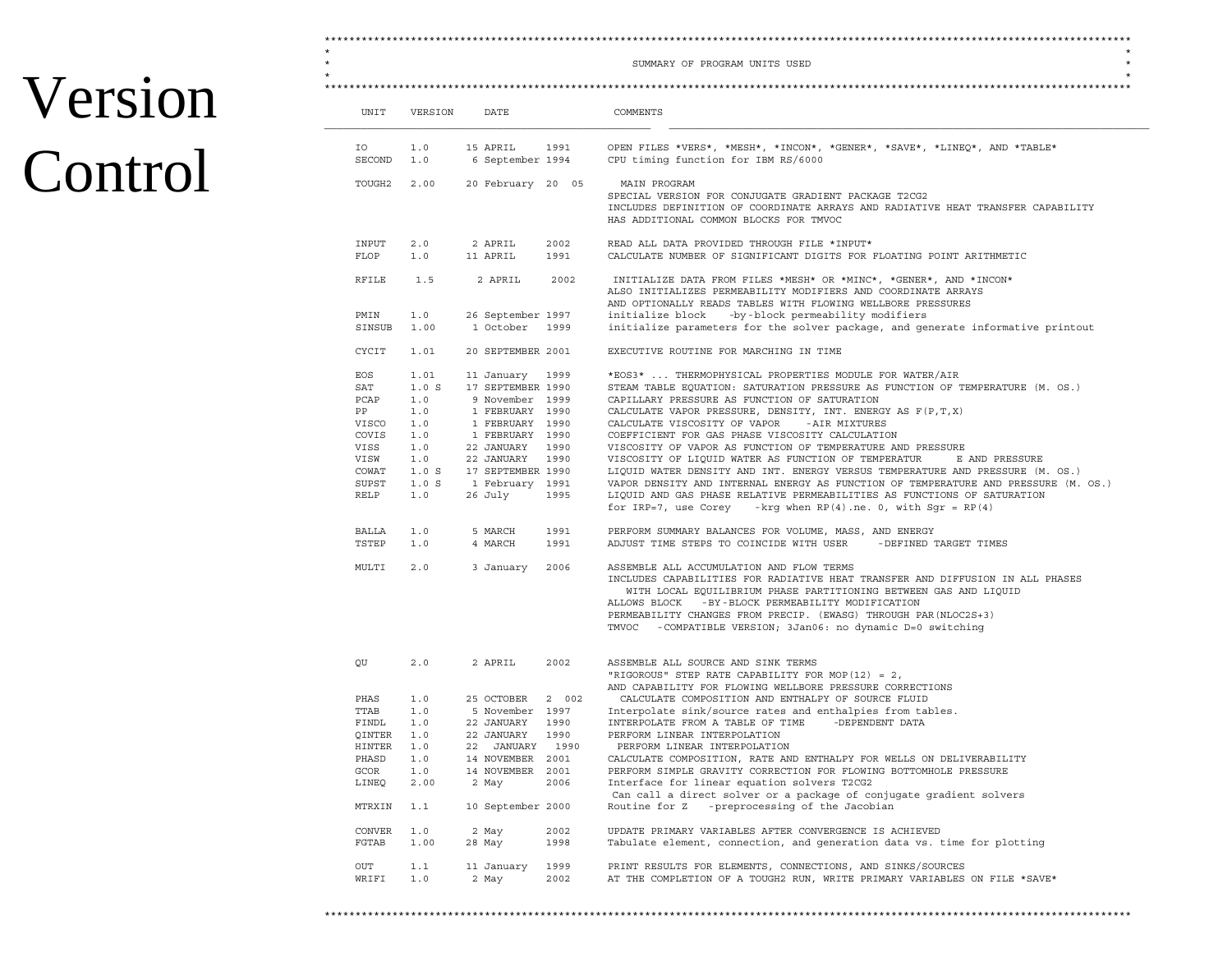## Version Control

SAVE ICALL DATA ICALL/0/  $ICATJ = ICATJ + 1$ IF(ICALL.EQ.1) WRITE(11,899) C 899 FORMAT(6X,'QU 1.0 22 JANUARY 1990',6X, C 899 FORMAT(6X,'QU 1.02 18 FEBRUARY 1993',6X, C 899 FORMAT(6X, 'QU 1.1 5 NOVEMBER 1997', 6X, C 899 FORMAT(/6X,'QU 1.1 23 JANUARY 1998',6X, C 899 FORMAT(/6X,'QU 1.1 26 OCTOBER 2000',6X, C 899 FORMAT(/6X, QU 1.1 10 NOVEMBER 2000', 6X, C 899 FORMAT(/6X,'QU 1.1 23 NOVEMBER 2000',6X, C 899 FORMAT(/6X,'QU 1.1 21 DECEMBER 2000',6X, C 899 FORMAT(/6X, 'QU 1.1 12 APRIL 2001',6X, C 899 FORMAT(/6X,'QU 2.0 23 AUGUST 2001',6X, C 899 FORMAT(/6X,'QU 2.0 30 AUGUST 2001',6X, 899 FORMAT(/6X,'QU 2.0 2 APRIL 2002',6X, X'ASSEMBLE ALL SOURCE AND SINK TERMS'/

X47X,'"RIGOROUS" STEP RATE CAPABILITY FOR MOP(12) = 2,'/ X47X,'AND CAPABILITY FOR FLOWING WELLBORE PRESSURE CORRECTIONS')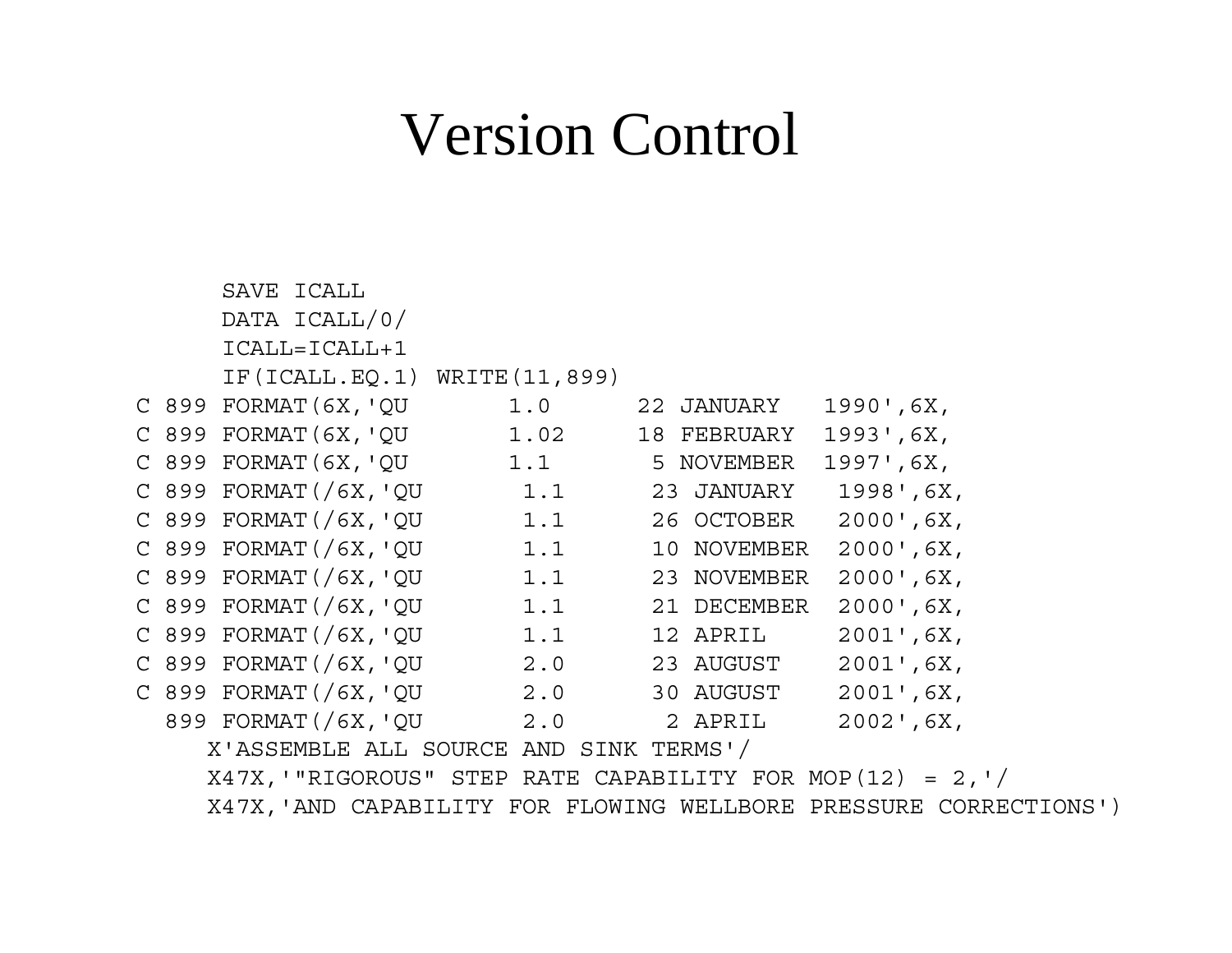## MESH

| ELEME        |                |            |   |              |               |               |               |               |               |               |
|--------------|----------------|------------|---|--------------|---------------|---------------|---------------|---------------|---------------|---------------|
| $\rm F$      | 1              |            |   | ı            | $.1000E + 02$ | $.0000E + 00$ | $.0000E + 00$ | $.0000E + 00$ | $.0000E + 00$ | $.0000E + 00$ |
| $\mathbf F$  | 2              |            |   | $\mathbf{1}$ | .1000E+02     | $.0000E + 00$ | $.0000E + 00$ | $.0000E + 00$ | $.0000E + 00$ | $.0000E + 00$ |
| $\mathbf F$  | 3              |            |   | 1            | .1000E+02     | $.0000E + 00$ | $.0000E + 00$ | $.0000E + 00$ | $.0000E + 00$ | $.0000E + 00$ |
| $\rm F$      | 4              |            |   | 1            | .1000E+02     | $.0000E + 00$ | $.0000E + 00$ | $.0000E + 00$ | $.0000E + 00$ | $.0000E + 00$ |
| $_{\rm F}$   | 5              |            |   | 1            | $.1000E + 02$ | $.0000E + 00$ | $.0000E + 00$ | $.0000E + 00$ | $.0000E + 00$ | $.0000E + 00$ |
| $\rm F$      | 6              |            |   | 1            | .1000E+02     | $.0000E + 00$ | $.0000E + 00$ | $.0000E + 00$ | $.0000E + 00$ | $.0000E + 00$ |
| $\mathbf F$  | 7              |            |   | $\mathbf{1}$ | .1000E+02     | $.0000E + 00$ | $.0000E + 00$ | $.0000E + 00$ | $.0000E + 00$ | $.0000E + 00$ |
| $\mathbf F$  | 8              |            |   | 1            | .1000E+02     | $.0000E + 00$ | $.0000E + 00$ | $.0000E + 00$ | $.0000E + 00$ | $.0000E + 00$ |
| $_{\rm F}$   | 9              |            |   | $\mathbf{1}$ | .1000E+02     | $.0000E + 00$ | $.0000E + 00$ | $.0000E + 00$ | $.0000E + 00$ | $.0000E + 00$ |
| $_{\rm F}$   | 10             |            |   | 1            | .1000E+02     | $.0000E + 00$ | $.0000E + 00$ | $.0000E + 00$ | $.0000E + 00$ | $.0000E + 00$ |
| SHO          | $\mathbf{1}$   |            |   | 2            | .1000E+02     | $.0000E + 00$ | $.0000E + 00$ | $.0000E + 00$ | $.0000E + 00$ | $.0000E + 00$ |
| SHO          | 2              |            |   | 2            | .1000E+02     | $.0000E + 00$ | $.0000E + 00$ | $.0000E + 00$ | $.0000E + 00$ | $.0000E + 00$ |
| SHO          | 3              |            |   | 2            | .1000E+02     | $.0000E + 00$ | $.0000E + 00$ | $.0000E + 00$ | $.0000E + 00$ | $.0000E + 00$ |
| <b>SHO</b>   | $\overline{4}$ |            |   | 2            | $.1000E + 02$ | $.0000E + 00$ | $.0000E + 00$ | $.0000E + 00$ | $.0000E + 00$ | $.0000E + 00$ |
| SHO          | 5              |            |   | 2            | .1000E+02     | $.0000E + 00$ | $.0000E + 00$ | $.0000E + 00$ | $.0000E + 00$ | $.0000E + 00$ |
| SHO          | 6              |            |   | 2            | .1000E+02     | $.0000E + 00$ | $.0000E + 00$ | $.0000E + 00$ | $.0000E + 00$ | $.0000E + 00$ |
| <b>SHO</b>   | 7              |            |   | 2            | .1000E+02     | $.0000E + 00$ | $.0000E + 00$ | $.0000E + 00$ | $.0000E + 00$ | $.0000E + 00$ |
| <b>SHO</b>   | 8              |            |   | 2            | .1000E+02     | $.0000E + 00$ | $.0000E + 00$ | $.0000E + 00$ | $.0000E + 00$ | $.0000E + 00$ |
| SHO          | 9              |            |   | 2            | .1000E+02     | $.0000E + 00$ | $.0000E + 00$ | $.0000E + 00$ | $.0000E + 00$ | $.0000E + 00$ |
| SHO10        |                |            |   | 2            | .1000E+02     | $.0000E + 00$ | $.0000E + 00$ | $.0000E + 00$ | $.0000E + 00$ | $.0000E + 00$ |
| SHO11        |                |            |   | 2            | .1000E+05     | $.0000E + 00$ | $.0000E + 00$ | $.0000E + 00$ | $.0000E + 00$ | $.0000E + 00$ |
| SHO12        |                |            |   | 2            | .1000E+05     | $.0000E + 00$ | $.0000E + 00$ | $.0000E + 00$ | $.0000E + 00$ | $.0000E + 00$ |
|              |                |            |   |              |               |               |               |               |               |               |
| <b>CONNE</b> |                |            |   |              |               |               |               |               |               |               |
| $_{\rm F}$   | 1F             | 2          |   |              | 1             | .5000E+01     | .5000E+01     | $.1000E + 01$ | $.0000E + 00$ | $.0000E + 00$ |
| $_{\rm F}$   | ЗF             | 4          |   |              | 1             | .5000E+01     | .5000E+01     | .1000E+01     | $.0000E + 00$ | $.0000E + 00$ |
| $_{\rm F}$   | 5F             | 6          |   |              | 1             | .5000E+01     | .5000E+01     | $.1000E + 01$ | $.0000E + 00$ | $.0000E + 00$ |
| $++++$       |                |            |   |              |               |               |               |               |               |               |
|              | 1              | $\sqrt{2}$ | 3 | 4            | 6<br>5        |               |               |               |               |               |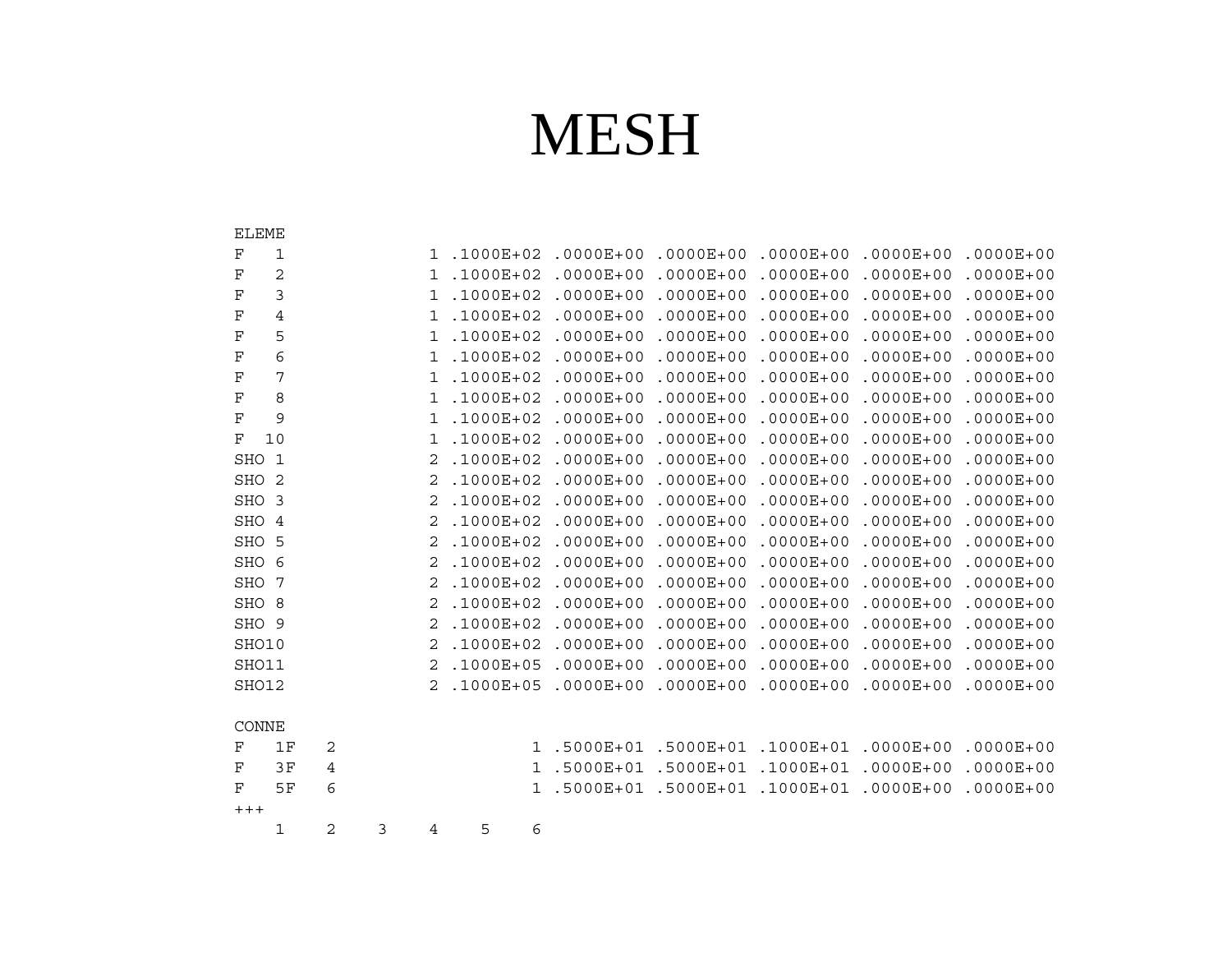# **INCON**

|   | INCON                                  |                                                              |                      |
|---|----------------------------------------|--------------------------------------------------------------|----------------------|
|   | $F = 1$ .00000000E+00                  |                                                              |                      |
|   |                                        | $.1000000000000E+06$ .2000000000000E+02 .100000000000E+01    |                      |
|   | $F$ 2 .00000000E+00                    |                                                              |                      |
|   |                                        | $1000000000000E+07$ $170000000000E+03$ .0000000000000E+00    |                      |
|   | $F \qquad 3$                           | $.00000000E + 00$                                            |                      |
|   |                                        | $.1000000000000E+06$ $.100000000000E-02$ $.995000000000E+02$ |                      |
|   | $F$ 4                                  | $.00000000E+00$                                              |                      |
|   |                                        | $.99000000000000E+07$ .9990000000000E+00                     | .3100000000000E+03   |
|   | $F = 5$                                | $.00000000E + 00$                                            |                      |
|   |                                        | $.10000000000000E+07$ .1000000000000E+03                     | $.0000000000000E+00$ |
| F | 6 .00000000E+00                        |                                                              |                      |
|   |                                        | $.1000000000000E+08$ $.100000000000E+03$ $.100000000000E+01$ |                      |
|   | F 7 .00000000E+00                      |                                                              |                      |
|   |                                        | $.1000000000000E + 06$ . 20000000000000E+02                  | $.0000000000000E+00$ |
|   | $.00000000E + 00$<br>$F =$<br>8        |                                                              |                      |
|   |                                        | $.1000000000000E + 08$ .3000000000000E+03                    | $.0000000000000E+00$ |
|   | 9 .00000000E+00<br>$F =$               |                                                              |                      |
|   |                                        | $.1000000000000E + 06$ .9900000000000E+00                    | .9000000000000E+02   |
|   | $.00000000E+00$<br>$F = 10$            |                                                              |                      |
|   |                                        | $.4000000000000E+07$ .2800000000000E+03                      | $.0000000000000E+00$ |
|   | $.00000000E + 00$<br>SHO11             |                                                              |                      |
|   |                                        | $.5000000000000E+07$ $.2400000000000E+03$                    | $.0000000000000E+00$ |
|   | $.00000000E + 00$<br>SHO <sub>12</sub> |                                                              |                      |
|   |                                        | $.4000000000000E+07$ .1000000000000E+03                      | .000000000000E+00    |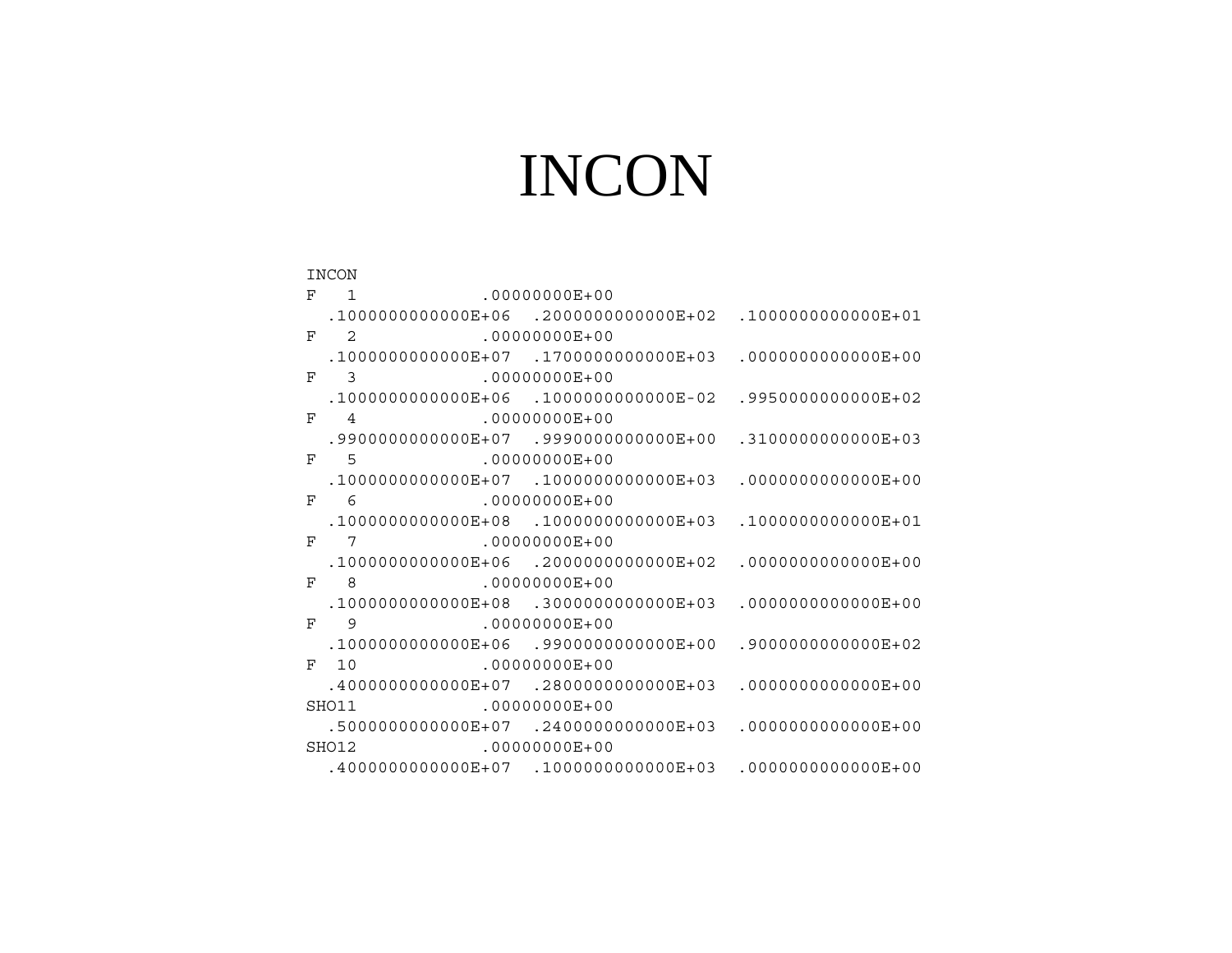# **GENER**

GENER f 1AIR 0  $1$ AIR .5000E-02 .9882E+05 .0000E+00 F 7ATR 0  $\mathbf{1}$ AIR .5000E-02.9882E+05.0000E+00 F 8WEL 0  $\mathbf{1}$ MASS -.1500E-01 .0000E+00 .0000E+00 F 9HOT 0  $1$ HEAT .2000E+07 .0000E+00 .0000E+00  $F = 10$  COL 0  $\mathbf{1}$ HEAT -.5000E+06 .0000E+00 .0000E+00 SHO 1P  $\overline{1}$  $\mathbf{1}$ MASS1-1.000  $.1000E+07$  .0000E+00  $SHO$  2P 2  $\mathbf{1}$  $1$ aff  $-1.000$  .0000E+00.0000E+00  $SHO$  3P 3  $\overline{4}$  $MASS$  ,  $0000E+00$  ,  $0000E+00$  ,  $0000E+00$  $0.0000000E+00$  .1000000E+03 .2000000E+03 .4000000E+04  $-1000000E+00 - 2000000E+00 - 3000000E+00 - 1100000E+01$ SHO 4P MASS .0000E+00 .0000E+00 .0000E+00  $\overline{4}$  $\overline{4}$  $0.0000000E + 0.0000000E + 0.3$   $0.000000E + 0.3$   $0.000000E + 0.4$  $-1000000E+00 - 2000000E+00 - 3000000E+00 - 1100000E+01$ SHO 5P 5  $\overline{4}$ MASS .0000E+00 .0000E+00 .0000E+00  $00000000E+00$  .1000000E+03 .2000000E+03 .4000000E+04  $-1000000E+00 - 2000000E+00 - 3000000E+00 - 1100000E+01$ MASS1 .0000E+00 .0000E+00 .0000E+00  $SHO$   $6P$   $6$  $\overline{4}$  $.0000000E+00$   $.1000000E+03$   $.2000000E+03$   $.4000000E+04$  $-1000000E+00 - 2000000E+00 - 3000000E+00 - 1100000E+01$  $.1000000E+07$   $.2000000E+07$   $.3000000E+07$   $.1100000E+08$ SHO 7P 6  $\overline{4}$ MASS1 .0000E+00 .0000E+00 .0000E+00  $.0000000E+00$   $.1000000E+03$   $.2000000E+03$   $.4000000E+04$  $-.10000000E+00-.2000000E+00-.3000000E+00-.1100000E+01$  $.1000000E+07$   $.2000000E+07$   $.3000000E+07$   $.1100000E+08$  $SHO$   $RP$   $6$  $\overline{4}$ MASS1 .0000E+00 .0000E+00 .0000E+00  $.0000000E+00$   $.1000000E+03$   $.2000000E+03$   $.4000000E+04$  $-.10000000E+00-.2000000E+00-.3000000E+00-.1100000E+01$  $1000000E+07$   $2000000E+07$   $3000000E+07$   $1100000E+08$ SHO 9P 9  $\mathbf{1}$ DELV . 1000E-11 . 1000E+07 . 0000E+00 SHO10P 10  $\overline{4}$ WATE1 .0000E+00 .0000E+00 .0000E+00  $.00000000E+00$   $.1000000E+03$   $.2000000E+03$   $.3000000E+04$  $.11000000E+01$   $.1000000E+01$   $.9000000E+00$   $.1000000E+00$  $10000000E+07$   $1200000E+07$   $1400000E+07$   $3000000E+07$ SHO11WEL 0  $\overline{2}$ DELV .1000E-11 .0000E+00 100.0 SHO12WEL 0 1 DELV .2000E-11 .1000E+07 100.0  $+++$  $\Omega$  $7^{\circ}$  $\mathbf{R}$ 9 10 11 13 14 15 16 17 18 19 20  $21$ 

22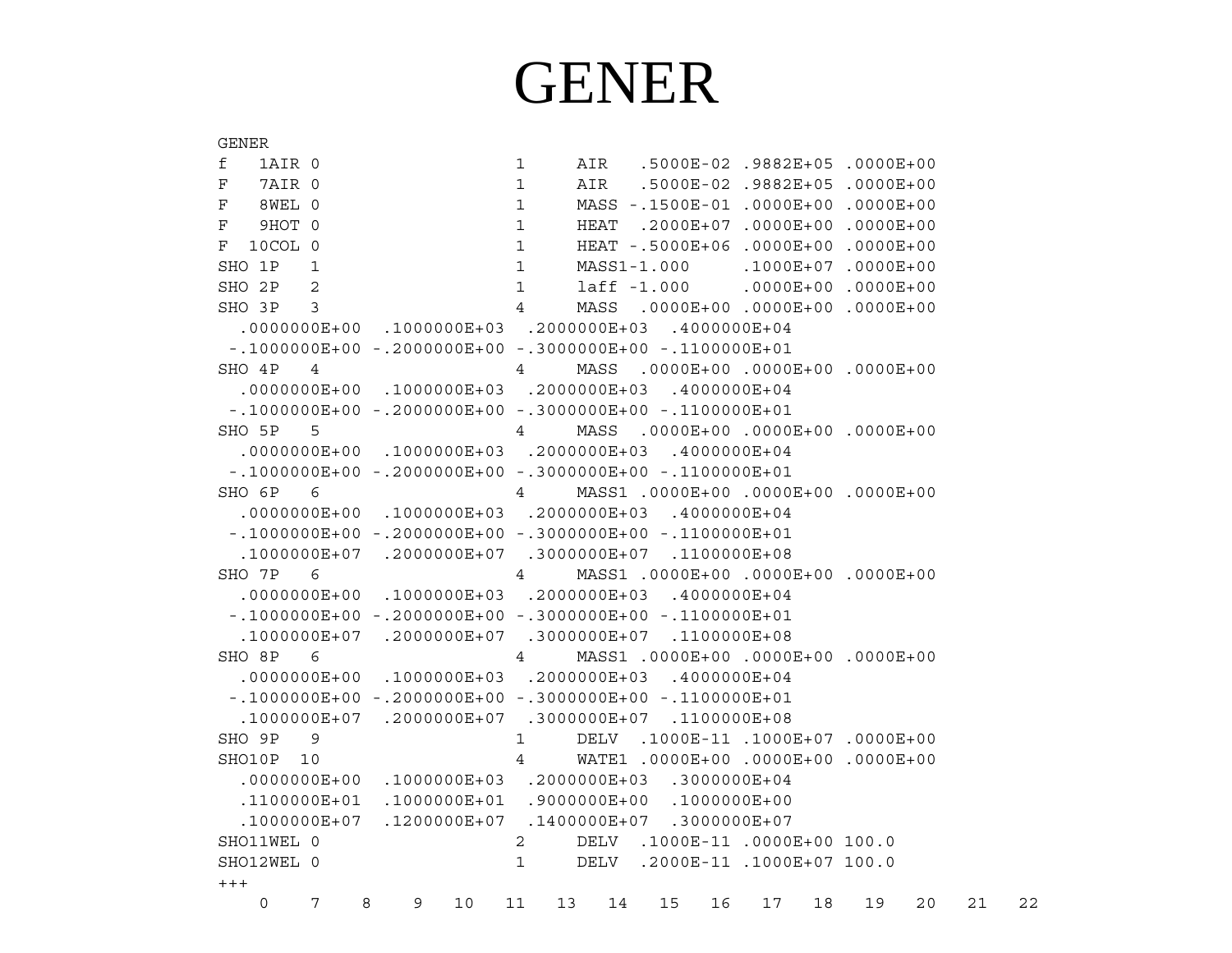# **SAVE**

|                     |    |  |                                       |  |  |                                                          | INCON -- INITIAL CONDITIONS FOR 22 ELEMENTS AT TIME .195625E+04 |
|---------------------|----|--|---------------------------------------|--|--|----------------------------------------------------------|-----------------------------------------------------------------|
| F 1 .50000000E+00   |    |  |                                       |  |  |                                                          |                                                                 |
|                     |    |  |                                       |  |  | .1026783190016E+06 .1099839703607E+02 .2037588882447E+02 |                                                                 |
| F 2 .50000000E+00   |    |  |                                       |  |  |                                                          |                                                                 |
|                     |    |  |                                       |  |  | .7916370186497E+06 .1000168301021E+02 .1699798522950E+03 |                                                                 |
| F 3 .50000000E+00   |    |  |                                       |  |  |                                                          |                                                                 |
|                     |    |  |                                       |  |  | .7677482016712E+07 .1179335517890E-04 .1010226763824E+03 |                                                                 |
| F 4 .50000000E+00   |    |  |                                       |  |  |                                                          |                                                                 |
|                     |    |  |                                       |  |  | .9572079406600E+07 .3232199089739E-02 .3091964900221E+03 |                                                                 |
| F 5 .50000000E+00   |    |  |                                       |  |  |                                                          |                                                                 |
|                     |    |  |                                       |  |  | .9576155357447E+07 .1000248809440E+02 .1003047579095E+03 |                                                                 |
| F 6 .50000000E+00   |    |  |                                       |  |  |                                                          |                                                                 |
|                     |    |  |                                       |  |  | .9818168919018E+07 .100000000000E+01 .9993376313984E+02  |                                                                 |
| F 7 .50000000E+00   |    |  |                                       |  |  |                                                          |                                                                 |
|                     |    |  |                                       |  |  | .1006737364472E+08 .1000283923305E+02 .2009607456794E+02 |                                                                 |
| F 8 .50000000E+00   |    |  |                                       |  |  |                                                          |                                                                 |
|                     |    |  |                                       |  |  | .8537862272979E+07 .1000545748692E+02 .2995458360463E+03 |                                                                 |
| F 9 .50000000E+00   |    |  |                                       |  |  |                                                          |                                                                 |
|                     |    |  |                                       |  |  | .2933407407340E+07 .2741571459748E-01 .3760295466211E+03 |                                                                 |
| F 10                |    |  | .50000000E+00                         |  |  |                                                          |                                                                 |
|                     |    |  |                                       |  |  | .1983600803901E+07 .1099039634618E+02 .2119589075438E+03 |                                                                 |
|                     |    |  |                                       |  |  |                                                          |                                                                 |
|                     |    |  |                                       |  |  | .4108087712286E+07 .8698644192479E-01 .2567204300811E+03 |                                                                 |
| SHO 2 .50000000E+00 |    |  |                                       |  |  |                                                          |                                                                 |
|                     |    |  | .450000000000E+07 .105000000000E+02   |  |  | .2500000000000E+03                                       |                                                                 |
| SHO 3 .50000000E+00 |    |  |                                       |  |  |                                                          |                                                                 |
|                     |    |  | .8870946584688E+06 .1073526767326E+02 |  |  | .1747302885933E+03                                       |                                                                 |
| SHO 4 .50000000E+00 |    |  |                                       |  |  |                                                          |                                                                 |
|                     |    |  |                                       |  |  | .8870946584688E+06 .1073526767326E+02 .1747302885933E+03 |                                                                 |
| SHO 5 .50000000E+00 |    |  |                                       |  |  |                                                          |                                                                 |
|                     |    |  |                                       |  |  | .8870946584688E+06 .1073526767326E+02 .1747302885933E+03 |                                                                 |
| SHO 6 .50000000E+00 |    |  |                                       |  |  |                                                          |                                                                 |
|                     |    |  |                                       |  |  | .2858980450767E+06 .1075533722368E+02 .8069444982431E+02 |                                                                 |
| SHO 7 .50000000E+00 |    |  |                                       |  |  |                                                          |                                                                 |
|                     |    |  |                                       |  |  | .2858980450767E+06 .1075533722368E+02 .8069444982431E+02 |                                                                 |
| SHO 8 .50000000E+00 |    |  |                                       |  |  |                                                          |                                                                 |
|                     |    |  |                                       |  |  | .2858980450767E+06 .1075533722368E+02 .8069444982431E+02 |                                                                 |
| SHO 9 .5000000E+00  |    |  |                                       |  |  |                                                          |                                                                 |
|                     |    |  | .1312984124846E+07 .1069178440957E+02 |  |  | .1920452237581E+03                                       |                                                                 |
| SHO10               |    |  | .50000000E+00                         |  |  |                                                          |                                                                 |
|                     |    |  | .9045343262748E+07 .1009545497753E+02 |  |  | .2812831401394E+03                                       |                                                                 |
| SHO11               |    |  | .50000000E+00                         |  |  |                                                          |                                                                 |
|                     |    |  | .3333056727132E+07 .1000370143276E+02 |  |  | .2397486286092E+03                                       |                                                                 |
| SHO12               |    |  | .50000000E+00                         |  |  |                                                          |                                                                 |
|                     |    |  | .1139849845083E+07 .000000000000E+00  |  |  | .9988050365503E+02                                       |                                                                 |
| $++++$              |    |  |                                       |  |  |                                                          |                                                                 |
| 4                   | 25 |  | 2 .00000000E+00 .19562500E+04         |  |  |                                                          |                                                                 |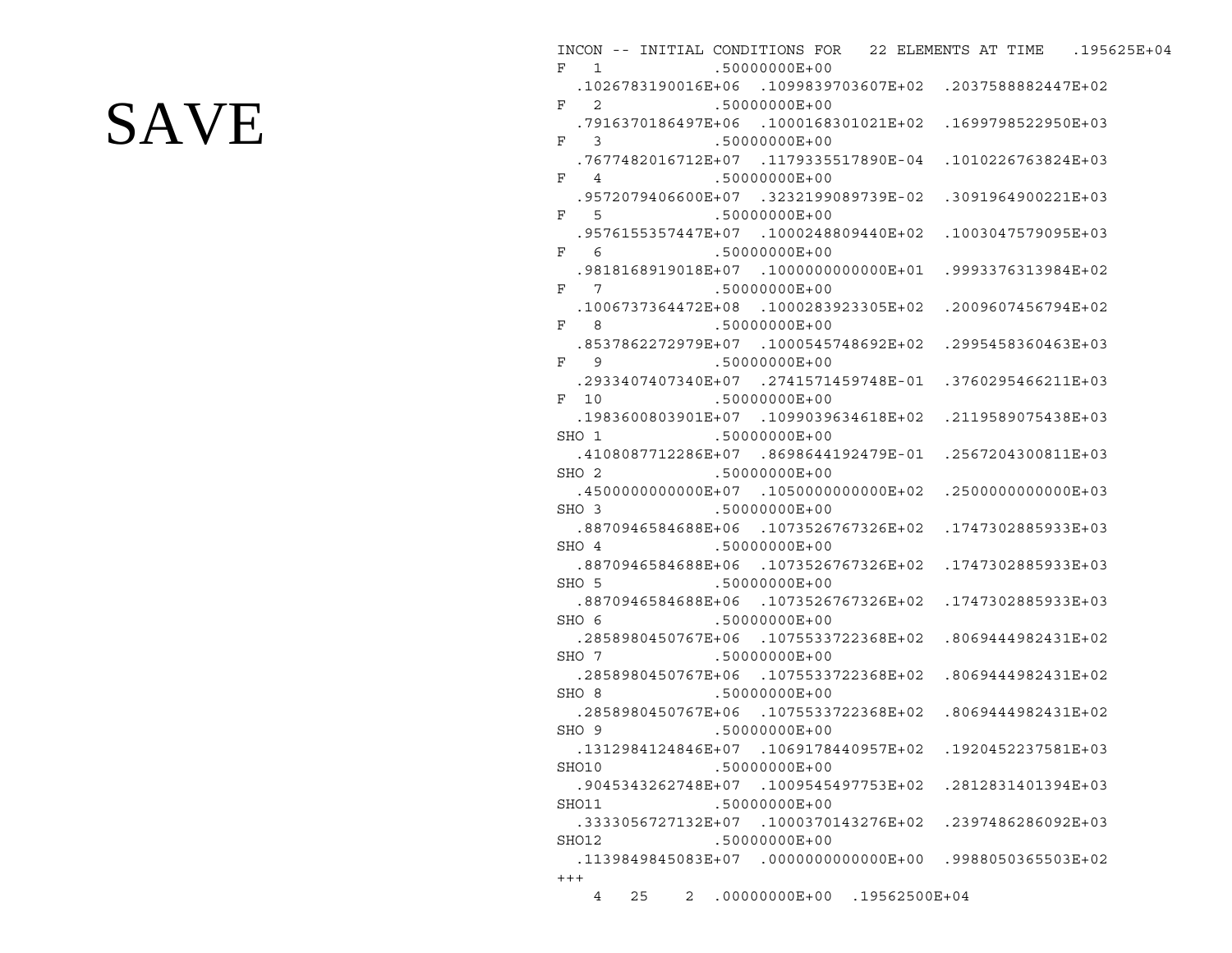# Heat Pipe in Radial Geometry





- partially-saturated medium (water-air)
- liquid water vaporizes near the heat source
- the vapor is driven away by pressure gradients
- vapor condenses in cooler regions
- capillary pressure gradients draw liquid back towards the heat source
- get counterflow: vapor flows away from the heat source, liquid flows towards it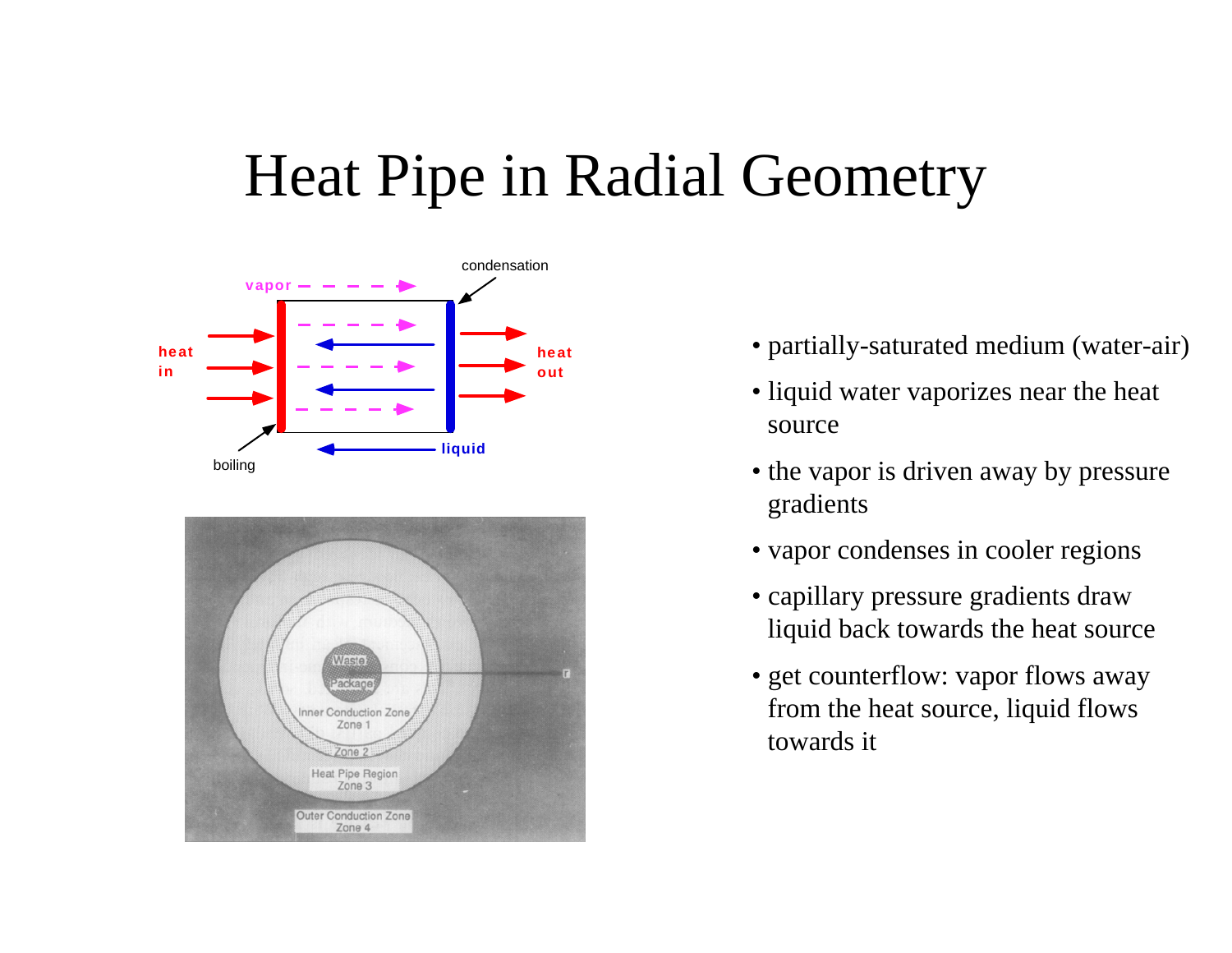### Input File for Heat Pipe Problem (EOS3)

|                    | *rhp* 1-D RADIAL HEAT PIPE             |                          |             |           |                                                                                   |     |       |
|--------------------|----------------------------------------|--------------------------|-------------|-----------|-----------------------------------------------------------------------------------|-----|-------|
|                    |                                        |                          |             |           | MESHMAKER1----*----2----*----3----*----4----*----5----*----6----*----7----*----8  |     |       |
| RZ2D               |                                        |                          |             |           |                                                                                   |     |       |
| RADII              |                                        |                          |             |           |                                                                                   |     |       |
| $\mathbf{1}$       |                                        |                          |             |           |                                                                                   |     |       |
| 0.                 |                                        |                          |             |           |                                                                                   |     |       |
| EOUID              |                                        |                          |             |           |                                                                                   |     |       |
| 1                  | $\cdot$ 3                              |                          |             |           |                                                                                   |     |       |
| LOGAR              |                                        |                          |             |           |                                                                                   |     |       |
| 99                 | 1.E2                                   |                          |             |           |                                                                                   |     |       |
| LOGAR              |                                        |                          |             |           |                                                                                   |     |       |
| 20                 | 1.E4                                   |                          |             |           |                                                                                   |     |       |
| EOUID              |                                        |                          |             |           |                                                                                   |     |       |
| $\mathbf{1}$       | 0.0                                    |                          |             |           |                                                                                   |     |       |
|                    |                                        |                          |             |           | LAYER----1----*----2----*----3----*----4----*----5----*----6----*----7----*-----8 |     |       |
| 1                  |                                        |                          |             |           |                                                                                   |     |       |
| 4.5                |                                        |                          |             |           |                                                                                   |     |       |
|                    |                                        |                          |             |           |                                                                                   |     |       |
|                    |                                        |                          |             |           | ROCKS----1----*----2----*----3----*----4----*----5----*----6----*----7----*----8  |     |       |
| POMED<br>1         | 2550.                                  | .10                      | $20.E-15$   | $20.E-15$ | $20.E-15$                                                                         | 2.0 | 800.0 |
|                    |                                        |                          | .25         |           |                                                                                   |     |       |
|                    |                                        |                          |             |           | MULTI----1----*----2----*----3----*----4----*----5----*----6----*----7----*----8  |     |       |
|                    |                                        |                          |             |           |                                                                                   |     |       |
| $\mathcal{L}$<br>3 | 2<br>6                                 |                          |             |           | START----1----*----2----*----3----*----4----*----5----*----6----*----7----*----8  |     |       |
|                    |                                        |                          |             |           | ----*----1 MOP: 123456789*123456789*1234 ---*----5----*----6----*----7----*----8  |     |       |
|                    |                                        |                          |             |           | PARAM----1----*----2----*----3----*----4----*----5----*----6----*----7----*----8  |     |       |
| 2 250              |                                        | 25000003000000002 47 1 1 |             |           | 1.80                                                                              |     |       |
|                    | 3.15576E8                              | $-1$ .                   |             |           |                                                                                   |     |       |
| 1.E3               | 9.E3                                   | 9.E4                     | 4.E5        |           |                                                                                   |     |       |
| $1.E-5$            | 1.E00                                  |                          |             |           | $1.E-7$                                                                           |     |       |
|                    | 1.E5                                   |                          | 0.20        |           | 18.                                                                               |     |       |
|                    | diffusivity data are input as follows: |                          |             |           |                                                                                   |     |       |
|                    |                                        |                          |             |           | first row water, second row air; first column gas, second column aqueous          |     |       |
|                    |                                        |                          |             |           | DIFFU----1----*----2----*----3----*----4----*----5----*----6----*----7----*----8  |     |       |
| $2.13e-5$          | $0.e-8$                                |                          |             |           |                                                                                   |     |       |
| $2.13e-5$          | $0.e-8$                                |                          |             |           |                                                                                   |     |       |
|                    |                                        |                          |             |           | RPCAP----1----*----2----*----3----*----4----*----5----*----6----*----7----*----8  |     |       |
| 7                  | 0.45000                                | $9.6E - 4$               | 1.          |           |                                                                                   |     |       |
| 7                  | 0.45000                                | $1.0E-3$                 | $8.0E - 05$ | 5.E8      | 1.                                                                                |     |       |
|                    |                                        |                          |             |           | TIMES----1----*----2----*----3----*----4----*----5----*----6----*----7----*----8  |     |       |
| 3                  |                                        |                          |             |           |                                                                                   |     |       |
| 3.15576E7          | 1.2559E8 3.15576E8                     |                          |             |           |                                                                                   |     |       |
|                    |                                        |                          |             |           | INCON----1----*----2----*----3----*----4----*----5----*----6----*----7----*----8  |     |       |
|                    |                                        |                          |             |           |                                                                                   |     |       |
|                    |                                        |                          |             |           | GENER----1----*----2----*----3----*----4----*----5----*----6----*----7----*----8  |     |       |
| A1<br>1HTR 1       |                                        |                          | <b>HEAT</b> | 3.E3      |                                                                                   |     |       |
|                    |                                        |                          |             |           |                                                                                   |     |       |
|                    |                                        |                          |             |           | ENDCY----1----*----2----*----3----*----4----*----5----*----6----*----7----*----8  |     |       |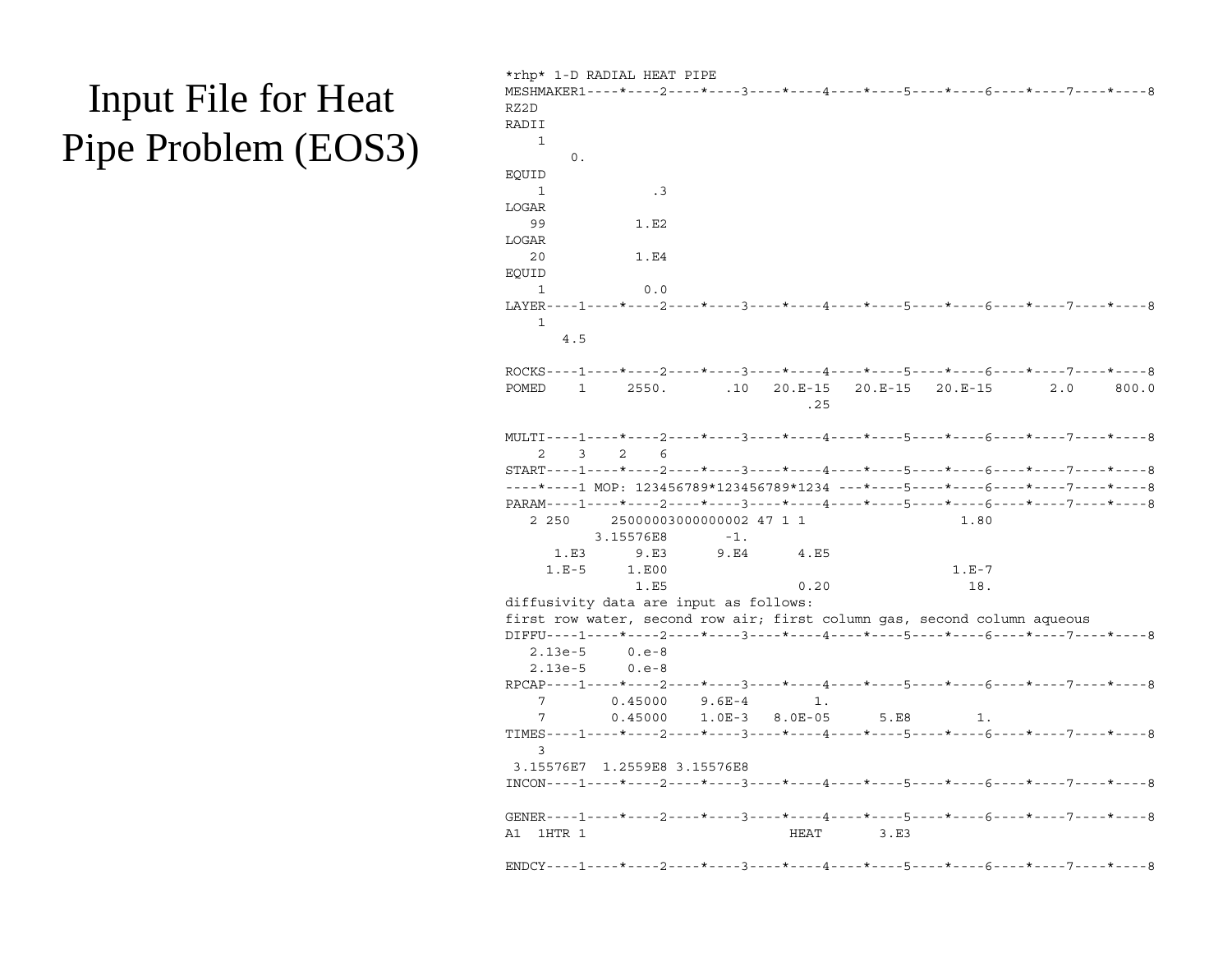### Output for Heat Pipe Problem (EOS3)

|    | A1 1(            | 1,  |  |  |  |                                                                                   |  |                                                                                  |                     |  | 2) ST = 0.100000E+04 DT = 0.100000E+04 DX1= 0.145252E+02 DX2= -.151938E-03 T = 19.065 P =  |                     |  | $100015. S = 0.199848E+00$ |
|----|------------------|-----|--|--|--|-----------------------------------------------------------------------------------|--|----------------------------------------------------------------------------------|---------------------|--|--------------------------------------------------------------------------------------------|---------------------|--|----------------------------|
|    | A1 1(            | 2,  |  |  |  |                                                                                   |  |                                                                                  |                     |  | 3) ST = 0.100000E+05 DT = 0.900000E+04 DX1= 0.759481E+01 DX2= -.129059E-02 T = 27.246 P =  |                     |  | $100022. S = 0.198557E+00$ |
|    | A1 1(            | 3,  |  |  |  |                                                                                   |  |                                                                                  |                     |  | 4) ST = 0.100000E+06 DT = 0.900000E+05 DX1= 0.981167E+01 DX2= -.352306E-02 T = 63.142 P =  |                     |  | $100032. S = 0.195034E+00$ |
|    | A1 1(            | 4,  |  |  |  |                                                                                   |  |                                                                                  |                     |  | 7) ST = 0.500000E+06 DT = 0.400000E+06 DX1= 0.455945E+04 DX2= 0.117966E+00 T = 100.883 P = |                     |  | $104591. S = 0.313001E+00$ |
|    | A1 1(            | 5,  |  |  |  |                                                                                   |  |                                                                                  |                     |  | 6) ST = 0.900000E+06 DT = 0.400000E+06 DX1= 0.130333E+05 DX2= 0.228700E+00 T = 104.232 P = |                     |  | $117625. S = 0.541701E+00$ |
|    |                  |     |  |  |  |                                                                                   |  |                                                                                  |                     |  | 5) ST = 0.130000E+07 DT = 0.400000E+06 DX1= 0.612673E+04 DX2= 0.670831E-01 T = 105.698 P = |                     |  | $123751. S = 0.608784E+00$ |
|    | A1 1(            | 6,  |  |  |  |                                                                                   |  |                                                                                  |                     |  |                                                                                            |                     |  |                            |
|    | A1 1(            | 7,  |  |  |  |                                                                                   |  |                                                                                  |                     |  | 4) ST = 0.170000E+07 DT = 0.400000E+06 DX1= 0.427338E+04 DX2= 0.345307E-01 T = 106.686 P = |                     |  | $128025. S = 0.643315E+00$ |
|    | A1 1(            | 8,  |  |  |  |                                                                                   |  |                                                                                  |                     |  | 7) ST = 0.250000E+07 DT = 0.800000E+06 DX1= 0.613735E+04 DX2= 0.510356E-01 T = 108.058 P = |                     |  | $134162. S = 0.694350E+00$ |
|    | A1 1(            | 9,  |  |  |  |                                                                                   |  |                                                                                  |                     |  | 5) ST = 0.330000E+07 DT = 0.800000E+06 DX1= 0.505059E+04 DX2= 0.720326E-01 T = 109.148 P = |                     |  | $139213. S = 0.766383E+00$ |
| A1 | $\overline{1}$ ( | 10. |  |  |  |                                                                                   |  |                                                                                  |                     |  | 5) ST = 0.410000E+07 DT = 0.800000E+06 DX1= 0.335887E+04 DX2= 0.523525E-01 T = 109.855 P = |                     |  | $142572. S = 0.818735E+00$ |
|    | A1 2 (           | 11. |  |  |  |                                                                                   |  |                                                                                  |                     |  | 4) ST = 0.490000E+07 DT = 0.800000E+06 DX1= 0.297196E+04 DX2= 0.479447E-01 T = 103.471 P = |                     |  | $114544. S = 0.498481E+00$ |
|    | A1 1(            | 12, |  |  |  |                                                                                   |  |                                                                                  |                     |  | 7) ST = 0.650000E+07 DT = 0.160000E+07 DX1= 0.424798E+04 DX2= 0.511855E-01 T = 111.268 P = |                     |  | $149479. S = 0.906494E+00$ |
|    | A1 1(            | 13, |  |  |  |                                                                                   |  |                                                                                  |                     |  | 6) ST = 0.810000E+07 DT = 0.160000E+07 DX1= 0.359356E+04 DX2= 0.430199E-01 T = 111.982 P = |                     |  | $153072. S = 0.949514E+00$ |
|    | A1 1(            | 14, |  |  |  |                                                                                   |  |                                                                                  |                     |  | 6) ST = 0.970000E+07 DT = 0.160000E+07 DX1= 0.262995E+04 DX2= 0.232522E-01 T = 112.496 P = |                     |  | $155702. S = 0.972766E+00$ |
|    | A1 1(            | 15, |  |  |  |                                                                                   |  |                                                                                  |                     |  | 6) ST = 0.113000E+08 DT = 0.160000E+07 DX1= 0.216556E+04 DX2= 0.120374E-01 T = 112.913 P = |                     |  | $157868. S = 0.984804E+00$ |
|    |                  |     |  |  |  |                                                                                   |  |                                                                                  |                     |  | 8) ST = 0.129000E+08 DT = 0.160000E+07 DX1= 0.222624E+04 DX2= 0.809200E-02 T = 113.338 P = |                     |  |                            |
|    | A1 1(            | 16, |  |  |  |                                                                                   |  |                                                                                  |                     |  |                                                                                            |                     |  | $160094. S = 0.992896E+00$ |
|    | A1 1 (17,        |     |  |  |  |                                                                                   |  |                                                                                  |                     |  | 8) ST = 0.145000E+08 DT = 0.160000E+07 DX1= 0.181362E+04 DX2= 0.378796E-02 T = 113.680 P = |                     |  | $161908. S = 0.996684E+00$ |
|    |                  |     |  |  |  | \$\$\$\$\$\$\$\$\$\$\$\$\$\$ GAS PHASE DISAPPEARS AT ELEMENT *A1 1* \$\$\$\$\$    |  |                                                                                  | $SG = -.821520E+00$ |  |                                                                                            |                     |  |                            |
|    |                  |     |  |  |  | \$\$\$\$\$\$\$\$\$\$\$\$\$\$\$\$\$ GAS PHASE EVOLVES AT ELEMENT *A1 1* \$\$\$\$\$ |  | $XAIR = 0.000000E+00$                                                            |                     |  | $PX = -.377453E+05$                                                                        | $PG = 0.170292E+06$ |  |                            |
|    |                  |     |  |  |  |                                                                                   |  | +++++++++ REDUCE TIME STEP AT ( 18, 9) +++++++++++++++++ NEW DELT = 0.400000E+06 |                     |  |                                                                                            |                     |  |                            |
|    | A1 1(            | 18, |  |  |  |                                                                                   |  |                                                                                  |                     |  | 5) ST = 0.149000E+08 DT = 0.400000E+06 DX1= 0.420592E+03 DX2= 0.539979E-03 T = 113.759 P = |                     |  | $162328. S = 0.997224E+00$ |
|    | A1 1(            | 19. |  |  |  |                                                                                   |  |                                                                                  |                     |  | 5) ST = 0.153000E+08 DT = 0.400000E+06 DX1= 0.398804E+03 DX2= 0.413402E-03 T = 113.834 P = |                     |  | $162727. S = 0.997637E+00$ |
|    | A1 1(            | 20, |  |  |  |                                                                                   |  |                                                                                  |                     |  | 5) ST = 0.157000E+08 DT = 0.400000E+06 DX1= 0.382195E+03 DX2= 0.318097E-03 T = 113.905 P = |                     |  | $163109. S = 0.997955E+00$ |
|    | A1 1(            | 21, |  |  |  |                                                                                   |  |                                                                                  |                     |  | 5) ST = 0.161000E+08 DT = 0.400000E+06 DX1= 0.367970E+03 DX2= 0.244910E-03 T = 113.974 P = |                     |  | $163477. S = 0.998200E+00$ |
|    | A1 1(            | 22, |  |  |  |                                                                                   |  |                                                                                  |                     |  | 5) ST = 0.165000E+08 DT = 0.400000E+06 DX1= 0.355310E+03 DX2= 0.188344E-03 T = 114.040 P = |                     |  | $163833. S = 0.998388E+00$ |
|    | A1 1(            | 23, |  |  |  |                                                                                   |  |                                                                                  |                     |  | 5) ST = 0.169000E+08 DT = 0.400000E+06 DX1= 0.343837E+03 DX2= 0.144592E-03 T = 114.104 P = |                     |  | $164177. S = 0.998533E+00$ |
|    |                  |     |  |  |  |                                                                                   |  |                                                                                  |                     |  |                                                                                            |                     |  |                            |
|    | A1 1(            | 24. |  |  |  |                                                                                   |  |                                                                                  |                     |  | 5) ST = 0.173000E+08 DT = 0.400000E+06 DX1= 0.333323E+03 DX2= 0.110799E-03 T = 114.166 P = |                     |  | $164510. S = 0.998644E+00$ |
|    | A1 1(            | 25, |  |  |  |                                                                                   |  |                                                                                  |                     |  | 5) ST = 0.177000E+08 DT = 0.400000E+06 DX1= 0.323613E+03 DX2= 0.847531E-04 T = 114.226 P = |                     |  | $164833. S = 0.998728E+00$ |
|    | A1 1(            | 26, |  |  |  |                                                                                   |  |                                                                                  |                     |  | 5) ST = 0.181000E+08 DT = 0.400000E+06 DX1= 0.314604E+03 DX2= 0.647274E-04 T = 114.284 P = |                     |  | $165148. S = 0.998793E+00$ |
|    |                  |     |  |  |  | \$\$\$\$\$\$\$\$\$\$\$ LIQUID PHASE DISAPPEARS AT ELEMENT *A1 1* \$\$\$\$\$       |  |                                                                                  | $SG = 0.105073E+01$ |  |                                                                                            |                     |  |                            |
| A1 | $\overline{1}$ ( | 27. |  |  |  |                                                                                   |  |                                                                                  |                     |  | 5) ST = 0.185000E+08 DT = 0.400000E+06 DX1= -.629120E+03 DX2= -.109988E+02 T = 116.179 P = |                     |  | $164519. S = 0.100000E+01$ |
|    | A1 1(            | 28, |  |  |  |                                                                                   |  |                                                                                  |                     |  | 4) ST = 0.189000E+08 DT = 0.400000E+06 DX1= -.289016E+04 DX2= 0.000000E+00 T = 122.498 P = |                     |  | $161629. S = 0.100000E+01$ |
|    | A1 5(            | 29, |  |  |  |                                                                                   |  |                                                                                  |                     |  | 5) ST = 0.197000E+08 DT = 0.800000E+06 DX1= 0.370136E+03 DX2= 0.960351E-02 T = 99.745 P =  |                     |  | $100412. S = 0.188098E+00$ |
|    | A1 1(            | 30, |  |  |  |                                                                                   |  |                                                                                  |                     |  | 5) ST = 0.205000E+08 DT = 0.800000E+06 DX1= -.773602E+04 DX2= -.450431E-17 T = 151.545 P = |                     |  | $146384. S = 0.100000E+01$ |
|    | A1 1(            | 31, |  |  |  |                                                                                   |  |                                                                                  |                     |  | 5) ST = 0.213000E+08 DT = 0.800000E+06 DX1= -.434906E+04 DX2= -.200931E-20 T = 158.807 P = |                     |  | $142035. S = 0.100000E+01$ |
|    | A1 1(            | 32, |  |  |  |                                                                                   |  |                                                                                  |                     |  | 5) ST = 0.221000E+08 DT = 0.800000E+06 DX1= -.124814E+04 DX2= 0.948520E-19 T = 161.649 P = |                     |  | $140787. S = 0.100000E+01$ |
|    |                  |     |  |  |  |                                                                                   |  |                                                                                  |                     |  |                                                                                            |                     |  |                            |
|    | A1 1(            | 33, |  |  |  |                                                                                   |  |                                                                                  |                     |  | 5) ST = 0.229000E+08 DT = 0.800000E+06 DX1= 0.177759E+02 DX2= -.772333E-19 T = 162.649 P = |                     |  | $140805. S = 0.100000E+01$ |
| A1 | 2 (              | 34, |  |  |  |                                                                                   |  |                                                                                  |                     |  | 5) ST = 0.237000E+08 DT = 0.800000E+06 DX1= 0.589749E+03 DX2= 0.661802E-02 T = 109.546 P = |                     |  | $141094. S = 0.974051E+00$ |
| A1 | 2 (              | 35, |  |  |  |                                                                                   |  |                                                                                  |                     |  | 5) ST = 0.245000E+08 DT = 0.800000E+06 DX1= 0.536789E+03 DX2= 0.523145E-02 T = 109.659 P = |                     |  | $141631. S = 0.979283E+00$ |
|    | A1 2 (           | 36, |  |  |  |                                                                                   |  |                                                                                  |                     |  | 5) ST = 0.253000E+08 DT = 0.800000E+06 DX1= 0.502914E+03 DX2= 0.416700E-02 T = 109.764 P = |                     |  | $142134. S = 0.983450E+00$ |
| A1 | 2 (              | 37, |  |  |  |                                                                                   |  |                                                                                  |                     |  | 5) ST = 0.261000E+08 DT = 0.800000E+06 DX1= 0.477808E+03 DX2= 0.332475E-02 T = 109.864 P = |                     |  | $142612. S = 0.986774E+00$ |
|    | A1 2(            | 38, |  |  |  |                                                                                   |  |                                                                                  |                     |  | 5) ST = 0.269000E+08 DT = 0.800000E+06 DX1= 0.457283E+03 DX2= 0.264764E-02 T = 109.959 P = |                     |  | $143069. S = 0.989422E+00$ |
|    | A1 2(            | 39, |  |  |  |                                                                                   |  |                                                                                  |                     |  | 5) ST = 0.277000E+08 DT = 0.800000E+06 DX1= 0.439585E+03 DX2= 0.210083E-02 T = 110.050 P = |                     |  | $143509. S = 0.991523E+00$ |
| A1 | 2 (              | 40, |  |  |  |                                                                                   |  |                                                                                  |                     |  | 5) ST = 0.285000E+08 DT = 0.800000E+06 DX1= 0.424200E+03 DX2= 0.166067E-02 T = 110.138 P = |                     |  | $143933. S = 0.993184E+00$ |
| A1 | 6 (              | 41, |  |  |  |                                                                                   |  |                                                                                  |                     |  | 5) ST = 0.293000E+08 DT = 0.800000E+06 DX1= 0.388974E+03 DX2= 0.964454E-02 T = 99.751 P =  |                     |  | $100434. S = 0.185657E+00$ |
|    | A1 2 (           | 42, |  |  |  |                                                                                   |  |                                                                                  |                     |  | 5) ST = 0.301000E+08 DT = 0.800000E+06 DX1= 0.507631E+03 DX2= 0.126025E-02 T = 110.344 P = |                     |  | $144932. S = 0.995912E+00$ |
|    | A1 2 (           | 43, |  |  |  |                                                                                   |  |                                                                                  |                     |  | 5) ST = 0.309000E+08 DT = 0.800000E+06 DX1= 0.453495E+03 DX2= 0.944158E-03 T = 110.438 P = |                     |  | $145385. S = 0.996856E+00$ |
|    |                  |     |  |  |  |                                                                                   |  |                                                                                  |                     |  |                                                                                            |                     |  |                            |
|    | A1 2 (           | 44  |  |  |  |                                                                                   |  |                                                                                  |                     |  | 5) ST = 0.315576E+08 DT = 0.657600E+06 DX1= 0.348608E+03 DX2= 0.571726E-03 T = 110.509 P = |                     |  | $145734. S = 0.997428E+00$ |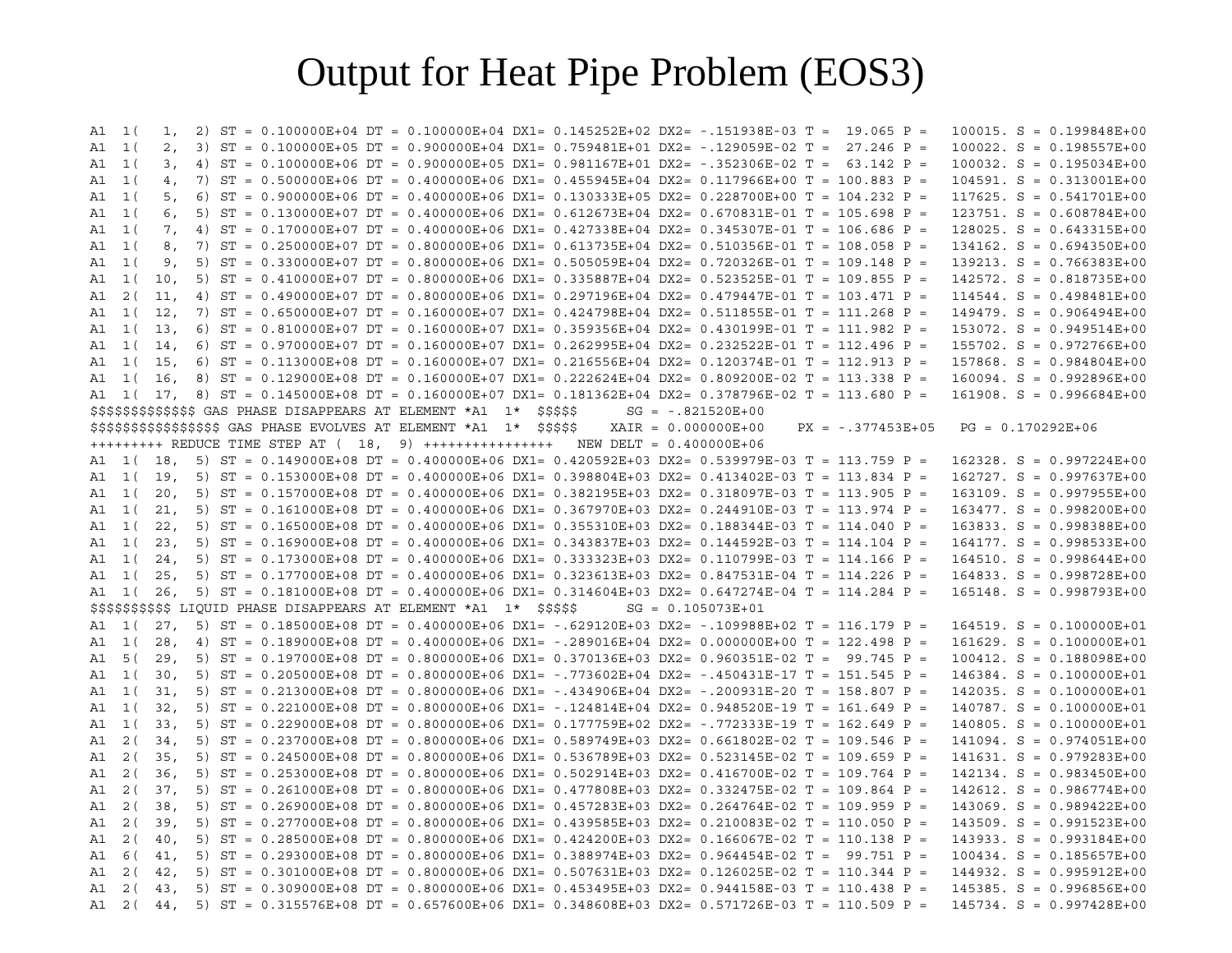### Output for Heat Pipe Problem (EOS3)

\*rhp\* 1-D RADIAL HEAT PIPE

OUTPUT DATA AFTER ( 44, 5)-2-TIME STEPS

THE TIME IS 0.36525E+03 DAYS

|                                      | TOTAL TIME     | KCYC         | <b>ITER</b><br><b>ITERC</b> | <b>KON</b>                                                                                                    | DX1M            | DX2M          | DX3M                      | MAX. RES.   | <b>NER</b>   | <b>KER</b>                                                                                                                 | <b>DELTEX</b>   |
|--------------------------------------|----------------|--------------|-----------------------------|---------------------------------------------------------------------------------------------------------------|-----------------|---------------|---------------------------|-------------|--------------|----------------------------------------------------------------------------------------------------------------------------|-----------------|
|                                      | $0.31558E+08$  | 44           | 5<br>236                    | $\overline{2}$                                                                                                | $0.42630E + 03$ | $0.11943E-01$ | $0.58034E + 00$           | 0.10776E-06 | $\mathbf{2}$ | $\mathbf 1$                                                                                                                | $0.65760E + 06$ |
|                                      |                |              |                             |                                                                                                               |                 |               |                           |             |              |                                                                                                                            |                 |
| ELEM.                                | INDEX          | $\, {\bf P}$ | T                           | SG                                                                                                            | SL              | XAIRG         | XAIRL                     | PER.MOD.    | PCAP         | $_{\rm DG}$                                                                                                                | DL              |
|                                      |                | (PA)         | $(DEG-C)$                   |                                                                                                               |                 |               |                           |             | (PA)         | $(KG/M**3)$                                                                                                                | $(KG/M**3)$     |
|                                      |                |              |                             |                                                                                                               |                 |               |                           |             |              | 10.14573E+060.16412E+030.10000E+010.00000E+000.00000E+000.00000E+000.10000E+01-50000E+090.72998E+000.0000E+00              |                 |
| A1<br>$\overline{\phantom{0}}$<br>A1 | 2              |              |                             |                                                                                                               |                 |               |                           |             |              | 2 0.14573E+06 0.11051E+03 0.99743E+00 0.25724E-02 0.00000E+00 0.00000E+00 0.10000E+01 -.33327E+08 0.83980E+00 0.95030E+03  |                 |
| A1                                   | 3              |              |                             |                                                                                                               |                 |               |                           |             |              | 3 0.13007E+06 0.10715E+03 0.86852E+00 0.13148E+00 0.00000E+00 0.00000E+00 0.10000E+01 -.14955E+06 0.75504E+00 0.95285E+03  |                 |
| A1                                   | $\overline{4}$ |              |                             |                                                                                                               |                 |               |                           |             |              | 4 0.11877E+06 0.10451E+03 0.61567E+00 0.38433E+00 0.00000E+00 0.00000E+00 0.10000E+01 -.37591E+05 0.69349E+00 0.95482E+03  |                 |
| A1                                   | 5              |              |                             | 5 0.10974E+06 0.10225E+03 0.41885E+00 0.58115E+00 0.26342E-10 0.29392E-15 0.10000E+01 -.19979E+05 0.64404E+00 |                 |               |                           |             |              |                                                                                                                            | 0.95649E+03     |
| A1                                   | 6              |              |                             |                                                                                                               |                 |               |                           |             |              | 6 0.10204E+06 0.10020E+03 0.22936E+00 0.77064E+00 0.26455E-05 0.27427E-10 0.10000E+01 -.10944E+05 0.60170E+00 0.95798E+03  |                 |
| A1                                   | 7              |              |                             |                                                                                                               |                 |               |                           |             |              | 7 0.10004E+06 0.92930E+02 0.17304E+00 0.82696E+00 0.30601E+00 0.34979E-05 0.10000E+01 -.87795E+04 0.67657E+00 0.96312E+03  |                 |
| A1                                   | 8              |              |                             |                                                                                                               |                 |               |                           |             |              | 80.10004E+060.84925E+020.17425E+000.82575E+000.53920E+000.68171E-050.10000E+01-.88254E+040.76506E+000.96850E+0             |                 |
| 9<br>A1                              |                |              |                             | 9 0.10004E+06 0.77951E+02 0.17544E+00 0.82456E+00                                                             |                 |               |                           |             |              | $0.67380E+00$ $0.90788E-05$ $0.10000E+01$ -.88701E+04 0.83155E+00 0.97294E+03                                              |                 |
| A1 10                                |                |              |                             |                                                                                                               |                 |               |                           |             |              | 10 0.10004E+06 0.71794E+02 0.17660E+00 0.82340E+00 0.75884E+00 0.10671E-04 0.10000E+01 -.89141E+04 0.88332E+00 0.97665E+03 |                 |
| A1 11                                |                |              |                             |                                                                                                               |                 |               |                           |             |              | 11 0.10004E+06 0.66307E+02 0.17775E+00 0.82225E+00 0.81587E+00 0.11820E-04 0.10000E+01 -.89575E+04 0.92479E+00 0.97978E+03 |                 |
| A1 12                                |                |              |                             |                                                                                                               |                 |               |                           |             |              | 12 0.10004E+06 0.61385E+02 0.17889E+00 0.82111E+00 0.85579E+00 0.12668E-04 0.10000E+01 -.90003E+04 0.95881E+00 0.98245E+03 |                 |
| A1 13                                | 13             |              |                             | $0.10004E+06$ 0.56941E+02 0.18001E+00 0.81999E+00                                                             |                 |               |                           |             |              | $0.88468E+00$ $0.13306E-04$ $0.10000E+01$ -.90428E+04 0.98731E+00 0.98474E+03                                              |                 |
| A1 14                                |                |              |                             |                                                                                                               |                 |               |                           |             |              | 14 0.10004E+06 0.52916E+02 0.18112E+00 0.81888E+00 0.90610E+00 0.13793E-04 0.10000E+01 -.90849E+04 0.10116E+01 0.98671E+03 |                 |
| A1 15                                |                |              |                             |                                                                                                               |                 |               |                           |             |              | 15 0.10004E+06 0.49260E+02 0.18223E+00 0.81777E+00 0.92233E+00 0.14170E-04 0.10000E+01 -.91266E+04 0.10325E+01 0.98840E+03 |                 |
| A1 16                                | 16             |              |                             |                                                                                                               |                 |               |                           |             |              | 0.10004E+06 0.45937E+02 0.18332E+00 0.81668E+00 0.93482E+00 0.14465E-04 0.10000E+01 -.91679E+04 0.10508E+01 0.98987E+03    |                 |
| A1 17                                | 17             |              |                             | $0.10004E+06$ 0.42911 $E+02$ 0.18440 $E+00$ 0.81560 $E+00$ 0.94458 $E+00$                                     |                 |               |                           |             |              | $0.14699E-04$ $0.10000E+01$ -.92088E+04 0.10668E+01 0.99114E+03                                                            |                 |
| A1 18                                |                |              |                             |                                                                                                               |                 |               |                           |             |              | 18 0.10004E+06 0.40155E+02 0.18547E+00 0.81453E+00 0.95230E+00 0.14886E-04 0.10000E+01 -.92493E+04 0.10811E+01 0.99223E+03 |                 |
| A1 19                                |                |              |                             |                                                                                                               |                 |               |                           |             |              | 19 0.10004E+06 0.37648E+02 0.18652E+00 0.81348E+00 0.95848E+00 0.15036E-04 0.10000E+01 -.92894E+04 0.10937E+01 0.99318E+03 |                 |
| A1 20                                |                |              |                             |                                                                                                               |                 |               |                           |             |              | 0.10004E+06 0.35369E+02 0.18756E+00 0.81244E+00 0.96346E+00 0.15159E-04 0.10000E+01 -.93288E+04 0.11050E+01 0.99399E+03    |                 |
| A1 21                                |                |              |                             |                                                                                                               |                 |               |                           |             |              | 21 0.10004E+06 0.33300E+02 0.18858E+00 0.81142E+00 0.96751E+00 0.15259E-04 0.10000E+01 -.93677E+04 0.11151E+01 0.99470E+03 |                 |
| A1 22                                |                |              |                             |                                                                                                               |                 |               |                           |             |              | 22 0.10004E+06 0.31427E+02 0.18958E+00 0.81042E+00 0.97083E+00 0.15341E-04 0.10000E+01 -.94057E+04 0.11242E+01 0.99531E+03 |                 |
| A1 23                                |                |              |                             |                                                                                                               |                 |               |                           |             |              | 23 0.10004E+06 0.29736E+02 0.19056E+00 0.80944E+00 0.97356E+00 0.15409E-04 0.10000E+01 -.94427E+04 0.11323E+01 0.99583E+03 |                 |
| A1 24                                |                |              |                             |                                                                                                               |                 |               |                           |             |              | 0.10004E+06 0.28213E+02 0.19150E+00 0.80850E+00 0.97583E+00 0.15466E-04 0.10000E+01 -.94785E+04 0.11396E+01 0.99628E+03    |                 |
| A1 25                                |                |              |                             |                                                                                                               |                 |               |                           |             |              | 25 0.10004E+06 0.26846E+02 0.19240E+00 0.80760E+00 0.97771E+00 0.15513E-04 0.10000E+01 -.95129E+04 0.11460E+01 0.99667E+03 |                 |
| A1 26                                |                |              |                             |                                                                                                               |                 |               |                           |             |              | 26 0.10004E+06 0.25625E+02 0.19326E+00 0.80674E+00 0.97928E+00 0.15552E-04 0.10000E+01 -.95456E+04 0.11518E+01 0.99700E+03 |                 |
| A1 27                                |                |              |                             |                                                                                                               |                 |               |                           |             |              | 27 0.10004E+06 0.24539E+02 0.19407E+00 0.80593E+00 0.98060E+00 0.15586E-04 0.10000E+01 -.95765E+04 0.11569E+01 0.99728E+03 |                 |
| A1 28                                | 28             |              |                             |                                                                                                               |                 |               |                           |             |              | 0.10004E+06 0.23576E+02 0.19483E+00 0.80517E+00 0.98170E+00 0.15613E-04 0.10000E+01 -.96054E+04 0.11614E+01 0.99752E+03    |                 |
| A1 29                                |                |              |                             |                                                                                                               |                 |               |                           |             |              | 29 0.10004E+06 0.22728E+02 0.19553E+00 0.80447E+00 0.98262E+00 0.15637E-04 0.10000E+01 -.96321E+04 0.11654E+01 0.99772E+03 |                 |
| A1 30                                |                |              |                             |                                                                                                               |                 |               |                           |             |              | 30 0.10004E+06 0.21984E+02 0.19617E+00 0.80383E+00 0.98340E+00 0.15656E-04 0.10000E+01 -.96565E+04 0.11688E+01 0.99789E+03 |                 |
| A1 31                                |                |              |                             |                                                                                                               |                 |               |                           |             |              | 31 0.10004E+06 0.21336E+02 0.19674E+00 0.80326E+00 0.98405E+00 0.15673E-04 0.10000E+01 -.96786E+04 0.11719E+01 0.99804E+03 |                 |
| A1 32                                | 32             |              |                             | $0.10004E+06$ 0.20774E+02 0.19726E+00 0.80274E+00                                                             |                 | 0.98460E+00   | $0.15686E-04$ 0.10000E+01 |             |              |                                                                                                                            |                 |
| A1 33                                |                |              |                             |                                                                                                               |                 |               |                           |             |              | 33 0.10004E+06 0.20291E+02 0.19772E+00 0.80228E+00 0.98505E+00 0.15698E-04 0.10000E+01 -.97158E+04 0.11767E+01 0.99826E+03 |                 |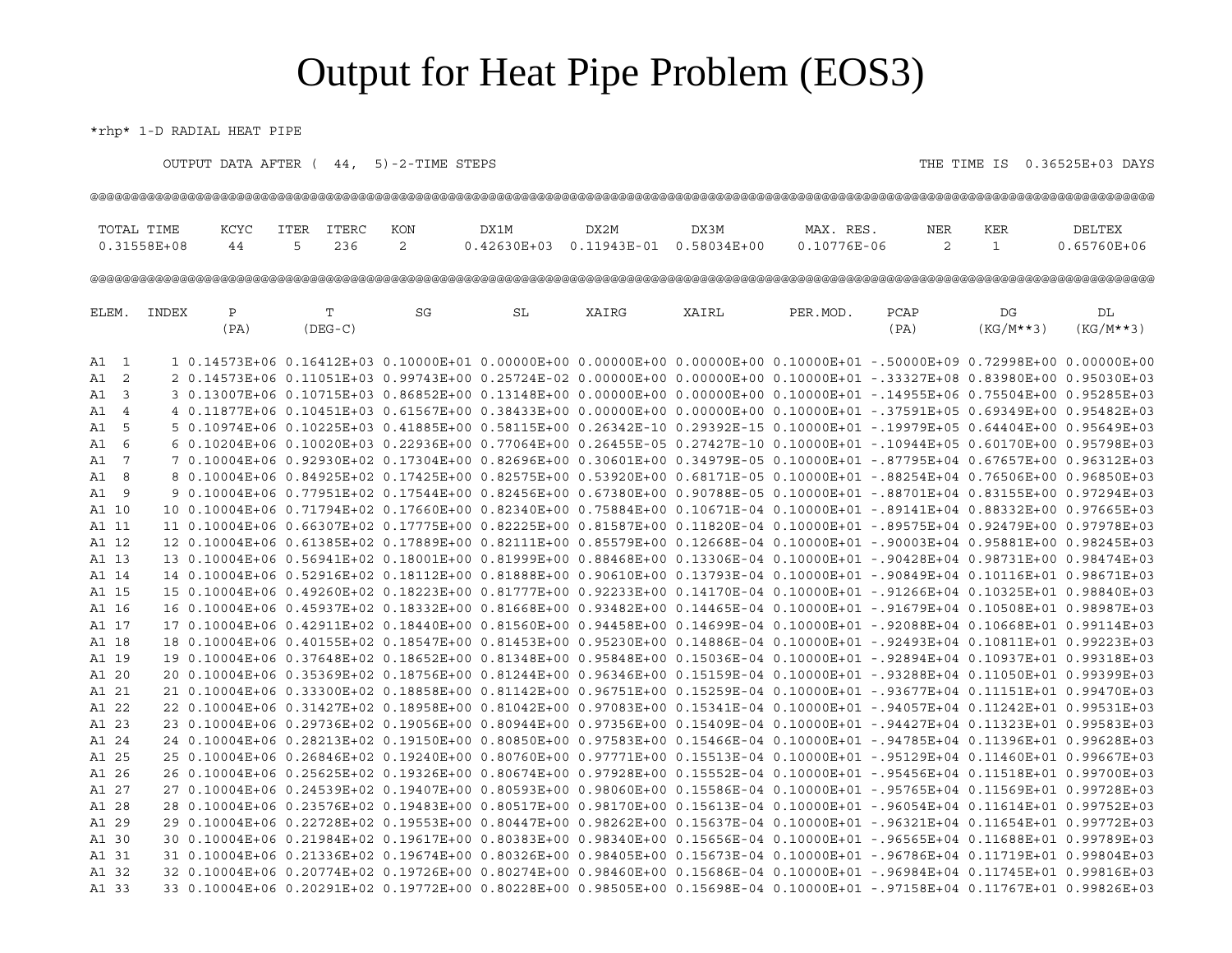# Output for Heat Pipe Problem after  $t = 10$  Years (EOS4)

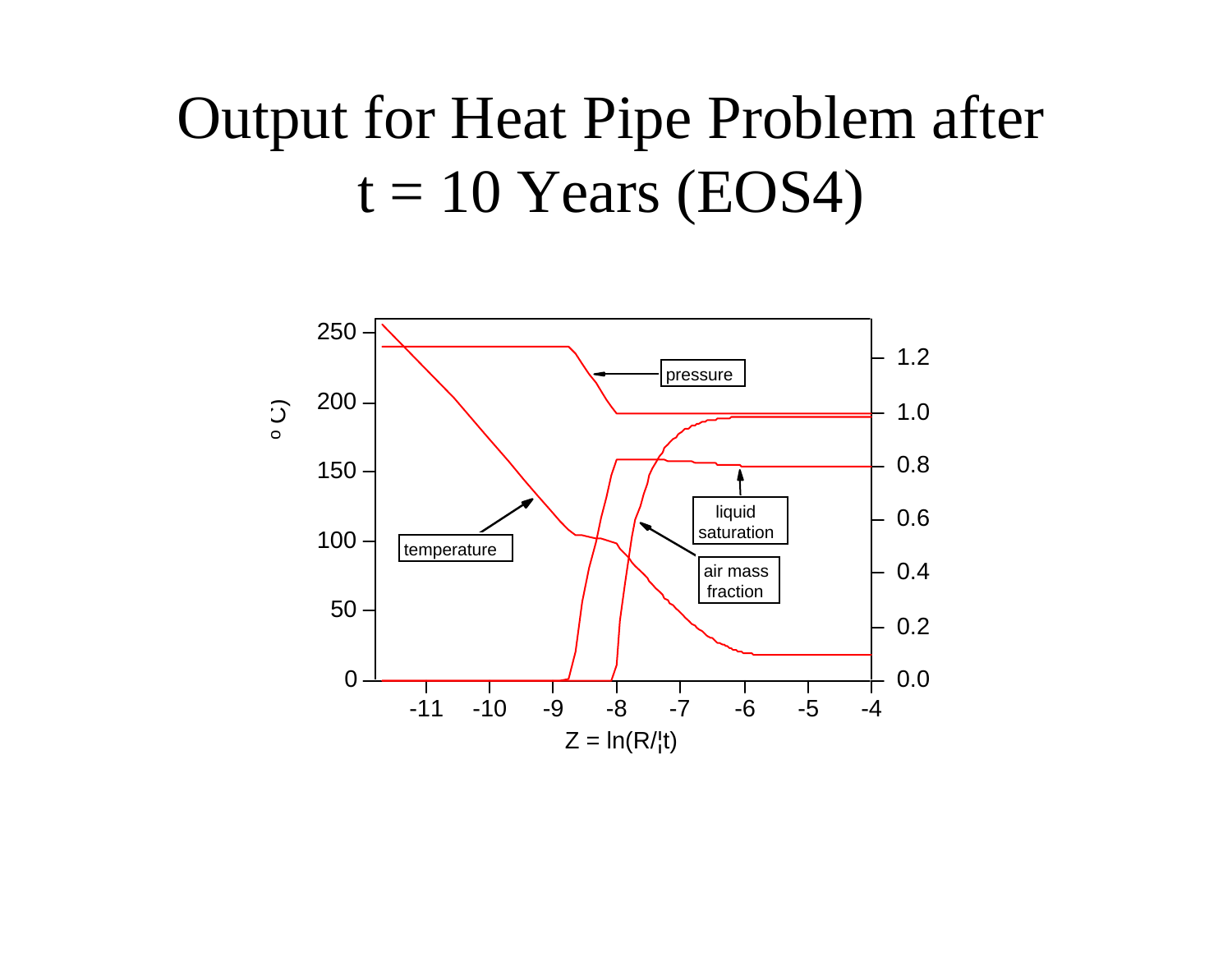#### ECO2N for Water-NaCl-CO 2





Phase partitioning



Figure 1. Possible phase combinations in the system water- $CO<sub>2</sub>$ . The phase designations are a - aqueous, l - liquid  $CO_2$ , g - gaseous  $CO_2$ . Separate liquid and gas phases exist only at subcritical conditions.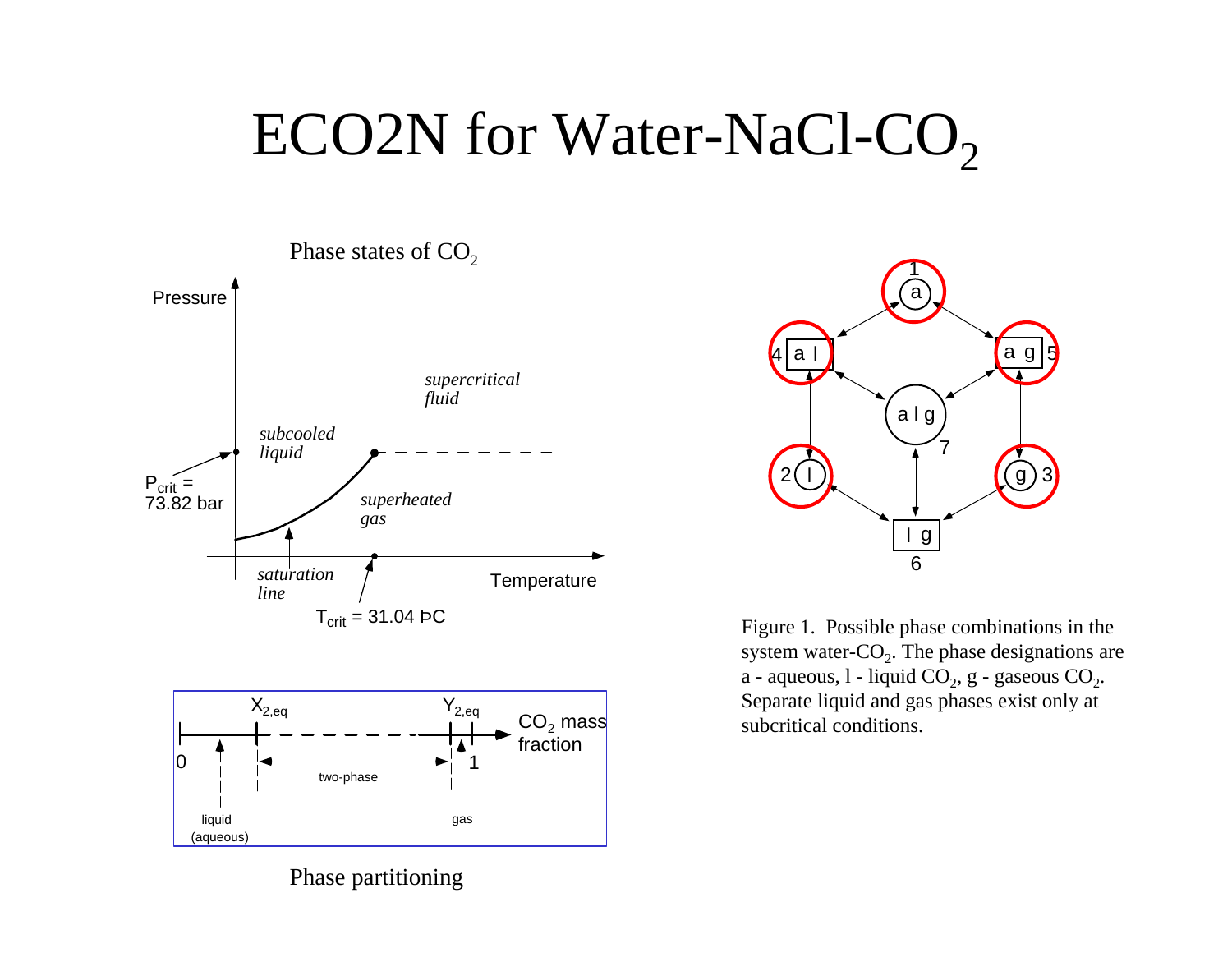# Summary of ECO2N

| $Components$ # 1: water<br># 3: $CO2$ | # 2: NaCl                                                                                                                                                                                                                                                                                                                                                                         |  |  |  |  |  |  |
|---------------------------------------|-----------------------------------------------------------------------------------------------------------------------------------------------------------------------------------------------------------------------------------------------------------------------------------------------------------------------------------------------------------------------------------|--|--|--|--|--|--|
| Parameter choices                     |                                                                                                                                                                                                                                                                                                                                                                                   |  |  |  |  |  |  |
|                                       | (NK, NEQ, NPH, NB) = $(3, 4, 3, 6)$ water, NaCl, CO <sub>2</sub> , nonisothermal (default)                                                                                                                                                                                                                                                                                        |  |  |  |  |  |  |
|                                       | $(3, 3, 3, 6)$ water, NaCl, CO <sub>2</sub> , isothermal<br>molecular diffusion can be modeled by setting $NB = 8$                                                                                                                                                                                                                                                                |  |  |  |  |  |  |
| <b>Primary Variables</b>              |                                                                                                                                                                                                                                                                                                                                                                                   |  |  |  |  |  |  |
|                                       | single fluid phase (only aqueous, or only gas) <sup>#</sup> (P, $X_{\rm sm}$ , X3, T)<br>P - pressure<br>$X_{\rm sm}$ - salt mass fraction $X_{\rm s}$ in two-component water-salt system,<br>or solid saturation $S_s+10$<br>X3 - CO <sub>2</sub> mass fraction in the aqueous phase, or in the gas phase,<br>in the three-component system water-salt- $CO2$<br>T - temperature |  |  |  |  |  |  |
| P - pressure<br>T - temperature       | two fluid phases (aqueous and $gas$ ) <sup>#</sup><br>$(P, X_{\rm sm}, S_g+10, T)$<br>$Xsm$ - salt mass fraction $Xs$ in two-component water-salt system,<br>or solid saturation $S_s+10$<br>$S_g$ - gas phase saturation                                                                                                                                                         |  |  |  |  |  |  |
|                                       | # in addition we may have solid salt                                                                                                                                                                                                                                                                                                                                              |  |  |  |  |  |  |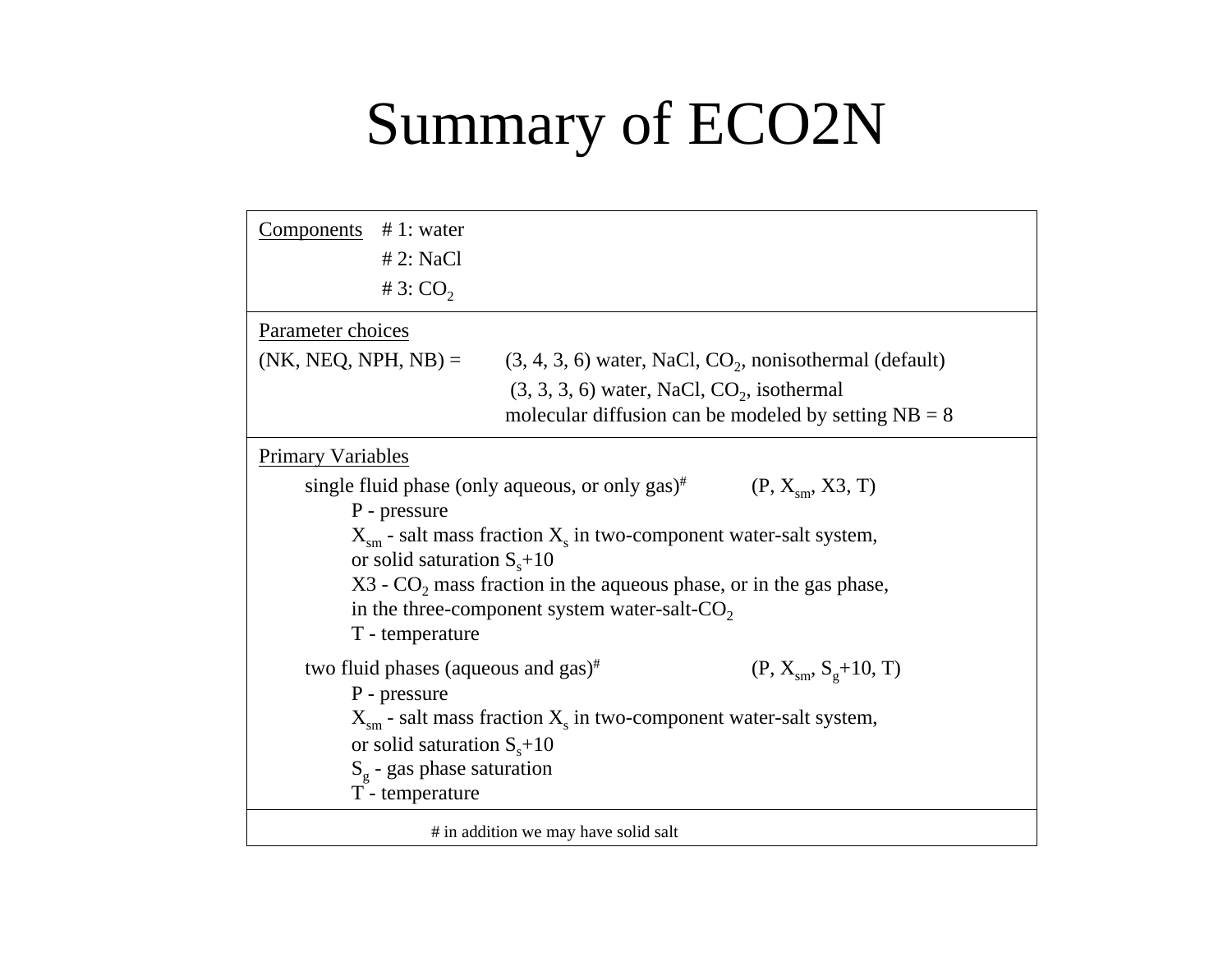#### Tabulation of CO  $_2$  Properties

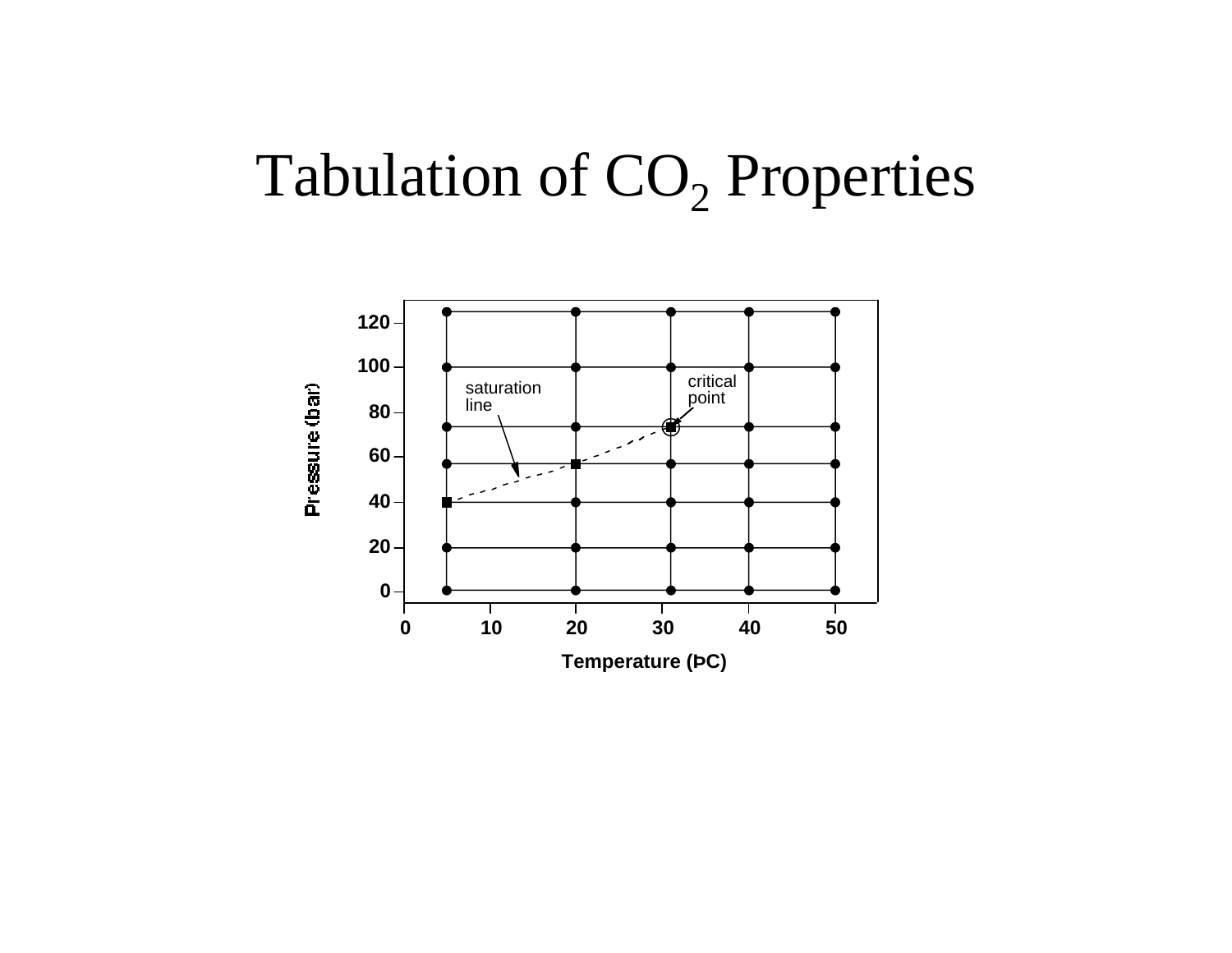#### Radial Flow from a CO  $_2$  Injection Well

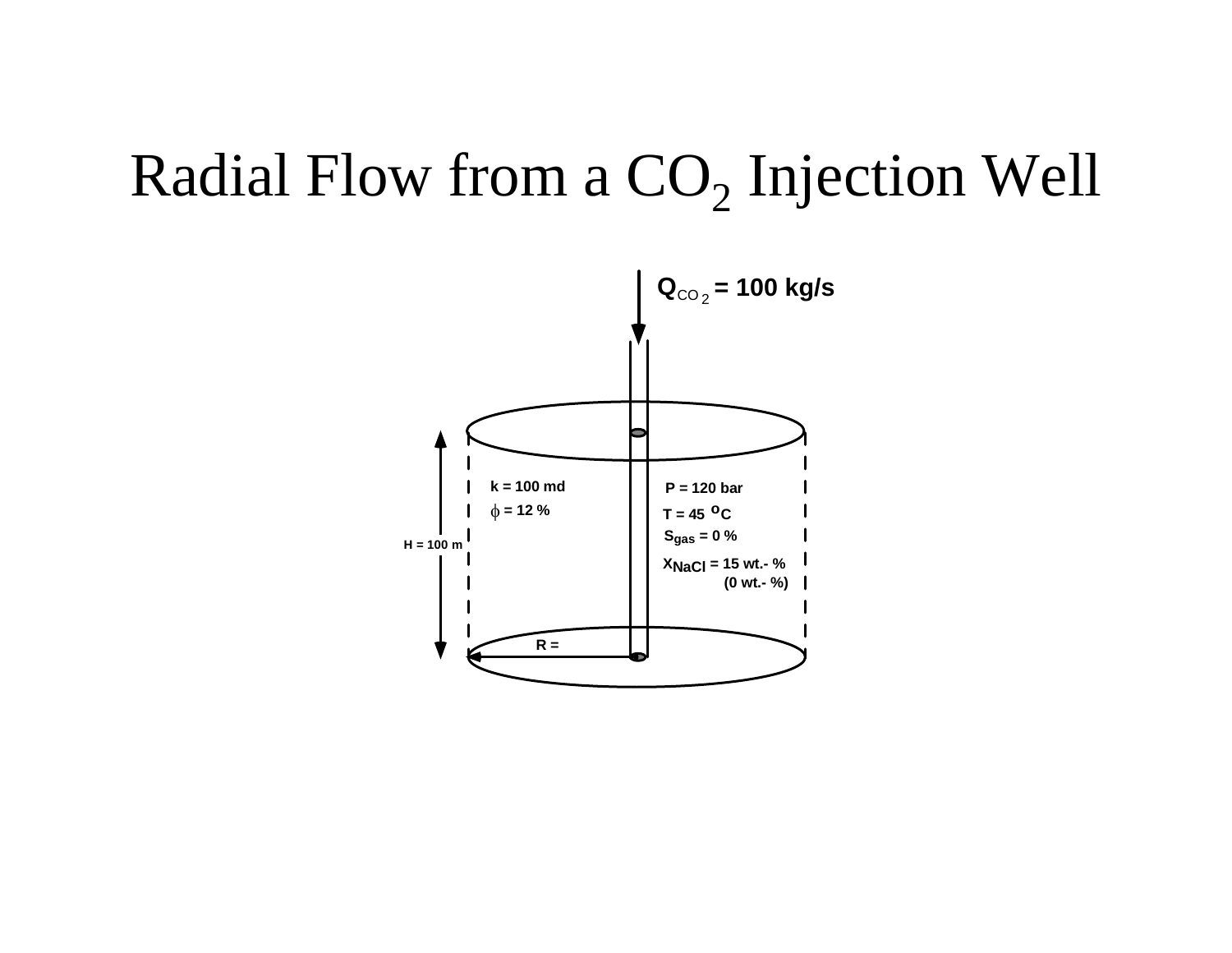# MESH Generation for Radial Flow Problem

|       |      | *rcc3*  Code Intercomparison problem3: Radial flow from a CO2 Injection Well     |  |  |  |  |
|-------|------|----------------------------------------------------------------------------------|--|--|--|--|
|       |      | MESHMAKER1----*----2----*----3----*----4----*----5----*----6----*----7----*----8 |  |  |  |  |
| RZ2D  |      |                                                                                  |  |  |  |  |
| RADII |      |                                                                                  |  |  |  |  |
| 1     |      |                                                                                  |  |  |  |  |
|       | 0.   |                                                                                  |  |  |  |  |
| EQUID |      |                                                                                  |  |  |  |  |
| 1     |      | $\cdot$ 3                                                                        |  |  |  |  |
| LOGAR |      |                                                                                  |  |  |  |  |
| 200   |      | 1.E3                                                                             |  |  |  |  |
| LOGAR |      |                                                                                  |  |  |  |  |
| 100   |      | 3.E3                                                                             |  |  |  |  |
| LOGAR |      |                                                                                  |  |  |  |  |
| 100   |      | 1.E4                                                                             |  |  |  |  |
| LOGAR |      |                                                                                  |  |  |  |  |
| 34    |      | 1.E5                                                                             |  |  |  |  |
|       |      | LAYER----1----*----2----*----3----*----4----*----5----*----6----*----7----*----8 |  |  |  |  |
| 1     |      |                                                                                  |  |  |  |  |
|       | 100. |                                                                                  |  |  |  |  |
|       |      |                                                                                  |  |  |  |  |
|       |      | ENDFI----1----*----2----*----3----*----4----*----5----*----6----*----7----*----8 |  |  |  |  |

| ELEME                |                |                | 435 | $\mathbf{1}$ | 1 434 |                                 | .00000100000.000 |               |                |
|----------------------|----------------|----------------|-----|--------------|-------|---------------------------------|------------------|---------------|----------------|
| A1 1                 |                |                |     |              |       | 2.2827E+02.5655E+00             |                  | $.3000E + 00$ | $-5000E+02$    |
| A1 2                 |                |                |     |              |       | 1.8728E+02.1746E+01             |                  | $.4532E + 00$ | $-5000E+02$    |
| A1 3                 |                |                |     |              |       | 1.1501E+03.3002E+01             |                  | .7630E+00     | $-.5000E + 02$ |
| A1                   | $\overline{4}$ |                |     |              |       | 1.2169E+03.4339E+01             |                  | .1079E+01     | $-.5000E + 02$ |
| $\cdots$             |                |                |     |              |       |                                 |                  |               |                |
| $\ddot{\phantom{0}}$ |                |                |     |              |       |                                 |                  |               |                |
|                      |                |                |     |              |       |                                 |                  |               |                |
| CONNE                |                |                |     |              |       |                                 |                  |               |                |
| A1                   | 1A1            | $\overline{2}$ |     |              |       | 1885E+03. 1532E+00. 1585E+03. 1 |                  |               |                |
| A1                   | 2A1            | - 3            |     |              |       | 1.1532E+00.1565E+00             |                  | .3811E+03     |                |
| A1                   | 3A1            | 4              |     |              |       | 1.1565E+00.1599E+00.5778E+03    |                  |               |                |
|                      |                |                |     |              |       |                                 |                  |               |                |

...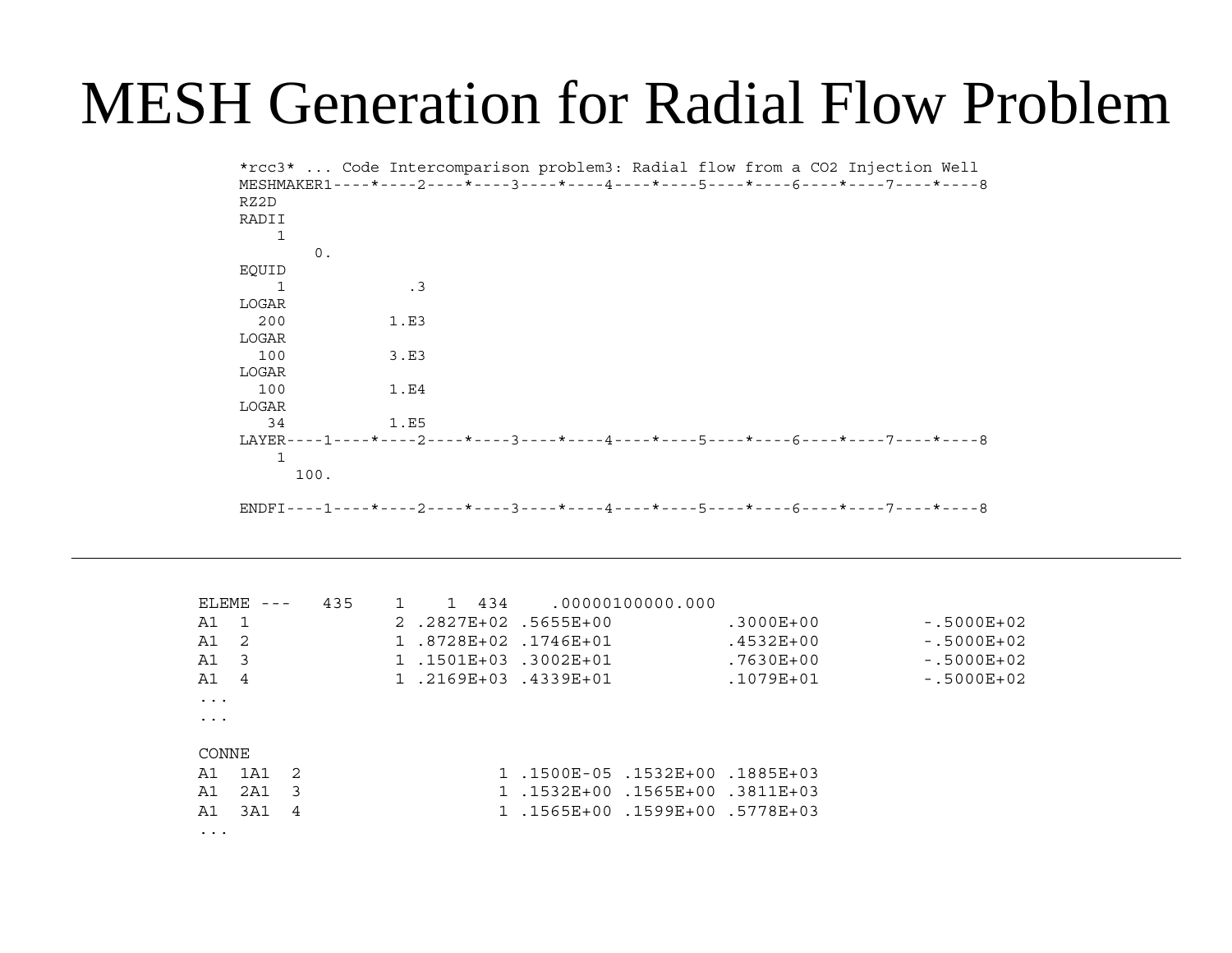### Input File for Radial Flow Problem

\*rcc3\* ... Code Intercomparison problem3: Radial flow from a CO2 Injection Well  $ROCKS---1---*---2---*---3---*---4---4---*---5---*---6---*---8---7---*---7---*---8$ SAND 2 2600.e00 .12 100.e-15 100.e-15 100.e-15  $2.51$ 920.  $4.5e-10$  $7\overline{ }$ .457  $.30$  $1$ .  $.05$  $7\overline{ }$  $.457$  $.00$  $1.e7$  $5.1e-5$ .999 2 2600.e40 .12 100.e-15 100.e-15 100.e-15 2.51  $920.$ well  $4.5e-10$  $7\overline{ }$ .457  $.30$  $1<sup>1</sup>$  $05$  $7\phantom{.0}$ .457  $.00$  $5.1e-5$  $1.e7$ .999 MULTI----1----\*----2----\*----3----\*----4----\*----5----\*----6----\*----7----\*----8  $3 \overline{3}$  $\mathcal{E}$ - 6  $SELEC...2...3...3...4...5...6...7...8...9...10...11...12...13...14...15...16$  $\begin{matrix} 0 & 0 & 0 & 0 & 0 & 0 \end{matrix}$  $\Omega$  $\overline{1}$  $\cap$  $.8$  $\overline{\phantom{0}}$ .8  $SOLVR---1---*---2---*---3---*---4---*---5---*---6---*---6---*---7---*---8-8$ 5 7.1 0.0  $8.0e-1$  $1.0e-7$  $START---1---+------2---+---3---+---4---+---5---+---6---+---6---+---7---+---8$  $---*---1$  MOP: 123456789\*123456789\*1234 ---\*----5----\*----6----\*----7----\*------ $PARAM---1---*---2---*---3---*---4---+---5---*---5---*---6---*---7---*---7---*---8$ 1 999 9991000300000000 4 3 8.64e8  $-1.$  $1$ .  $1.E-5$ 1.E00  $.15$  $120. e5$  $0.0$ 45. FOFT ----1----\*----2----\*----3----\*----4----\*----5----\*----6----\*----7----\*----8 1.1745E+04.2685E+03  $.2570E + 02$  $-.6500E + 01$ A1 49 A12 2 1.3080E+08.4738E+07  $.1080E + 04$  $-.6500E + 01$ GENER----1----\*----2----\*----3----\*----4----\*----5----\*----6----\*----7----\*-----8 A1 1inj 1 **COM3**  $100<sub>1</sub>$  $INCON---1---*---2---*---3---+---*---4---*---5---*---6---+---6---*---7---*---8$  $TIMES---1---*---2---*---3---*----*----4---*----5---*----*----6---*----*----7---*----8$  $\overline{4}$ 2.592E+06 8.64E+06 8.64E+07 8.64E+08 ENDCY----1----\*----2----\*----3----\*----4----\*----5----\*----6----\*----7----\*----8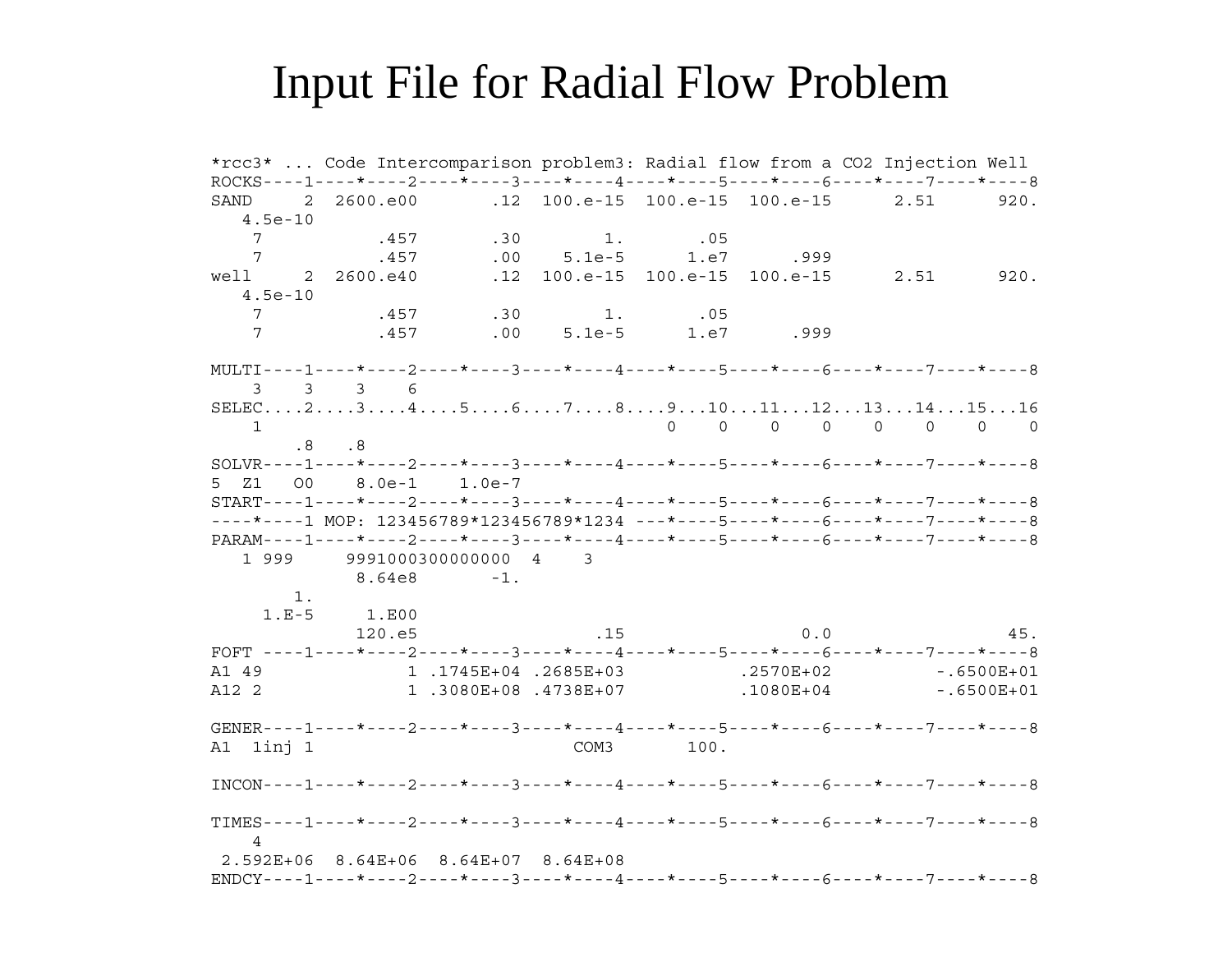## Output from Radial Flow Problem

...ITERATING... AT [ 1, 1] --- DELTEX = 0.100000E+01 MAX. RES. = 0.353732E+01 AT ELEMENT A1 1 EQUATION 3 \$\$\$\$\$\$\$\$\$\$\$ GAS PHASE EVOLVES AT ELEMENT \*A1 1\* \$\$\$\$\$ X3 = 0.267978E-01 XCO2aq = 0.262048E-01 PX = 0.136627E+08 PA ...ITERATING... AT [ 1, 2] --- DELTEX = 0.100000E+01 MAX. RES. = 0.246617E-01 AT ELEMENT A1 2 EQUATION 3 \$\$\$\$\$\$\$\$\$ GAS PHASE DISAPPEARS AT ELEMENT  $*$ A1 1 $*$  \$\$\$\$\$ SG = -.904072E-04 \$\$\$\$\$\$\$\$\$\$\$\$ GAS PHASE EVOLVES AT ELEMENT \*A1 1\* \$\$\$\$\$ X3 = 0.262048E-01 XCO2aq = 0.261505E-01 PX = 0.135423E+08 PA ...ITERATING... AT [ 1, 3] --- DELTEX = 0.100000E+01 MAX. RES. = 0.123381E-01 AT ELEMENT A1 1 EQUATION 3 \$\$\$\$\$\$\$\$\$ GAS PHASE DISAPPEARS AT ELEMENT  $*$ A1 1\* \$\$\$\$\$ SG = -.100409E-03 ...ITERATING... AT [ 1, 4] --- DELTEX = 0.100000E+01 MAX. RES. = 0.890409E-02 AT ELEMENT A1 1 EQUATION 3 ...ITERATING... AT [ 1, 5] --- DELTEX = 0.100000E+01 MAX. RES. = 0.318444E-04 AT ELEMENT A1 1 EQUATION 3 A1 1( 1, 6) ST = 0.100000E+01 DT = 0.100000E+01 DX1= 0.166338E+07 DX2= -.220039E-15 T = 45.000 P = 13663377. S = 0.000000E+00 ...ITERATING... AT [ 2, 1] --- DELTEX = 0.100000E+01 MAX. RES. = 0.100000E+01 AT ELEMENT A1 1 EQUATION 3 \$\$\$\$\$\$\$\$\$\$\$ GAS PHASE EVOLVES AT ELEMENT \*A1 1\* \$\$\$\$\$ X3 = 0.515157E-01 XCO2aq = 0.264066E-01 PX = 0.141315E+08 PA ...ITERATING... AT [ 2, 2] --- DELTEX = 0.100000E+01 MAX. RES. = 0.986667E+00 AT ELEMENT A1 1 EQUATION 3 ...ITERATING... AT [ 2, 3] --- DELTEX = 0.100000E+01 MAX. RES. = 0.906190E+00 AT ELEMENT A1 2 EQUATION 3 ...ITERATING... AT [ 2, 4] --- DELTEX = 0.100000E+01 MAX. RES. = 0.171549E+00 AT ELEMENT A1 2 EQUATION 3 ...ITERATING... AT [ 2, 5] --- DELTEX = 0.100000E+01 MAX. RES. = 0.110501E-01 AT ELEMENT A1 2 EQUATION 3 ...ITERATING... AT [ 2, 6] --- DELTEX = 0.100000E+01 MAX. RES. = 0.115547E-03 AT ELEMENT A1 2 EQUATION 3 A1 2( 2, 7) ST = 0.200000E+01 DT = 0.100000E+01 DX1= 0.111159E+07 DX2= 0.974701E-07 T = 45.000 P = 14270651. S = 0.000000E+00 ...ITERATING... AT [ 3, 1] --- DELTEX = 0.100000E+01 MAX. RES. = 0.496177E+00 AT ELEMENT A1 1 EQUATION 3 ...ITERATING... AT [ 3, 2] --- DELTEX = 0.100000E+01 MAX. RES. = 0.124120E-01 AT ELEMENT A1 1 EQUATION 3 ...ITERATING... AT [ 3, 3] --- DELTEX = 0.100000E+01 MAX. RES. = 0.252259E-04 AT ELEMENT A1 2 EQUATION 3 A1 1( 3, 4) ST = 0.300000E+01 DT = 0.100000E+01 DX1= 0.158370E+07 DX2= 0.972615E-05 T = 45.000 P = 17948923. S = 0.722178E-01 ...ITERATING... AT [ 4, 1] --- DELTEX = 0.200000E+01 MAX. RES. = 0.661797E+00 AT ELEMENT A1 1 EQUATION 3 ...ITERATING... AT [ 4, 2] --- DELTEX = 0.200000E+01 MAX. RES. = 0.745778E+00 AT ELEMENT A1 2 EQUATION 3 ...ITERATING... AT [ 4, 3] --- DELTEX = 0.200000E+01 MAX. RES. = 0.679967E-01 AT ELEMENT A1 2 EQUATION 3 ...ITERATING... AT [ 4, 4] --- DELTEX = 0.200000E+01 MAX. RES. = 0.594905E-03 AT ELEMENT A1 2 EQUATION 3 A1 2( 4, 5) ST = 0.500000E+01 DT = 0.200000E+01 DX1= 0.259505E+06 DX2= -.563856E-06 T = 45.000 P = 14951272. S = 0.000000E+00 ...ITERATING... AT [ 5, 1] --- DELTEX = 0.200000E+01 MAX. RES. = 0.523482E+00 AT ELEMENT A1 2 EQUATION 3 ...ITERATING... AT [ 5, 2] --- DELTEX = 0.200000E+01 MAX. RES. = 0.378805E+00 AT ELEMENT A1 2 EQUATION 3 ...ITERATING... AT [ 5, 3] --- DELTEX = 0.200000E+01 MAX. RES. = 0.890199E-02 AT ELEMENT A1 2 EQUATION 3 A1 2( 5, 4) ST = 0.700000E+01 DT = 0.200000E+01 DX1= 0.957718E+05 DX2= -.261078E-05 T = 45.000 P = 15047044. S = 0.000000E+00 ...ITERATING... AT [ 6, 1] --- DELTEX = 0.400000E+01 MAX. RES. = 0.132942E+01 AT ELEMENT A1 2 EQUATION 3 \$\$\$\$\$\$\$\$\$\$\$ GAS PHASE EVOLVES AT ELEMENT \*A1 2\* \$\$\$\$\$ X3 = 0.414314E-01 XCO2aq = 0.267721E-01 PX = 0.150490E+08 PA ...ITERATING... AT [ 6, 2] --- DELTEX = 0.400000E+01 MAX. RES. = 0.103059E+01 AT ELEMENT A1 2 EQUATION 3 ...ITERATING... AT [ 6, 3] --- DELTEX = 0.400000E+01 MAX. RES. = 0.896260E+00 AT ELEMENT A1 3 EQUATION 3 ...ITERATING... AT [ 6, 4] --- DELTEX = 0.400000E+01 MAX. RES. = 0.219633E+00 AT ELEMENT A1 3 EQUATION 3 ...ITERATING... AT [ 6, 5] --- DELTEX = 0.400000E+01 MAX. RES. = 0.164693E-01 AT ELEMENT A1 3 EQUATION 3 ...ITERATING... AT [ 6, 6] --- DELTEX = 0.400000E+01 MAX. RES. = 0.150149E-03 AT ELEMENT A1 3 EQUATION 3 A1 3( 6, 7) ST = 0.110000E+02 DT = 0.400000E+01 DX1= 0.392177E+06 DX2= -.150040E-06 T = 45.000 P = 14761447. S = 0.000000E+00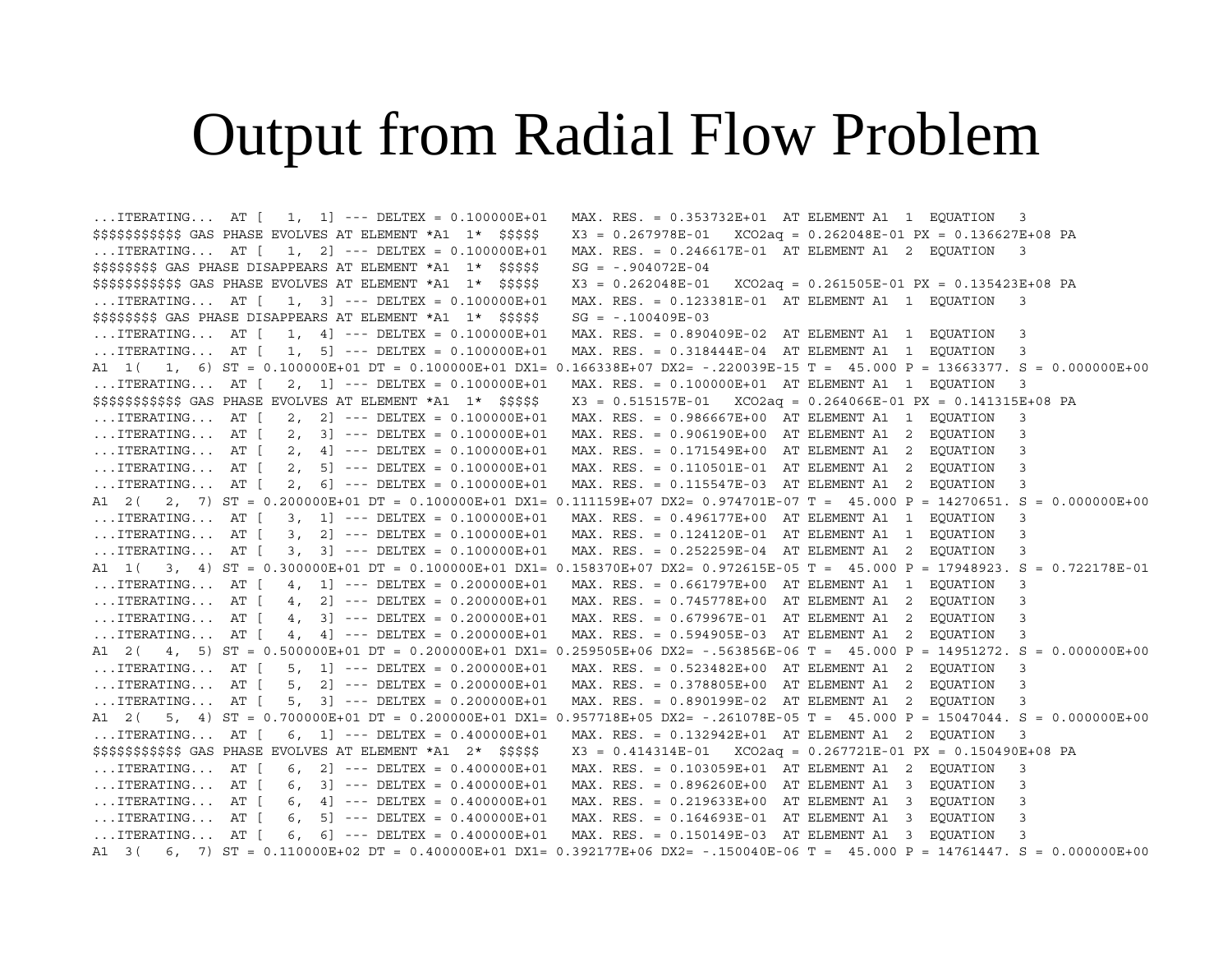### Results from Radial Flow Problem



Spatial profile at t =  $8.64 \mathrm{x} 10^7 \mathrm{~s}$ Time series at  $R = 25.25$  m Thin line: earlier LBNL results with "evaporation model"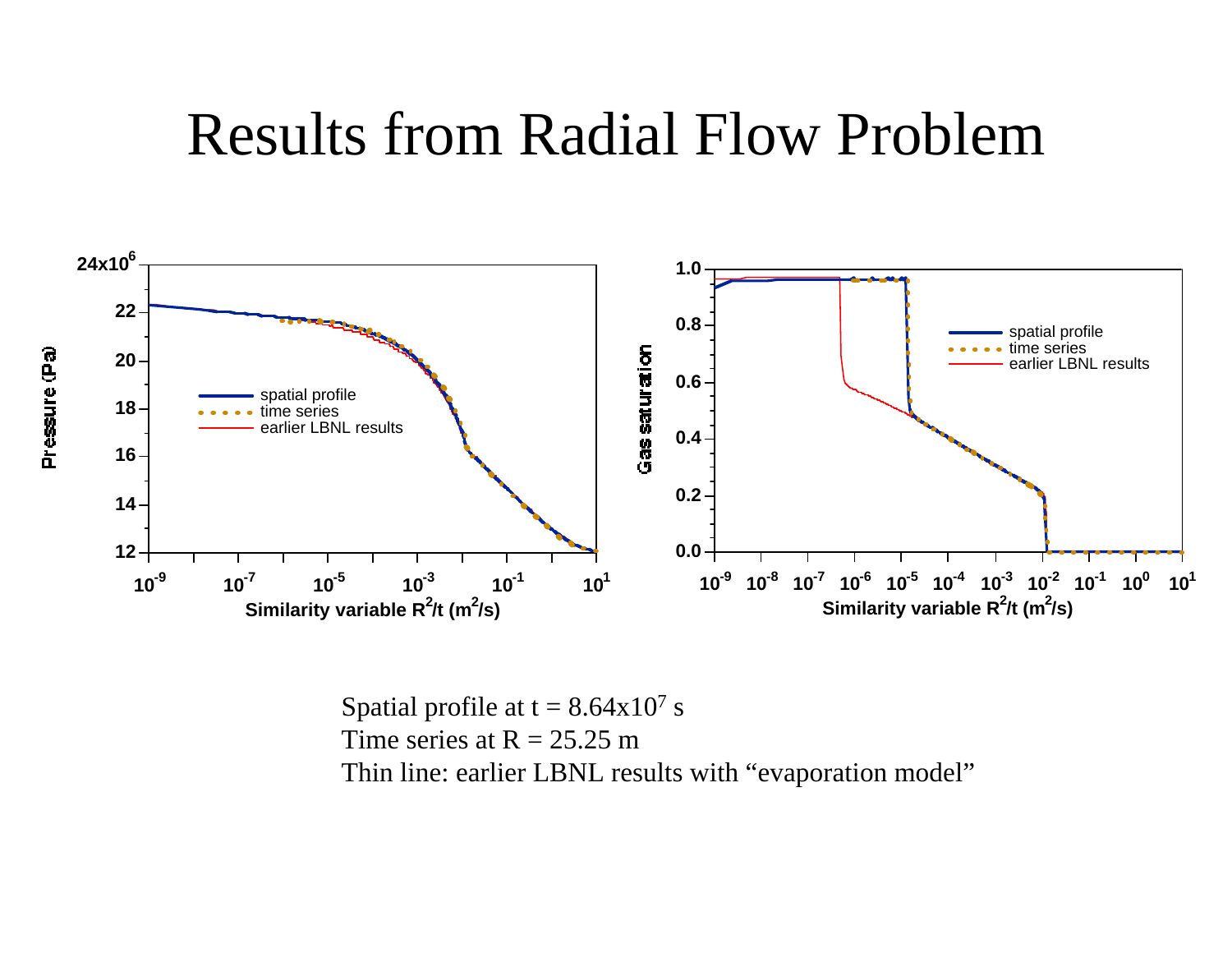# Heat Sweep in a Vertical Fracture (EOS1)



#### Summary of EOS1

| Components           | # 1: water                                                                                                         |  |  |  |  |  |  |
|----------------------|--------------------------------------------------------------------------------------------------------------------|--|--|--|--|--|--|
|                      | $# 2$ : "water 2" (optional)                                                                                       |  |  |  |  |  |  |
| Parameter choices    |                                                                                                                    |  |  |  |  |  |  |
|                      | $(NK, NEG, NPH, NB) = (1, 2, 2, 6)$ one water component, nonisothermal (default)                                   |  |  |  |  |  |  |
|                      | $(1, 1, 2, 6)$ only liquid, or only vapor; isothermal                                                              |  |  |  |  |  |  |
|                      | $(2, 3, 2, 6)$ two-waters, nonisothermal <sup>*</sup>                                                              |  |  |  |  |  |  |
|                      | molecular diffusion can be modeled by setting $NK = 2$ , $NB = 8$                                                  |  |  |  |  |  |  |
| Primary Variables    |                                                                                                                    |  |  |  |  |  |  |
|                      | single-phase conditions                                                                                            |  |  |  |  |  |  |
|                      | $(P, T, [X])$ - (pressure, temperature, [mass fraction of water $2 T$ )                                            |  |  |  |  |  |  |
| two-phase conditions |                                                                                                                    |  |  |  |  |  |  |
|                      | $(P_{\varrho}, S_{\varrho}, [X])$ - (gas phase pressure, gas saturation, [mass fraction of water 2] <sup>†</sup> ) |  |  |  |  |  |  |

| FRACT          |                 | 2650.               |                  |                          |       | .50 200.E-12 200.E-12 200.E-12 | 0.00                                                                             | 1000. |
|----------------|-----------------|---------------------|------------------|--------------------------|-------|--------------------------------|----------------------------------------------------------------------------------|-------|
| CONBD          |                 | 2650.               |                  | $0.00$ $0.E-12$ $0.E-12$ |       | $0.E-12$                       | 2.1                                                                              | 1000. |
|                |                 |                     |                  |                          |       |                                | START----1----*----2----*----3----*----4----*----5----*----6----*----7----*----8 |       |
|                |                 |                     |                  |                          |       |                                | ----*----1 MOP: 123456789*123456789*1234 ---*----5----*----6----*----7----*----8 |       |
|                |                 |                     |                  |                          |       |                                | PARAM----1----*----2----*----3----*----4----*----5----*----6----*----7----*----8 |       |
| $1 \quad 40$   |                 |                     | 9910000000000001 |                          |       |                                |                                                                                  |       |
|                |                 | 1.57788E8           |                  | $-1$ .                   | A1312 | 9.81                           |                                                                                  |       |
|                | 1.E2<br>$1.E-5$ | 9.E2                |                  | $9.E3$ $9.E4$ $9.E5$     |       | 2.E6                           | 5.E6                                                                             |       |
|                |                 | 100.E5              |                  |                          | 300.  |                                |                                                                                  |       |
|                |                 |                     |                  |                          |       |                                | SOLVR----1----*----2----*----3----*----4----*----5----*----6----*----7----*----8 |       |
| Z1<br>5.       | - 00            |                     | 8.0e-1 1.0e-7    |                          |       |                                |                                                                                  |       |
|                |                 |                     |                  |                          |       |                                | GENER----1----*----2----*----3----*----4----*----5----*----6----*----7----*----8 |       |
| A18 1INJ 1     |                 |                     |                  |                          | COM1  | 4.2E5                          |                                                                                  |       |
| A1312PRO 1     |                 |                     |                  |                          |       | DELV  4.E-12  9.65E6           |                                                                                  |       |
|                |                 |                     |                  |                          |       |                                | FOFT ----1----*----2----*----3----*----4----*----5----*----6----*----7----*----8 |       |
| A1312          |                 |                     |                  |                          |       |                                |                                                                                  |       |
|                |                 |                     |                  |                          |       |                                | $ENDCY---1---+---2---+---3------+---4---+---5---+---6---+---6---+---7---+---8$   |       |
|                |                 |                     |                  |                          |       |                                | $INCON---1---+---2---+---3---+---4---+---5---+---6---+---6---+---7---+---8$      |       |
| <b>MULTI</b>   |                 |                     |                  |                          |       |                                |                                                                                  |       |
| $\mathbf{1}$   |                 | $1 \quad 2 \quad 6$ |                  |                          |       |                                |                                                                                  |       |
|                |                 |                     |                  |                          |       |                                | ENDCY----1----*----2----*----3----*----4----*----5----*----6----*----7----*----8 |       |
| $\cos 00$      |                 | CONBD               |                  |                          |       |                                |                                                                                  |       |
|                |                 |                     |                  |                          |       |                                | MESHMAKER1----*----2----*----3----*----4----*----5----*----6----*----7----*----8 |       |
| XYZ            |                 |                     |                  |                          |       |                                |                                                                                  |       |
|                | 90.             |                     |                  |                          |       |                                |                                                                                  |       |
| NX.            | 12              | 20.                 |                  |                          |       |                                |                                                                                  |       |
| NY             | 10              | 20.                 |                  |                          |       |                                |                                                                                  |       |
| ΝZ             | $\mathbf{1}$    | .04                 |                  |                          |       |                                |                                                                                  |       |
|                |                 |                     |                  |                          |       |                                |                                                                                  |       |
|                |                 |                     |                  |                          |       |                                | ENDFI----1----*----2----*----3----*----4----*----5----*----6----*----7----*----8 |       |
|                |                 |                     |                  |                          |       |                                | MULTI----1----*----2----*----3----*----4----*----5----*----6----*----7----*----8 |       |
| $\mathfrak{D}$ | 3               | $2^{\circ}$         | 6                |                          |       |                                |                                                                                  |       |
| A18 1INJ 1     |                 |                     |                  | COM <sub>2</sub>         |       | 4.2E5<br>4.                    |                                                                                  |       |

\* two waters cannot be run in isothermal mode, because in this case temperature is not the last primary variable

 $\dagger$  optional, for NK = 2 only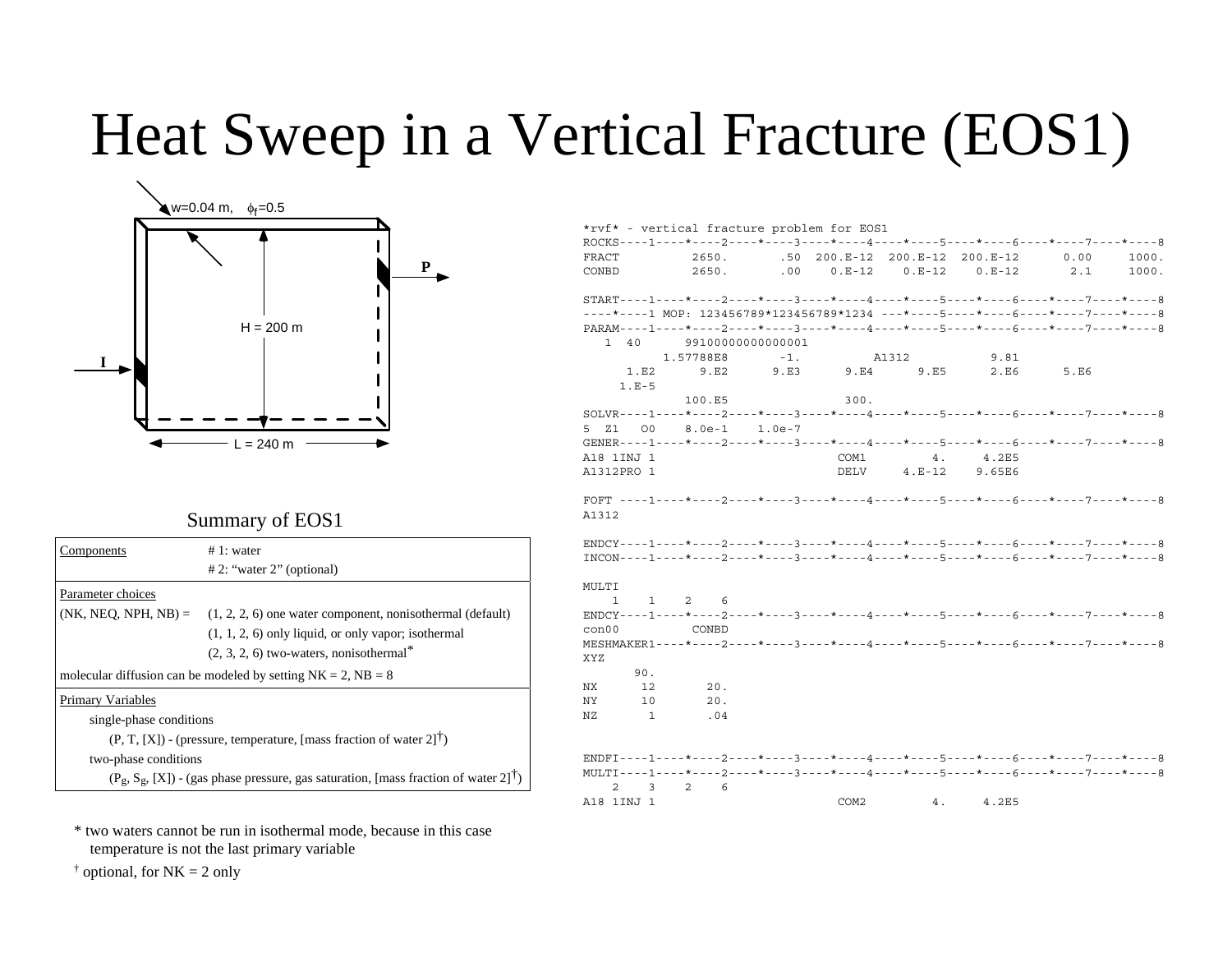# 3 Run Segments

- (1) MESH generation, followed by "hand-editing." (2) Obtain gravity equilibrium.
- (3) Perform injection-production simulation.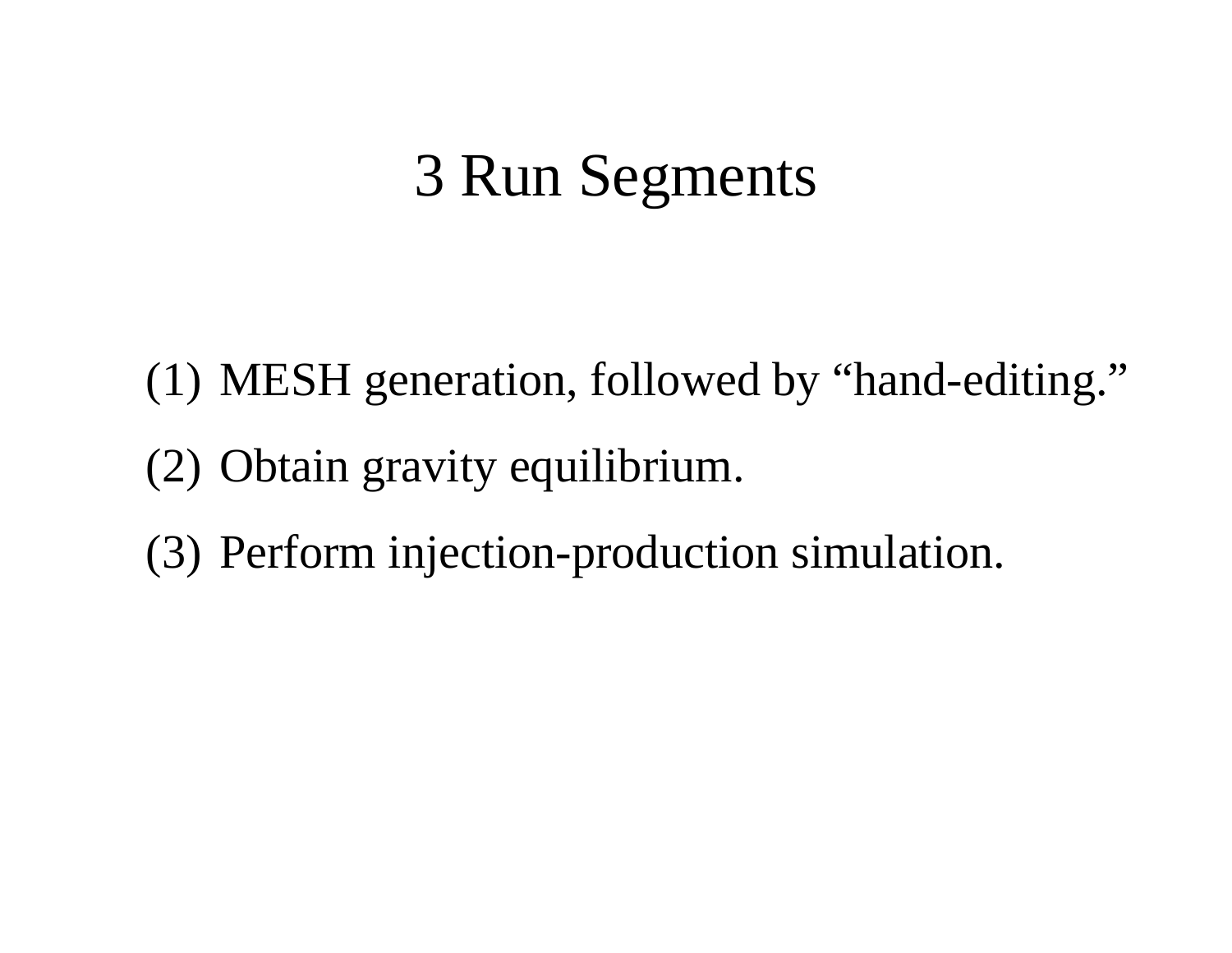## **MESH Pattern**

| $\star$        |                                                           |  |  |                               |                |       |   |  |   |   |   | CARTESIAN MESH WITH $NX*NY*NZ = 12 * 10 * 1$ GRID BLOCKS       |  |                                                                                                                                                    |  |    |    |    |    |
|----------------|-----------------------------------------------------------|--|--|-------------------------------|----------------|-------|---|--|---|---|---|----------------------------------------------------------------|--|----------------------------------------------------------------------------------------------------------------------------------------------------|--|----|----|----|----|
|                |                                                           |  |  |                               |                |       |   |  |   |   |   |                                                                |  |                                                                                                                                                    |  |    |    |    |    |
| $\star$        |                                                           |  |  |                               |                |       |   |  |   |   |   |                                                                |  |                                                                                                                                                    |  |    |    |    |    |
| $\star$        |                                                           |  |  |                               |                |       |   |  |   |   |   | THE MESH WILL BE PRINTED AS SLICES FOR $K = 1$ TO $K = NZ = 1$ |  |                                                                                                                                                    |  |    |    |    |    |
| $\star$        |                                                           |  |  |                               |                |       |   |  |   |   |   |                                                                |  |                                                                                                                                                    |  |    |    |    |    |
| $\star$        |                                                           |  |  |                               |                |       |   |  |   |   |   | IN EACH MESH SLICE, ROWS WILL GO FROM $J = 1$ TO $J = NY = 10$ |  |                                                                                                                                                    |  |    |    |    |    |
| $\star$        |                                                           |  |  |                               |                |       |   |  |   |   |   |                                                                |  |                                                                                                                                                    |  |    |    |    |    |
| $\star$        |                                                           |  |  |                               |                |       |   |  |   |   |   | IN EACH ROW, COLUMNS WILL GO FROM $I = 1$ TO I = NX = 12       |  |                                                                                                                                                    |  |    |    |    |    |
| $\star$        |                                                           |  |  |                               |                |       |   |  |   |   |   |                                                                |  |                                                                                                                                                    |  |    |    |    |    |
|                |                                                           |  |  |                               |                |       |   |  |   |   |   |                                                                |  |                                                                                                                                                    |  |    |    |    |    |
|                |                                                           |  |  |                               |                |       |   |  |   |   |   |                                                                |  |                                                                                                                                                    |  |    |    |    |    |
|                | SLICE WITH $K = 1$                                        |  |  |                               |                |       |   |  |   |   |   |                                                                |  |                                                                                                                                                    |  |    |    |    |    |
|                |                                                           |  |  |                               |                |       |   |  |   |   |   |                                                                |  |                                                                                                                                                    |  |    |    |    |    |
|                | $COLUMN I = 1 2$                                          |  |  | $\overline{3}$ $\overline{3}$ | $\overline{4}$ | $5 -$ | 6 |  | 7 | 8 | 9 | 10                                                             |  | 11 12 13                                                                                                                                           |  | 14 | 15 | 16 | 17 |
| ROWS           |                                                           |  |  |                               |                |       |   |  |   |   |   |                                                                |  |                                                                                                                                                    |  |    |    |    |    |
| $J =$          |                                                           |  |  |                               |                |       |   |  |   |   |   |                                                                |  |                                                                                                                                                    |  |    |    |    |    |
| $J =$          | 2                                                         |  |  |                               |                |       |   |  |   |   |   |                                                                |  | A12 1 A12 2 A12 3 A12 4 A12 5 A12 6 A12 7 A12 8 A12 9 A1210 A1211 A1212                                                                            |  |    |    |    |    |
| $J =$          | 3                                                         |  |  |                               |                |       |   |  |   |   |   |                                                                |  | A13 1 A13 2 A13 3 A13 4 A13 5 A13 6 A13 7 A13 8 A13 9 A1310 A1311 A1312                                                                            |  |    |    |    |    |
| $J =$          | 4                                                         |  |  |                               |                |       |   |  |   |   |   |                                                                |  | A14 1 A14 2 A14 3 A14 4 A14 5 A14 6 A14 7 A14 8 A14 9 A1410 A1411 A1412                                                                            |  |    |    |    |    |
| $J =$          | 5                                                         |  |  |                               |                |       |   |  |   |   |   |                                                                |  | A15 1 A15 2 A15 3 A15 4 A15 5 A15 6 A15 7 A15 8 A15 9 A1510 A1511 A1512                                                                            |  |    |    |    |    |
| $J =$          | 6                                                         |  |  |                               |                |       |   |  |   |   |   |                                                                |  | A16 1 A16 2 A16 3 A16 4 A16 5 A16 6 A16 7 A16 8 A16 9 A1610 A1611 A1612                                                                            |  |    |    |    |    |
| $J =$          | 7                                                         |  |  |                               |                |       |   |  |   |   |   |                                                                |  | A17 1 A17 2 A17 3 A17 4 A17 5 A17 6 A17 7 A17 8 A17 9 A1710 A1711 A1712<br>A18 1 A18 2 A18 3 A18 4 A18 5 A18 6 A18 7 A18 8 A18 9 A1810 A1811 A1812 |  |    |    |    |    |
| $J =$<br>$J =$ | 8<br>9.                                                   |  |  |                               |                |       |   |  |   |   |   |                                                                |  | A19 1 A19 2 A19 3 A19 4 A19 5 A19 6 A19 7 A19 8 A19 9 A1910 A1911 A1912                                                                            |  |    |    |    |    |
| $J =$          |                                                           |  |  |                               |                |       |   |  |   |   |   |                                                                |  | 10 A1A 1 A1A 2 A1A 3 A1A 4 A1A 5 A1A 6 A1A 7 A1A 8 A1A 9 A1A10 A1A11 A1A12                                                                         |  |    |    |    |    |
|                |                                                           |  |  |                               |                |       |   |  |   |   |   |                                                                |  |                                                                                                                                                    |  |    |    |    |    |
|                |                                                           |  |  |                               |                |       |   |  |   |   |   |                                                                |  |                                                                                                                                                    |  |    |    |    |    |
|                |                                                           |  |  |                               |                |       |   |  |   |   |   |                                                                |  |                                                                                                                                                    |  |    |    |    |    |
|                | MESH GENERATION COMPLETE --- EXIT FROM MODULE *MESHMAKER* |  |  |                               |                |       |   |  |   |   |   |                                                                |  |                                                                                                                                                    |  |    |    |    |    |
|                |                                                           |  |  |                               |                |       |   |  |   |   |   |                                                                |  |                                                                                                                                                    |  |    |    |    |    |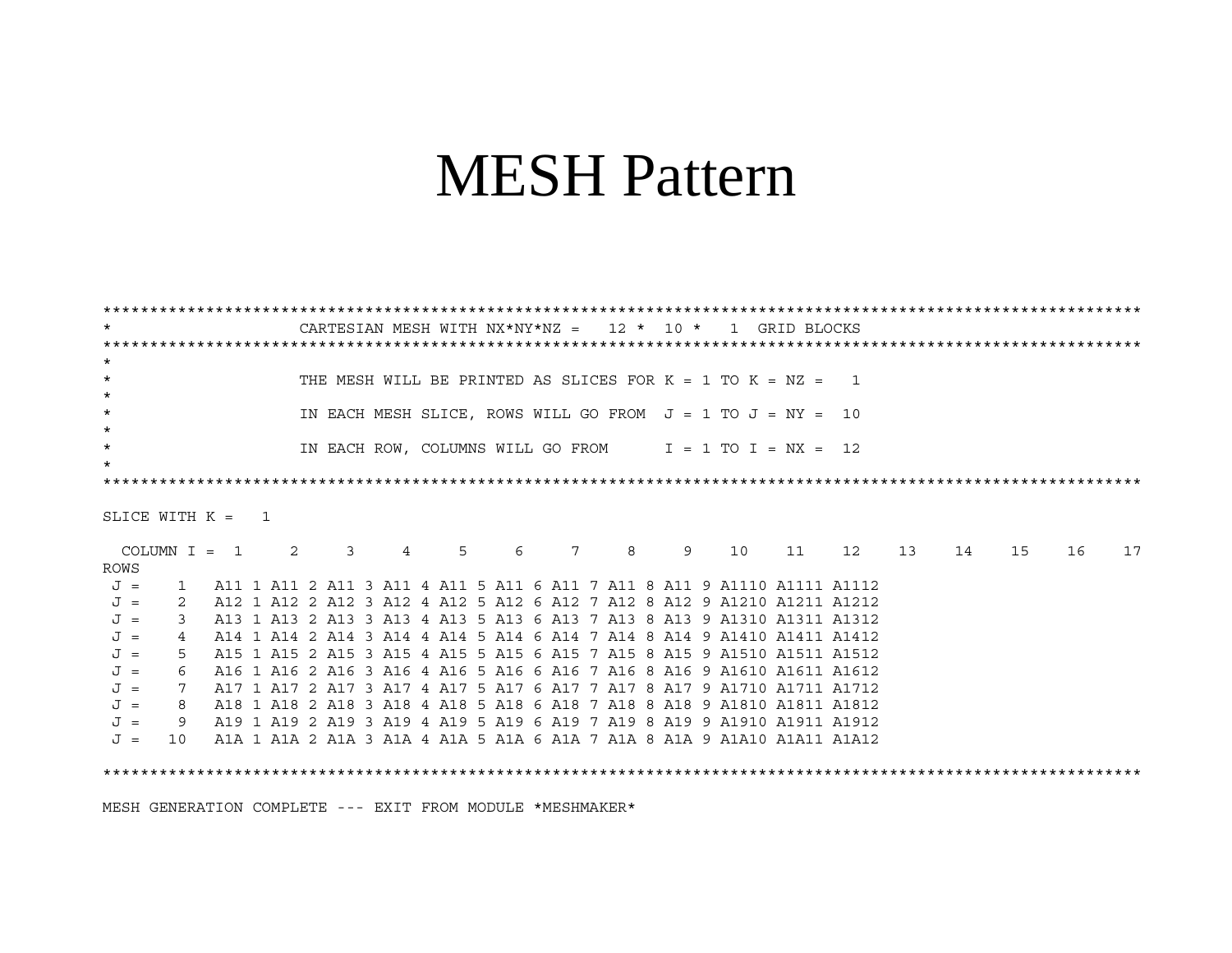# Semi-analytical Heat Exchange

(Vinsome and Westerveld, 1980)

- $\bullet$  Each boundary grid block is connected to a semi-infinite conductive half-space.
- $\bullet$  Temperature profile is assumed as a low-order polynomial with an exponential tail.

$$
T(x,t) - T_i = (T_f - T_i + px + qx^2) exp(-x/d)
$$

- •Penetration depth d for heat conduction is  $d = \sqrt{\Theta t}/2$
- $\bullet$  Coefficients p and q are determined during the flow simulation from two constraints, (1) energy conservation for the reservoir/caprock system, (2) diffusion equation for heat conduction must be satisfied at caprock boundary.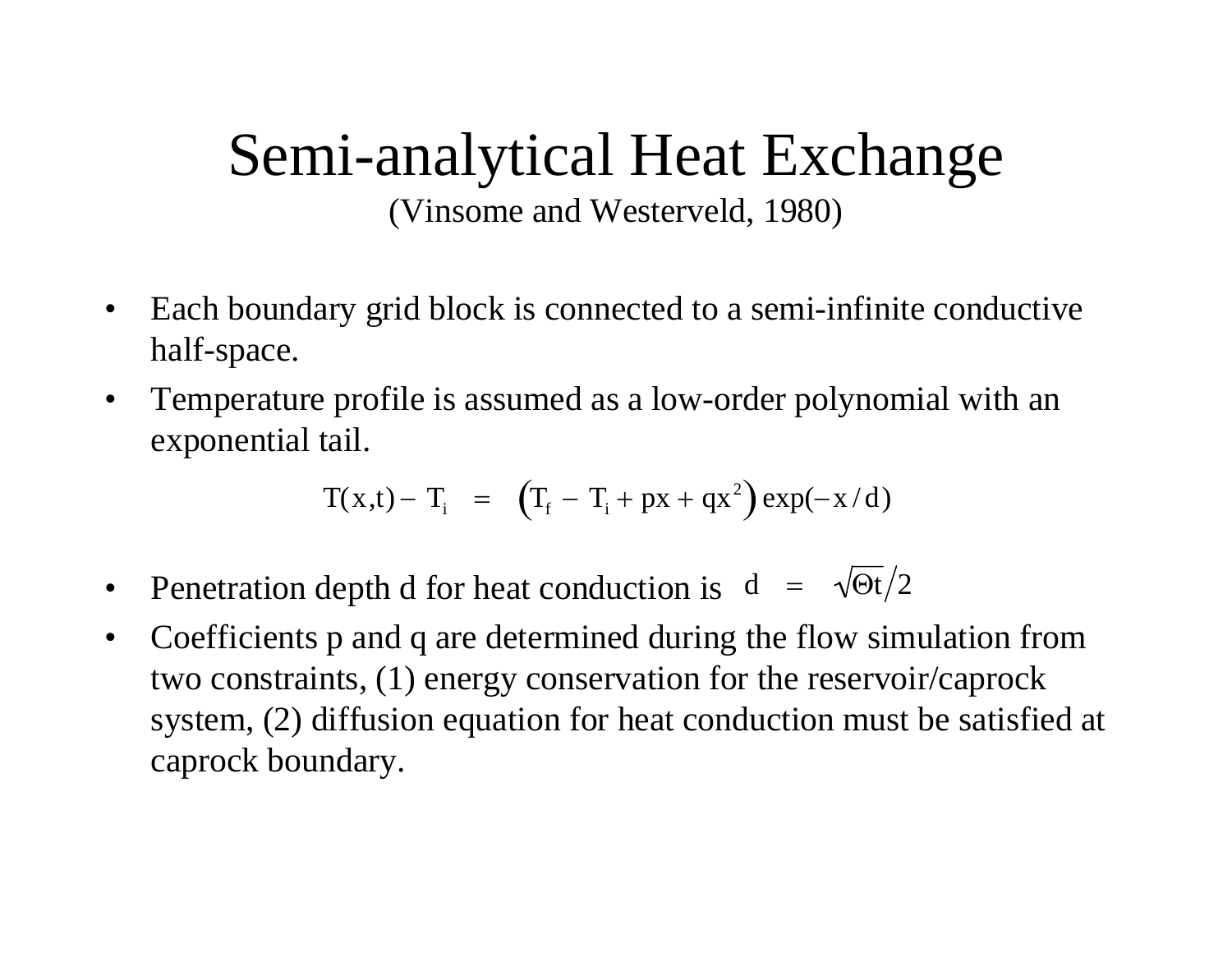## Simulation Results for Fracture Problem

===================================================================================================================================

TEMPERATURE = 0.30000E+03 HEAT CONDUCTIVITY = 0.21000E+01 DENSITY = 0.26500E+04 SPECIFIC HEAT = 0.10000E+04

PERFORM SEMI-ANALYTICAL HEAT EXCHANGE CALCULATION

THERMAL PARAMETERS ARE:

...

| $DIFFUSIVITY = 0.79245E-06$                                                                                                    |                                                              |
|--------------------------------------------------------------------------------------------------------------------------------|--------------------------------------------------------------|
|                                                                                                                                |                                                              |
|                                                                                                                                |                                                              |
|                                                                                                                                |                                                              |
| ITERATING AT $\begin{bmatrix} 1 \\ 1 \end{bmatrix}$ --- DELTEX = 0.100000E+03                                                  | MAX. RES. = 0.698170E-01 AT ELEMENT A18 1<br>EOUATION<br>1   |
| ITERATING AT $\begin{bmatrix} 1 \\ 2 \end{bmatrix}$ --- DELTEX = 0.100000E+03                                                  | MAX. RES. = 0.980877E-03 AT ELEMENT A18 1<br>EOUATION<br>2   |
| A1312( 1, 3) ST = 0.100000E+03 DT = 0.100000E+03 DX1= 0.514076E+05 DX2= 0.105693E-01 T = 300.011 P = 9702648. S = 0.000000E+00 |                                                              |
| $\ldots$ ITERATING AT [<br>$2, 1$ ] --- DELTEX = $0.900000E+03$                                                                | MAX. RES. = 0.141105E+00 AT ELEMENT A18 1<br>EQUATION<br>2   |
| $\ldots$ ITERATING AT [<br>$2.$ 2] $--$ DELTEX = 0.900000E+03<br>$MAX. RES. = 0.196414E-01$                                    | AT ELEMENT A18 1<br>EOUATION<br>1                            |
| $2, 3$ ] --- DELTEX = $0.900000E+03$<br>$\ldots$ ITERATING AT [                                                                | MAX. RES. = 0.526790E-04 AT ELEMENT A18 1<br>EOUATION<br>1   |
| A1312( 2, 4) ST = 0.100000E+04 DT = 0.900000E+03 DX1= 0.523779E+05 DX2= 0.265024E-02 T = 300.013 P = 9755026. S                | $= 0.000000E+00$                                             |
| $\ldots$ ITERATING AT [<br>$3, 1$ --- DELTEX = 0.900000E+04                                                                    | EOUATION<br>MAX. RES. = 0.150119E+01 AT ELEMENT A18 1<br>2   |
| $\ldots$ ITERATING AT [<br>$3.2$ ] --- DELTEX = 0.900000E+04<br>$MAX. RES. = 0.497225E+00$                                     | AT ELEMENT A18 1<br>EOUATION<br>$\mathbf{1}$                 |
| $\ldots$ ITERATING AT $\lceil$<br>$3, 3$ ] --- DELTEX = $0.900000E+04$<br>$MAX. RES. = 0.192776E-02$                           | AT ELEMENT A19 1<br>EOUATION<br>1                            |
| $\ldots$ ITERATING AT $\lceil$<br>$3, 4$ ] --- DELTEX = 0.900000E+04                                                           | MAX. RES. = $0.128494E-04$ AT ELEMENT A18 1<br>EOUATION<br>1 |
| A1312( 3, 5) ST = 0.100000E+05 DT = 0.900000E+04 DX1= 0.147957E+05 DX2= -.104035E-01 T = 300.003 P = 9769821. S                | $= 0.000000E+00$                                             |
| $\ldots$ ITERATING AT [<br>$4.1$ --- DELTEX = 0.900000E+05<br>$MAX. RES. = 0.123039E+02$                                       | AT ELEMENT A18 1<br>EOUATION<br>2                            |
| $\ldots$ ITERATING AT $\lceil$<br>$2$ ] --- DELTEX = 0.900000E+05<br>4,<br>$MAX. RES. = 0.588510E+01$                          | AT ELEMENT A18 1<br>EOUATION<br>$\mathbf{1}$                 |
| $4. 3$ ] --- DELTEX = 0.900000E+05<br>$\ldots$ ITERATING AT [<br>$MAX. RES. = 0.344128E-01$                                    | AT ELEMENT A19 1<br>EOUATION<br>1                            |
| $\ldots$ ITERATING AT [<br>4, 4] $---$ DELTEX = 0.900000E+05<br>MAX. RES. = $0.423972E-03$                                     | AT ELEMENT A1A 2<br>EQUATION<br>1                            |
| A1312( 4, 5) ST = 0.100000E+06 DT = 0.900000E+05 DX1= 0.447701E+04 DX2= -.143131E-01 T = 299.989 P                             | $9774298. S = 0.000000E+00$<br>$=$                           |
| $\ldots$ ITERATING AT $\lceil$<br>$5, 1]$ --- DELTEX = $0.900000E+06$<br>$MAX. RES. = 0.698636E+02$                            | 2<br>AT ELEMENT A18 1<br>EOUATION                            |
| $\ldots$ ITERATING AT [<br>$5.$ 2] $---$ DELTEX = 0.900000E+06<br>$MAX. RES. = 0.369906E+02$                                   | AT ELEMENT A1A 3<br>EOUATION<br>$\mathbf{1}$                 |
| $\ldots$ ITERATING AT $\lceil$<br>$5, 3$ ] --- DELTEX = 0.900000E+06<br>$MAX. RES. = 0.149552E+01$                             | AT ELEMENT A18 3<br>EQUATION<br>2                            |
| $\ldots$ ITERATING AT [<br>$5, 4$ ] --- DELTEX = $0.900000E+06$<br>$MAX. RES. = 0.367687E-01$                                  | AT ELEMENT A1A 3<br>EOUATION<br>1                            |
| $5. 5$ ] --- DELTEX = 0.900000E+06<br>$\ldots$ ITERATING AT [                                                                  | MAX. RES. = $0.161956E-03$ AT ELEMENT A1A 3<br>EOUATION<br>1 |
| A1312( 5, 6) ST = 0.100000E+07 DT = 0.900000E+06 DX1= 0.151037E+04 DX2= -.245659E+00 T = 299.743 P = 9775809. S = 0.000000E+00 |                                                              |
| $\sim$ $\sim$ $\sim$                                                                                                           |                                                              |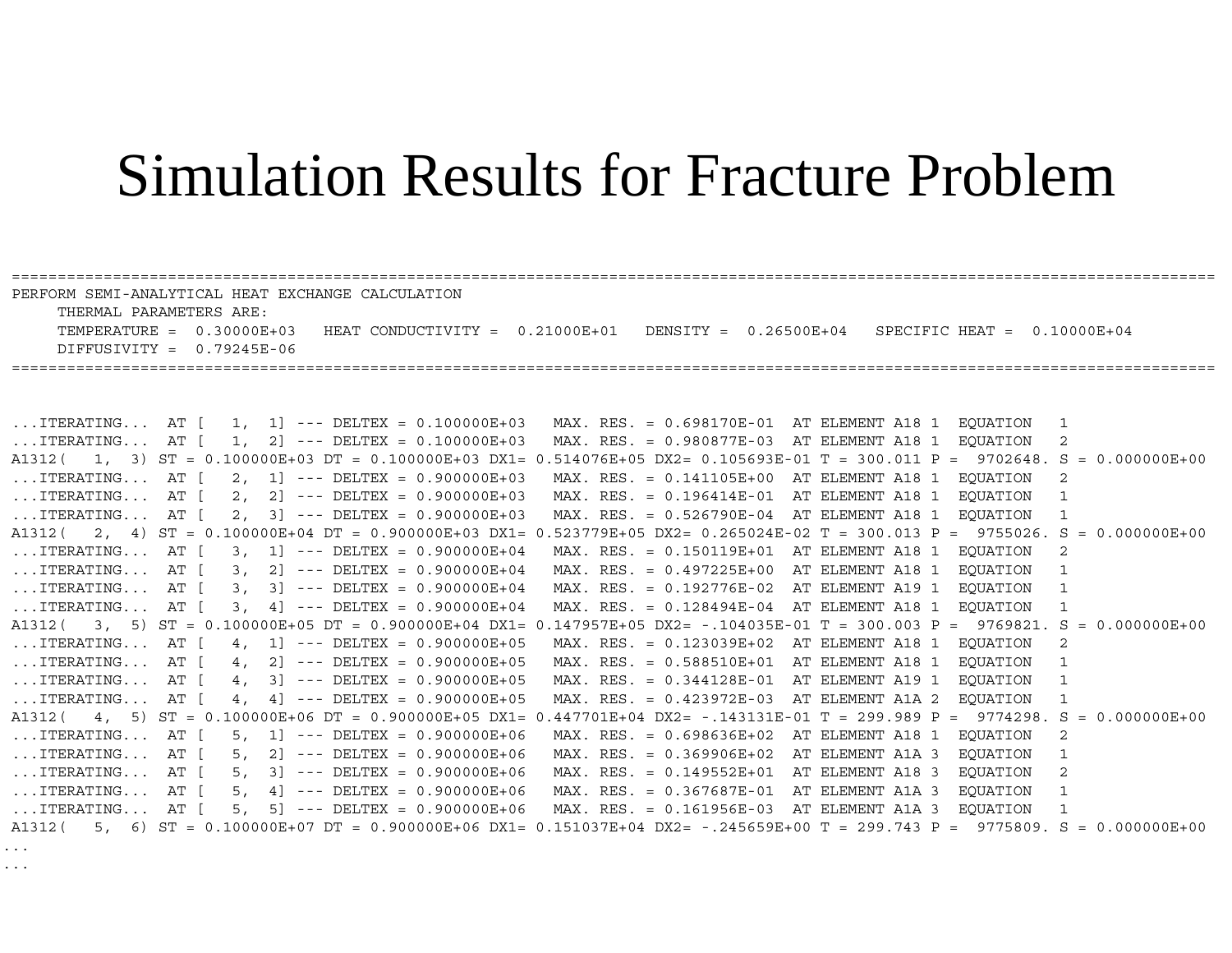### Simulation Results for Fracture Problem

...ITERATING... AT [ 37, 1] --- DELTEX = 0.478800E+07 MAX. RES. = 0.101777E+01 AT ELEMENT A12 1 EQUATION 2 ...ITERATING... AT [ 37, 2] --- DELTEX = 0.478800E+07 MAX. RES. = 0.814304E-01 AT ELEMENT A1112 EQUATION 1 ...ITERATING... AT [ 37, 3] --- DELTEX = 0.478800E+07 MAX. RES. = 0.137360E-03 AT ELEMENT A1312 EQUATION 1 A1312( 37, 4) ST = 0.157788E+09 DT = 0.478800E+07 DX1= 0.662944E+03 DX2= -.117867E+01 T = 203.245 P = 9804004. S = 0.000000E+00

\*rvf\* - vertical fracture problem for EOS1

OUTPUT DATA AFTER ( 37, 4)-2-TIME STEPS THE TIME THE TIME IS 0.18262E+04 DAYS

@@@@@@@@@@@@@@@@@@@@@@@@@@@@@@@@@@@@@@@@@@@@@@@@@@@@@@@@@@@@@@@@@@@@@@@@@@@@@@@@@@@@@@@@@@@@@@@@@@@@@@@@@@@@@@@@@@@@@@@@@@@@@@@@@@@

| TOTAL TIME KCYC ITER ITERC |           |   |     | KON | DX1M | DX2M                                     | DX3M | RERM                              | NER | KER | DELTEX |
|----------------------------|-----------|---|-----|-----|------|------------------------------------------|------|-----------------------------------|-----|-----|--------|
| 0.15779E+09                | $\sim$ 37 | 4 | 159 |     |      | 2 0.226297E+04 0.189794E+01 0.000000E+00 |      | $0.616901E-07$ 112 1 0.478800E+07 |     |     |        |

@@@@@@@@@@@@@@@@@@@@@@@@@@@@@@@@@@@@@@@@@@@@@@@@@@@@@@@@@@@@@@@@@@@@@@@@@@@@@@@@@@@@@@@@@@@@@@@@@@@@@@@@@@@@@@@@@@@@@@@@@@@@@@@@@@@

| ELEM. | INDEX | P    |           | SG | SW                                                                                      | X1 | X2 | PCAP | DG                           | DM          |
|-------|-------|------|-----------|----|-----------------------------------------------------------------------------------------|----|----|------|------------------------------|-------------|
|       |       | (PA) | $(DEG-C)$ |    |                                                                                         |    |    | (PA) | (KG/M**3)                    | $(KG/M**3)$ |
|       |       |      |           |    |                                                                                         |    |    |      | 0.14192E+02 0.83273E+03      |             |
| A11 1 |       |      |           |    | 1 0.95547E+07 0.23076E+03 0.00000E+00 0.10000E+01 0.10000E+01 0.00000E+00 0.00000E+00   |    |    |      |                              |             |
| A12 1 |       |      |           |    | 2 0.97248E+07 0.18326E+03 0.00000E+00 0.10000E+01 0.10000E+01 0.00000E+00 0.00000E+00   |    |    |      | 0.55399E+01 0.88931E+03      |             |
| A13 1 |       |      |           |    | 3 0.99054E+07 0.15080E+03 0.00000E+00 0.10000E+01 0.10000E+01 0.00000E+00 0.00000E+00   |    |    |      | $0.26002E + 010.92145E + 03$ |             |
| A14 1 |       |      |           |    | 4 0.10094E+08 0.12962E+03 0.00000E+00 0.10000E+01 0.10000E+01 0.00000E+00 0.00000E+00   |    |    |      | 0.14807E+01 0.94005E+03      |             |
| A15 1 |       |      |           |    | $5$ 0.10289E+08 0.11607E+03 0.00000E+00 0.10000E+01 0.10000E+01 0.00000E+00 0.00000E+00 |    |    |      | 0.99691E+00 0.95103E+03      |             |
| A16 1 |       |      |           |    | $6$ 0.10493E+08 0.10749E+03 0.00000E+00 0.10000E+01 0.10000E+01 0.00000E+00 0.00000E+00 |    |    |      | 0.76327E+00 0.95763E+03      |             |
| A17 1 |       |      |           |    | 7 0.10708E+08 0.10223E+03 0.00000E+00 0.10000E+01 0.10000E+01 0.00000E+00 0.00000E+00   |    |    |      | 0.64360E+00 0.96157E+03      |             |
| A18 1 |       |      |           |    | 8 0.10948E+08 0.99278E+02 0.00000E+00 0.10000E+01 0.10000E+01 0.00000E+00 0.00000E+00   |    |    |      | 0.58345E+00 0.96378E+03      |             |
| A19 1 |       |      |           |    | $90.11096E+080.10288E+030.00000E+0000.10000E+010.10000E+010.00000E+000000E+00$          |    |    |      | 0.65745E+00 0.96128E+03      |             |
| A1A 1 |       |      |           |    | 10 0.11269E+08 0.11178E+03 0.00000E+00 0.10000E+01 0.10000E+01 0.00000E+00 0.00000E+00  |    |    |      | 0.87383E+00 0.95479E+03      |             |
| A11 2 |       |      |           |    | 11 0.95537E+07 0.23141E+03 0.00000E+00 0.10000E+01 0.10000E+01 0.00000E+00 0.00000E+00  |    |    |      | 0.14361E+02 0.83186E+03      |             |
| A12 2 |       |      |           |    | 12 0.97235E+07 0.18550E+03 0.00000E+00 0.10000E+01 0.10000E+01 0.00000E+00 0.00000E+00  |    |    |      | $0.58134E+010.88693E+03$     |             |
| A13 2 |       |      |           |    | 13 0.99034E+07 0.15447E+03 0.00000E+00 0.10000E+01 0.10000E+01 0.00000E+00 0.00000E+00  |    |    |      | 0.28490E+01 0.91806E+03      |             |
| A14 2 |       |      |           |    | 14 0.10090E+08 0.13402E+03 0.00000E+00 0.10000E+01 0.10000E+01 0.00000E+00 0.00000E+00  |    |    |      | 0.16733E+01 0.93635E+03      |             |

...

...

...

...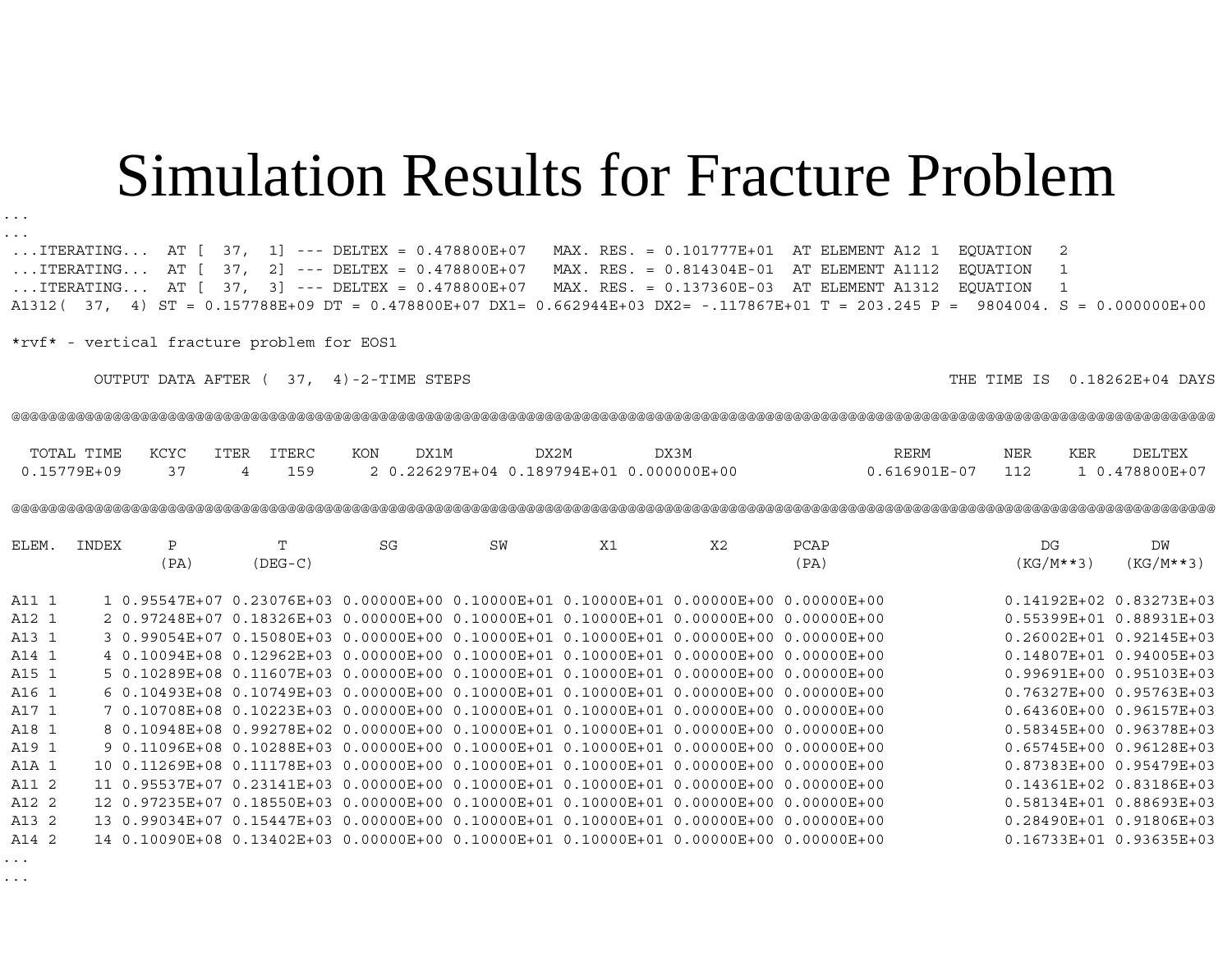### Simulation Results for Fracture Problem



Temperature distribution in fracture plane after 5 years. Injection and production regions are marked I and P, respectively.



Produced fluid temperature versus time.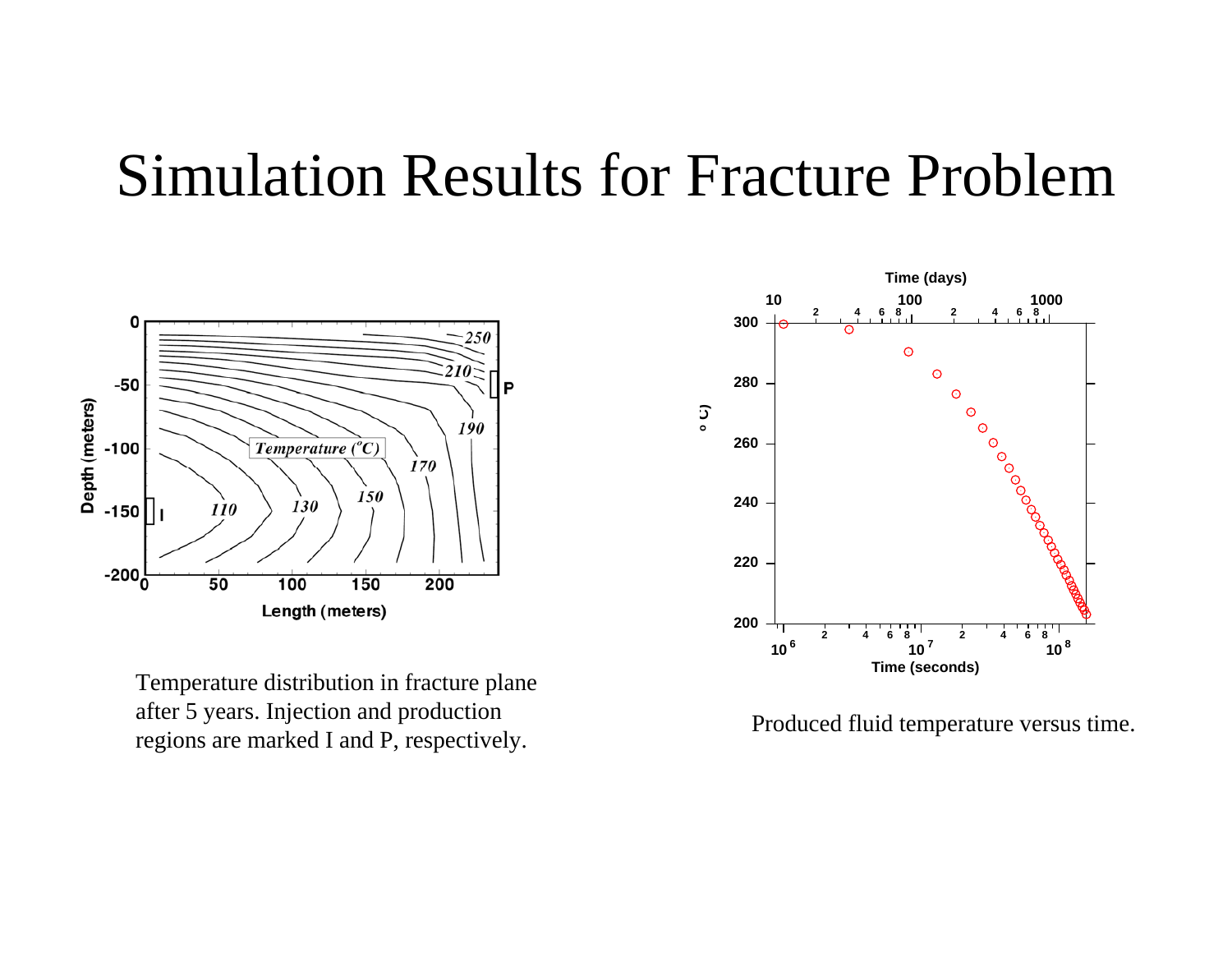# Five-Spot Geothermal Production/Injection Problem (EOS1)



Table 14.1. Parameters for five-spot problem

| Formation                                  |                             |
|--------------------------------------------|-----------------------------|
| Rock grain density                         | 2650 kg/m $3$               |
| Specific heat                              | 1000 J/kgbC                 |
| Heat conductivity                          | 2.1 W/mbC                   |
| Permeable volume fraction                  | 2%                          |
| Porosity in permeable domain               | 50%                         |
| Impermeable blocks: cubes with side length | 50m, 250 m                  |
| Permeability                               | 6.0x10 $-15$ m <sup>2</sup> |
| <b>Thickness</b>                           | 305 m                       |
| Relative permeability: Corey curves        |                             |
| irreducible liquid saturation              | 0.30                        |
| irreducible gas saturation                 | 0.05                        |
| <b>Initial Conditions</b>                  |                             |
| Temperature                                | 300 ÞC                      |
| Liquid saturation                          | 0.99                        |
| Pressure                                   | 85.93 bar                   |
| Production/Injection                       |                             |
| Pattern area                               | 1 $km2$                     |
| Distance between producers and injectors   | 707.1 m                     |
| Production rate*                           | 30 kg/s                     |
| Injection rate*                            | 30 kg/s                     |
| Injection enthalpy                         | 500 kJ/kg                   |

\* Full well basis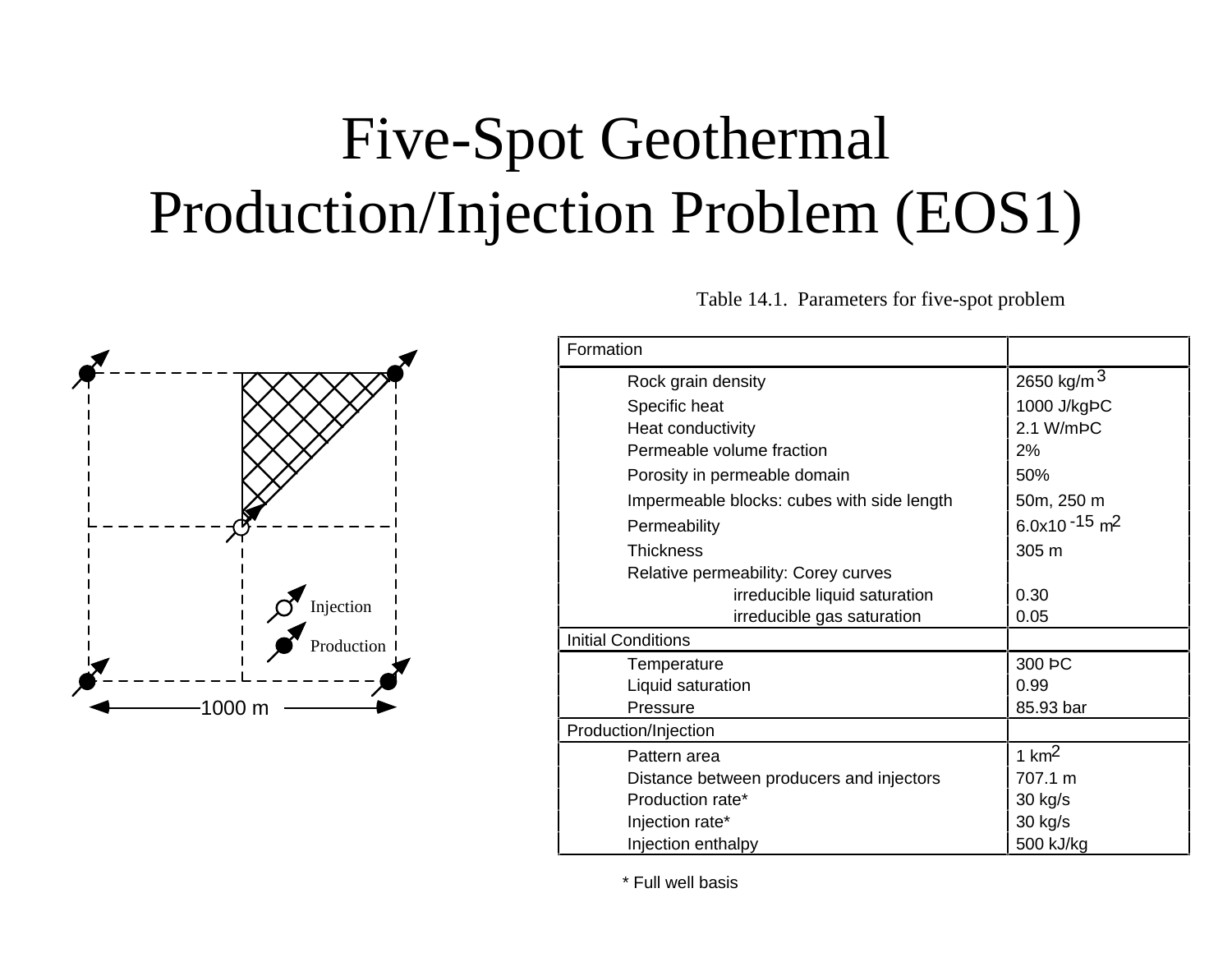### Input File for Five-Spot Problem (EOS1)

#### Summary of EOS1

| Components                                                                                         | # 1: water                                                                       |  |  |  |  |  |  |
|----------------------------------------------------------------------------------------------------|----------------------------------------------------------------------------------|--|--|--|--|--|--|
|                                                                                                    | $# 2$ : "water 2" (optional)                                                     |  |  |  |  |  |  |
| Parameter choices                                                                                  |                                                                                  |  |  |  |  |  |  |
|                                                                                                    | $(NK, NEO, NPH, NB) = (1, 2, 2, 6)$ one water component, nonisothermal (default) |  |  |  |  |  |  |
|                                                                                                    | $(1, 1, 2, 6)$ only liquid, or only vapor; isothermal                            |  |  |  |  |  |  |
|                                                                                                    | $(2, 3, 2, 6)$ two-waters, nonisothermal <sup>*</sup>                            |  |  |  |  |  |  |
|                                                                                                    | molecular diffusion can be modeled by setting $NK = 2$ , $NB = 8$                |  |  |  |  |  |  |
| Primary Variables                                                                                  |                                                                                  |  |  |  |  |  |  |
| single-phase conditions                                                                            |                                                                                  |  |  |  |  |  |  |
| $(P, T, [X])$ - (pressure, temperature, [mass fraction of water $2\uparrow\uparrow$ )              |                                                                                  |  |  |  |  |  |  |
| two-phase conditions                                                                               |                                                                                  |  |  |  |  |  |  |
| $(P_g, S_g, [X])$ - (gas phase pressure, gas saturation, [mass fraction of water 2] <sup>†</sup> ) |                                                                                  |  |  |  |  |  |  |

\* two waters cannot be run in isothermal mode, because in this case temperature is not the last primary variable

 $\dagger$  optional, for NK = 2 only

| *rfp* - 36 BLOCKS PARALLEL FIVE-SPOT GRID (CF. SPE-18426)                   |            |                           |                    |                                 |                  |                                                                                  |
|-----------------------------------------------------------------------------|------------|---------------------------|--------------------|---------------------------------|------------------|----------------------------------------------------------------------------------|
|                                                                             |            |                           |                    |                                 |                  | ROCKS----1----*----2----*----3----*----4----*----5----*----6----*----7----*----8 |
| POMED                                                                       | 2650.      | .01                       | $6. E - 15$        | 6.E-15                          | 6.E-15           | 2.1<br>1000.                                                                     |
| FRACT                                                                       | 2650.      | .50                       | $6. E - 15$        | $6. E - 15$                     | $6.E-15$         | 2.1<br>1000.                                                                     |
| MATRX                                                                       | 2650.      | $1.E-10$                  | $0.E-15$           | $0.E-15$                        | $0.E-15$         | 2.1<br>1000.                                                                     |
|                                                                             |            |                           |                    |                                 |                  |                                                                                  |
|                                                                             |            |                           |                    |                                 |                  | START----1----*----2----*----3----*----4----*----5----*----6----*----7----*----8 |
|                                                                             |            |                           |                    |                                 |                  | ----*----1 MOP: 123456789*123456789*1234 ---*----5----*----6----*----7----*----8 |
|                                                                             |            |                           |                    |                                 |                  | PARAM----1----*----2----*----3----*----4----*----5----*----6----*----7----*----8 |
| 1 99                                                                        |            | 9900000000000000 4 0      |                    |                                 |                  |                                                                                  |
|                                                                             | 1.151852E9 |                           | -1. 3.15576E7 KA 1 |                                 |                  |                                                                                  |
| 1.E5                                                                        |            |                           |                    |                                 |                  |                                                                                  |
| $1.E-5$                                                                     |            |                           |                    |                                 | $1.E-8$          |                                                                                  |
|                                                                             | 300.       |                           | 0.01               |                                 | 5.E5             |                                                                                  |
|                                                                             |            |                           |                    |                                 |                  | RPCAP----1----*----2----*----3----*----4----*----5----*----6----*----7----*----8 |
| 3<br>.30                                                                    | .05        |                           |                    |                                 |                  |                                                                                  |
| $\mathbf{1}$                                                                | 1.         |                           |                    |                                 |                  |                                                                                  |
|                                                                             |            |                           |                    |                                 |                  | TIMES----1----*----2----*----3----*----4----*----5----*----6----*----7----*----8 |
| $\mathbf{2}$<br>2                                                           |            |                           |                    |                                 |                  |                                                                                  |
| 1.57788E8 7.88940E8                                                         |            |                           |                    |                                 |                  |                                                                                  |
|                                                                             |            |                           |                    |                                 |                  | GENER----1----*----2----*----3----*----4----*----5----*----6----*----7----*----8 |
| AA 1INJ 1                                                                   |            |                           | MASS               | 3.75                            | 5.0E5            |                                                                                  |
|                                                                             |            |                           |                    | $-3.75$                         |                  |                                                                                  |
| KA 1PRO 1                                                                   |            |                           | MASS               |                                 |                  |                                                                                  |
|                                                                             |            |                           |                    |                                 |                  | ELEME----1----*----2----*----3----*----4----*----5----*----6----*----7----*----8 |
|                                                                             |            | POMED0.1906E+060.1250E+04 |                    |                                 |                  | $0.1525E + 03$                                                                   |
| AA 1                                                                        |            |                           |                    |                                 | 0.<br>0.         |                                                                                  |
| BA 1                                                                        |            | POMED0.7625E+060.5000E+04 |                    |                                 | $0.7071E + 020.$ | $0.1525E + 03$                                                                   |
| CA 1                                                                        |            | POMED0.7625E+060.5000E+04 |                    |                                 | $0.1414E + 030.$ | $0.1525E + 03$                                                                   |
| DA 1                                                                        |            | POMED0.7625E+060.5000E+04 |                    |                                 | $0.2121E + 030.$ | $0.1525E + 03$                                                                   |
| EA 1                                                                        |            | POMED0.7625E+060.5000E+04 |                    |                                 | $0.2828E + 030.$ | $0.1525E + 03$                                                                   |
| FA 1                                                                        |            | POMED0.7625E+060.5000E+04 |                    |                                 | $0.3536E + 030.$ | $0.1525E + 03$                                                                   |
| GA 1                                                                        |            | POMED0.7625E+060.5000E+04 |                    |                                 | $0.4243E + 030.$ | $0.1525E + 03$                                                                   |
| HA 1                                                                        |            | POMED0.7625E+060.5000E+04 |                    |                                 | $0.4950E + 030.$ | $0.1525E + 03$                                                                   |
| IA 1                                                                        |            | POMED0.7625E+060.5000E+04 |                    |                                 | $0.5657E + 030.$ | $0.1525E + 03$                                                                   |
| JA 1                                                                        |            | POMED0.7625E+060.5000E+04 |                    |                                 | $0.6364E+030.$   | $0.1525E + 03$                                                                   |
| KA 1                                                                        |            | POMED0.1906E+060.1250E+04 |                    |                                 | $0.7071E + 030.$ | $0.1525E + 03$                                                                   |
| BB 1                                                                        |            | POMED0.7625E+060.5000E+04 |                    |                                 |                  | 0.7071E+020.7071E+020.1525E+03                                                   |
| CB 1                                                                        |            | POMED0.1525E+070.1000E+05 |                    |                                 |                  | 0.1414E+030.7071E+020.1525E+03                                                   |
| $\cdots$                                                                    |            |                           |                    |                                 |                  |                                                                                  |
| GE 1                                                                        |            | POMED0.7625E+060.5000E+04 |                    |                                 |                  | 0.4243E+030.2828E+030.1525E+03                                                   |
| FF <sub>1</sub>                                                             |            | POMED0.3812E+060.2500E+04 |                    |                                 |                  | 0.3536E+030.3536E+030.1525E+03                                                   |
| HTX00                                                                       | POMED      | 0.                        |                    |                                 |                  |                                                                                  |
|                                                                             |            |                           |                    |                                 |                  |                                                                                  |
|                                                                             |            |                           |                    |                                 |                  | CONNE----1----*----2----*----3----*----4----*----5----*----6----*----7----*----8 |
| AA 1 BA 1                                                                   |            |                           |                    | 10.3536E+020.3536E+020.1078E+05 |                  |                                                                                  |
| BA 1 CA 1                                                                   |            |                           |                    | 10.3536E+020.3536E+020.1078E+05 |                  |                                                                                  |
| BA 1 BB 1                                                                   |            |                           |                    | 20.3536E+020.3536E+020.2157E+05 |                  |                                                                                  |
| CA 1 DA 1                                                                   |            |                           |                    | 10.3536E+020.3536E+020.1078E+05 |                  |                                                                                  |
| $\cdot$ .                                                                   |            |                           |                    |                                 |                  |                                                                                  |
| FE 1 GE 1                                                                   |            |                           |                    | 10.3536E+020.3536E+020.2157E+05 |                  |                                                                                  |
| FE 1 FF 1                                                                   |            |                           |                    | 20.3536E+020.3536E+020.2157E+05 |                  |                                                                                  |
|                                                                             |            |                           |                    |                                 |                  |                                                                                  |
| $INCON---1---+---2---+---3---+---4---+---5---+---6---+---6---+---7---+---8$ |            |                           |                    |                                 |                  |                                                                                  |
| MINC                                                                        |            |                           |                    |                                 |                  | MESHMAKER1----*----2----*---3----*----4----*----5----*----6----*---7----*----8   |
| PART THRED                                                                  | DFLT       |                           |                    |                                 |                  |                                                                                  |
| 5<br>40UT                                                                   | 50.        |                           |                    |                                 |                  |                                                                                  |
| .02                                                                         | .08        | .20                       | .35                |                                 |                  |                                                                                  |
|                                                                             |            |                           |                    |                                 |                  |                                                                                  |

ENDCY----1----\*----2----\*----3----\*----4----\*----5----\*----6----\*----7----\*----8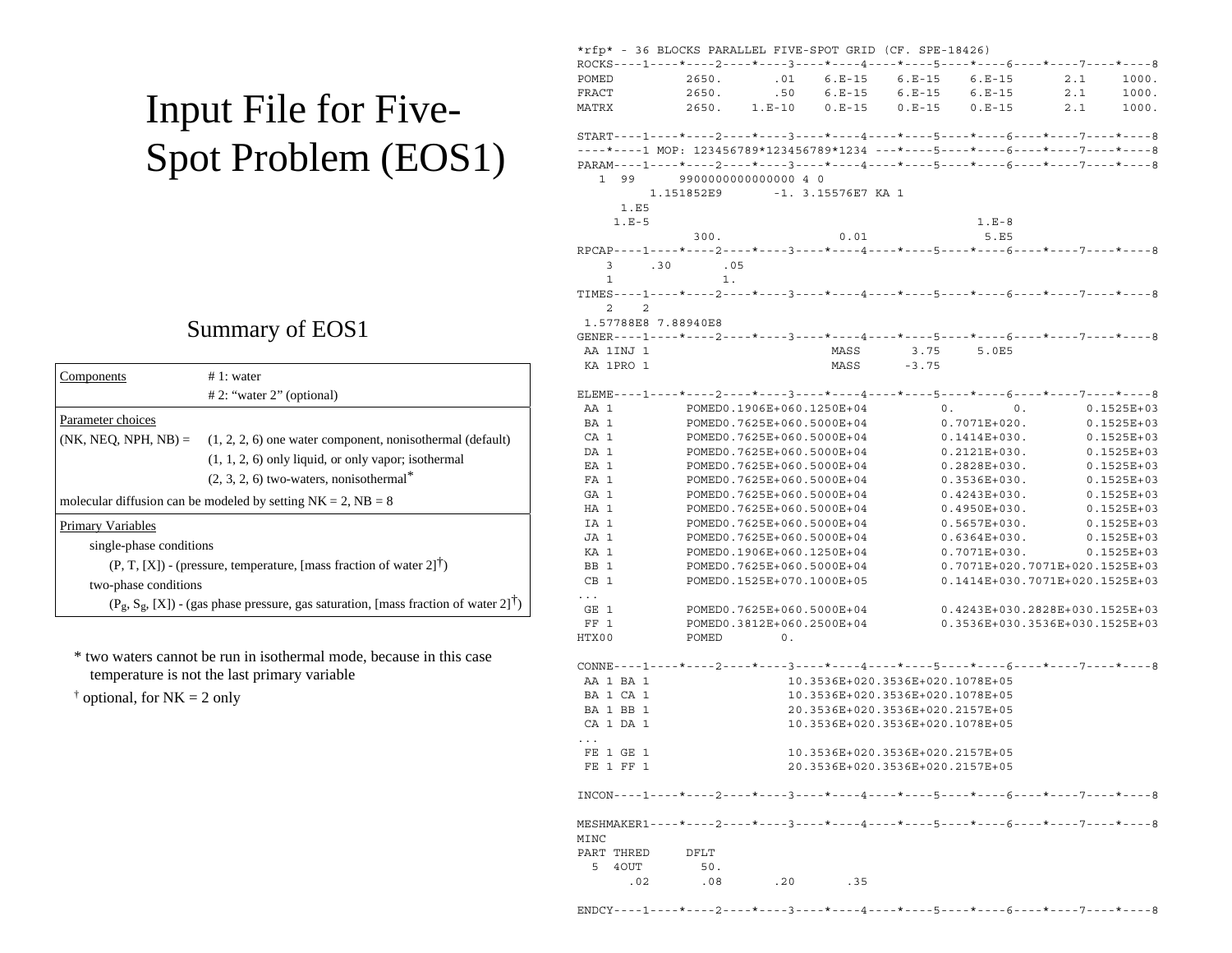### MINC Preprocessing for Five-Spot Problem

 \*\*\*\*\*\*\*\*\*\*\*\*\*\*\*\*\*\*\*\*\*\*\*\*\*\*\*\*\*\*\*\*\*\*\*\*\*\*\*\*\*\*\*\*\*\*\*\*\*\*\*\*\*\*\*\*\*\*\*\*\*\*\*\*\*\*\*\*\*\*\*\*\*\*\*\*\*\*\*\*\*\*\*\*\*\*\*\*\*\*\*\*\*\*\*\*\*\*\*\*\*\*\*\*\*\*\*\*\*\*\*\*\*\*MESHMAKER - MINC: GENERATE MULTIPLE INTERACTING CONTINUA MESH FOR FRACTURED MEDIUM \*\*\*\*\*\*\*\*\*\*\*\*\*\*\*\*\*\*\*\*\*\*\*\*\*\*\*\*\*\*\*\*\*\*\*\*\*\*\*\*\*\*\*\*\*\*\*\*\*\*\*\*\*\*\*\*\*\*\*\*\*\*\*\*\*\*\*\*\*\*\*\*\*\*\*\*\*\*\*\*\*\*\*\*\*\*\*\*\*\*\*\*\*\*\*\*\*\*\*\*\*\*\*\*\*\*\*\*\*\*\*\*\*\*

FILE \*MINC\* EXISTS --- OPEN AS AN OLD FILE

CHOICE OF MATRIX-MATRIX FLOW HANDLING: "DFLT "

 THE OPTIONS ARE: " " (DEFAULT), NO GLOBAL MATRIX-MATRIX FLOW; GLOBAL FLOW ONLY THROUGH F "MMVER", GLOBAL MATRIX-MATRIX FLOW IN VERTICAL DIRECTION ONLY "MMALL", GLOBAL MATRIX-MATRIX FLOW IN ALL DIRECTIONS

==================== GEOMETRY DATA, NORMALIZED TO A DOMAIN OF UNIT VOLUME =========================

| CONTINUUM   | <b>IDENTIFIER</b> | <b>VOLUME</b>  | NODAL DISTANCE | INTERFACE AREA | INTERFACE DISTANCE<br>FROM FRACTURES |
|-------------|-------------------|----------------|----------------|----------------|--------------------------------------|
| 1-FRACTURES | $\star$ $\star$   | $.20000E - 01$ | $.00000E + 00$ |                |                                      |
|             |                   |                |                | $.11760E + 00$ | $.00000E + 00$                       |
| 2-MATRIX    | $*2*$             | $.80000E - 01$ | $.34984E + 00$ |                |                                      |
|             |                   |                |                | $.11111E+00$   | $.69967E + 00$                       |
| 3-MATRIX    | $*3*$             | $.20000E + 00$ | $.97637E + 00$ |                |                                      |
|             |                   |                |                | $.93970E - 01$ | $.26524E + 01$                       |
| 4-MATRIX    | $*4*$             | $.35000E + 00$ | $.23051E + 01$ |                |                                      |
|             |                   |                |                | .59197E-01     | $.72627E + 01$                       |
| 5-MATRIX    | $*5*$             | $.35000E + 00$ | $.35475E + 01$ |                |                                      |

===================================================================================================

 READ PRIMARY MESH FROM FILE \*MESH\*THE PRIMARY MESH HAS 37 ELEMENTS ( 36 ACTIVE) AND 55 CONNECTIONS (INTERFACES) BETWEEN THEM

 WRITE SECONDARY MESH ON FILE \*MINC\* THE SECONDARY MESH HAS 181 ELEMENTS ( 180 ACTIVE) AND 199 CONNECTIONS (INTERFACES) BETWEEN THEM \*\*\*\*\*\*\*\*\*\*\*\*\*\*\*\*\*\*\*\*\*\*\*\*\*\*\*\*\*\*\*\*\*\*\*\*\*\*\*\*\*\*\*\*\*\*\*\*\*\*\*\*\*\*\*\*\*\*\*\*\*\*\*\*\*\*\*\*\*\*\*\*\*\*\*\*\*\*\*\*\*\*\*\*\*\*\*\*\*\*\*\*\*\*\*\*\*\*\*\*\*\*\*\*\*\*\*\*\*\*\*\*\*\*MESH GENERATION COMPLETE --- EXIT FROM MODULE \*MESHMAKER\*



MINC sub-gridding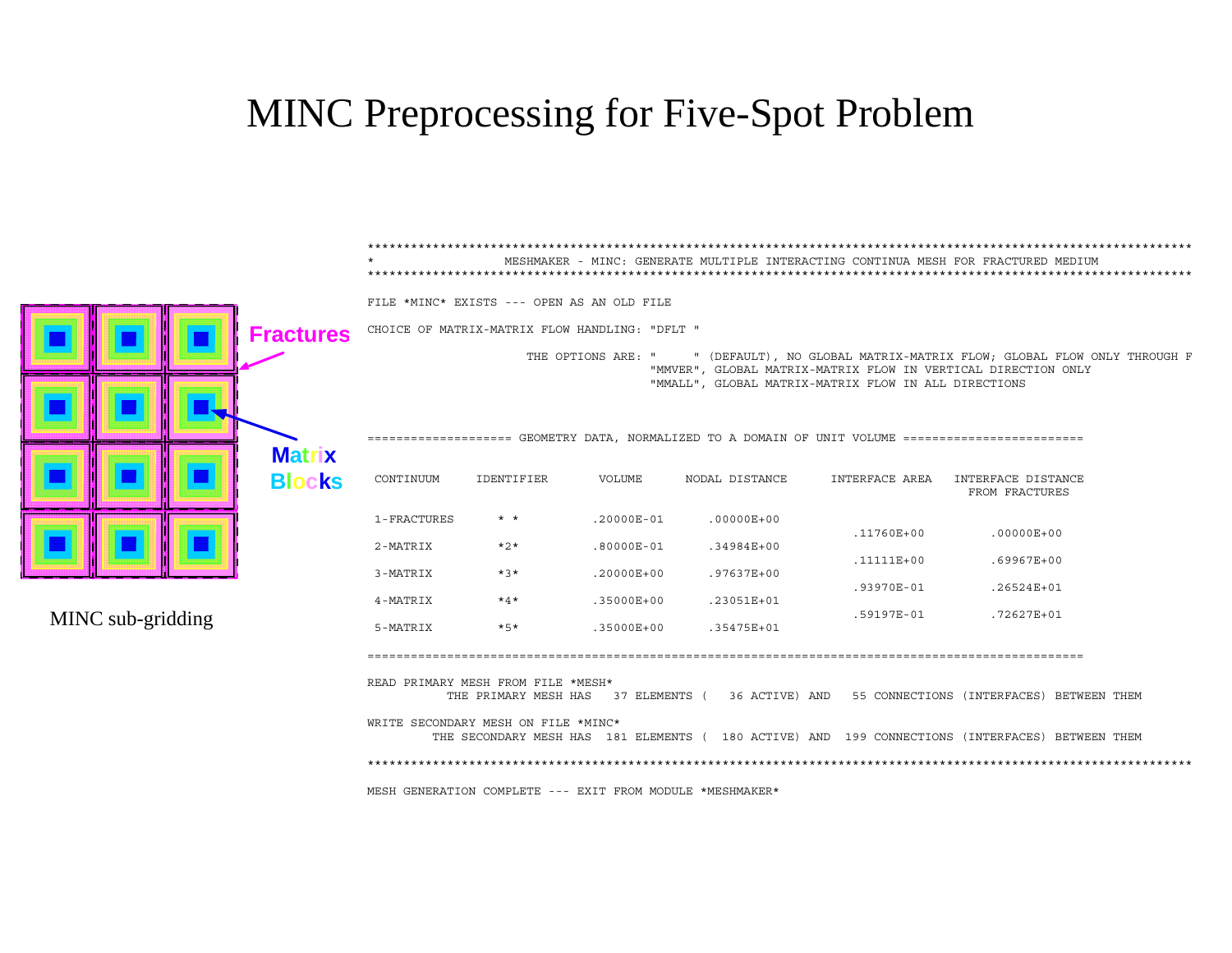#### Selected Output for Five-Spot Problem

KA 1( 1, 6) ST = 0.100000E+06 DT = 0.100000E+06 DX1= -.187193E+06 DX2= 0.199814E+00 T = 298.440 P = 8405499. S = 0.209814E+00 KA 1( 2, 5) ST = 0.200000E+06 DT = 0.100000E+06 DX1= -.299737E+06 DX2= 0.772235E-01 T = 295.886 P = 8105763. S = 0.287037E+00 KA 1( 3, 5) ST = 0.300000E+06 DT = 0.100000E+06 DX1= -.330969E+06 DX2= 0.266975E-01 T = 292.981 P = 7774793. S = 0.313735E+00 KA 1( 4, 4) ST = 0.400000E+06 DT = 0.100000E+06 DX1= -.338081E+06 DX2= 0.171490E-01 T = 289.914 P = 7436712. S = 0.330884E+00 KA 1( 5, 4) ST = 0.600000E+06 DT = 0.200000E+06 DX1= -.749332E+06 DX2= 0.325956E-01 T = 282.716 P = 6687380. S = 0.363479E+00 KA 1( 6, 6) ST = 0.100000E+07 DT = 0.400000E+06 DX1= -.972591E+06 DX2= 0.260141E-01 T = 272.391 P = 5714789. S = 0.389494E+00 KA 1( 7, 4) ST = 0.140000E+07 DT = 0.400000E+06 DX1= -.187123E+06 DX2= -.145613E-01 T = 270.253 P = 5527666. S = 0.374932E+00 KA 1( 8, 4) ST = 0.220000E+07 DT = 0.800000E+06 DX1= 0.151570E+06 DX2= -.262760E-01 T = 271.989 P = 5679236. S = 0.348656E+00 KA 1( 9, 4) ST = 0.380000E+07 DT = 0.160000E+07 DX1= 0.103832E+06 DX2= -.138883E-01 T = 273.158 P = 5783068. S = 0.334768E+00 KA 1( 10, 4) ST = 0.700000E+07 DT = 0.320000E+07 DX1= -.384188E+05 DX2= -.573952E-02 T = 272.728 P = 5744649. S = 0.329028E+00 KA 1( 11, 5) ST = 0.134000E+08 DT = 0.640000E+07 DX1= -.265089E+05 DX2= -.714484E-02 T = 272.429 P = 5718140. S = 0.321884E+00 KA 1( 12, 4) ST = 0.198000E+08 DT = 0.640000E+07 DX1= 0.268056E+06 DX2= -.181049E-01 T = 275.399 P = 5986196. S = 0.303779E+00 KA 1( 13, 5) ST = 0.326000E+08 DT = 0.128000E+08 DX1= -.452421E+03 DX2= -.184674E-02 T = 275.394 P = 5985744. S = 0.301932E+00 KA 1( 14, 4) ST = 0.454000E+08 DT = 0.128000E+08 DX1= -.720842E+05 DX2= 0.817172E-03 T = 274.606 P = 5913660. S = 0.302749E+00 KA 1( 15, 4) ST = 0.710000E+08 DT = 0.256000E+08 DX1= -.277187E+06 DX2= 0.741455E-02 T = 271.503 P = 5636472. S = 0.310164E+00 KA 1( 16, 8) ST = 0.102558E+09 DT = 0.315576E+08 DX1= -.567330E+05 DX2= -.246617E-02 T = 270.854 P = 5579740. S = 0.307697E+00 KA 1( 17, 5) ST = 0.134115E+09 DT = 0.315576E+08 DX1= -.586688E+05 DX2= -.702594E-03 T = 270.177 P = 5521071. S = 0.306995E+00 KA 1( 18, 5) ST = 0.157788E+09 DT = 0.236728E+08 DX1= -.659228E+05 DX2= 0.861114E-03 T = 269.410 P = 5455148. S = 0.307856E+00

\*rfp\* - 36 BLOCKS PARALLEL FIVE-SPOT GRID (CF. SPE-18426)

OUTPUT DATA AFTER ( 18, 5)-2-TIME STEPS THE THE TIME IS 0.18262E+04 DAYS

#### @@@@@@@@@@@@@@@@@@@@@@@@@@@@@@@@@@@@@@@@@@@@@@@@@@@@@@@@@@@@@@@@@@@@@@@@@@@@@@@@@@@@@@@@@@@@@@@@@@@@@@@@@@@@@@@@@@@@@@@@@@@@@@@@@@@

| TOTAL TIME KCYC ITER ITERC KON |  |     | DX1M | DX2M |                                          | RERM                             | NER | KER | <b>DELTEX</b> |
|--------------------------------|--|-----|------|------|------------------------------------------|----------------------------------|-----|-----|---------------|
| 0.15779E+09                    |  | 586 |      |      | 2 0.637088E+06 0.299967E+03 0.000000E+00 | $0.496278E-08$ 51 2 0.236728E+08 |     |     |               |

@@@@@@@@@@@@@@@@@@@@@@@@@@@@@@@@@@@@@@@@@@@@@@@@@@@@@@@@@@@@@@@@@@@@@@@@@@@@@@@@@@@@@@@@@@@@@@@@@@@@@@@@@@@@@@@@@@@@@@@@@@@@@@@@@@@

| ELEM.   | INDEX | Ρ    |                                                                                         | SG | SW | X1 | X2 | PCAP                                                                                  | DG          | DW                           |
|---------|-------|------|-----------------------------------------------------------------------------------------|----|----|----|----|---------------------------------------------------------------------------------------|-------------|------------------------------|
|         |       | (PA) | $(DEG-C)$                                                                               |    |    |    |    | (PA)                                                                                  | $(KG/M**3)$ | $(KG/M**3)$                  |
| AA 1    |       |      |                                                                                         |    |    |    |    | 1 0.10328E+08 0.13023E+03 0.00000E+00 0.10000E+01 0.10000E+01 0.00000E+00 0.00000E+00 |             | $0.15064E+01$ $0.93966E+03$  |
| $2AA$ 1 |       |      | 2 0.28326E+06 0.13159E+03 0.24435E+00 0.75565E+00 0.10000E+01 0.00000E+00 0.00000E+00   |    |    |    |    |                                                                                       |             | $0.15648E+010.93320E+03$     |
| 3AA 1   |       |      | 3 0.33065E+06 0.13689E+03 0.24068E+00 0.75932E+00 0.10000E+01 0.00000E+00 0.00000E+00   |    |    |    |    |                                                                                       |             | $0.18092E+010.92862E+03$     |
| 4AA 1   |       |      | 4 0.48442E+06 0.15066E+03 0.23053E+00 0.76947E+00 0.10000E+01 0.00000E+00 0.00000E+00   |    |    |    |    |                                                                                       |             | $0.25906E+010.91616E+03$     |
| 5AA 1   |       |      | 5 0.89267E+06 0.17501E+03 0.21023E+00 0.78977E+00 0.10000E+01 0.00000E+00 0.00000E+00   |    |    |    |    |                                                                                       |             | $0.46191E+01$ $0.89215E+03$  |
| BA 1    |       |      | $6$ 0.93995E+07 0.18697E+03 0.00000E+00 0.10000E+01 0.10000E+01 0.00000E+00 0.00000E+00 |    |    |    |    |                                                                                       |             | $0.59990E+01$ $0.88513E+03$  |
| $2BA$ 1 |       |      | 7 0.12159E+07 0.18856E+03 0.19746E+00 0.80254E+00 0.10000E+01 0.00000E+00 0.00000E+00   |    |    |    |    |                                                                                       |             | $0.62051E+01$ $0.87764E+03$  |
| 3BA 1   |       |      | 8 0.13842E+07 0.19451E+03 0.19147E+00 0.80853E+00 0.10000E+01 0.00000E+00 0.00000E+00   |    |    |    |    |                                                                                       |             | 0.70289E+01 0.87097E+03      |
| 4BA 1   |       |      | 9 0.18559E+07 0.20863E+03 0.17620E+00 0.82380E+00 0.10000E+01 0.00000E+00 0.00000E+00   |    |    |    |    |                                                                                       |             | $0.93389E+01$ $0.85447E+03$  |
| 5BA 1   |       |      | 10 0.27881E+07 0.22981E+03 0.14996E+00 0.85004E+00 0.10000E+01 0.00000E+00 0.00000E+00  |    |    |    |    |                                                                                       |             | $0.13948E+02$ $0.82757E+03$  |
| CA 1    |       |      | 11 0.91035E+07 0.25422E+03 0.00000E+00 0.10000E+01 0.10000E+01 0.00000E+00 0.00000E+00  |    |    |    |    |                                                                                       |             | $0.21500E+020.79864E+03$     |
| $2CA$ 1 |       |      | 12 0.43340E+07 0.25513E+03 0.11161E+00 0.88839E+00 0.10000E+01 0.00000E+00 0.00000E+00  |    |    |    |    |                                                                                       |             | $0.21837E+020.79146E+03$     |
| $3CA$ 1 |       |      | 13 0.45774E+07 0.25845E+03 0.10584E+00 0.89416E+00 0.10000E+01 0.00000E+00 0.00000E+00  |    |    |    |    |                                                                                       |             | $0.23116E+02$ $0.78634E+03$  |
| $4CA$ 1 |       |      | 14 0.51584E+07 0.26587E+03 0.92199E-01 0.90780E+00 0.10000E+01 0.00000E+00 0.00000E+00  |    |    |    |    |                                                                                       |             | 0.26214E+02 0.77455E+03      |
| 5CA 1   |       |      | 15 0.60265E+07 0.27584E+03 0.71923E-01 0.92808E+00 0.10000E+01 0.00000E+00 0.00000E+00  |    |    |    |    |                                                                                       |             | $0.30976E + 020.75784E + 03$ |
| DA 1    |       |      | 16 0.89587E+07 0.28748E+03 0.00000E+00 0.10000E+01 0.10000E+01 0.00000E+00 0.00000E+00  |    |    |    |    |                                                                                       |             | $0.37564E+02$ 0.74015E+03    |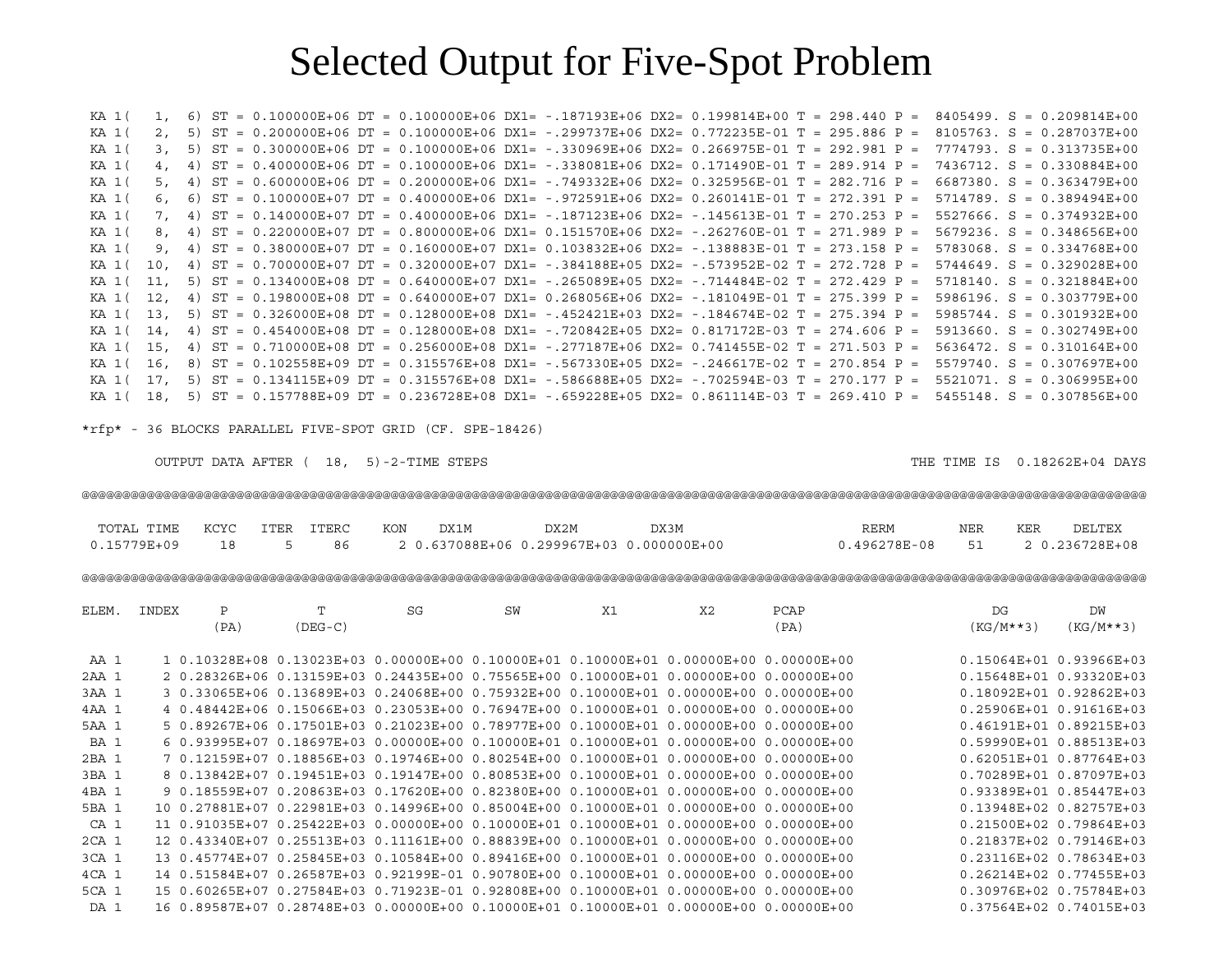# Temperature Profiles for Five-Spot after 36.5 yrs along a Line from Injection to Production Well

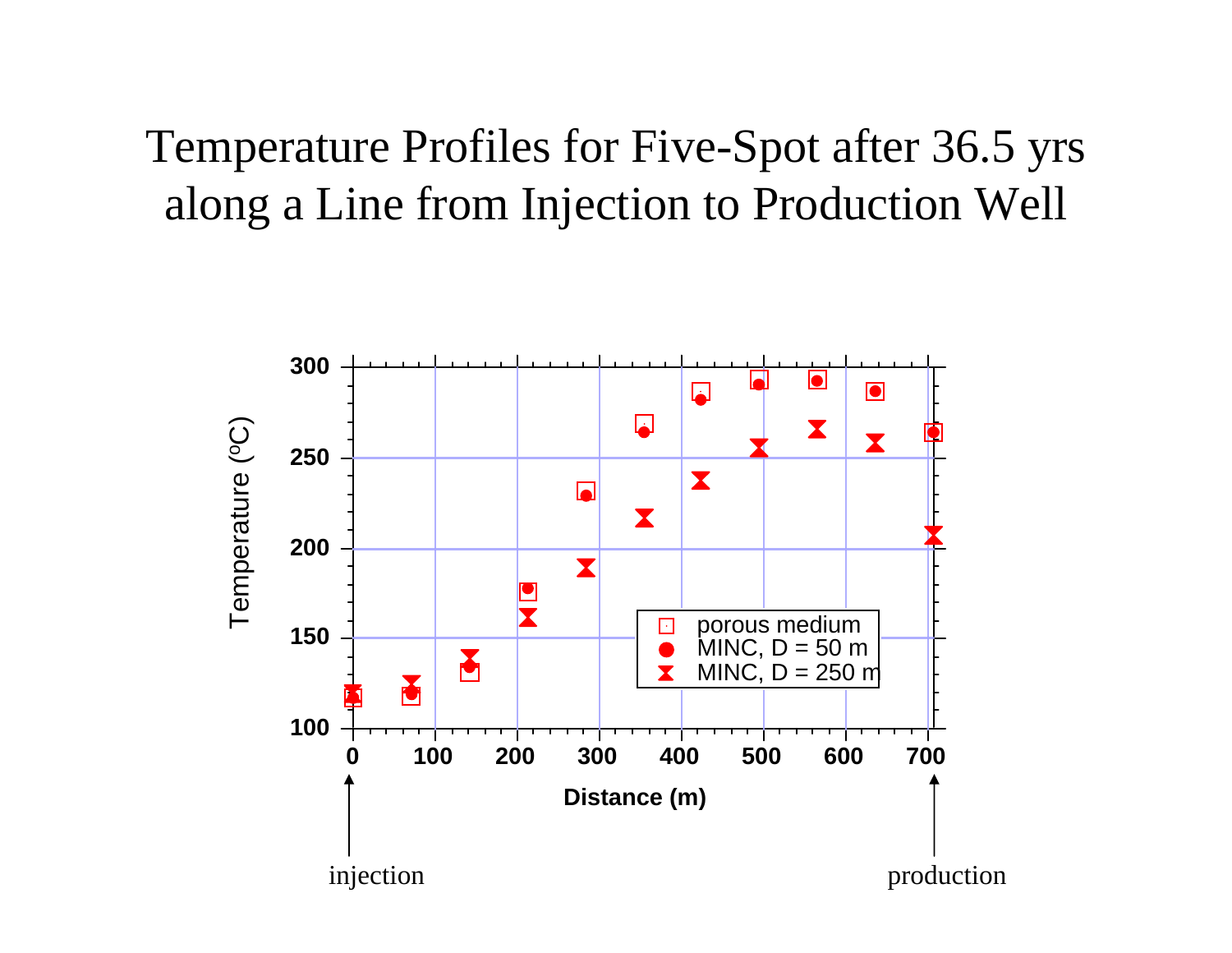# EOS9

| <u>Components</u>                        | $# 1$ : water                                                             |
|------------------------------------------|---------------------------------------------------------------------------|
| Parameter choices                        |                                                                           |
| $(NK, NEG, NPH, NB) =$                   | $(1, 1, 1, 6)$ water, isothermal (default; no other choices<br>available) |
|                                          |                                                                           |
| Primary Variables *†                     |                                                                           |
| saturated conditions                     |                                                                           |
| $(P_{liq})$ - (water pressure: $P_{liq}$ | $P_{gas}$ )                                                               |
| unsaturated conditions                   |                                                                           |
|                                          | $(S_{liq})$ - (water saturation: $0 < S_{liq} < 1$ )                      |

\* The first primary variable may be initialized as  $X1 < 0$ , in which case it will be taken to denote capillary pressure, and will be converted internally to  $S_{liq}$  in the initialization phase.

† Reference gas phase pressure, flow system temperature, and (optionally) thermophysical parameters of water density, viscosity, and compressibility may be specified through a fictitious ROCKS domain 'REFCO'.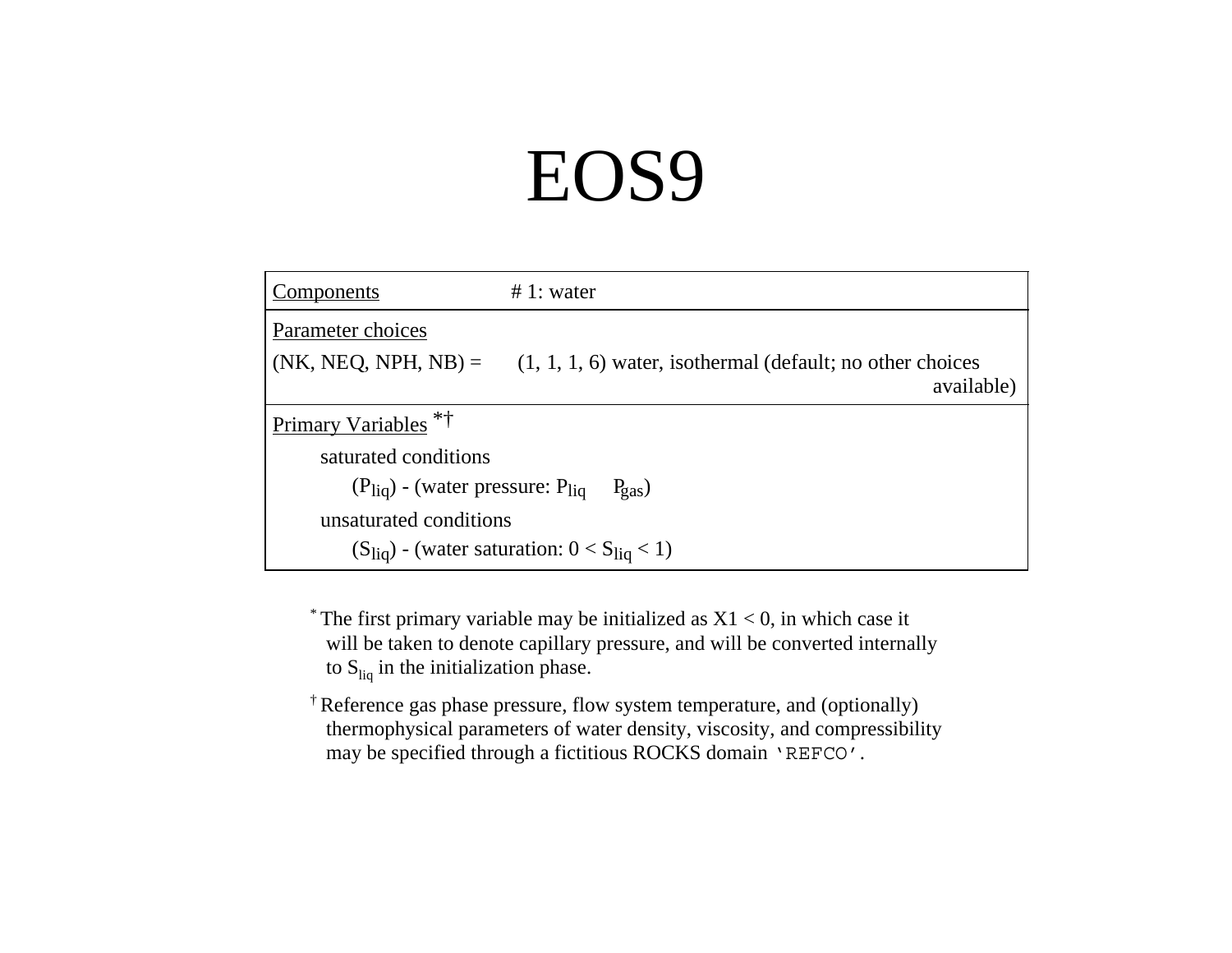# \*reos9a\* Input File

 \*reos9a\* ... input file for demonstrating EOS9 capabilities &&&&&&&&&&&&&&&&&&&&&&&&&&&&&&&&&&&&&&&&&&&&&&&&&&&&&&&&&&&&&&&&&&&&&&&&&&&&&&&& Permeability modifiers (multipliers) will be applied when a domain 'SEED' is present. A detailed description is provided in the output file. &&&&&&&&&&&&&&&&&&&&&&&&&&&&&&&&&&&&&&&&&&&&&&&&&&&&&&&&&&&&&&&&&&&&&&&&&&&&&&&&\*\*\*\*\*\*\*\*\*\*\*\*\*\*\*\*\*\*\*\*\*\*\*\*\*\*\*\*\*\*\*\*\*\*\*\*\*\*\*\*\*\*\*\*\*\*\*\*\*\*\*\*\*\*\*\*\*\*\*\*\*\*\*\*\*\*\*\*\*\*\*\*\*\*\*\*\*\*\*\*

 Water properties at reference pressure and temperature conditions will be used. Default reference conditions are P = 1.013e5 Pa, T = 15.0 deg-C. These defaults can be overwritten by specifying appropriate data in a fictitious domain 'REFCO', as follows:

| reference pressure:                     |                              | DROK of REFCO   defaults will be used |
|-----------------------------------------|------------------------------|---------------------------------------|
| reference temperature:                  | POR of REFCO   if left blank |                                       |
| liquid density:                         | PER(1) of REFCO              | ) if any of the PER(i) are            |
| liquid viscocity:                       | PER(2) of REFCO              | ) zero or blank, values for           |
| liquid compressibility: PER(3) of REFCO |                              | ) reference (P,T) will be used        |

 An option for initializing with gravity-capillary equilibrium is available. To use it, assign

 reference elevation of water table: CWET of REFCO; for CWET = 0 no special assignment will be made.

 This option requires that z-coordinates (elevations) are specified in the ELEME-data. (Note that internal MESH generation will do this automatically.) By convention, z-axis is considered to point upward.

 A further option is available, as follows. By specifying SPHT to a non zero number, unsaturated zone saturation can be assigned to irreducible values for grid blocks for which Pcap is so strong that otherwise Sl would be below irreducible. The irreducible saturation will be takento be RP(int(SPHT)); e.g., for IRP = 7, specify SPHT = 2. to use this feature.

\*\*\*\*\*\*\*\*\*\*\*\*\*\*\*\*\*\*\*\*\*\*\*\*\*\*\*\*\*\*\*\*\*\*\*\*\*\*\*\*\*\*\*\*\*\*\*\*\*\*\*\*\*\*\*\*\*\*\*\*\*\*\*\*\*\*\*\*\*\*\*\*\*\*\*\*\*\*\*\*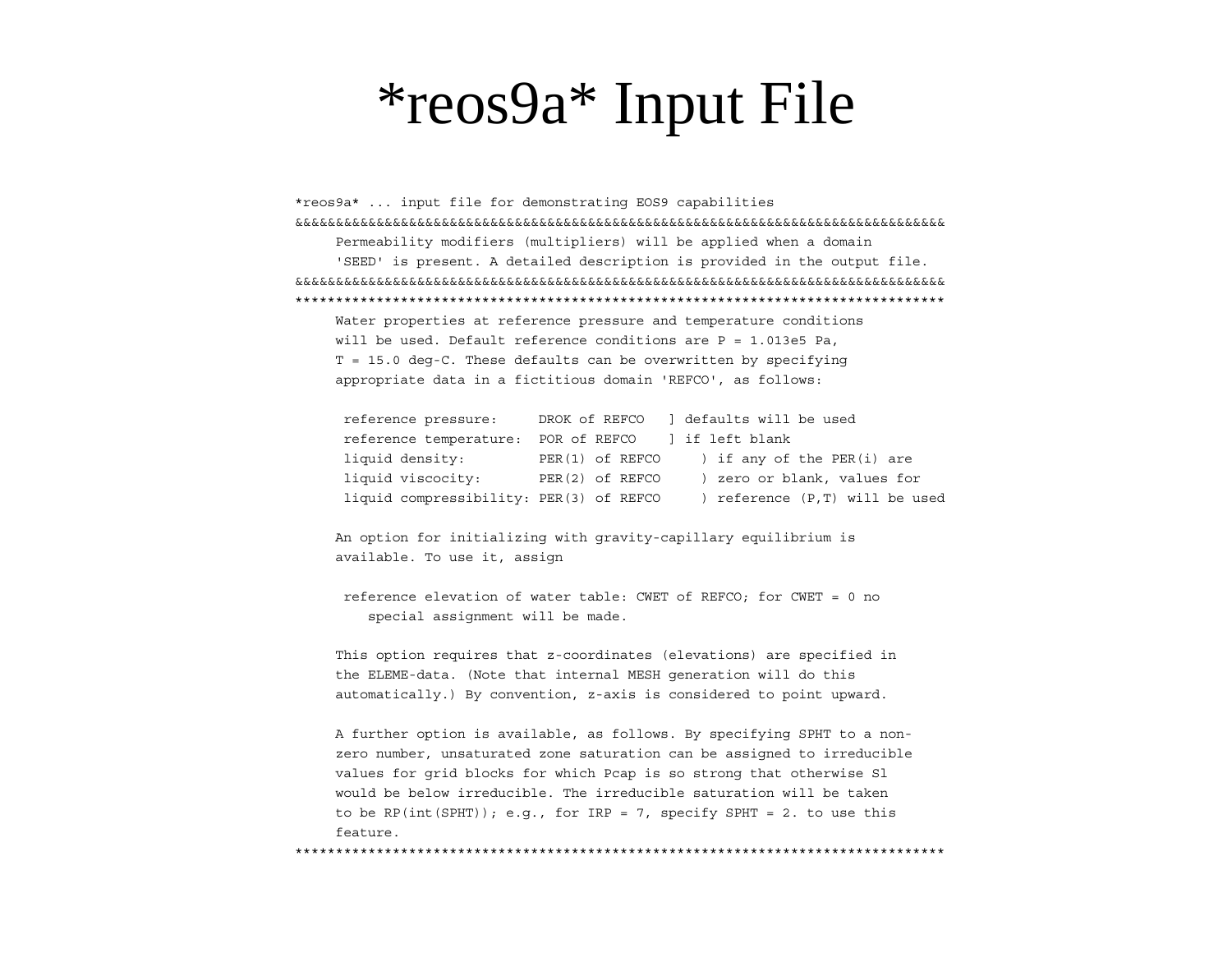# \*reos9a\* Input File (cont'd)

```
MESHMAKER1----*----2----*----3----*----4----*----5----*----6----*----7----*-----8
XYZ
       0.\overline{1}1.NX
                 1.NY
        \mathbf{1}NZ1010.
ROCKS----1----*----2----*----3----*----4----*----5----*----6----*----7----*-----8
SAND
        2 2600.e00
                               1.e-13 1.0e-132.51
                          .351.e-13920.
   7\overline{ }.457
                          .151.7\overline{ }.457
                          .05 \quad 5.105e-51.e7
                                                        1.REFCO
               1.e5
                          20.
                                                                -75.START---1---+---2---+---3---+---4---4---+---5---+---6---+---7---7---+---8---*---1-MOP: 123456789*123456789*1234---*---5---*---6---*---7---*---7-PARAM----1----*----2----*----3----*----4----*----5----*----6----*----7----*----8
   \overline{2}\overline{2}21010 0000020000400 03
                                                      9.81
                          -1.1.e-91.e9
    1.e-5.25TIMES----1----*----2----*----3----*----4----*----5----*----6----*----7----*-----8
   1\overline{\phantom{a}}1.e-9INDOM---1---*---2---*---3---*---4---*---5---*---6---*---6---*---7---*---8GENER----1----*----2----*----3----*----4----*----5----*----6----*----7----*-----8
ENDCY---1---*---2---*---3------*---4---4---5---5---*---6---6---*---7---*---7---*---8SEED
                                             0.9
```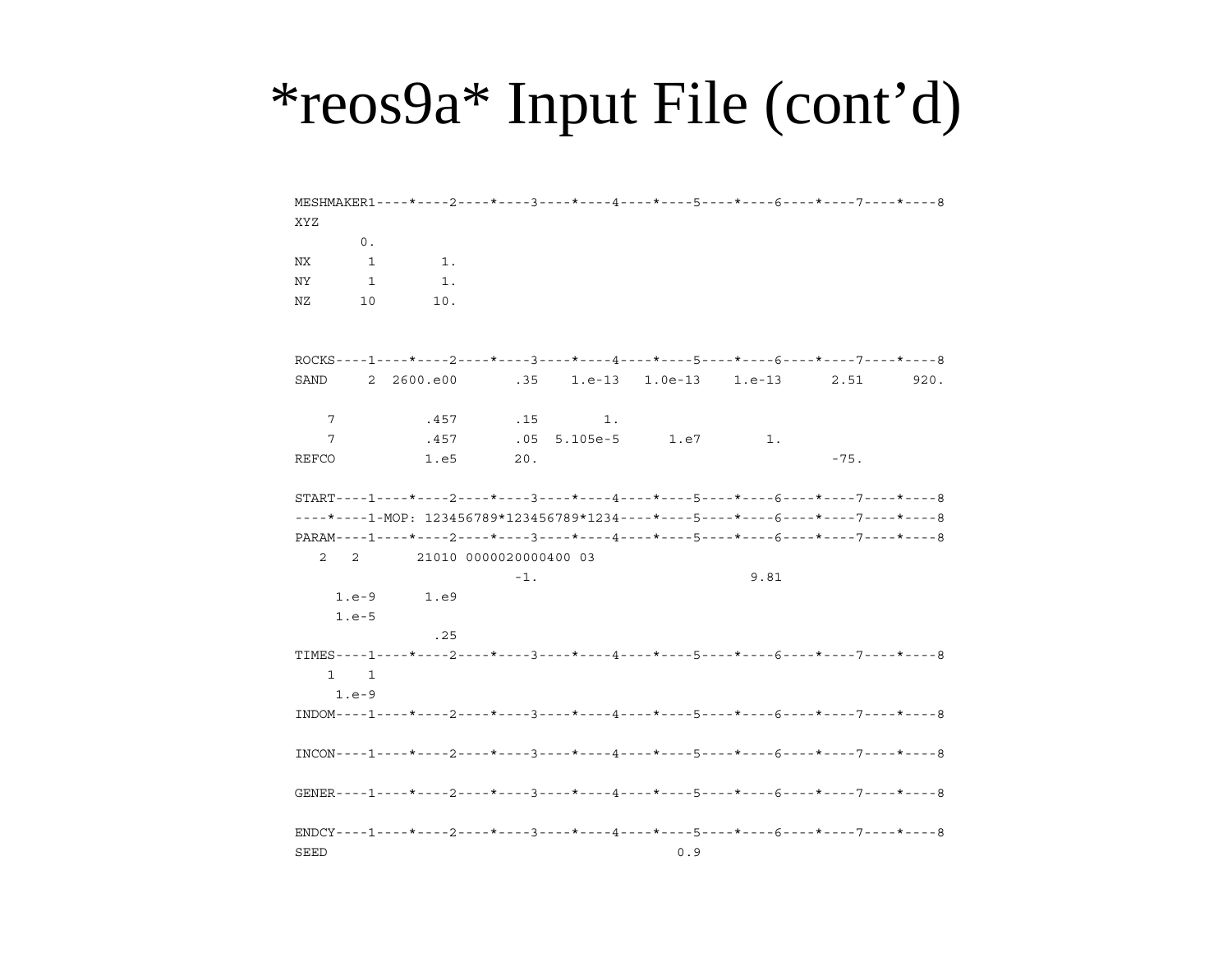### Results for Gravity-Capillary Equilibrium (EOS9)

\*reos9a\* ... input file for demonstrating EOS9 capabilities

OUTPUT DATA AFTER ( 1, 1)-2-TIME STEPS

@@@@@@@@@@@@@@@@@@@@@@@@@@@@@@@@@@@@@@@@@@@@@@@@@@@@@@@@@@@@@@@@@@@@@@@@@@

|       | TOTAL TIME      | KCYC                         | <b>ITER</b> | <b>ITERC</b>    | KON            | DX1M                                                            |                 |
|-------|-----------------|------------------------------|-------------|-----------------|----------------|-----------------------------------------------------------------|-----------------|
|       | $0.10000E - 08$ | 1                            | 1           | 1               | $\overline{c}$ | $0.00000E + 00$                                                 |                 |
|       |                 |                              |             |                 |                |                                                                 |                 |
|       |                 |                              |             |                 |                |                                                                 |                 |
|       |                 |                              |             |                 |                |                                                                 |                 |
| ELEM. | <b>INDEX</b>    | PRES                         |             | S(liq)          | PCAP           | $K$ (rel)                                                       | DIFFUS.         |
|       |                 | (PA)                         |             |                 | (PA)           |                                                                 | $(m^2/s)$       |
|       |                 |                              |             |                 |                |                                                                 |                 |
| A11 1 |                 |                              |             |                 |                | 1 0.10000E+06 0.97637E-01 -.68555E+06 0.00000E+00               | $0.00000E + 00$ |
| A21 1 |                 | $0.10000E + 06$              |             |                 |                | $0.10422E+00 - 58761E+06 0.00000E+00$                           | $0.00000E + 00$ |
| A31 1 |                 | 3 0.10000E+06                |             |                 |                | $0.11320E+00 - 48968E+06 0.00000E+00$                           | $0.00000E + 00$ |
| A41 1 |                 | $0.10000E + 060.12620E + 00$ |             |                 |                | -.39174E+06 0.00000E+00                                         | $0.00000E + 00$ |
| A51 1 |                 | 5 0.10000E+06 0.14696E+00    |             |                 |                | $-.29381E+060.0000E+00$                                         | $0.00000E + 00$ |
| A61 1 |                 |                              |             |                 |                | $0.10000E+06$ $0.18592E+00$ - 19587E+06 0.41660E-07 0.20638E-10 |                 |
| A71 1 |                 |                              |             |                 |                | $0.10000E+06$ $0.28960E+00$ - 97935E+05 0.31535E-04 0.45936E-08 |                 |
| A81 1 |                 | $0.10000E + 06$              |             | $0.10000E + 01$ |                | $0.00000E + 0000.10000E + 01$                                   | $0.62661E + 00$ |
| A91 1 | 9               | $0.19794E + 06$              |             | $0.10000E + 01$ |                | $0.00000E + 000.10000E + 01$                                    | $0.62661E + 00$ |
| AA1   |                 |                              |             |                 |                | $0.29587E+060.10000E+010.00000E+0000.10000E+010.62661E+00$      |                 |
|       |                 |                              |             |                 |                |                                                                 |                 |

@@@@@@@@@@@@@@@@@@@@@@@@@@@@@@@@@@@@@@@@@@@@@@@@@@@@@@@@@@@@@@@@@@@@@@@@@@

| ELEM1 | ELEM2   | INDEX          | FLO(LIO.)<br>(KG/S)           | VEL(LIO.)<br>(M/S) |
|-------|---------|----------------|-------------------------------|--------------------|
| A11 1 | $A21$ 1 | $\mathbf{1}$   | $0.00000E + 00$               | $0.00000E + 00$    |
| A21 1 | A31 1   | 2              | $0.00000E + 00$               | $0.00000E + 00$    |
| A31 1 | A41 1   | 3              | $0.00000E + 00$               | $0.00000E + 00$    |
| A41 1 | A51 1   | $\overline{4}$ | $0.00000E + 00$               | $0.00000E + 00$    |
| A51 1 | A61 1   |                | 5 0.00000E+00                 | $0.00000E + 00$    |
| A61 1 | A71 1   | 6              | 0.14885E-17                   | 0.14710E-19        |
| A71 1 | A81 1   |                | 7 - 0.45277E-18 - 0.44744E-20 |                    |
| A81 1 | A91 1   |                | 8 -0.21755E-07 -0.62261E-10   |                    |
| A91 1 | AA1 1   |                | 9 - 0.65268E-07 - 0.18679E-09 |                    |

...ITERATING... AT [ 2, 1] --- DELTEX = 0.100000E+10 MAX. RES. = 0.186777E-01 AT ELEMENT AA1 1 EQUATION 1 A61 1( 2, 2) ST = 0.100000E+10 DT = 0.100000E+10 DX1= -.186552E-09  $DX2 = 0.000000E+00 T = 20.000 P = 0. S = 0.185923E+00$ 

\*reos9a\* ... input file for demonstrating EOS9 capabilities

OUTPUT DATA AFTER ( 2, 2)-2-TIME STEPS

@@@@@@@@@@@@@@@@@@@@@@@@@@@@@@@@@@@@@@@@@@@@@@@@@@@@@@@@@@@@@@@@@@@@@@@@@

| TOTAL TIME  | KGAG | T T R R | TTERC | KON | DY1M            |
|-------------|------|---------|-------|-----|-----------------|
| 0.10000E+10 |      |         |       |     | $0.86753E + 01$ |

@@@@@@@@@@@@@@@@@@@@@@@@@@@@@@@@@@@@@@@@@@@@@@@@@@@@@@@@@@@@@@@@@@@@@@@@@

| ELEM. | INDEX | PRES | S(liq) | PCAP | $K$ (rel) | DIFFUS.   |
|-------|-------|------|--------|------|-----------|-----------|
|       |       | (PA) |        | 'PA  |           | $(m^2/s)$ |
|       |       |      |        |      |           |           |

| A11 1   |  | 1  0.10000E+06  0.97637E-01  -.68555E+06  0.00000E+00  0.00000E+00 |                                                                                 |  |
|---------|--|--------------------------------------------------------------------|---------------------------------------------------------------------------------|--|
| $A21$ 1 |  |                                                                    | $2, 0.10000E + 06, 0.10422E + 00, -0.58761E + 06, 0.00000E + 00, 0.00000E + 00$ |  |
| A31 1   |  |                                                                    | $3, 0.10000E + 06, 0.11320E + 00, -0.48968E + 06, 0.00000E + 00, 0.00000E + 00$ |  |
| A41 1   |  |                                                                    | 4 0.10000E+06 0.12620E+00 -.39174E+06 0.00000E+00 0.00000E+00                   |  |
| A51 1   |  |                                                                    | $5, 0.10000E+06, 0.14696E+00 - 29381E+06, 0.00000E+00, 0.00000E+00$             |  |
| A61 1   |  |                                                                    | 6 0.10000E+06 0.18592E+00 -.19587E+06 0.41660E-07 0.20638E-10                   |  |
| A71 1   |  |                                                                    | 7 0.10000E+06 0.28960E+00 -.97935E+05 0.31535E-04 0.45936E-08                   |  |
| A81 1   |  |                                                                    | 8 0.10000E+06 0.10000E+01 0.00000E+00 0.10000E+01 0.62661E+00                   |  |
| A91 1   |  |                                                                    | 9 0.19794E+06 0.10000E+01 0.00000E+00 0.10000E+01 0.62661E+00                   |  |
| AA1 1   |  |                                                                    | 10 0.29588E+06 0.10000E+01 0.00000E+00 0.10000E+01 0.62661E+00                  |  |

@@@@@@@@@@@@@@@@@@@@@@@@@@@@@@@@@@@@@@@@@@@@@@@@@@@@@@@@@@@@@@@@@@@@@@@@@

| ELEM2 INDEX FLO(LIO.) VEL(LIO.) |
|---------------------------------|
| $0.00000E + 00$                 |
| $0.00000E + 00$                 |
| $0.00000E + 00$                 |
| 4 0.00000E+00 0.00000E+00       |
|                                 |
| 6 -0.86113E-18 -0.13256E-19     |
| 7 -0.17091E-13 -0.16890E-15     |
| 8 - 0.17287E-13 - 0.49476E-16   |
| 9 - 0.13806E-13 - 0.39509E-16   |
|                                 |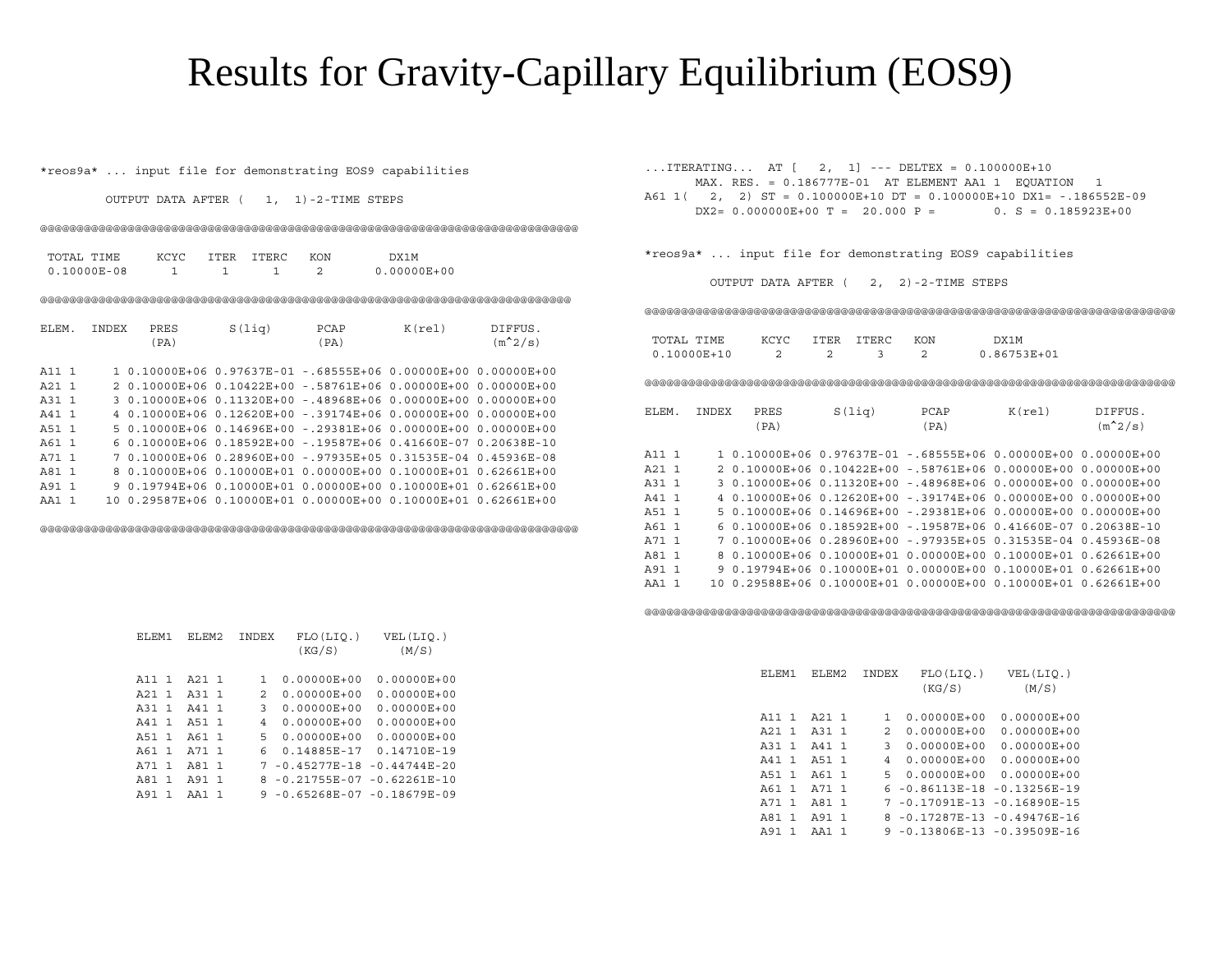# Words to the Wise

- $\bullet$  When running simulations for field problems, where site-specific features should be modeled, much of the work ends up dealing with geometry (gridding).
- $\bullet$  Large grids make simulations run more slowly, generate larger data files, and make it harder to understand what is going on.
- $\bullet$  Start with a simple, coarse grid, and "debug" the problem.
	- facilitates data preparation
	- runs more easily and faster
	- smaller input and output files
	- makes it easier to understand what's happening
	- facilitates checking and debugging
- $\bullet$ Can put most other problem features in place.
- • After model is running satisfactorily, proceed to desired gridding and grid resolution.
- $\bullet$ Check on grid sensitivity.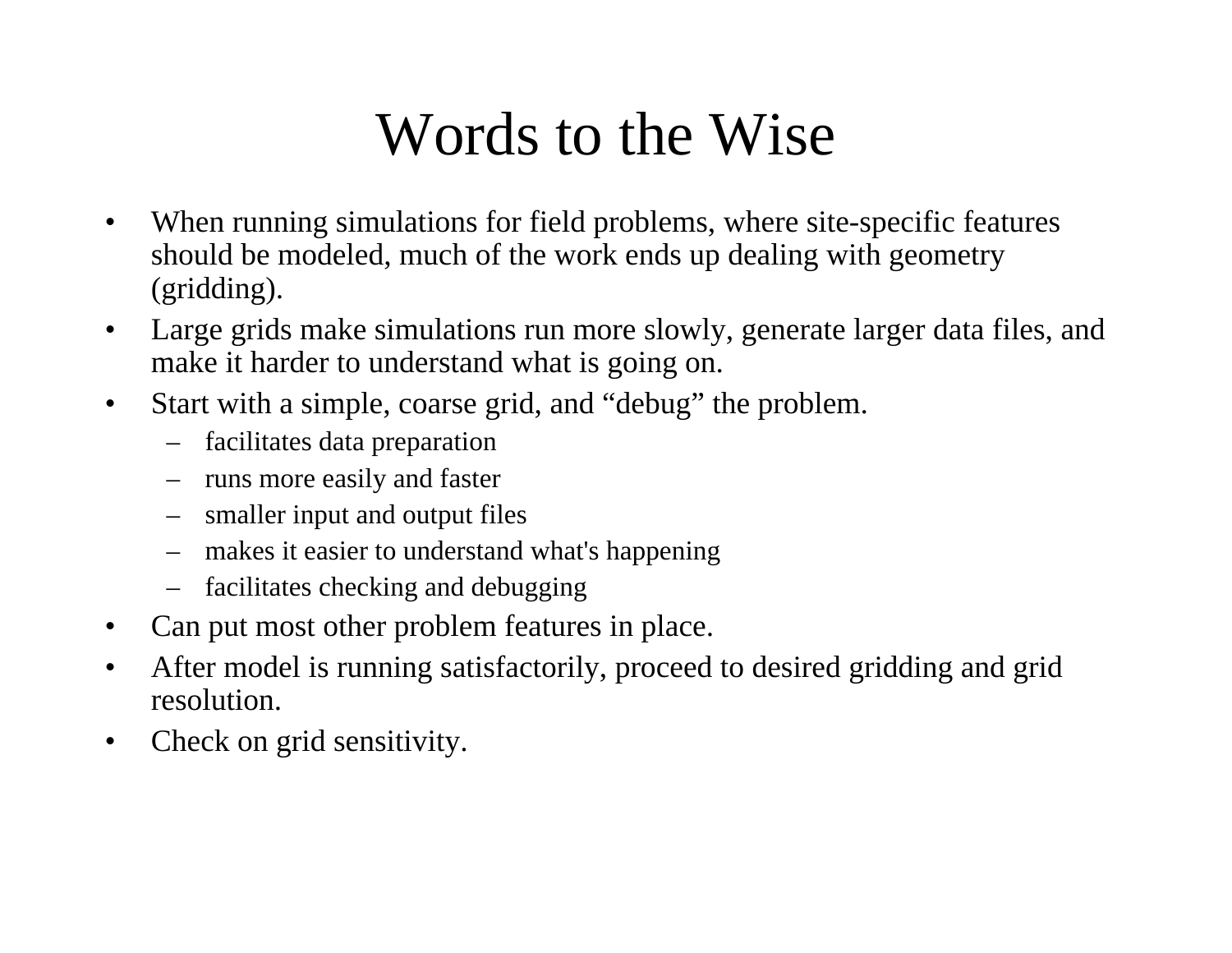# **TOUGH2 Training Course TOUGH2 Training Course**

Lawrence Berkeley National Laboratory Earth Sciences DivisionBerkeley, California

Michael B. Kowalsky

# Sample Problem 2DVZ: Infiltration Test in the Vadose Zone

- Problem Description
- Part A: Mesh Generation
- Part B: Material Properties
- Part C: Boundary Conditions
- Part D: Background Infiltration
- Part E: Initial Conditions
- Part F: Steady-State Infiltration
- Part G: Infiltration Test
- Problem Variations (EOS3, ?)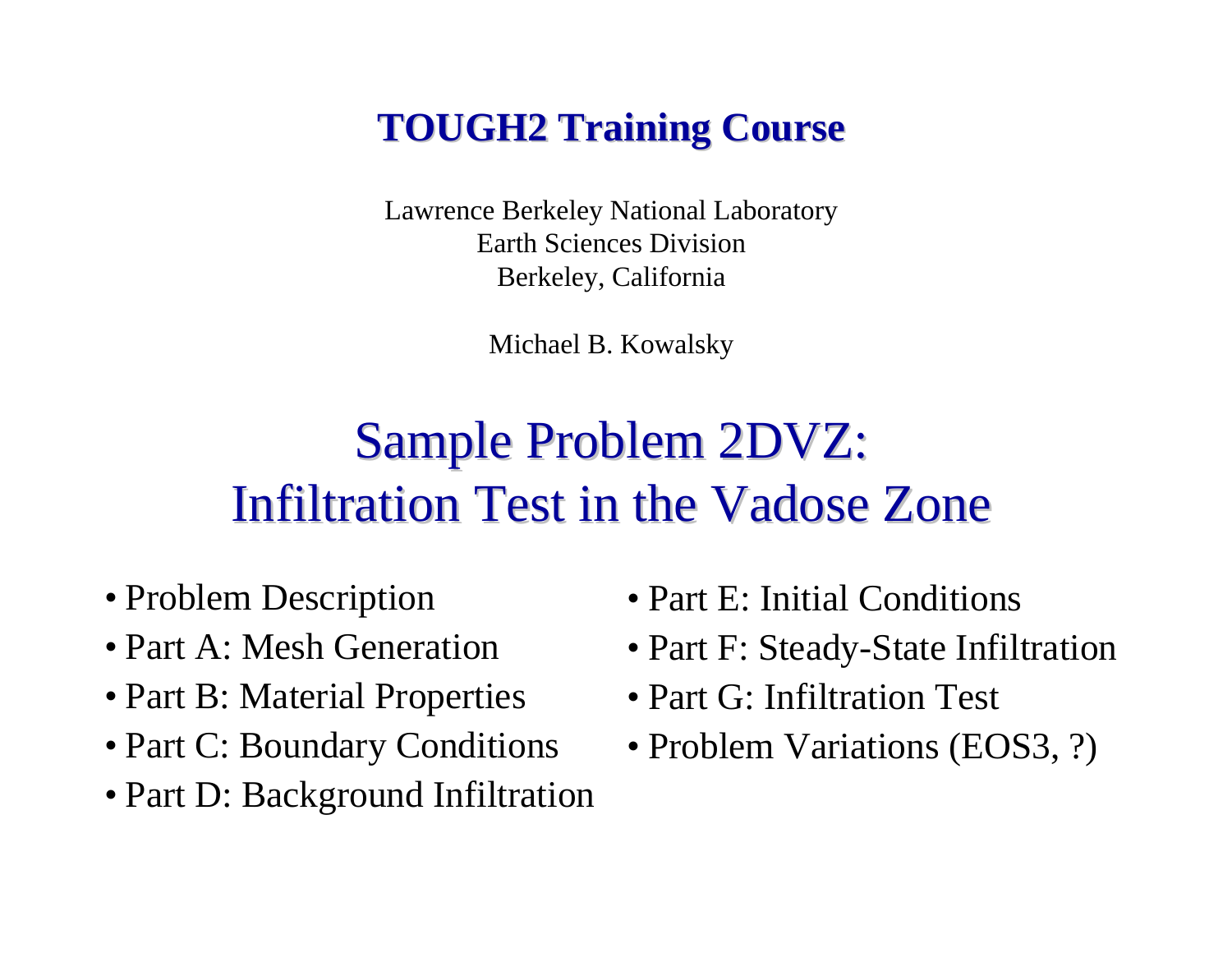### **Problem Description**

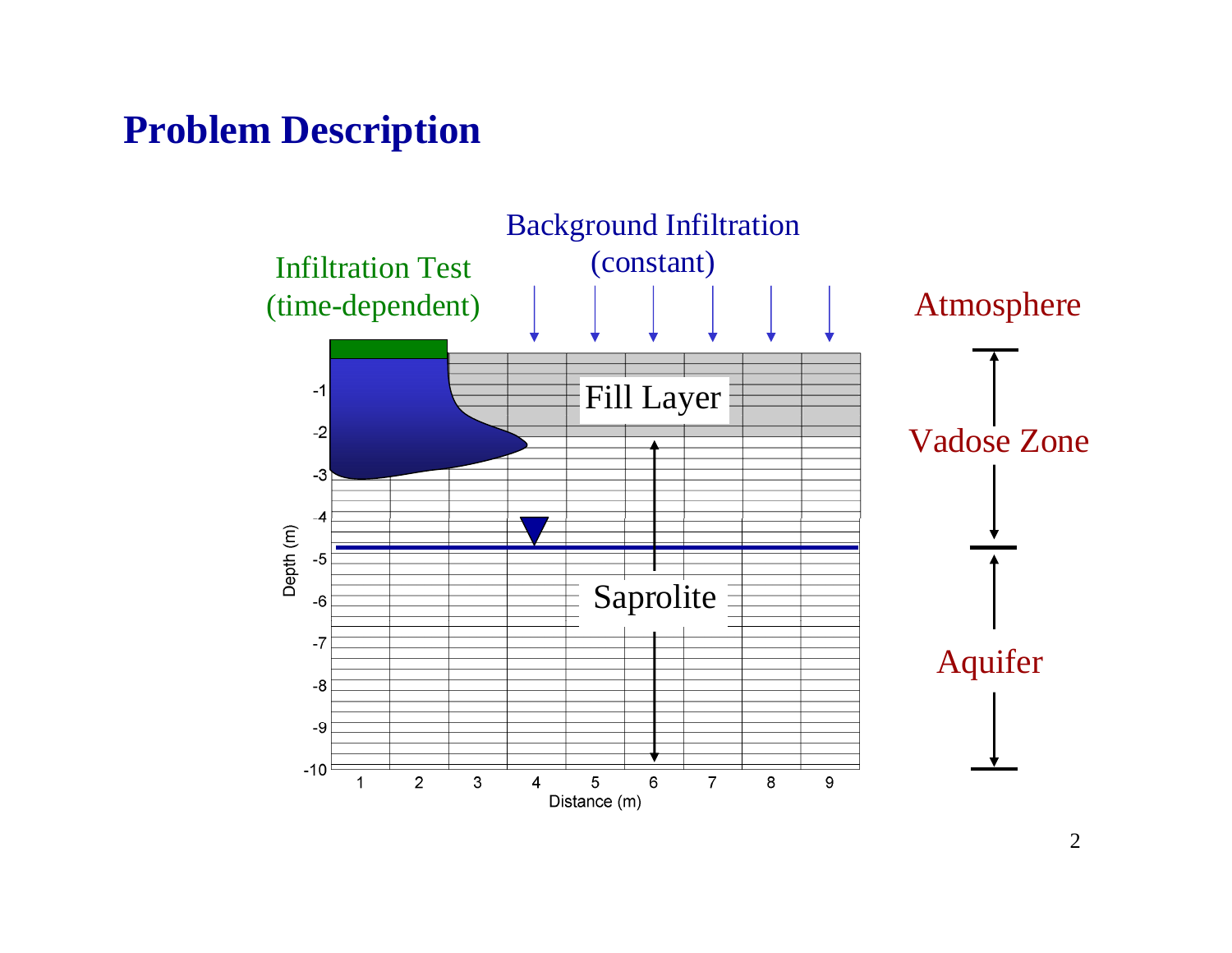## **Goals of Sample Problem**

- Model the flow of water in the vadose zone (using EOS9)
- Create a 2-D mesh using MESHMAKER (ELEME and CONNE blocks)
- Assign rock properties in ELEME block to specify geological layers
- Assign boundary conditions (modifying ELEME block by hand and using free software available for TOUGH2)
- Add constant background infiltration (using GENER block)
- Get steady-state initial conditions (obtaining INCON block)
- Simulate infiltration test (using INCON and GENER blocks)
- Become familiarized with time-stepping and output parameters (PARAM block)
- Consider problem variations including extension to nonisothermal flow (using EOS3)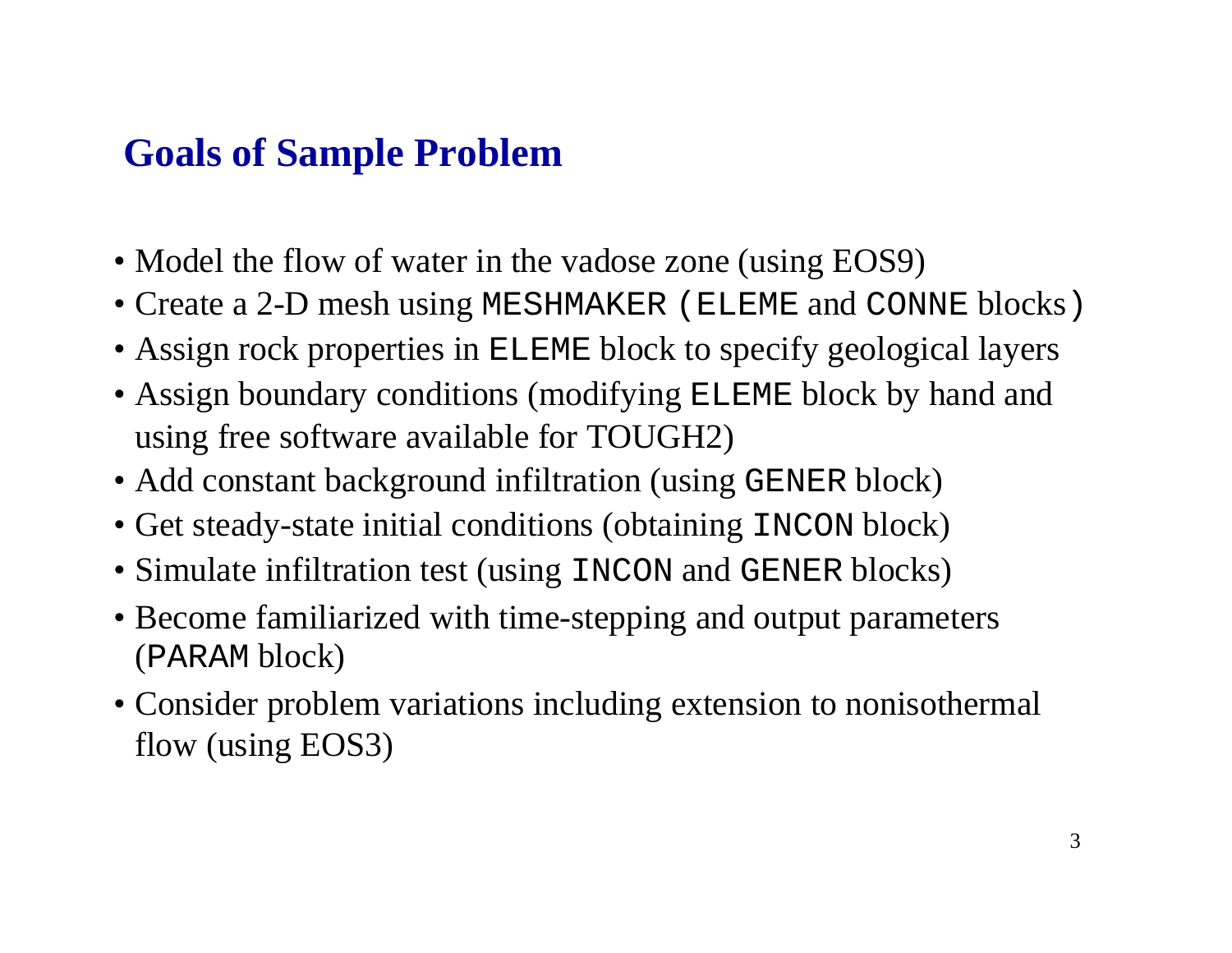#### **Part A: Mesh Generation**

Part A involves generating the MESH file that contains the ELEME and CONNE blocks. The MESHMaker block is used for this purpose.

#### **A.1 MESHMaker block (p. 160, 177-183 in manual)**

¾ Open *PartA.txt*. Note that the first line is reserved for the title. See Figure 1. Textpad, WordPad and Notepad can be used for editing the text files. Caution: do not insert "tabs" into the files.

¾ First generate a 1-D Cartesian mesh in the Z-direction. Enter "XYZ" for the variable WORD (p. 160), and consult manual (p. 180). Specify a total of 42 elements, with a grid spacing of 1.0E-3, 0.25, 0.25, …., 0.25, 1.0E-3 m.

 $\triangleright$  (Hint: fill in values for the blank spaces marked by "?")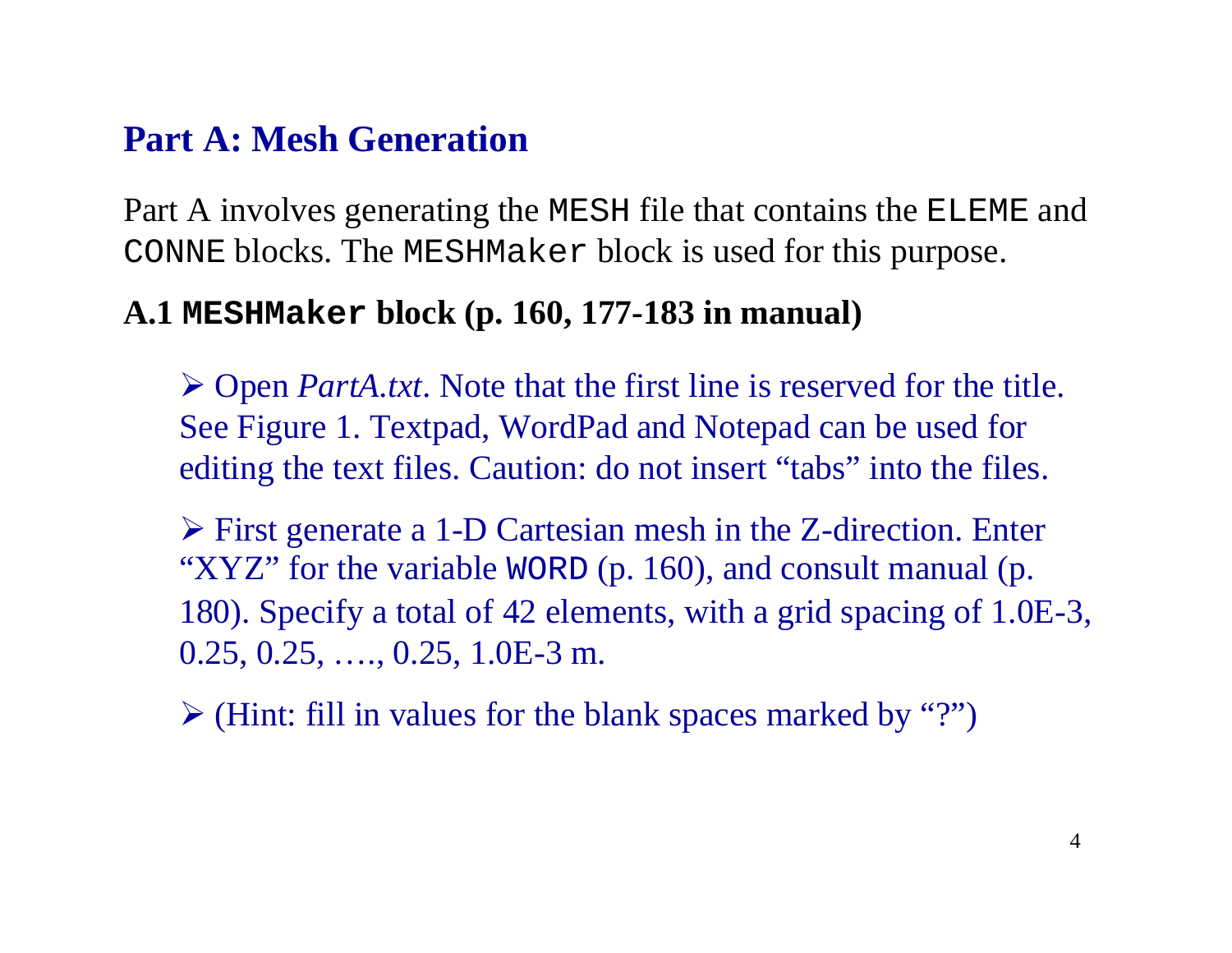|              | Input file for Part A of sample problem 2DVZ |                |                                                                                  |  |  |  |
|--------------|----------------------------------------------|----------------|----------------------------------------------------------------------------------|--|--|--|
|              |                                              |                | MESHMAKER ----*----2----*----3----*----4----*----5----*----6----*----7----*----8 |  |  |  |
| ???          |                                              |                | Select XYZ for cartesian grid                                                    |  |  |  |
|              |                                              |                |                                                                                  |  |  |  |
| <b>NX</b>    |                                              | 1 1,0000       | Select dX and dY to yield cross section of column                                |  |  |  |
| <b>NY</b>    |                                              | 1 1.0000       |                                                                                  |  |  |  |
| NZ           |                                              | 1 <sup>2</sup> | Add (dummy) top boundary element                                                 |  |  |  |
| NZ           |                                              | ?? 0.2500      | Create uniform grid for 10 m long column                                         |  |  |  |
| NZ.          |                                              | $? 1.0E-3$     | Add (dummy) bottom boundary element                                              |  |  |  |
|              |                                              |                | Needs one empty line to terminate XYZ block                                      |  |  |  |
|              |                                              |                | Needs another empty line to terminate MESHMAKER                                  |  |  |  |
| <b>ENDCY</b> |                                              |                |                                                                                  |  |  |  |

Figure 1. MESHM block for *PartA.txt* of Sample problem 2DVZ.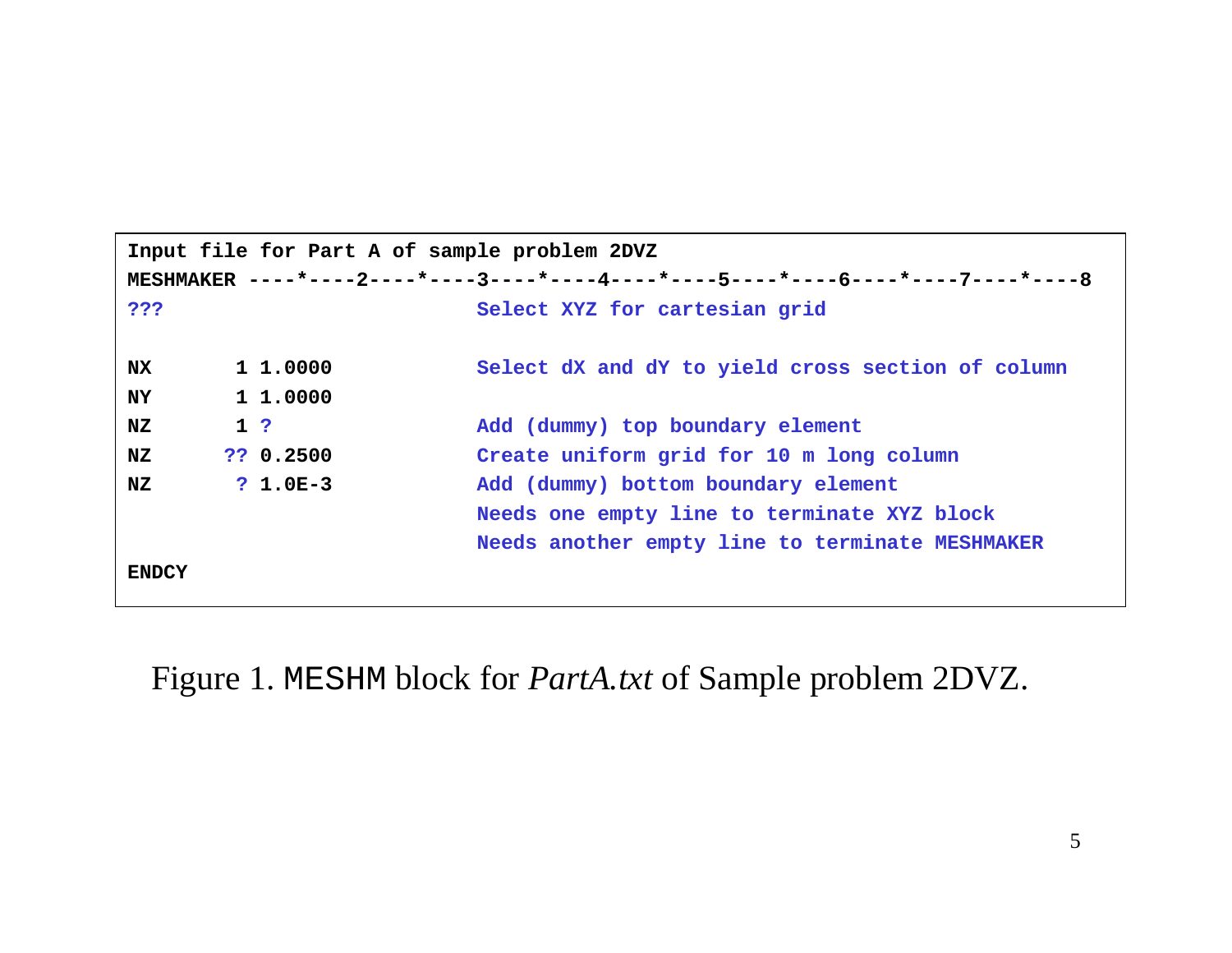#### **A.2 Run TOUGH2 with** *PartA.txt* **as input file**

¾ Open a DOS command prompt window:  $START \rightarrow$  Programs $\rightarrow$ Accessories $\rightarrow$ Command Prompt (or double-click on *cmd.exe* in C:\TOUGH2)

 $\triangleright$  Change directory to location of input files, for example: cd C:\TOUGH2\...\PartA

(or copy input files into directory C:\TOUGH2 and run code there)

¾ Run TOUGH2 with EOS9 by typing:

t2\_eos9 < *PartA.txt* <sup>&</sup>gt;*PartA.out*

 $\triangleright$  Open the following output files:

*PartA.out*, *MESH*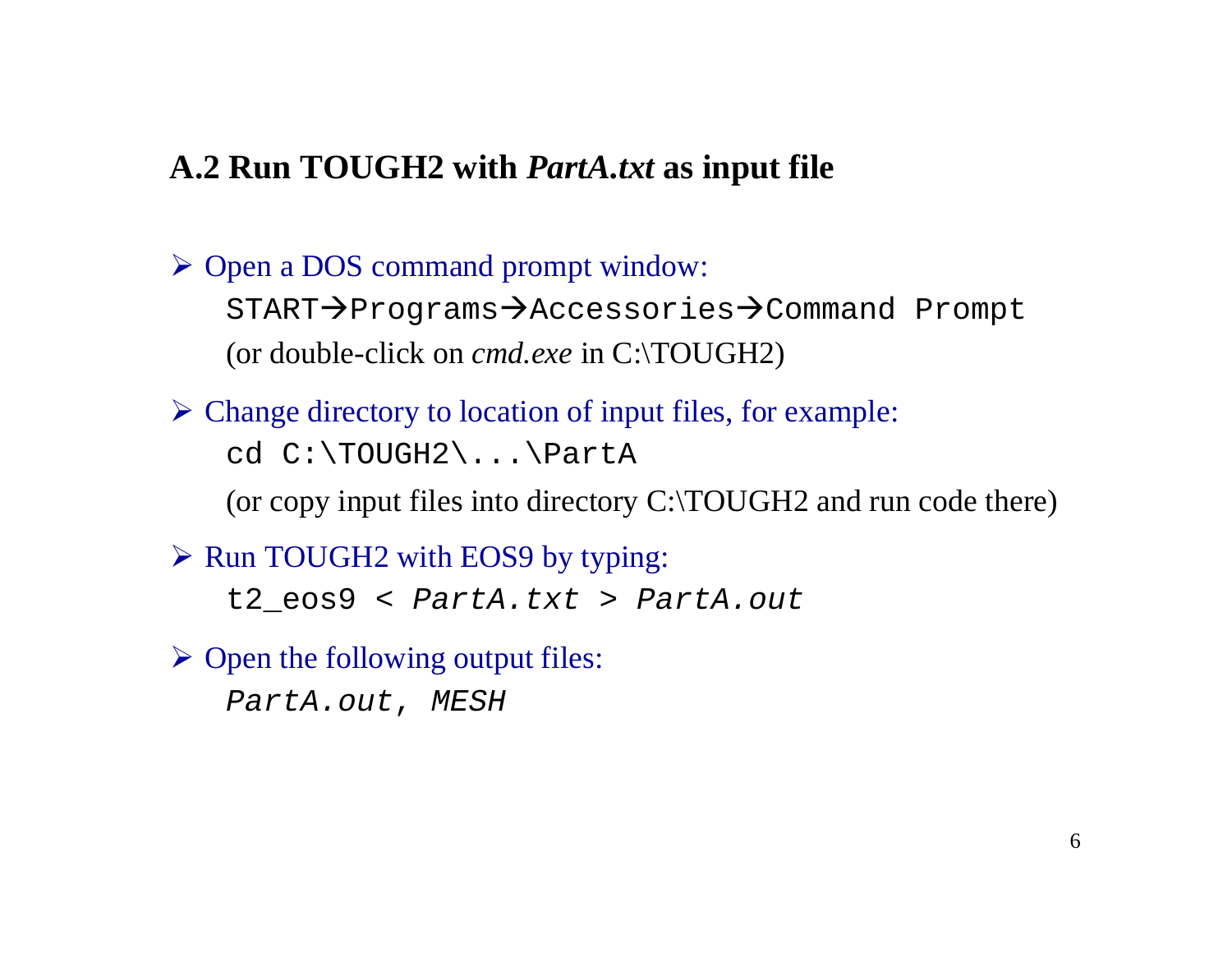### **SIDE NOTE (Block ELEME)**

- $\bullet$ Element name (format: AAAII, e.g., ELE99)
- $\bullet$ Material type (5 character name or number of order in ROCKS block)
- $\bullet$ Volume  $[m^3]$
- $\bullet$  Optional:
	- Interface area to heat-conducting, confining layer
	- X-, Y- and Z-coordinates

| <u> E_L_EME ---- 1----*----2 ----*---- 3----*----4---- *----5----*----6----*----7----*---- 8</u><br>EL                                   | INEI NSEQ   NADD   MA1  MA2 | <b>VOLX</b>            | AHTX        | PMX.        |   |   |                                                                       |
|------------------------------------------------------------------------------------------------------------------------------------------|-----------------------------|------------------------|-------------|-------------|---|---|-----------------------------------------------------------------------|
| $ELEME---1-$                                                                                                                             |                             |                        |             |             |   |   | ---*----2----*----3----*----4----*----5----*----6----*----7----*----8 |
| A11 1                                                                                                                                    | SOTL.                       | 0.100E-09 0.100E+01    |             |             |   |   | $0.500E+00$ 0.500E+00 -.500E-10                                       |
| A21 1                                                                                                                                    |                             | <b>FRACT 0.500E-01</b> |             |             |   |   | $0.500E+00$ 0.500E+00 -.250E-01                                       |
| A31 1                                                                                                                                    |                             | 7 0.500E-01            |             |             |   |   | $0.500E+00 0.500E+00 - 750E-01$                                       |
| $\bullet\hspace{0.1cm} \bullet\hspace{0.1cm}\bullet\hspace{0.1cm}\bullet\hspace{0.1cm}\bullet\hspace{0.1cm}\bullet\hspace{0.1cm}\bullet$ |                             |                        |             |             |   |   |                                                                       |
| <b>Name</b>                                                                                                                              | Material                    | Volume                 | <b>AHTX</b> | (Perm Mod.) | X | Y | z                                                                     |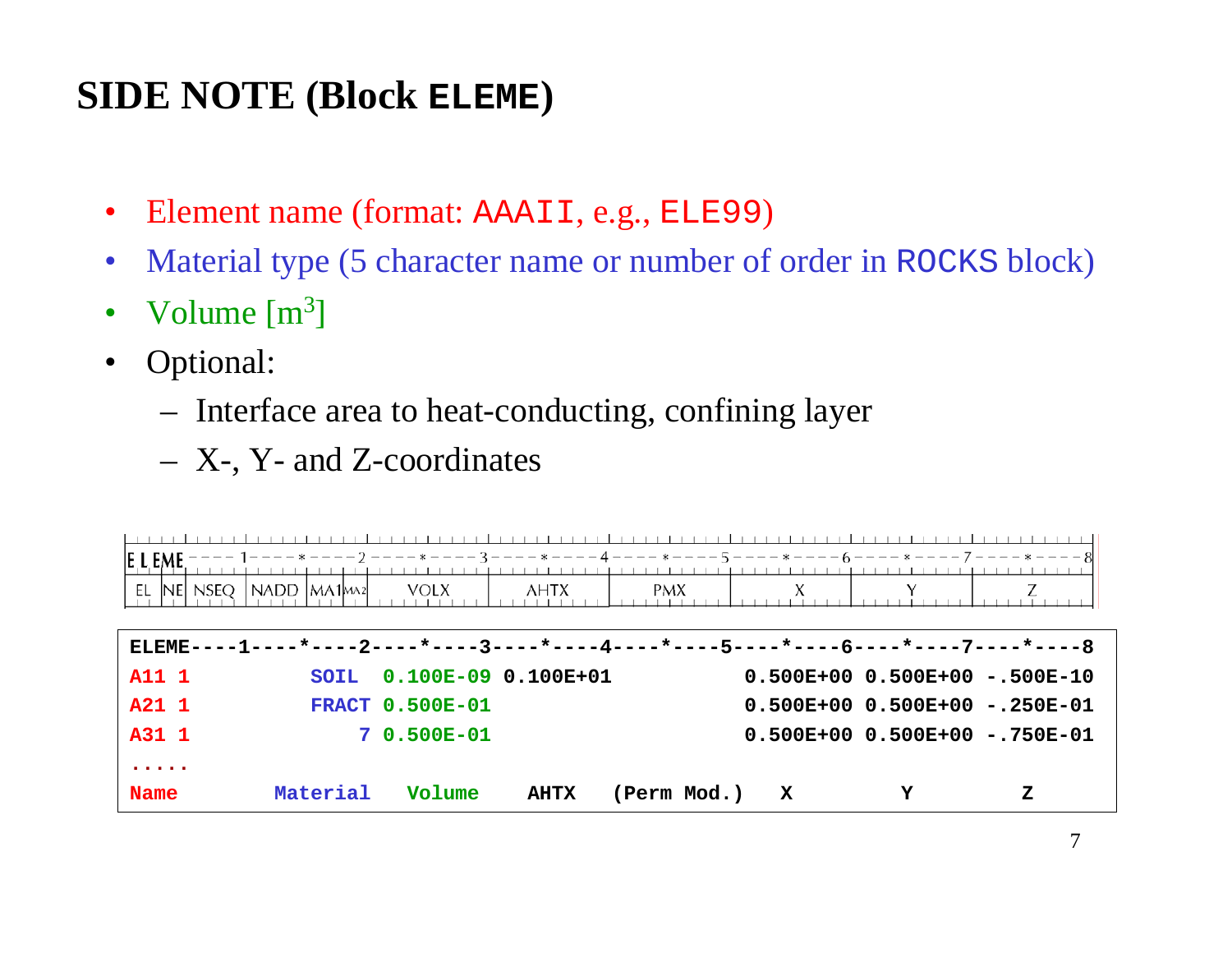# **SIDE NOTE (Block CONNE)**

- $\bullet$ A connection connects two elements
- Each element can have multiple connections
- Names of two elements (AAAII AAAII)
- Anisotropy index
- Nodal distances to common interface [m]
- $\bullet$ Interface area [m<sup>2</sup> ]
- •Cosine of angle between gravity and connection line

| <b>CONNE</b><br>NAD1   NAD2  <br>el1  ne1  el2  ne2  NSEQ                        | <b>ISOT</b> | D1  | D <sub>2</sub> | AREAX                                     | ----*----2----*----3----*----4----*----5----*----6----*----7----*----8 <br>SIGX<br>BETAX |
|----------------------------------------------------------------------------------|-------------|-----|----------------|-------------------------------------------|------------------------------------------------------------------------------------------|
| CONNE----1----*----2----*----3----*----4----*----5----*----6----*----7----*----8 |             |     |                |                                           |                                                                                          |
| A11 1A21 1                                                                       |             |     |                | 3 0.500E-10 0.250E-01 0.100E+01 0.100E+01 |                                                                                          |
| A21 1A31 1                                                                       |             |     |                | 3 0.250E-01 0.250E-01 0.100E+01 0.100E+01 |                                                                                          |
| A31 1A41 1                                                                       |             |     |                | 3 0.250E-01 0.250E-01 0.100E+01 0.100E+01 |                                                                                          |
| $\bullet\quad\bullet\quad\bullet$                                                |             |     |                |                                           |                                                                                          |
| Element 1 and 2                                                                  | <b>ISOT</b> | D1. | D <sub>2</sub> | <b>AREAX</b>                              | <b>BETAX</b>                                                                             |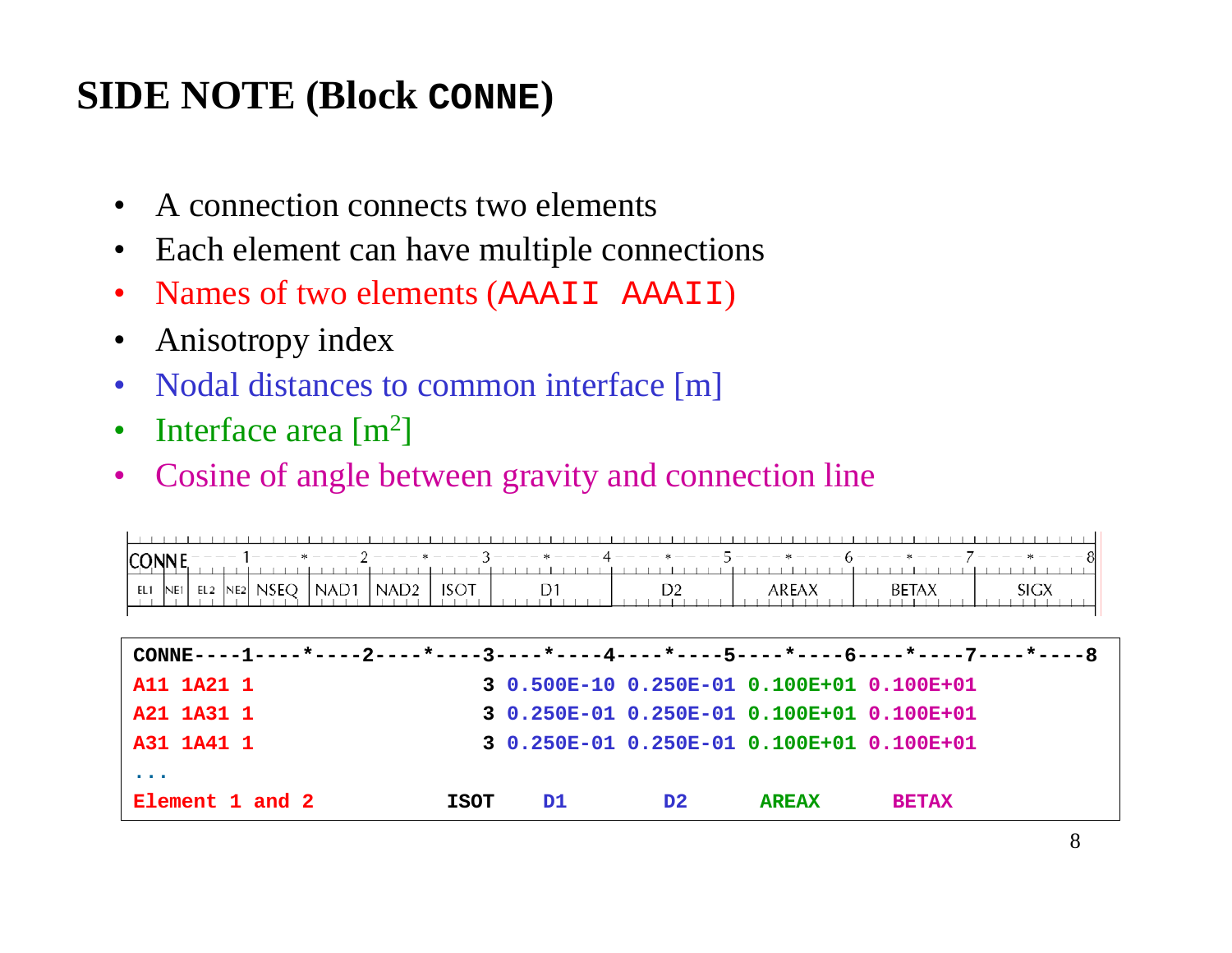**Q-A.1.1**: Open *PartA.out* and scroll down to "PARAMETERS FOR FLEXIBLE DIMENSIONING". Are the maximum number of elements (MNEL) and maximum number of connections (MNCON) sufficiently large?

**Q-A.1.2**: Scroll down further. Do the grid increments appear as you expected?

**Q-A.1.3**: Open the MESH file. What are the minimum and maximum Z values?

**Q-A.1.4**: What are the nodal distances for the first connection (between elements "A11 1" and "A21 1")? Why are they different?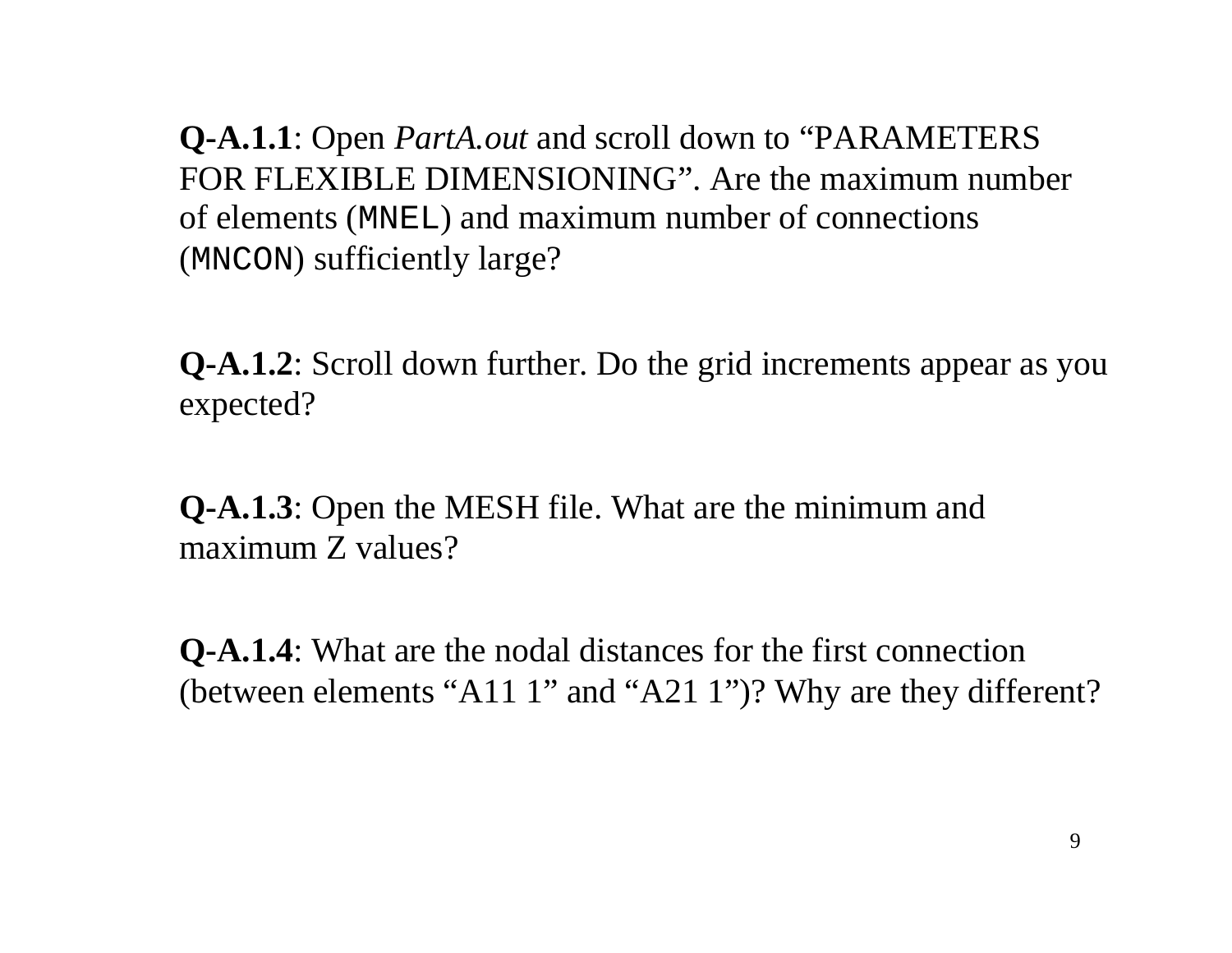$\triangleright$  Now modify the MESHMaker block to create 10 grid blocks in the X-direction with 1.0 m spacing (in addition to the 42 elements already being created in the Z-direction. Make sure the alignment in the input file is correct.

**Q-A.1.5**: Open the MESH file and examine the naming sequence of the elements in the new 2-D mesh. Note that the elements have a certain naming convention with sequentially increasing letters and numbers. In this case, which elements correspond to the first column in the model (i.e., with X-coordinates equal to minimum value, and Z-coordinates spanning over total range)?

¾ Rename the output file MESH as *MESH\_PartA* to be used later.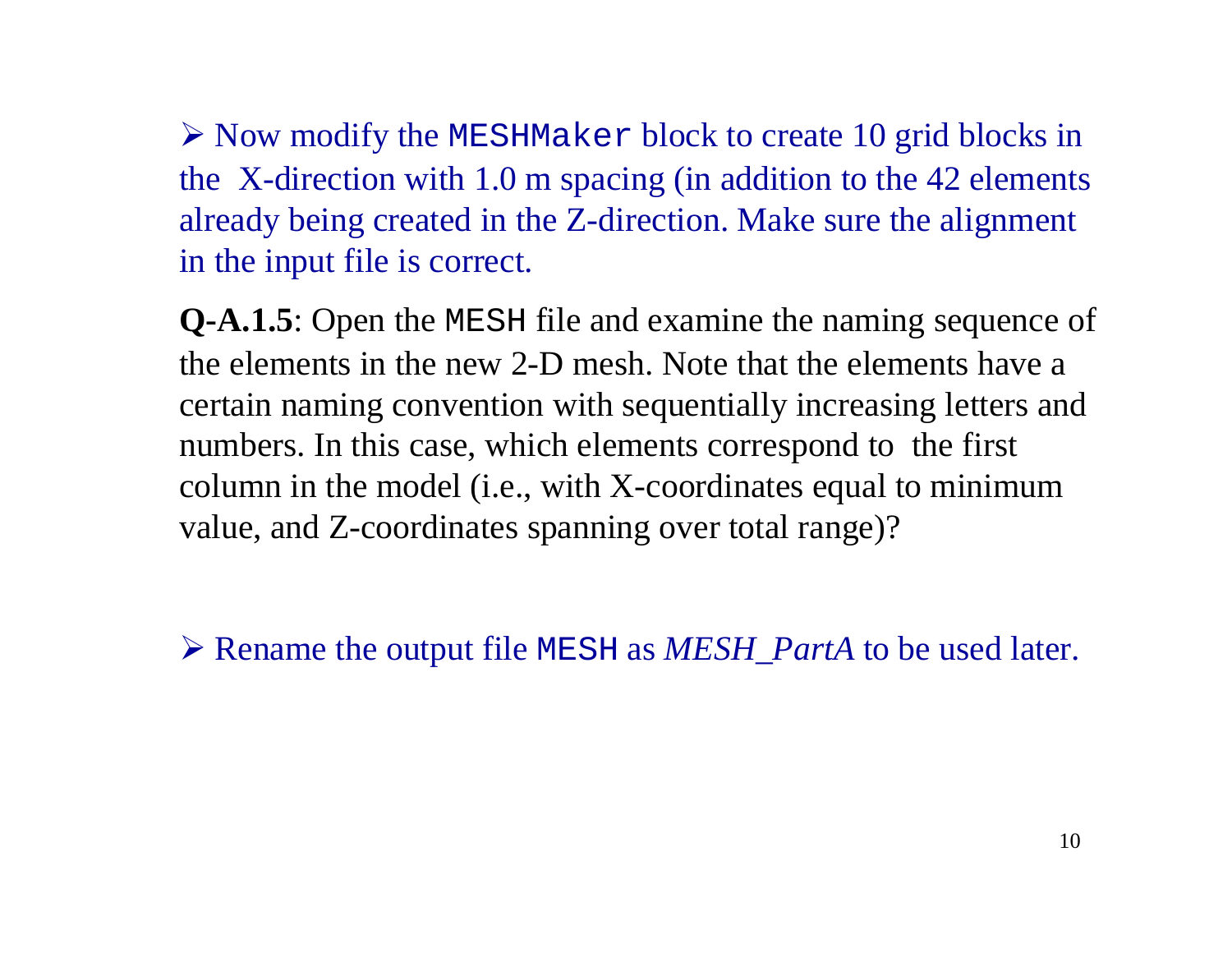# **SIDE NOTE (Block ROCKS)**

- $\bullet$ Material name (5 characters, case sensitive)
- $\bullet$  Hydrological properties
	- Porosity
	- Absolute permeability [m 2] in three (arbitrary) directions
	- Parameters of relative permeability and capillary pressure functions (overwrite defaults given in block RPCAP )
- Thermal properties
	- Rock grain density [kg/m 3]
	- Formation heat conductivity (wet) [W/m °C]
	- Rock grain specific heat [J/kg ° C]

| Name         | NAD          | DROK                                                                             | PORO |     | PER(1) PER(2) | PER(3)                              | <i><b>CWET</b></i> | <i><b>SPHT</b></i> |
|--------------|--------------|----------------------------------------------------------------------------------|------|-----|---------------|-------------------------------------|--------------------|--------------------|
|              |              | ROCKS----1----*----2----*----3----*----4----*----5----*----6----*----7----*----8 |      |     |               |                                     |                    |                    |
| <b>SAND</b>  | 0            | 2650.                                                                            |      |     |               | .4000 1.000E-12 1.000E-12 1.000E-13 | 2.51               | 920.               |
| <b>GRAVE</b> | $\Omega$     | 2650.                                                                            |      |     |               | .3000 1.000E-11 1.000E-11 1.000E-11 | 2.51               | 920.               |
| <b>BOUND</b> | $\mathbf{2}$ | 2650.                                                                            |      |     |               | .9900 1.000E-12 1.000E-12 1.000E-12 | 2.51               | 100000.            |
|              |              | (additional parameters on this line, see Manual p. 161)                          |      |     |               |                                     |                    |                    |
| 3            |              | 0.3                                                                              | 0.1  |     |               |                                     |                    |                    |
|              |              | 0.0                                                                              | 0.0  | 1.0 |               |                                     |                    |                    |
|              |              |                                                                                  |      |     |               |                                     |                    |                    |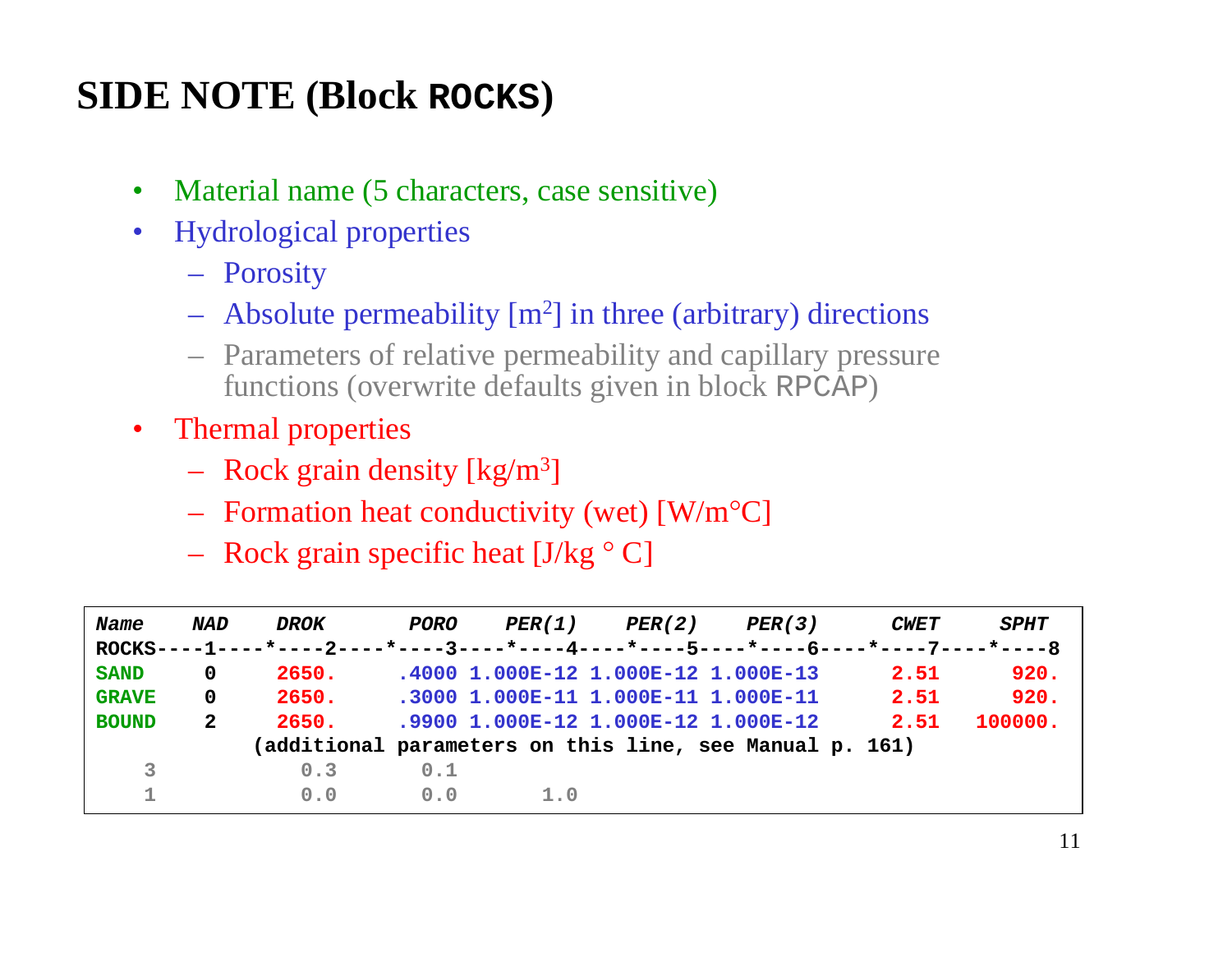# **SIDE NOTE (Additional Properties)**

- $\bullet$  Additional, EOS-specific fluid properties and other parameters are given in blocks SELEC and DIFFU (see Manual)
- $\bullet$  For EOS9 (Richards equation):
	- Special "domain" **REFCO** contains **reference water properties**.
	- If omitted, default values are assumed.

|              | ROCKS----1----*----2----*----3----*----4----*----5----*----6----*----7----*----8 |              |                                     |                                   |      |      |
|--------------|----------------------------------------------------------------------------------|--------------|-------------------------------------|-----------------------------------|------|------|
| <b>SAND</b>  | 2650.                                                                            |              | .4000 1.000E-12 1.000E-12 1.000E-13 |                                   | 2.51 | 920. |
| <b>REFCO</b> | 1.013E05                                                                         |              | 15.0 999.213 1.135E-03 4.594E-10    |                                   |      |      |
|              | Press.                                                                           | <b>Temp.</b> |                                     | Density Viscosity Compressibility |      |      |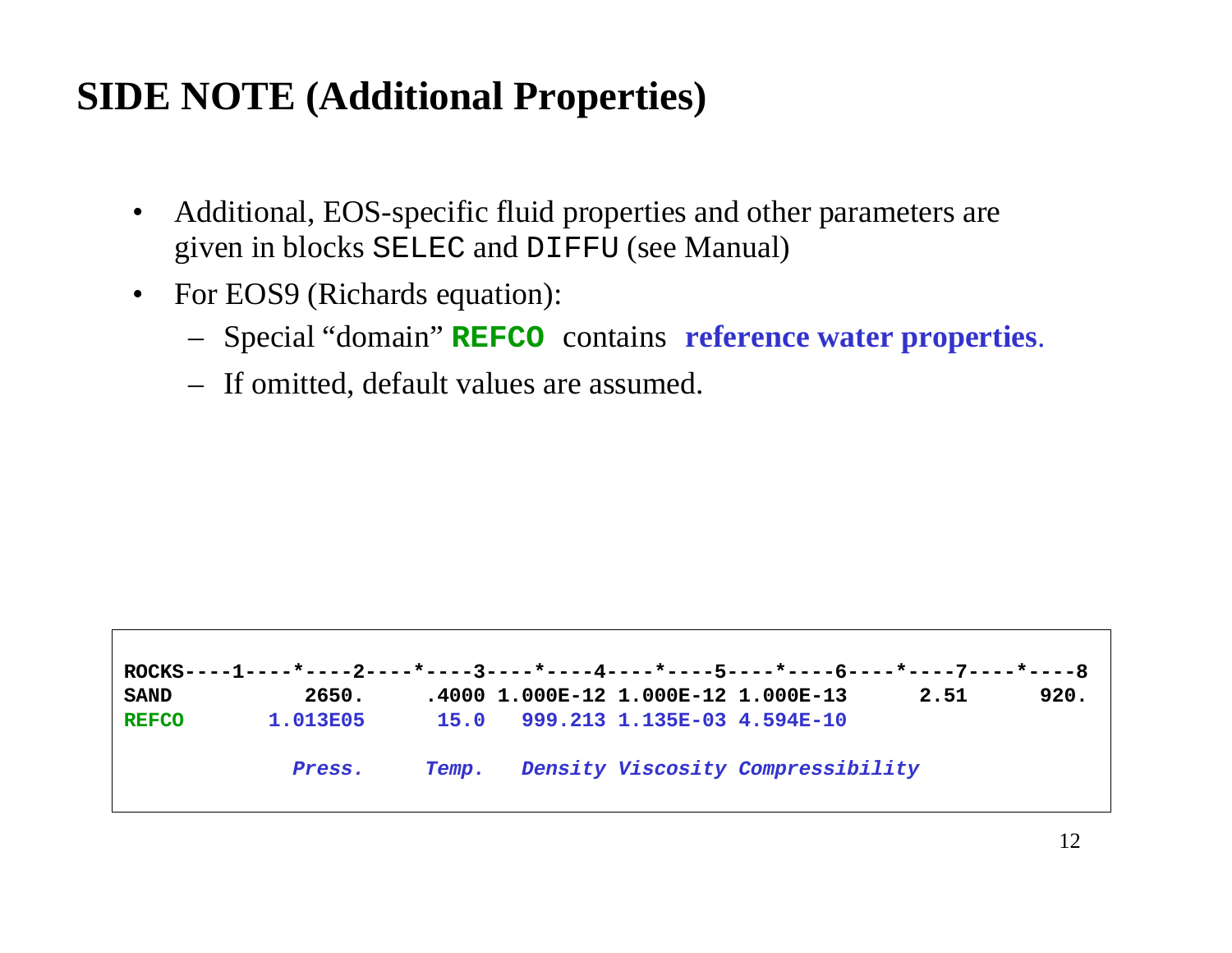#### **Part B: Material Properties**

In Part B of this problem we specify 4 material properties in the model domain. Materials are created in the ROCKS block, and then assigned to the desired elements in the ELEME block.

#### **B.1 ROCKS block**

¾ Open *PartB.txt*. Note two materials called SAPRO and ATMOS.

**Q-B.1.1**: What are the porosity and permeability values of these materials? Is the permeability of SAPRO isotropic or anisotropic? What is the reason for material ATMOS?

¾ Create a third material called FILLI with a porosity of 0.3 and isotropic permeability of 5.0E-12. Use the same RELP and PCAP data as for SAPRO (see Figure 2).

13¾ Create a fourth material called BOUND with all properties (all 4 lines) the same as material SAPRO (see Figure 2). Leave a blank line after to close the block!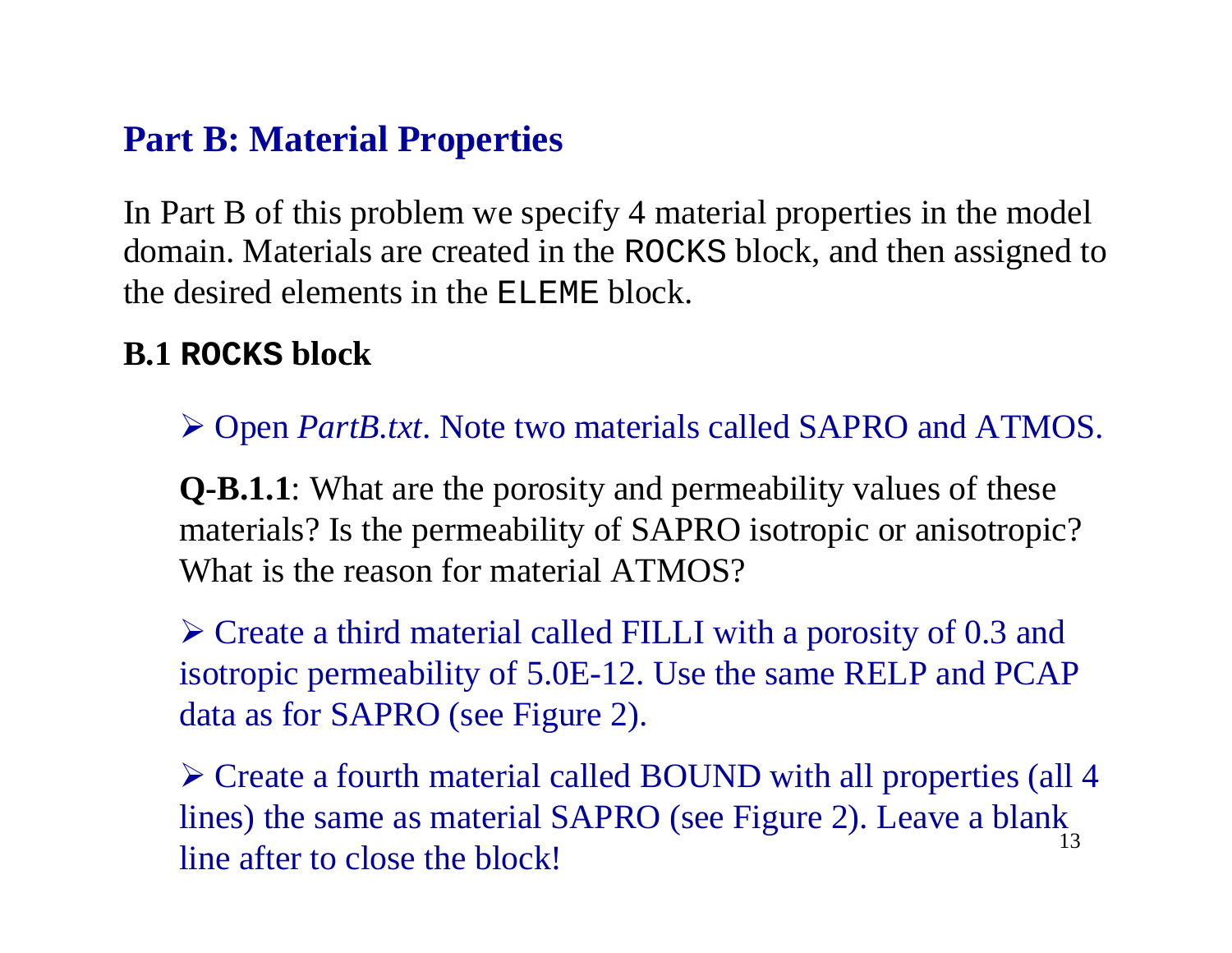|                | Input file for Part B of sample problem 2DVZ                                     |  |                                        |     |       |
|----------------|----------------------------------------------------------------------------------|--|----------------------------------------|-----|-------|
|                | ROCKS----1----*----2----*----3----*----4----*----5----*----6----*----7----*----8 |  |                                        |     |       |
|                | SAPRO 2 2500.0 .2000 1.000E-12 1.000E-12 1.000E-12 2.0                           |  |                                        |     | 1000. |
| $\overline{7}$ | 0.30                                                                             |  | $0.20$ 1.0 0.05                        |     |       |
| $\overline{7}$ |                                                                                  |  | $0.30$ $0.19$ $1.0e-3$ $5000$ . $1.00$ |     |       |
| <b>ATMOS</b>   |                                                                                  |  |                                        | 2.0 | 1000. |
| $\overline{7}$ |                                                                                  |  | $0.30$ $0.20$ $1.0$ $0.05$             |     |       |
| 8              |                                                                                  |  |                                        |     |       |
| FILLI          | $2 \qquad 2500.0 \qquad .3000\ \, 5.000E - 12\ \, 5.000E - 12\ \, 5.000E - 12$   |  |                                        | 2.0 | 1000. |
| $\overline{7}$ |                                                                                  |  | $0.30$ $0.20$ $1.0$ $0.05$             |     |       |
| $\overline{7}$ | $0.30$ $0.19$ $1.0e-3$ $5000$ . $1.00$                                           |  |                                        |     |       |
|                | BOUND 2 2500.0 .2000 1.000E-12 1.000E-12 1.000E-12 2.0 1000.                     |  |                                        |     |       |
| $\overline{7}$ |                                                                                  |  | $0.30$ $0.20$ $1.0$ $0.05$             |     |       |
| $\overline{7}$ | 0.30                                                                             |  | $0.19$ 1.0e-3 5000. 1.00               |     |       |
| (blank line)   |                                                                                  |  |                                        |     |       |

Figure 2. ROCKS block in *PartB.txt* of Sample problem 2DVZ. SAPRO and ATMOS represent saprolite and the atmosphere, while FILLI is a 2 m-thick layer of fill material and BOUND is the lower boundary of the model.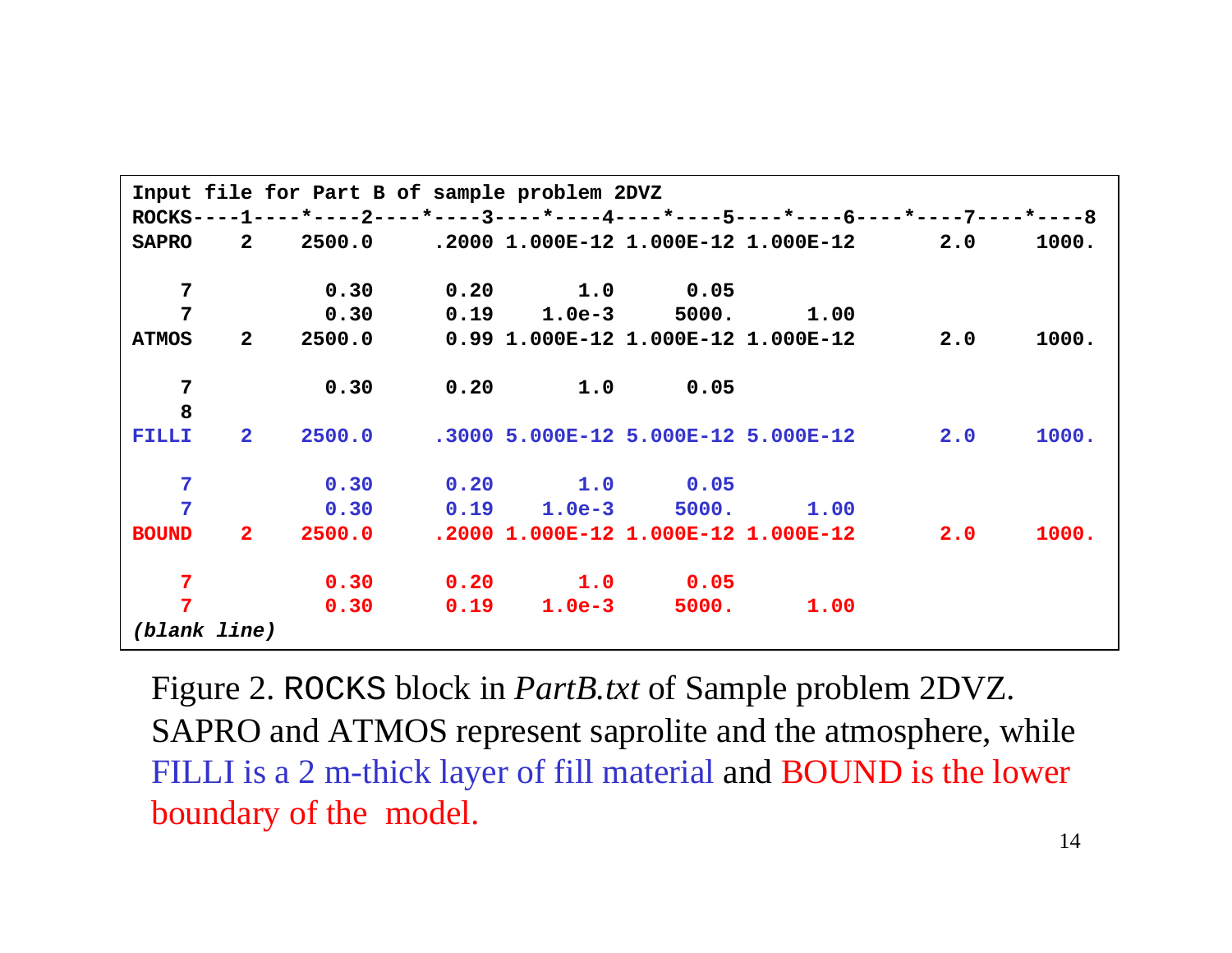# **SIDE NOTE (Free software available for TOUGH2)**

|                    |         |                                                                                                          |                                   |                                       |                                                |                |      |                                                                                   | $\sum_{i=1}^{n} \sum_{j=1}^{n} \sum_{j=1}^{n} \sum_{j=1}^{n} \sum_{j=1}^{n} \sum_{j=1}^{n} \sum_{j=1}^{n} \sum_{j=1}^{n} \sum_{j=1}^{n} \sum_{j=1}^{n} \sum_{j=1}^{n} \sum_{j=1}^{n} \sum_{j=1}^{n} \sum_{j=1}^{n} \sum_{j=1}^{n} \sum_{j=1}^{n} \sum_{j=1}^{n} \sum_{j=1}^{n} \sum_{j=1}^{n} \sum_{j=1}^{n} \sum_{j=1}^{n} \sum_{j=1}^{n}$ |                                              |                    |
|--------------------|---------|----------------------------------------------------------------------------------------------------------|-----------------------------------|---------------------------------------|------------------------------------------------|----------------|------|-----------------------------------------------------------------------------------|---------------------------------------------------------------------------------------------------------------------------------------------------------------------------------------------------------------------------------------------------------------------------------------------------------------------------------------------|----------------------------------------------|--------------------|
|                    |         |                                                                                                          | <b>Free Software (no support)</b> |                                       |                                                |                |      |                                                                                   |                                                                                                                                                                                                                                                                                                                                             |                                              |                    |
| <b>Module</b>      | Version | <b>Description</b>                                                                                       | Executable (PC)                   | <b>Download</b><br><b>Source Code</b> | <b>Manual</b>                                  |                |      |                                                                                   | that allows you to assign a                                                                                                                                                                                                                                                                                                                 |                                              |                    |
| EXT                | 1.0     | Extracts data<br>from TOUGH2<br>output file for<br>visualization with<br><b>TECPLOT</b>                  | Ext.exe                           | Ext.zip                               | Instructions                                   |                |      |                                                                                   | rock type to all elements<br>that fall within a user-                                                                                                                                                                                                                                                                                       |                                              |                    |
| AMESH              | 1.0     | Generates<br>irregular TOUGH+<br>mesh                                                                    |                                   | AMESH.zip                             | AMESH<br>User's<br>Guide                       |                |      |                                                                                   |                                                                                                                                                                                                                                                                                                                                             |                                              |                    |
| T <sub>2</sub> CHK | 1.0     | Calculates<br>equilibrium<br>saturations and<br>data for plotting<br>characteristic<br>curves.           | T2CHK.exe                         |                                       | Instructions                                   |                |      |                                                                                   | specified coordinate range<br>• Easier than modifying                                                                                                                                                                                                                                                                                       |                                              |                    |
| MoveMesh           | 1.0     | Moves<br>coordinates of<br>TOUGH2 mesh.                                                                  | MoveMesh.exe                      | MoveMesh.f                            | See source<br>code                             |                |      |                                                                                   | ELEME block by hand!                                                                                                                                                                                                                                                                                                                        |                                              |                    |
| StratMesh          | 1.0     | Mesh generator<br>for 3D grids with<br>multiple<br>hydrostratigraphic<br>units of variable<br>thickness. |                                   | StratMesh.f<br>StratMesh.inp          | See source<br>code and<br>sample<br>input file |                |      | • Some people use their own<br>scripts (e.g., in Matlab)                          |                                                                                                                                                                                                                                                                                                                                             |                                              |                    |
| AddBound           | 1.0     | Deletes elements<br>on a specified<br>domain or<br>replaces hem                                          | AddBound.exe                      | AddBound.f                            | See source<br>code                             |                |      |                                                                                   |                                                                                                                                                                                                                                                                                                                                             |                                              |                    |
| Perm2Mesh          | 1.0     | with a ∕single<br>boupdary<br>element.<br>Reads                                                          |                                   | Perm2Mesh.f                           | See sou                                        | DelMatrix      | 1.0  | Deletes all<br>elements with a<br>permeability<br>smaller than a                  |                                                                                                                                                                                                                                                                                                                                             | DelMatrix.f                                  | See source<br>code |
|                    |         | coordinates and<br>log(permeability<br>modifier) from a<br>file and assigns<br>them to TOUGH2            |                                   |                                       | code                                           | CutCavity      | 1.0  | cut-off value.<br>Cuts cavities of<br>various shapes<br>into 2D and 3D<br>models. |                                                                                                                                                                                                                                                                                                                                             | CutCylinder.f<br>CutRect.f<br>CutEllipsoid.f | See source<br>code |
| AssignRock         | 1.0     | elements.<br>Assigns rock type                                                                           | AssianRock.exe                    | AssianRock.f                          | See sou                                        | EOS9EOS3       | 1.0. | Converts<br>EOS9-SAVE file to<br>EOS3-INCON file.                                 | Eos9Eos3.exe                                                                                                                                                                                                                                                                                                                                | EOS9EOS3.f                                   | See source<br>code |
|                    |         | name to all<br>elements within a<br>specified box.                                                       |                                   |                                       | code                                           | DeleteElements | 1.0  | Deletes elements<br>and connections<br>in specified<br>domain.                    | DeleteElements.exe DeleteElements.f                                                                                                                                                                                                                                                                                                         |                                              | See source<br>code |

- *AssignRock.f* is a program ws you to assign a e to all elements within a usercoordinate range.
- an modifying block by hand!
- ople use their own  $s.g.,$  in Matlab)

| • http://www-esd.lbl.gov/TOUGHPLUS/licensing.html#free |  |
|--------------------------------------------------------|--|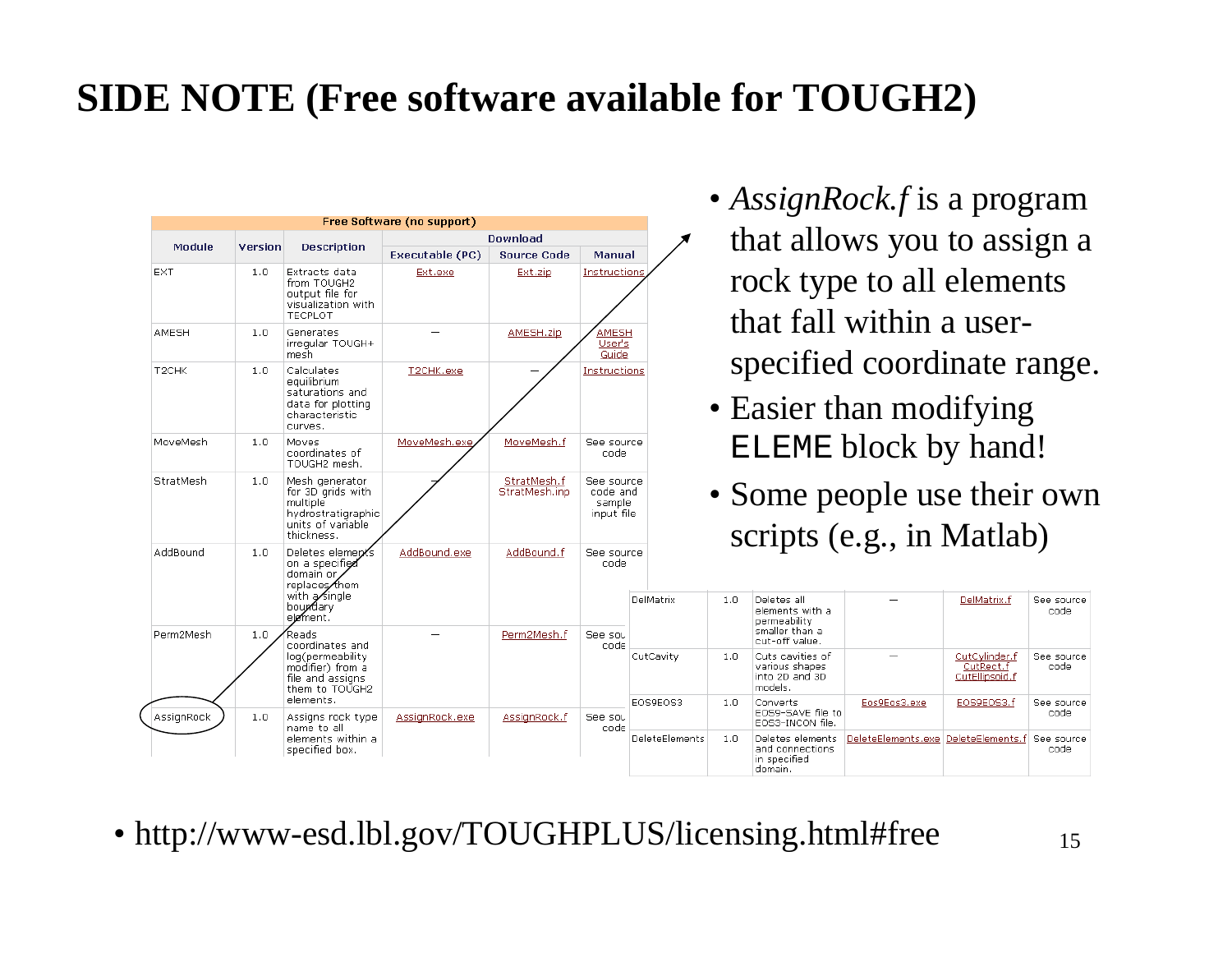#### **B.2 ELEME and CONNE blocks**

- ¾ *AssignRock.exe* is run by typing, "AssignRock", and then follow the prompt to enter: input mesh file name, output file name,  $X_{\min}$ ,  $X_{\max}$ ,  $Y_{\min}$ ,  $Y_{\max}$ ,  $Z_{\min}$ ,  $Z_{\max}$ .
- $\blacktriangleright$  Add three layers by running *AssignRock.exe* three times (first use input mesh file *MESH\_PartA* with output file name *MESH\_PartB1*, then use input mesh file *MESH\_PartB1* with output file name *MESH\_PartB2*, etc.)
	- FILLI layer:  $[Z_{\text{min}},Z_{\text{max}}] = [-2,0]$ SAPRO layer:  $[Z_{\text{min}},Z_{\text{max}}] = [-9.95,-2]$ BOUND layer:  $[Z_{min}, Z_{max}] = [-10.01, -9.95]$

For each use  $[X_{\min}, X_{\max}] = [0, 10.1]$ , and  $[Y_{\min}, Y_{\max}] = [0, 1]$ 

16 $\blacktriangleright$  Check the final output file (e.g., *MESH\_PartB3*) to ensure that the distribution of materials is correct (see Figure 3).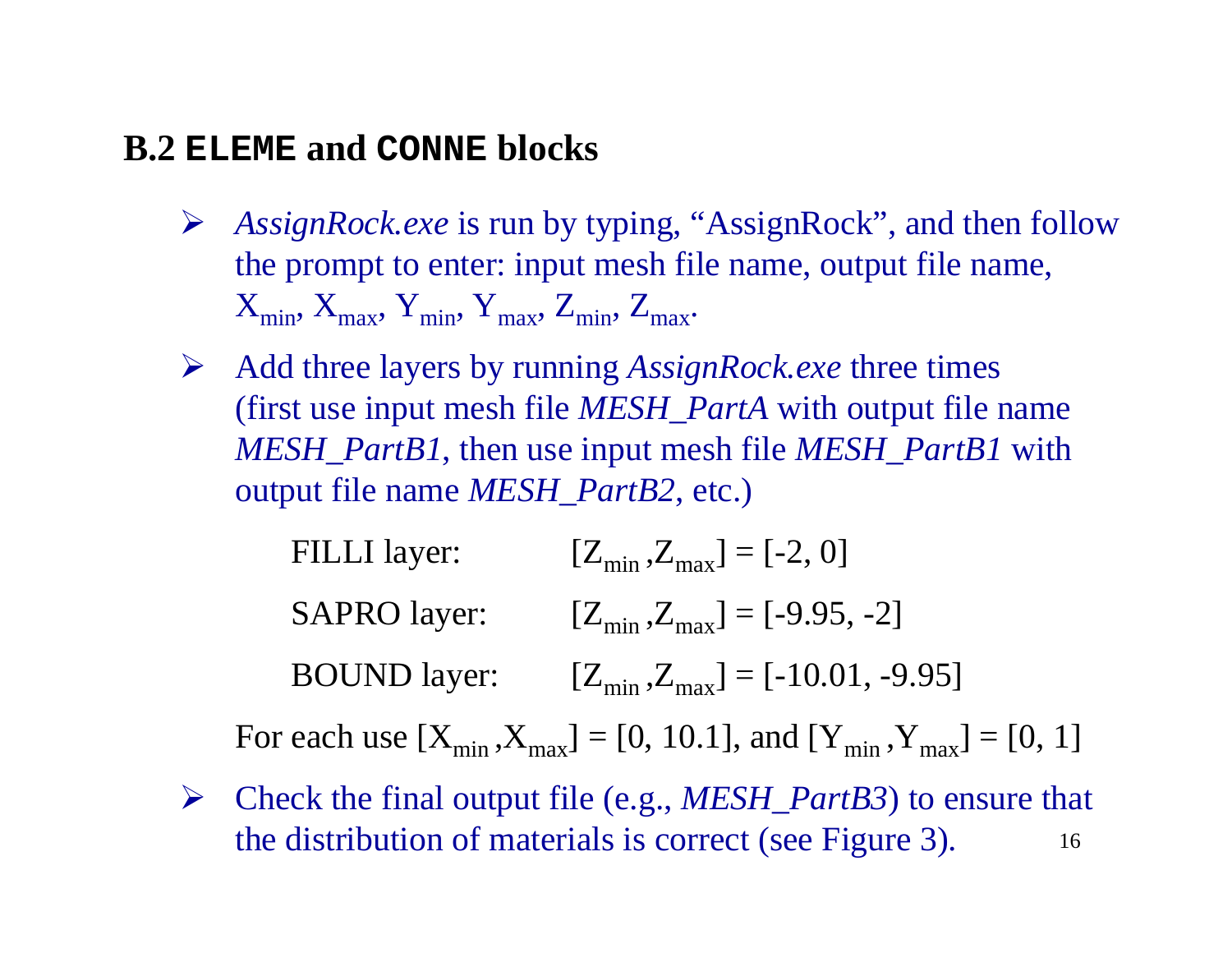| <b>ELEME</b> |                           |                                  |
|--------------|---------------------------|----------------------------------|
| A11 1        | FILLIO.1000E-020.1000E+01 | $0.5000E+000.5000E+00-.5000E-03$ |
| A21 1        | <b>FILLIO.2500E+00</b>    | $0.5000E+000.5000E+00-.1260E+00$ |
| A31 1        | <b>FILLIO.2500E+00</b>    | $0.5000E+000.5000E+00-.3760E+00$ |
| A41 1        | <b>FILLIO.2500E+00</b>    | $0.5000E+000.5000E+00-.6260E+00$ |
| A51 1        | <b>FILLIO.2500E+00</b>    | $0.5000E+000.5000E+00-.8760E+00$ |
| A61 1        | <b>FILLIO.2500E+00</b>    | $0.5000E+000.5000E+00-.1126E+01$ |
| A71 1        | <b>FILLIO.2500E+00</b>    | 0.5000E+000.5000E+00-.1376E+01   |
| A81 1        | <b>FILLIO.2500E+00</b>    | $0.5000E+000.5000E+00-.1626E+01$ |
| A91 1        | <b>FILLIO.2500E+00</b>    | 0.5000E+000.5000E+00-.1876E+01   |
| <b>AA1 1</b> | SAPRO0.2500E+00           | $0.5000E+000.5000E+00-.2126E+01$ |
| <b>AB1 1</b> | SAPRO0.2500E+00           | 0.5000E+000.5000E+00-.2376E+01   |
| AC1 1        | SAPRO0.2500E+00           | $0.5000E+000.5000E+00-.2626E+01$ |
| AD1 1        | SAPRO0.2500E+00           | $0.5000E+000.5000E+00-.2876E+01$ |
| <b>AE1</b> 1 | SAPRO0.2500E+00           | 0.5000E+000.5000E+00-.3126E+01   |
| AF1 1        | SAPRO0.2500E+00           | $0.5000E+000.5000E+00-.3376E+01$ |
| <b>AG1 1</b> | SAPRO0.2500E+00           | $0.5000E+000.5000E+00-.3626E+01$ |
| $\cdots$     |                           |                                  |
| <b>B51 1</b> | SAPRO0.2500E+00           | 0.5000E+000.5000E+00-.9626E+01   |
| B61 1        | SAPRO0.2500E+00           | $0.5000E+000.5000E+00-.9876E+01$ |
| B71 1        | BOUND0.1000E-020.1000E+01 | $0.5000E+000.5000E+00-.1000E+02$ |
| A11 2        | FILLIO.1000E-020.1000E+01 | 0.1500E+010.5000E+00-.5000E-03   |
| A21 2        | <b>FILLIO.2500E+00</b>    | $0.1500E+010.5000E+00-.1260E+00$ |
| $\cdots$     |                           |                                  |
| <b>B7110</b> | BOUND0.1000E-020.1000E+01 | $0.9500E+010.5000E+00-.1000E+02$ |

17 Figure 3. Preliminary ELEME block in *PartB.txt* of Sample problem 2DVZ. Atmosphere has not been added yet.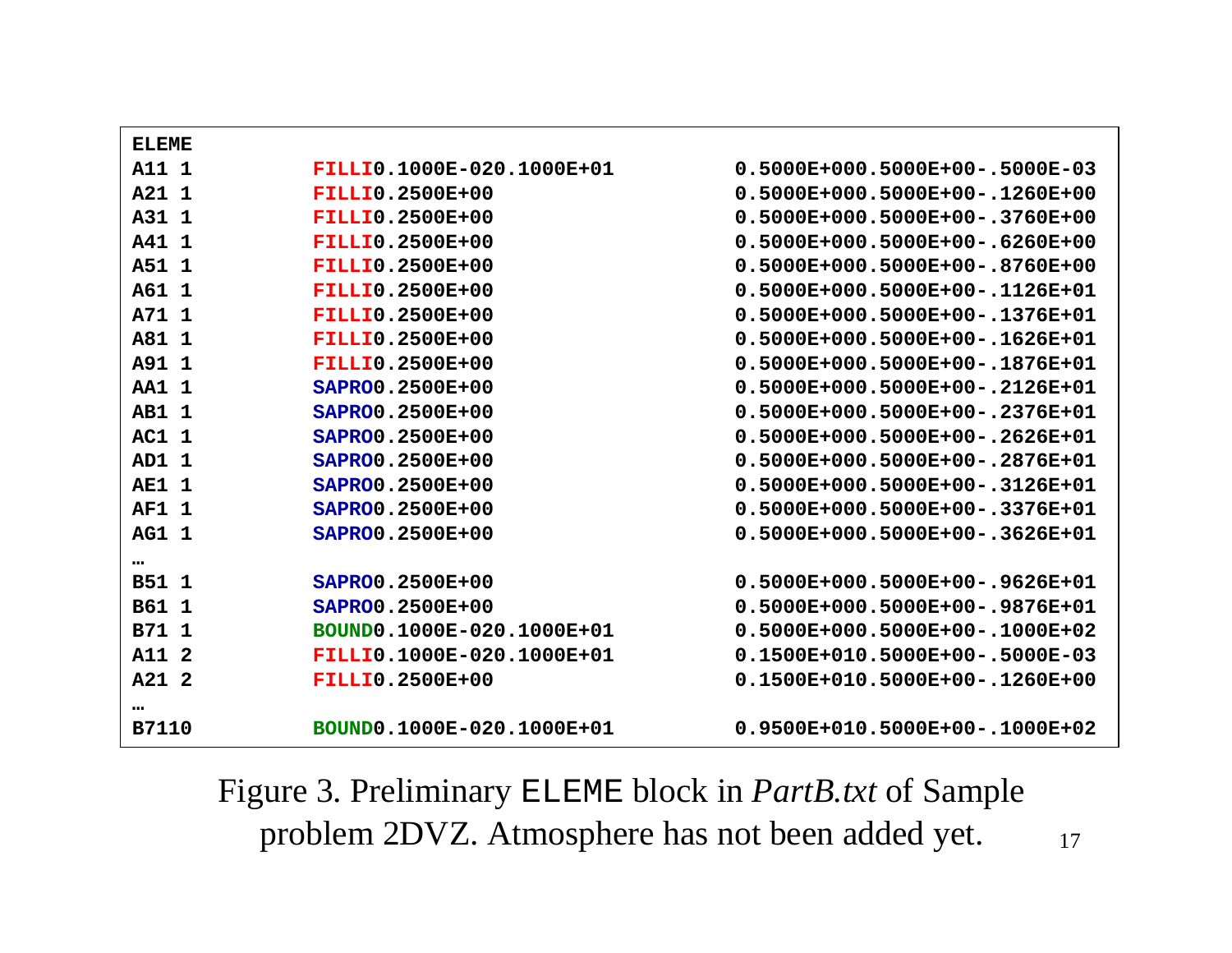# **SIDE NOTE (Free software available for TOUGH2)**

|                    |         |                                                                                                                        |                            |                              |                                                |                       |     |                                                                     | • <i>AddBound.f</i> allows you to                        |                                              |                    |
|--------------------|---------|------------------------------------------------------------------------------------------------------------------------|----------------------------|------------------------------|------------------------------------------------|-----------------------|-----|---------------------------------------------------------------------|----------------------------------------------------------|----------------------------------------------|--------------------|
|                    |         |                                                                                                                        | Free Software (no support) |                              |                                                |                       |     |                                                                     |                                                          |                                              |                    |
| <b>Module</b>      | Version | <b>Description</b>                                                                                                     |                            | <b>Download</b>              |                                                |                       |     |                                                                     | replace a row or column of                               |                                              |                    |
|                    |         |                                                                                                                        | Executable (PC)            | <b>Source Code</b>           | <b>Manual</b>                                  |                       |     |                                                                     |                                                          |                                              |                    |
| EXT                | 1.0     | Extracts data<br>from TOUGH2<br>output file for<br>visualization with<br><b>TECPLOT</b>                                | Ext.exe                    | Ext.zip                      | Instrug                                        | ions                  |     | element.                                                            | elements with a single                                   |                                              |                    |
| <b>AMESH</b>       | 1.0     | Generates<br>irregular TOUGH+<br>mesh                                                                                  |                            | AMESH.zip                    | <b>AMESH</b><br>User's<br>Guide                |                       |     |                                                                     |                                                          |                                              |                    |
| T <sub>2</sub> CHK | 1.0     | Calculates<br>equilibrium<br>saturations and<br>data for plotting<br>characteristic<br>curves.                         | T2CHK.exe                  |                              | Instructions                                   |                       |     |                                                                     | • Useful for connecting top<br>of model to atmosphere or |                                              |                    |
| MoveMesh           | 1.0     | Moves<br>coordinates of<br>TOUGH2 mesh.                                                                                | MoveMesh.exe               | MoveMesh.f                   | See source<br>code                             |                       |     |                                                                     | distributed source.                                      |                                              |                    |
| StratMesh          | 1.0     | Me∕n generator<br>for 3D $\overline{a}$ rids with<br>multiple<br>hydrostratigraphic<br>units of variable<br>thickness. |                            | StratMesh.f<br>StratMesh.inp | See source<br>code and<br>sample<br>input file |                       |     |                                                                     |                                                          |                                              |                    |
| AddBound           | 1.0     | Deletes elements<br>on a specified<br>domain or<br>replaces them<br>with a single                                      | AddBound.exe               | AddBound.f                   | See source<br>code                             | DelMatrix             | 1.0 | Deletes all                                                         |                                                          | DelMatrix.f                                  | See source         |
| Perm2Mesh          | 1.0     | boundary<br>element.<br>Reads                                                                                          |                            | Perm2Mesh.f                  | See sou                                        |                       |     | elements with a<br>permeability<br>smaller than a<br>cut-off value. |                                                          |                                              | code               |
|                    |         | coordinates and<br>log(permeability<br>modifier) from a<br>file and assigns<br>them to TOUGH2                          |                            |                              | code                                           | CutCavity             | 1.0 | Cuts cavities of<br>various shapes<br>into 2D and 3D<br>models.     |                                                          | CutCylinder.f<br>CutRect.f<br>CutEllipsoid.f | See source<br>code |
| AssignRock         | 1.0     | elements.<br>Assigns rock type<br>name to all                                                                          | AssignRock.exe             | AssignRock.f                 | See sou<br>code                                | EOS9EOS3              | 1.0 | Converts<br>EOS9-SAVE file to<br>EOS3-INCON file.                   | Eos9Eos3.exe                                             | EOS9EOS3.f                                   | See source<br>code |
|                    |         | elements within a<br>specified box.                                                                                    |                            |                              |                                                | <b>DeleteElements</b> | 1.0 | Deletes elements<br>and connections<br>in specified<br>domain.      |                                                          |                                              | See source<br>code |

• http://www-esd.lbl.gov/TOUGHPLUS/licensing.html#free  $_{18}$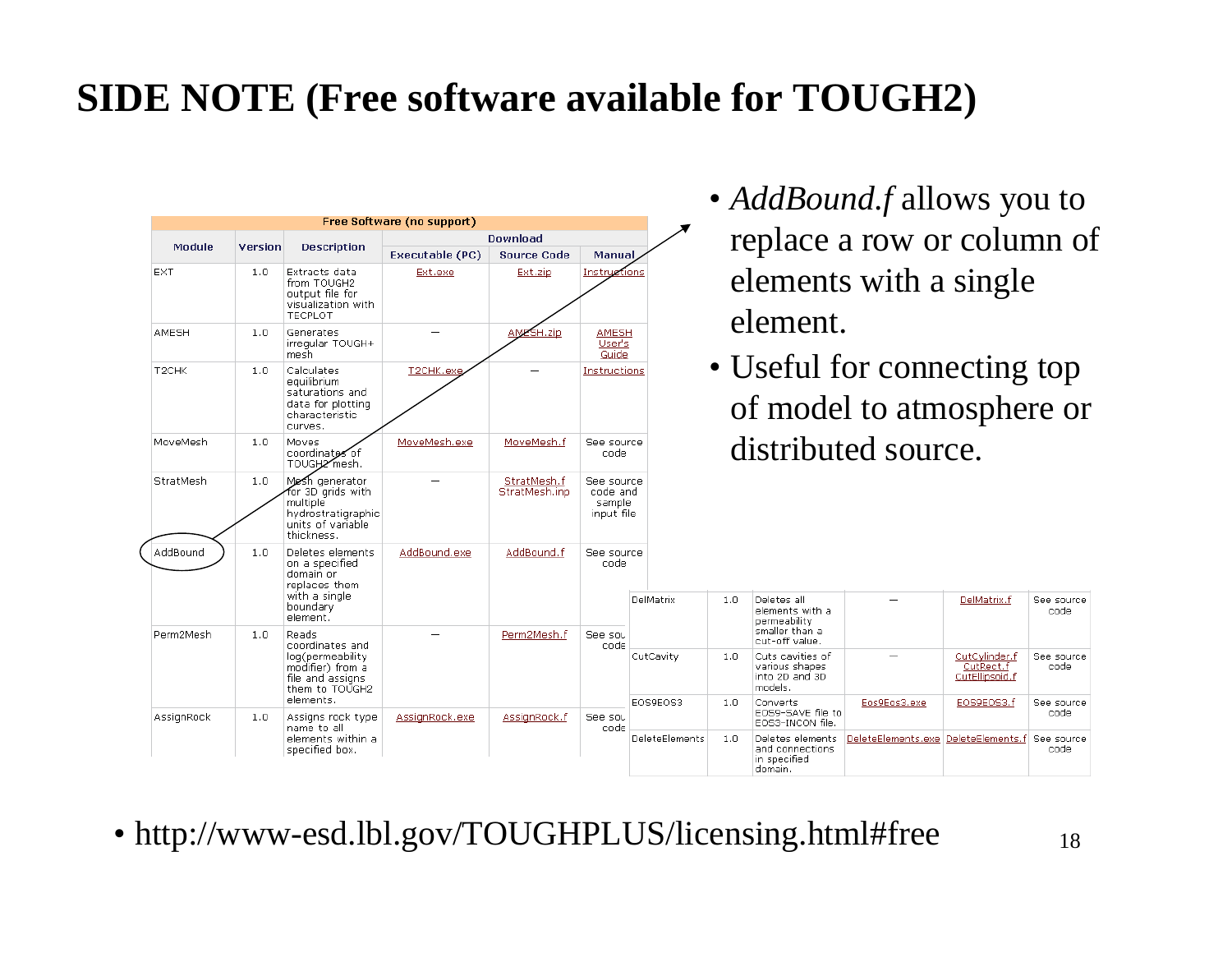- ¾ Use *AddBound.exe* to create an atmospheric layer and connect it to the top of the fill layer. Run the program by typing "AddBound", and then following the prompt to enter:
	- •Input mesh file: *MESH\_PartB3*
	- •Output mesh file: *MESH\_PartB4*
	- •Boundary element name: 99999
	- •Boundary rock type: ATMOS
	- •Boundary element volume:  $9 \times 1$  m  $\times$  0.25 m = 2.25 m<sup>3</sup>
	- $\bullet$ Nodal distance to boundary element: 1.0E-3
	- $\bullet$ Domain shape: cube  $(=1)$
	- $\bullet$  $[X_{\min}, X_{\max}] = [0, 10.1]$
	- $[Y_{\min}, Y_{\max}] = [0, 1]$
	- $\bullet$   $[Z_{\min}, Z_{\max}] = [-0.1, 0]$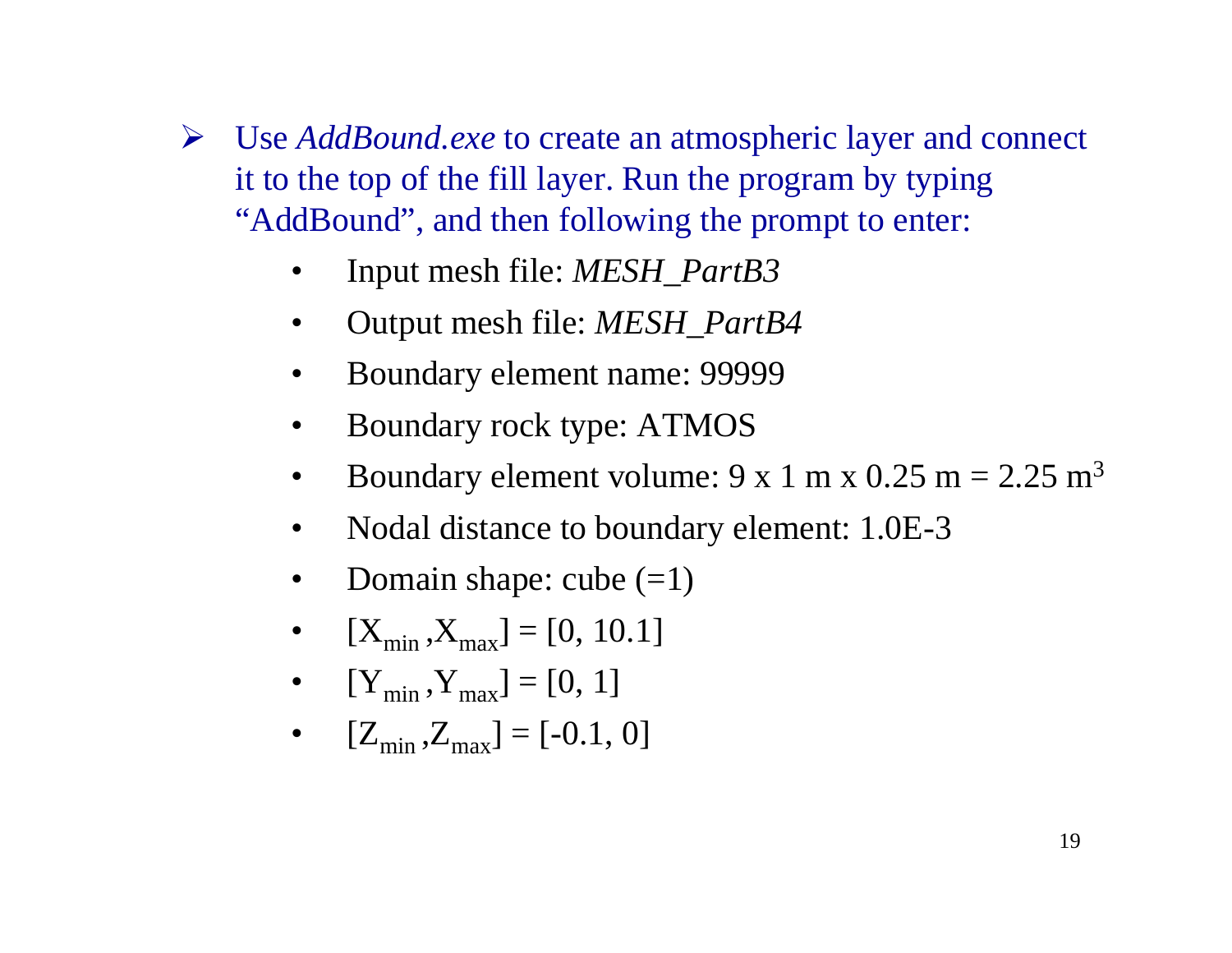| <b>ELEME</b> |                                                        |                                                         |  |  |  |  |
|--------------|--------------------------------------------------------|---------------------------------------------------------|--|--|--|--|
| $A21$ 1      | <b>FILLIO.2500E+00</b>                                 | $0.5000E+000.5000E+00-.1260E+00$                        |  |  |  |  |
| A31 1        | <b>FILLIO.2500E+00</b>                                 | $0.5000E+000.5000E+00-.3760E+00$                        |  |  |  |  |
| A41 1        | <b>FILLIO.2500E+00</b>                                 | $0.5000E+000.5000E+00-.6260E+00$                        |  |  |  |  |
| A51 1        | <b>FILLIO.2500E+00</b>                                 | $0.5000E+000.5000E+00-.8760E+00$                        |  |  |  |  |
| A61 1        | <b>FILLIO.2500E+00</b>                                 | 0.5000E+000.5000E+00-.1126E+01                          |  |  |  |  |
| A71 1        | <b>FILLIO.2500E+00</b>                                 | 0.5000E+000.5000E+00-.1376E+01                          |  |  |  |  |
| A81 1        | <b>FILLIO.2500E+00</b>                                 | $0.5000E+000.5000E+00-.1626E+01$                        |  |  |  |  |
| A91 1        | <b>FILLIO.2500E+00</b>                                 | 0.5000E+000.5000E+00-.1876E+01                          |  |  |  |  |
| <b>AA1 1</b> | SAPRO0.2500E+00                                        | 0.5000E+000.5000E+00-.2126E+01                          |  |  |  |  |
| <b>AB1 1</b> | SAPRO0.2500E+00                                        | $0.5000E+000.5000E+00-.2376E+01$                        |  |  |  |  |
| AC1 1        |                                                        |                                                         |  |  |  |  |
| AD1 1        | Top row of elements ("A11 1", "A11 2", , "A11 10") has |                                                         |  |  |  |  |
| AE1          |                                                        | been removed and replaced with a single element "99999" |  |  |  |  |
| AF1          |                                                        |                                                         |  |  |  |  |
| AG1 1        | (see CONNE block in Fig. 4).                           |                                                         |  |  |  |  |
|              |                                                        |                                                         |  |  |  |  |
| B51 1        | SAPRO0.2500E+00                                        | $0.5000E+000.5000E+00-.9626E+01$                        |  |  |  |  |
| B61 1        | SAPRO0.2500E+00                                        | 0.5000E+000.5000E+00-.9876E+01                          |  |  |  |  |
| B71 1        | BOUND0.1000E-020.1000E+01                              | $0.5000E+000.5000E+00-.1000E+02$                        |  |  |  |  |
| A21 2        | <b>FILLIO.2500E+00</b>                                 | $0.1500E+010.5000E+00-.1260E+00$                        |  |  |  |  |
|              |                                                        |                                                         |  |  |  |  |
| <b>B7110</b> | BOUND0.1000E-020.1000E+01                              | $0.9500E+010.5000E+00-.1000E+02$                        |  |  |  |  |
| 99999        | <b>ATMOS0.2250E+01</b>                                 | $0.5425E+010.5000E+00-.5000E-01$                        |  |  |  |  |
|              |                                                        |                                                         |  |  |  |  |

Figure 4. Final ELEME block in *PartB.txt* of Sample problem 2DVZ. The Atmosphere has been added.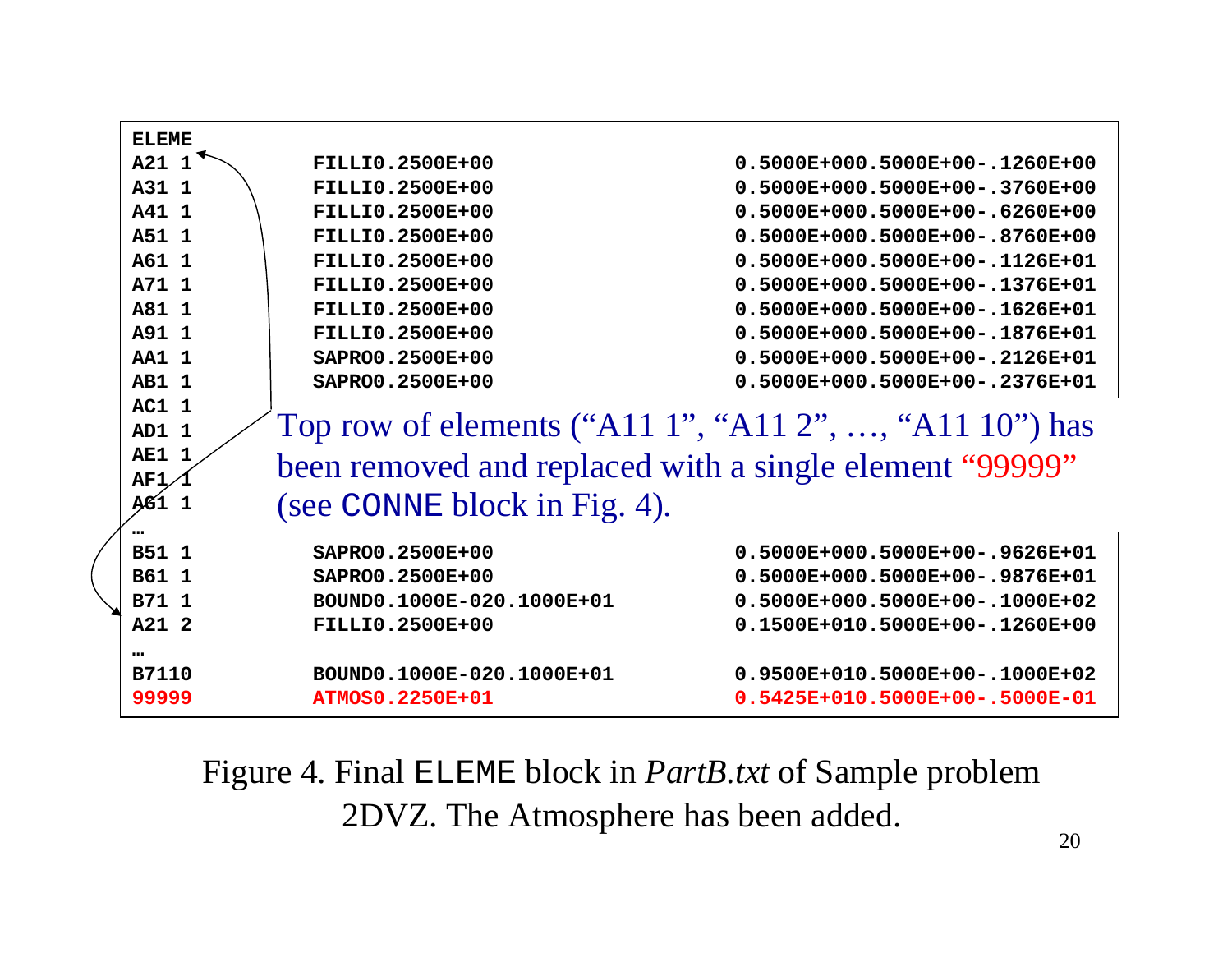#### Element "99999" is connected to "A21 1", "A21 2", …, "A21 10"

| CONNE      |                                           |
|------------|-------------------------------------------|
| 99999A21 1 | 30.1000E-020.1250E+000.1000E+010.1000E+01 |
| A21 1A21 2 | 10.5000E+000.5000E+000.2500E+000.0000E+00 |
| $\cdots$   |                                           |
| B71 1B71 2 | 10.5000E+000.5000E+000.1000E-020.0000E+00 |
| 99999A21 2 | 30.1000E-020.1250E+000.1000E+010.1000E+01 |
| A21 2A21 3 | 10.5000E+000.5000E+000.2500E+000.0000E+00 |
| $\cdots$   |                                           |
| B71 2B71 3 | 10.5000E+000.5000E+000.1000E-020.0000E+00 |
| 99999A21 3 | 30.1000E-020.1250E+000.1000E+010.1000E+01 |
| A21 3A21 4 | 10.5000E+000.5000E+000.2500E+000.0000E+00 |
| $\cdots$   |                                           |
| $\cdots$   |                                           |
| B71 9B7110 | 10.5000E+000.5000E+000.1000E-020.0000E+00 |
| 99999A2110 | 30.1000E-020.1250E+000.1000E+010.1000E+01 |
| A2110A3110 | 30.1250E+000.1250E+000.1000E+010.1000E+01 |
|            |                                           |

Figure 5. Final CONNE block in *PartB.txt* of Sample problem 2DVZ. The Atmosphere has been added.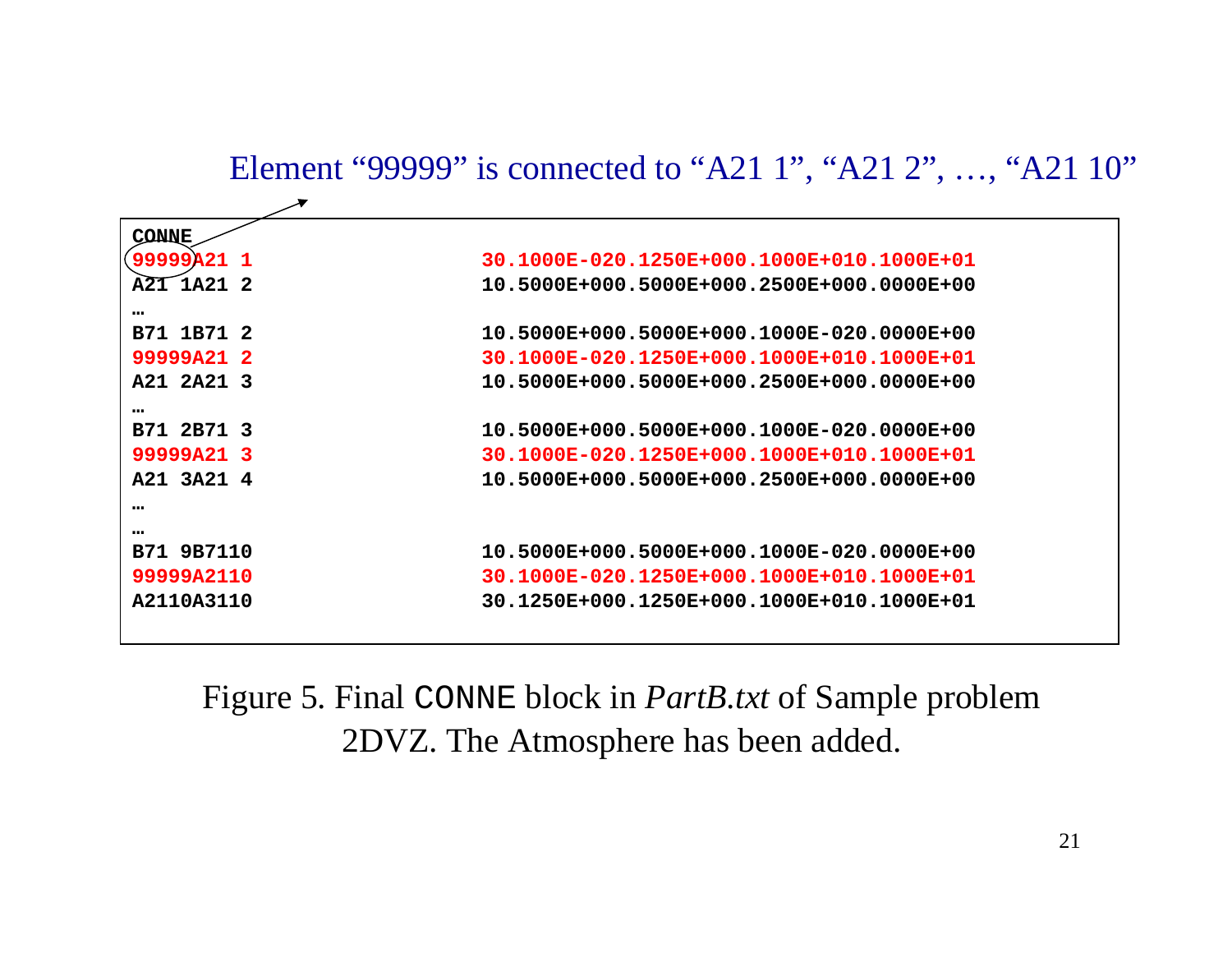¾ Now we have a mesh to insert into the TOUGH2 input file. So copy contents of *MESH\_PartB4* and paste into *PartB.txt* after the INCON block, leaving a blank line in between (Figure 6). Remove the lines of text following the " $++$ " at the end of the CONNE block that you just inserted.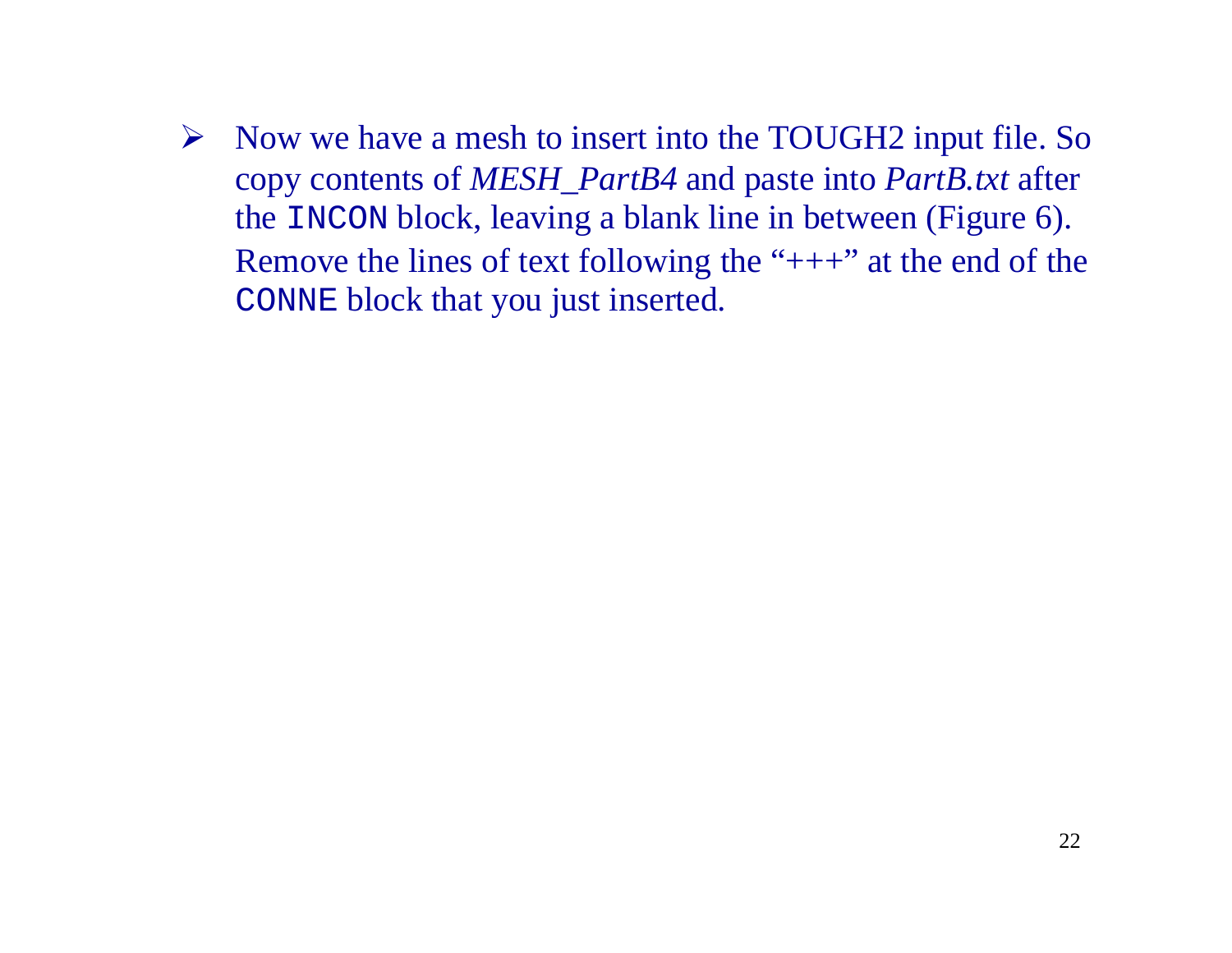**----\*----1 MOP: 123456789\*123456789\*1234 ---\*----5----\*----6----\*----7----\*----8PARAM----1----\*----2----\*----3----\*----4----\*----5----\*----6----\*----7----\*----820001 1001000001000001004000040000.0 1.000E-00 9.81000 1.0E-040.9 GENER----1----\*----2----\*----3----\*----4----\*----5----\*----6----\*----7----\*----8INDOM----1----\*----2----\*----3----\*----4----\*----5----\*----6----\*----7----\*----8INCON----1----\*----2----\*----3----\*----4----\*----5----\*----6----\*----7----\*----8ELEMEA21 1 FILLI0.2500E+00 0.5000E+000.5000E+00-.1260E+00A31 1 FILLI0.2500E+00 0.5000E+000.5000E+00-.3760E+00…B6110 SAPRO0.2500E+00 0.9500E+010.5000E+00-.9876E+01 B7110 BOUND0.1000E-020.1000E+01 0.9500E+010.5000E+00-.1000E+0299999 ATMOS0.2250E+01 0.5050E+010.5000E+00-.5000E-01 CONNE99999A21 1 30.1000E-020.1250E+000.1000E+010.1000E+01A21 1A21 2 10.5000E+000.5000E+000.2500E+000.0000E+00…B71 1B71 2 10.5000E+000.5000E+000.1000E-020.0000E+0099999A21 2 30.1000E-020.1250E+000.1000E+010.1000E+01…ENDCY**

23Figure 6. Portion of input file for *PartB.txt* after contents of MESH<br>file have been added (ELEME and CONNE blocks).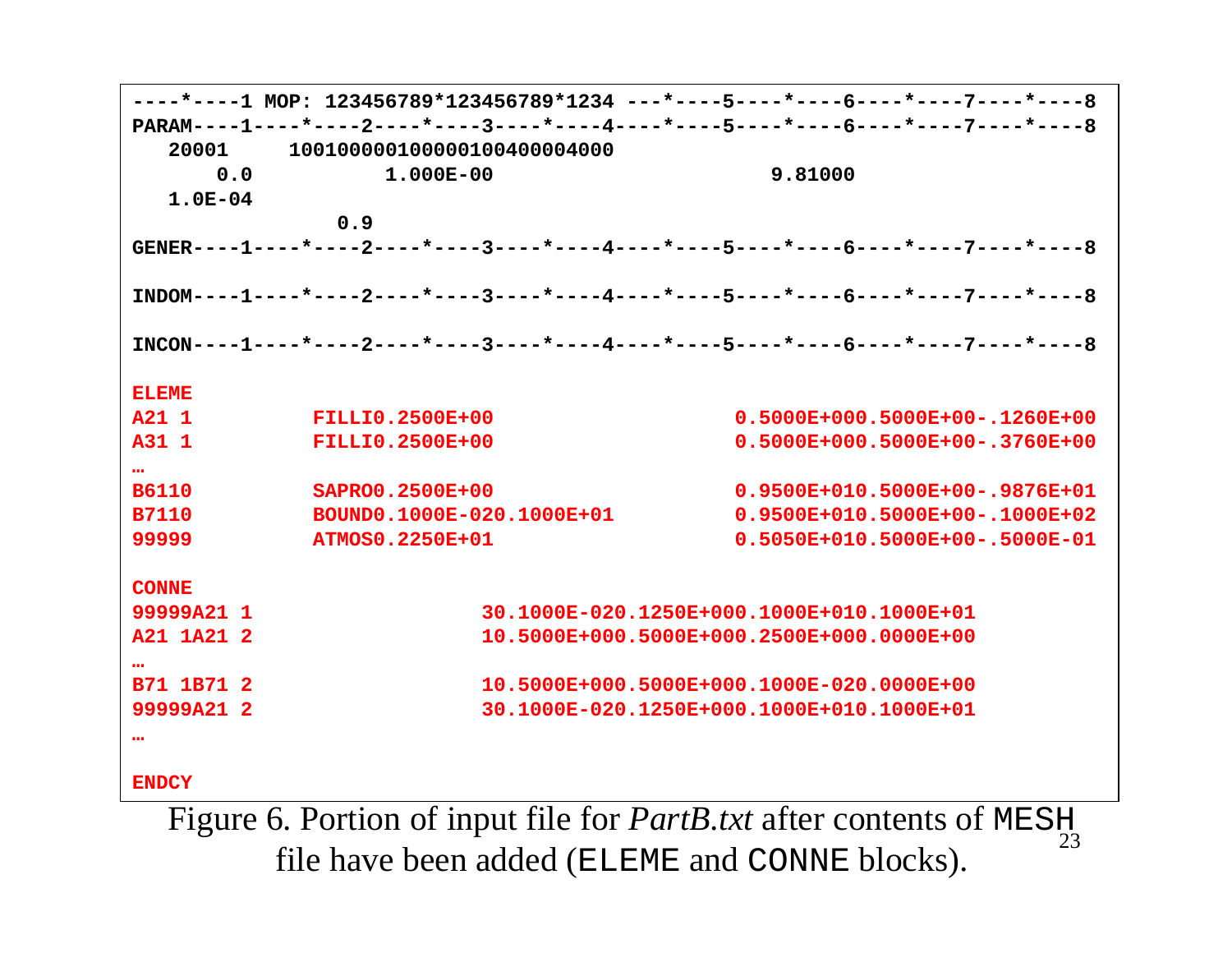#### **Part C: Boundary Conditions**

The boundary conditions (BCs) can be specified in several ways by modifying the ELEME block (and by using the GENER block).

¾Copy *PartB.txt* and paste/rename it *PartC.txt*. Modify this file accordingly in the following steps.

#### **C.1 Vertical Boundaries**

 $\triangleright$  For the vertical (side) boundaries of the model, we wish to have zero-flux BCs (Dirichlet), which is the default condition for boundary elements in TOUGH2, so nothing more needs to be done for these boundaries.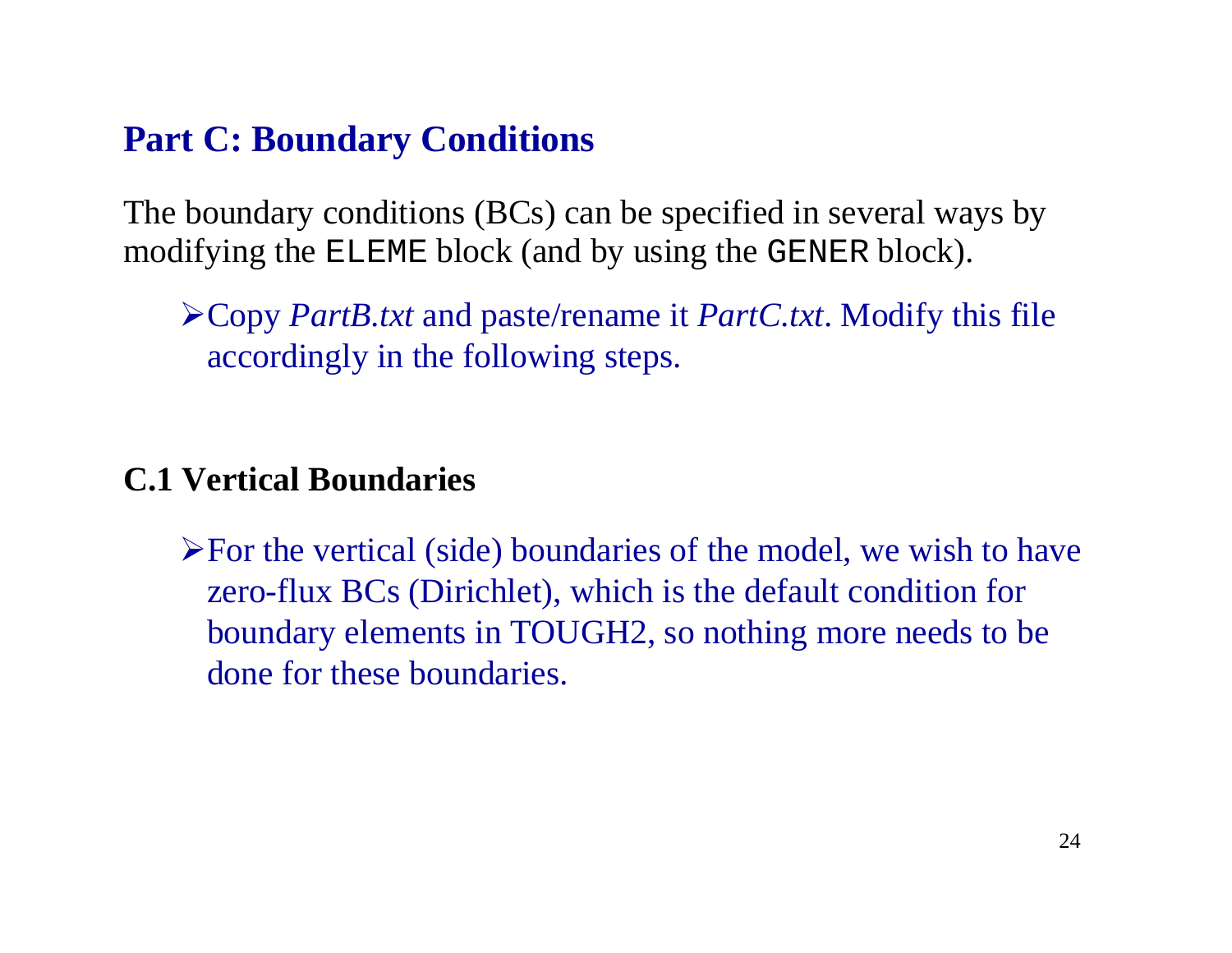#### **C.2 Bottom Boundary**

- $\triangleright$  Specify a constant pressure (Neumann) BC at the bottom of the model by setting the element volumes to very large values (1E50); the corresponding primary variables will remain constant.
- ¾Find all elements at the bottom of the model (material BOUND) and replace their volumes by 1.0E50.

| ELEME----1----*----2----*----3----*----4----*----5----*----6----*----7----*----8 |                                                                                 |                                  |  |  |  |  |
|----------------------------------------------------------------------------------|---------------------------------------------------------------------------------|----------------------------------|--|--|--|--|
| A21 1                                                                            | <b>FILLIO.2500E+00</b>                                                          | $0.5000E+000.5000E+00-.1260E+00$ |  |  |  |  |
| $\bullet\hspace{0.1cm} \bullet\hspace{0.1cm}\bullet\hspace{0.1cm}\bullet$        |                                                                                 |                                  |  |  |  |  |
| B61 1                                                                            | SAPRO0.2500E±00                                                                 | 0.5000E+000.5000E+00-.9876E+01   |  |  |  |  |
| B71 1                                                                            | BOUND0.1000E-020.1000E+01                                                       | $0.5000E+000.5000E+00-.1000E+02$ |  |  |  |  |
|                                                                                  |                                                                                 |                                  |  |  |  |  |
|                                                                                  | ELEME----1----*----2----*---3----*----4----*----5----*----6----*----7----*----8 |                                  |  |  |  |  |
| A31 1                                                                            | <b>FILLIO.2500E+00</b>                                                          | $0.5000E+000.5000E+00-.3760E+00$ |  |  |  |  |
| $\bullet\hspace{0.1cm} \bullet\hspace{0.1cm}\bullet\hspace{0.1cm}\bullet$        |                                                                                 |                                  |  |  |  |  |
| B61 1                                                                            | SAPRO0 <del>2500E</del> +00                                                     | $0.5000E+000.5000E+00-.9876E+01$ |  |  |  |  |
| B71 1                                                                            | BOUND1.0000E+500.1000E+01                                                       | $0.5000E+000.5000E+00-.1000E+02$ |  |  |  |  |

25¾ Text editor trick: go to the "edit" menu, choose "replace". Paste **BOUND0.1000E-02** into the "find" field, and type **BOUND1.0000E+50** into the "replace with" field...Be careful using "replace all"!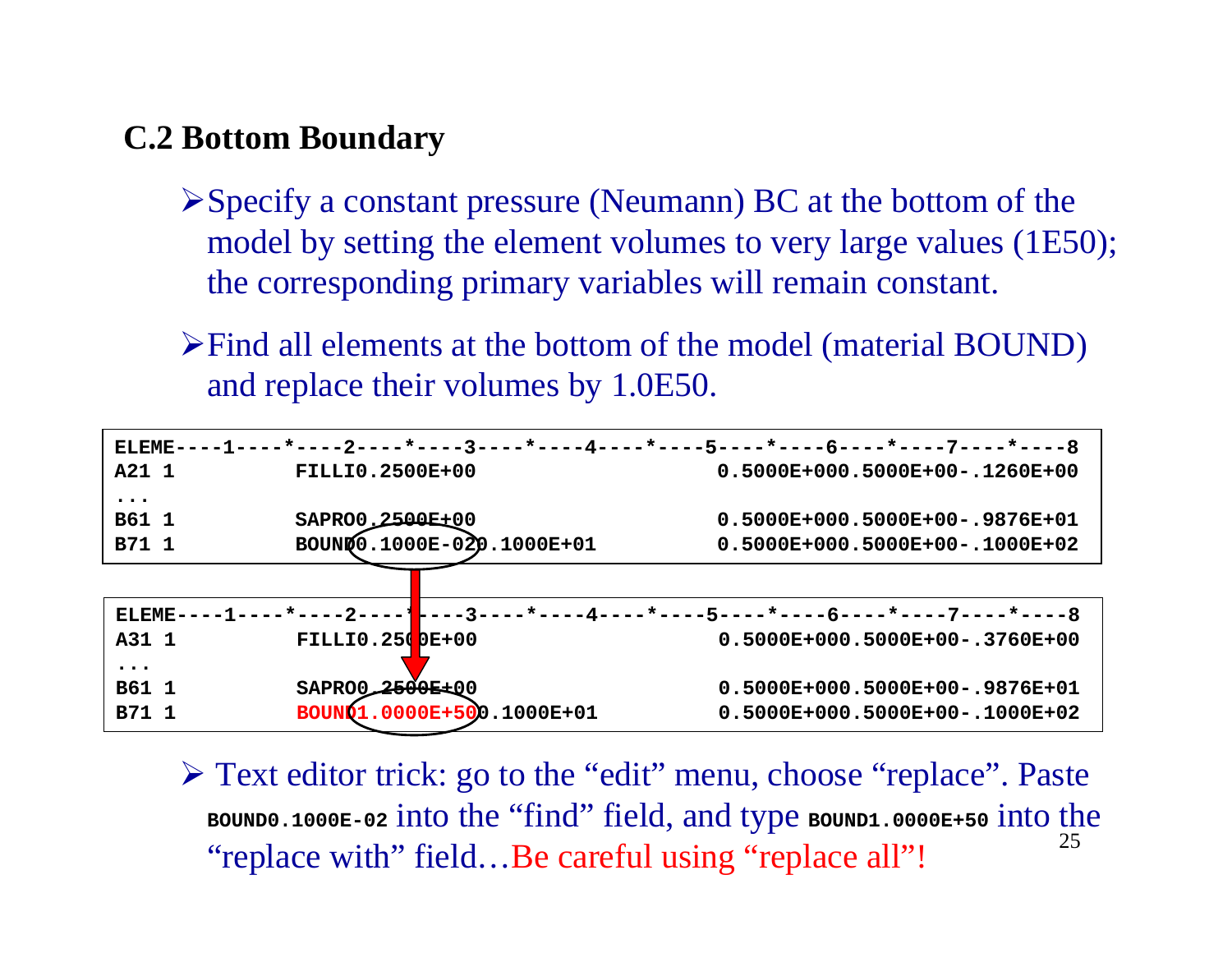#### **C.3 Top Boundary**

- $\triangleright$  In Part D, we will specify a constant flux at the top of the model by adding a water source (using GENER block) in the fill layer.
- ¾ Run TOUGH2 by typing "t2\_eos9 < *PartC.txt* <sup>&</sup>gt;*PartC.out*".

**SIDE NOTE (Inactive element concept).** Dirichlet boundaries can also be specified using inactive elements (see p. 62 of manual), which reduces the number of unknowns by removing elements from the mass/heat balance equations. All elements occurring in the ELEME block after an element with a *zero or negative volume* are assumed to be inactive, while those before are active. Alternatively, one can insert a line with a fictitious element name (e.g., with "INA" in columns 1-3); the following elements are automatically taken to be inactive.

26Depending on the order—by row or by column—of the elements, this feature may require reordering the ELEME block (i.e., putting the desired inactive boundary elements after the active elements).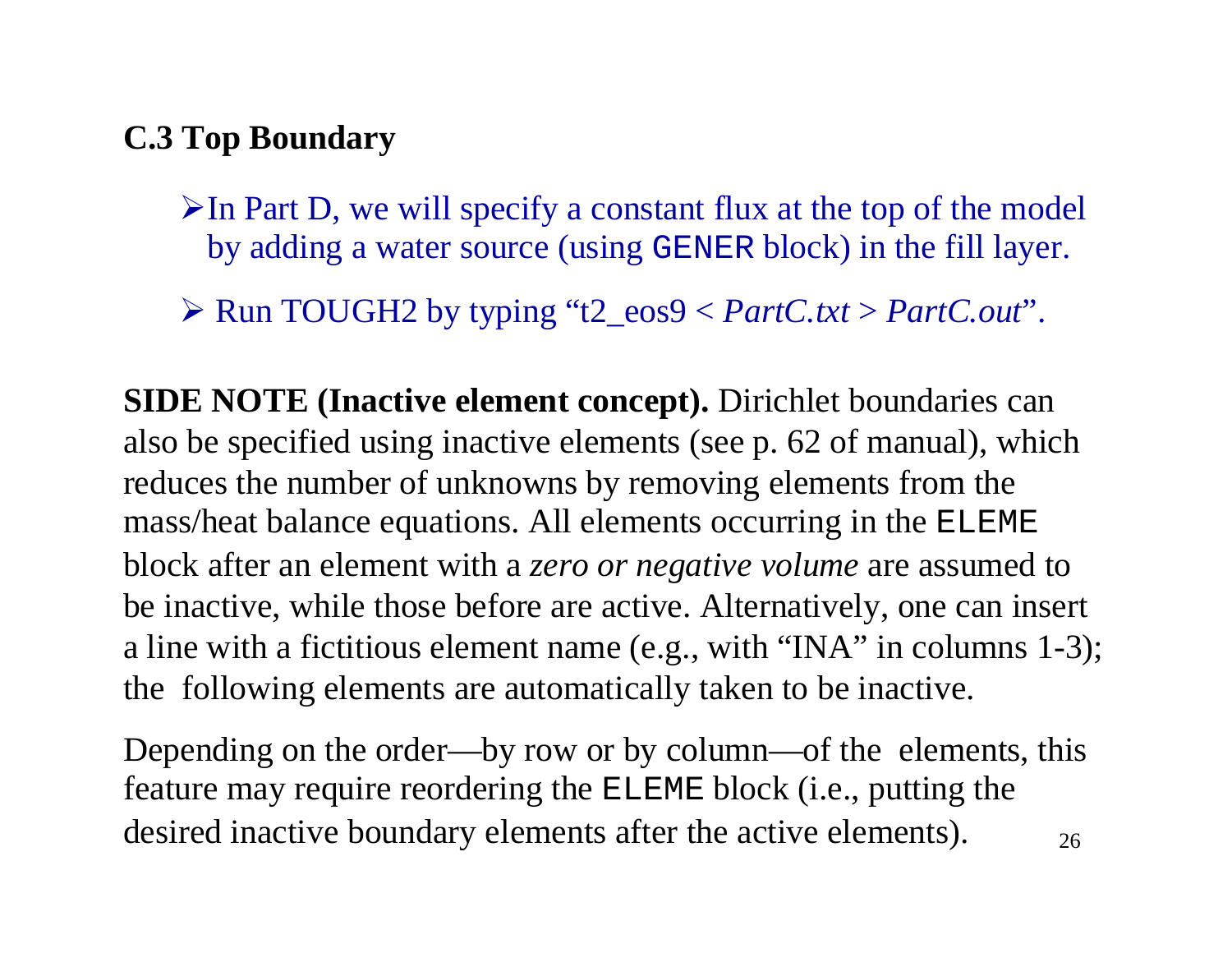### **Part D: Background Infiltration**

Background infiltration (steady-state flow in the vertical direction) is implemented by injecting water at a constant mass rate into each grid block at the top of the fill layer. The GENER block is used for this purpose (see manual starting on p. 174).

¾Copy *PartC.txt* and paste/rename it *PartD.txt*.

¾Next open *GENER\_Info\_PartD.txt* and paste contents into *PartD.txt*, after PARAM block and before ELEME block (leave blank line below).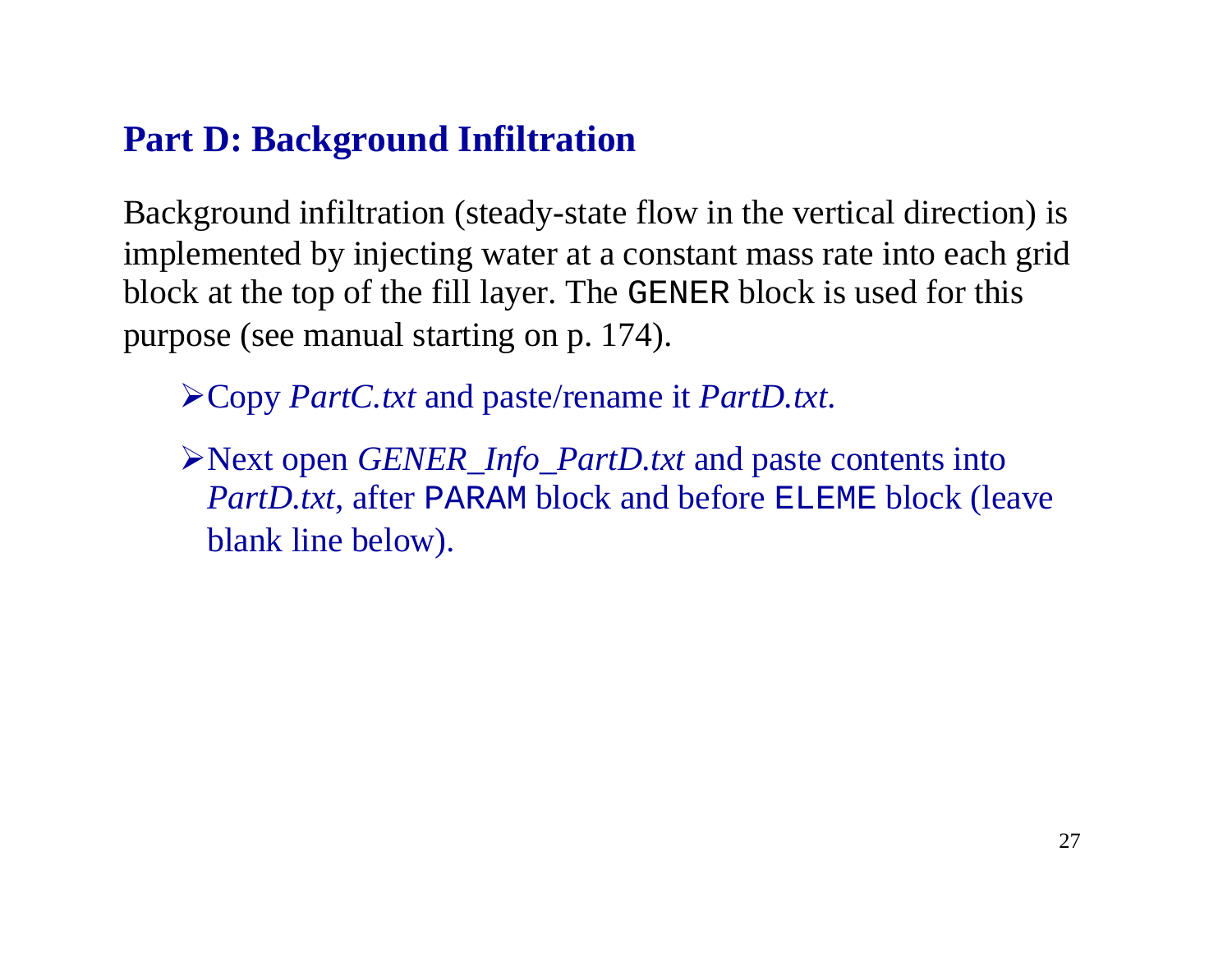¾Modify the new GENER block in *PartD.txt* so that water is injected at a constant generation rate of 1.0E-6 kg/s.

 $\cdot$  TYPE  $=$  "WATE"

 $\bullet$  GX  $=1.0$ E-6

- ¾Add a source to the top row of the FILLI layer by specifying the code name of the first element  $[EL,NE] = "A21 1".$  Also enter the name of the source  $[S<sub>L</sub>,NS] = "INJ01".$
- ¾Add 9 additional sources using NSEQ, NADD, and NADS
	- •Number of additional elements with same injection rate  $NSEQ = 9$
	- •Increment between code numbers in element names NADD = 1
	- •Increment between code numbers in source names  $NADS = 1$
- ¾Check that the GENER block is consistent with Figure 7.
- ¾Run TOUGH2 by typing "t2\_eos9 < *PartD.txt* <sup>&</sup>gt;*PartD.out*"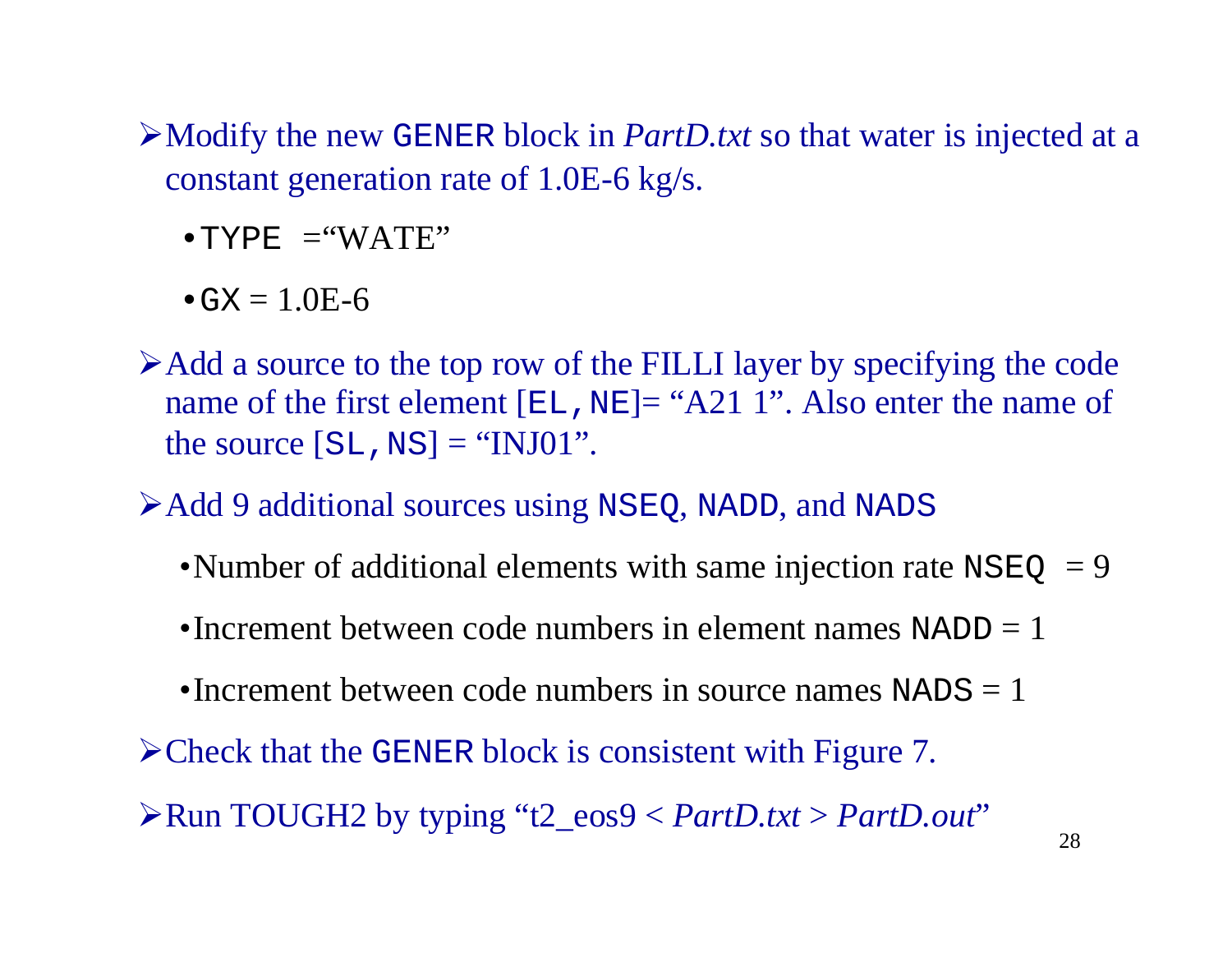

29Figure 7. GENER block a) format requirements and b) portion in input file *PartD.txt* used to simulate background infiltration.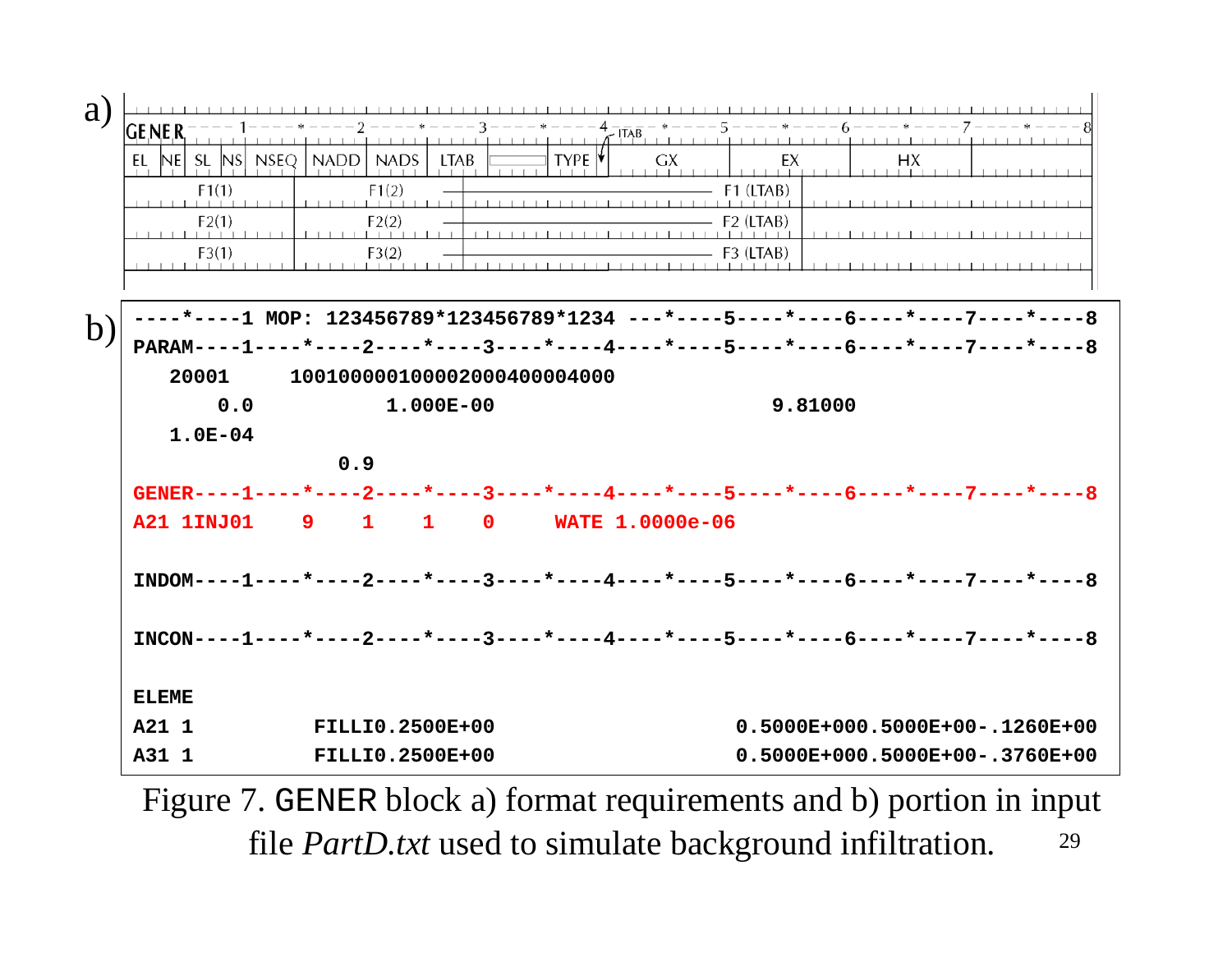### **Part E: Initial Conditions**

In this step we calculate a 2-D profile for a steady-state system that contains an aquifer (water table at 5 m) and unsaturated zone above.

### **E.1 Primary Variables in EOS9 (p. 52 of manual)**

¾There is only one primary variable in EOS9 (see below)



Reference gas phase pressure, flow system temperature, and (optionally) thermophysical parameters of water density, viscosity, and compressibility may be specified through a fictitious ROCKS domain 'REFCO'.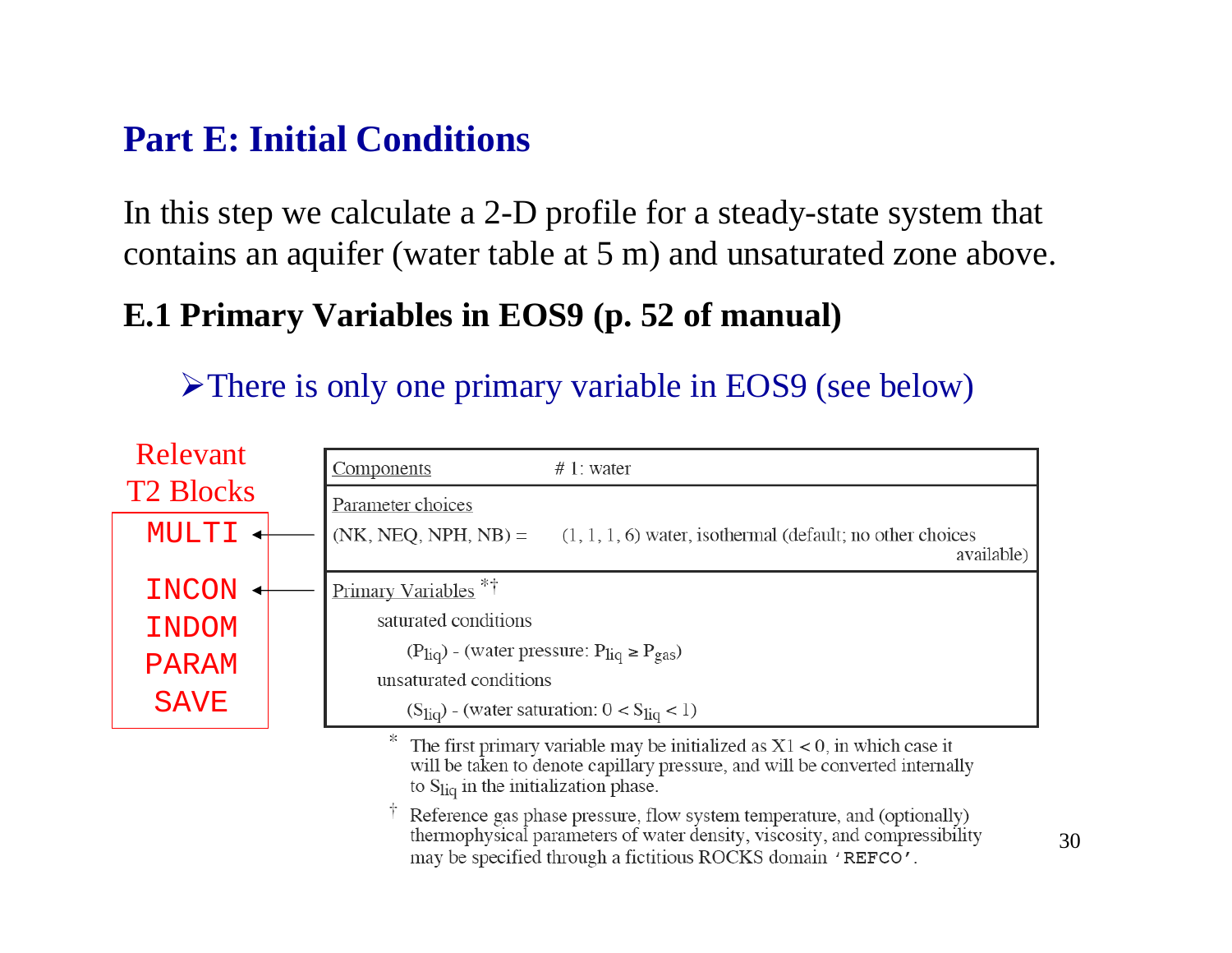### **E.2 Set Pressure at Bottom of Model using INDOM Block**

¾Copy *PartD.txt* and paste/rename it *PartE.txt*.

- ¾The INDOM block will be used to give initial conditions for the material (BOUND) at the lower boundary of the model (it will remain fixed since it is a Dirichlet boundary).
- $\triangleright$  Make the pressure at the bottom of the model (at 10 m depth) equal the pressure of a 5 m column of water above it by setting  $\rm P_{\rm BOUND}$  =  $\rm \rho gH$  + $\rm P_{\rm atm}$   $\sim 1000$  x 9.81 x 5 + 1.013E5= 0.1503E6 Pa.
- ¾Create an INDOM block after the GENER block by typing "INDOM" on one line, the material "BOUND" on the next line, and the value of  $P_{bound}$  of the following line. Leave a blank line above and below the new block (see Figure 8).

### **E.3 Default initial conditions in PARAM Block**

31**Q-E.3.1**: What are the default initial conditions in *PartE.txt* for the remaining materials (PARAM.4, p. 168)?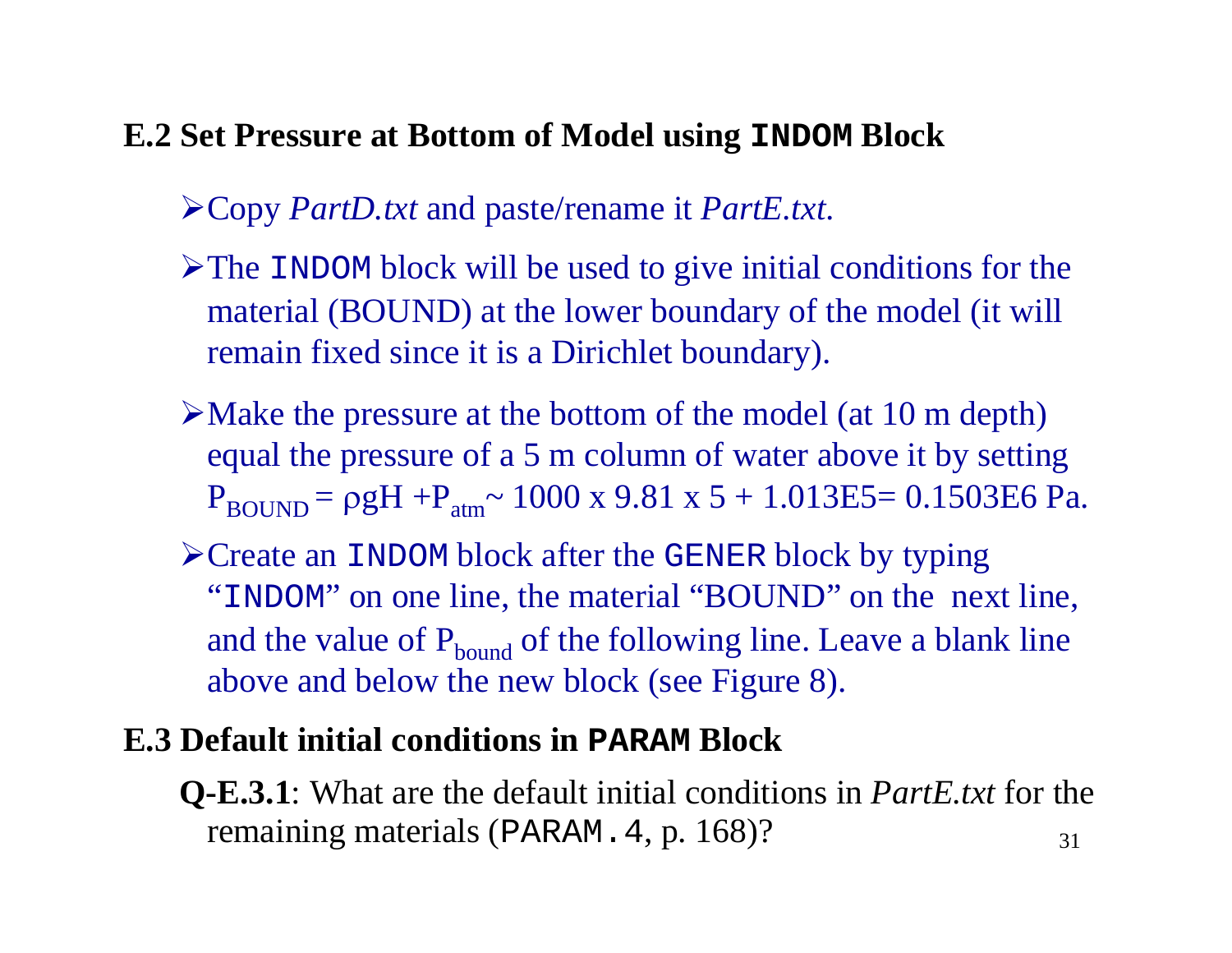| u |     |  |  |
|---|-----|--|--|
|   |     |  |  |
|   | MA. |  |  |
|   |     |  |  |
|   |     |  |  |



32 Figure 8. a) Format requirements for INDOM block, and b) specifying initial conditions with INDOM and PARAM.4 for *PartE.txt*.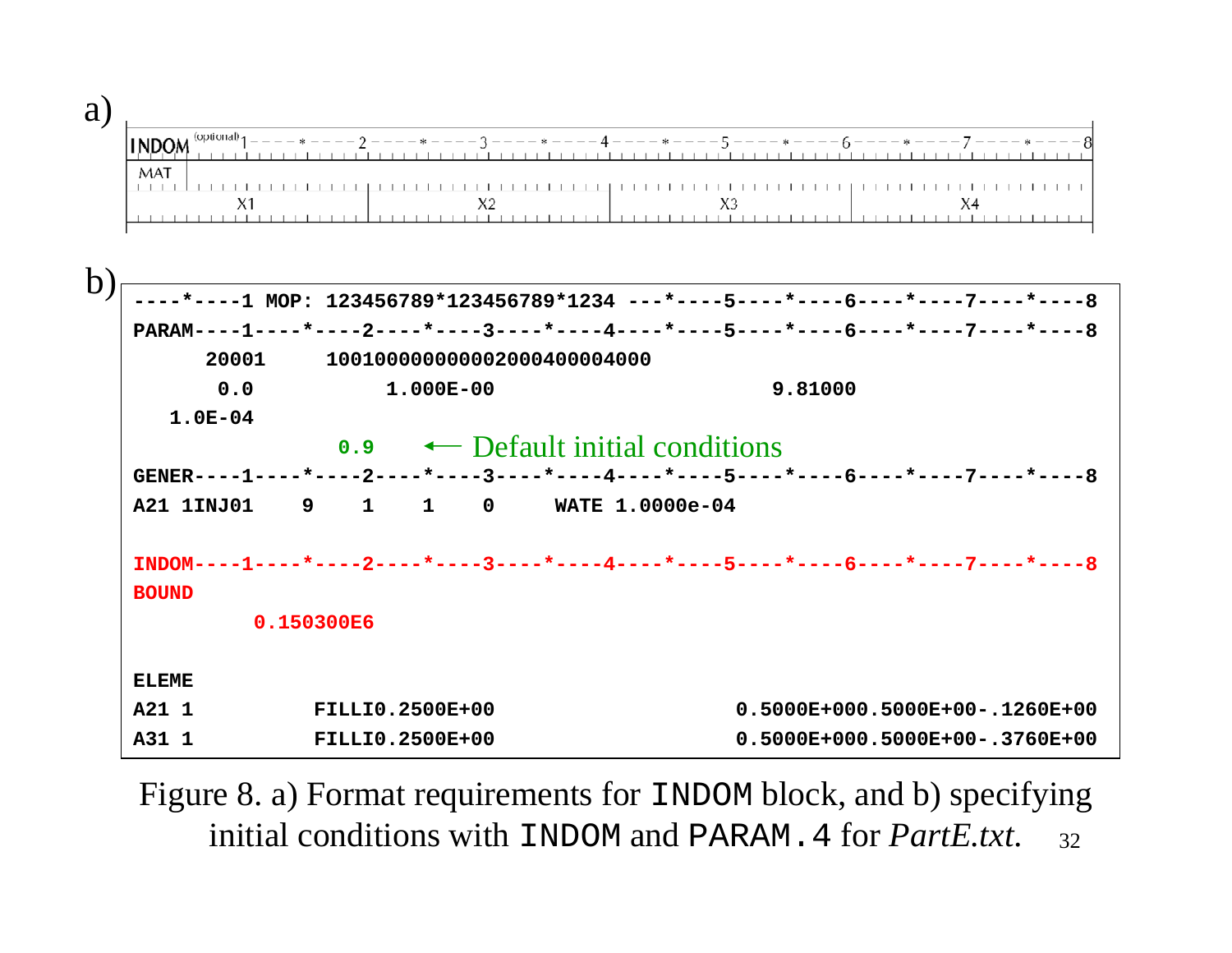Change MOP(7) to 0 to suppress output of input data. Run TOUGH2 by typing "t2\_eos9 <*PartE.txt* <sup>&</sup>gt;*PartE.out"* Examine the following output files: *PartE.out*, *SAVE*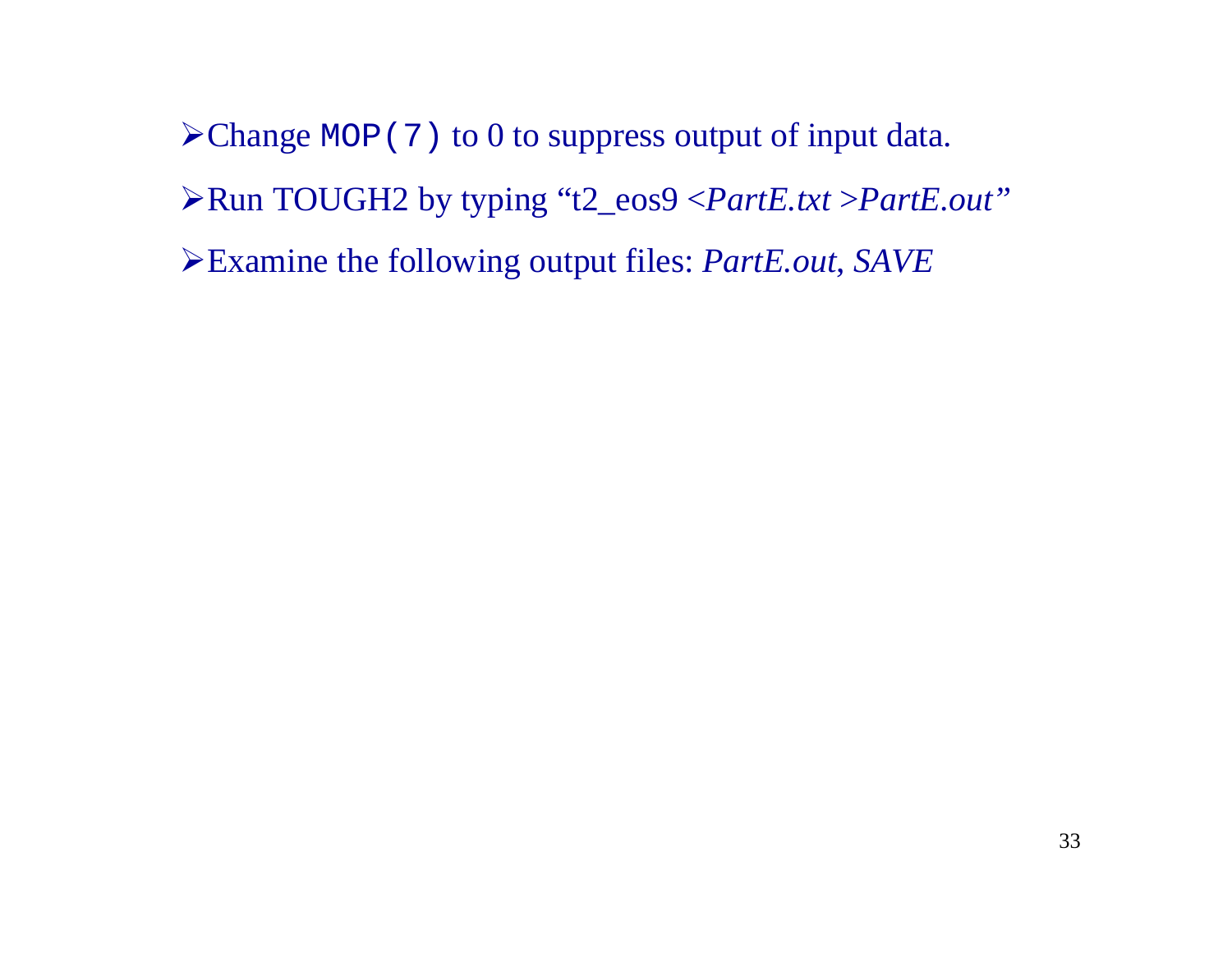**\*\*\*\*\*\*\*\*\*\*\*\*\*\*\*\*\*\*\*\*\*\*\*\*\*\*\*\*\*\*\*\*\*\*\*\*\*\*\*\*\*\*\*\*\*\*\*\*\*\*\*\*\*\*\*\*\*\*\*\*\*\*\*\*\*\*\*\*\*\*\*\*\*\*\*\*\*\*\*\*\*\*\*\*\*\*\*\*\*\*\*\*\*\*\*\*\*\*\*\*\*\*\*\*\*\*\*\*\*\*\*\*\*\*\*\*\*\*\*\*\*\*\*\*\*\*\*\*\*\*\*\*\*\*\*\*\*\*\*\*\*\*\*\*\*\*\*\*\*\*\*\*\*\*\*\*\* EOS9: EQUATION OF STATE FOR SATURATED/UNSATURATED FLOW (RICHARDS EQUATION) \*\*\*\*\*\*\*\*\*\*\*\*\*\*\*\*\*\*\*\*\*\*\*\*\***  \*\*\*\*\*\*\*\*\*\*\*\*\*\*\*\*\*\*\*\*\*\*\*\*\*\* Special version with capability for random permeability modification \*\*\*\*\*\*\*\*\*\*\*\*\*\*\*\*\*\*\*\*\*\*\*\*\* **\*\*\*\*\*\*\*\*\*\*\*\*\*\*\*\*\*\*\*\*\*\*\*\*\*\*\*\*\*\*\*\*\*\*\*\*\*\*\*\*\*\*\*\*\*\*\*\*\*\*\*\*\*\*\*\*\*\*\*\*\*\*\*\*\*\*\*\*\*\*\*\*\*\*\*\*\*\*\*\*\*\*\*\*\*\*\*\*\*\*\*\*\*\*\*\*\*\*\*\*\*\*\*\*\*\*\*\*\*\*\*\*\*\*\*\*\*\*\*\*\*\*\*\*\*\*\*\*\*\*\*ONLY AVAILABLE OPTION IS: (NK,NEQ,NPH,NB) = (1,1,1,6) NK = 1 - NUMBER OF FLUID COMPONENTSNEQ = 1 - NUMBER OF EQUATIONS PER GRID BLOCK NPH = 1 - NUMBER OF PHASES THAT CAN BE PRESENTNB = 6 - NUMBER OF SECONDARY PARAMETERS (OTHER THAN COMPONENT MASS FRACTIONS) DEFAULT REFERENCE CONDITIONS ARE (P,T) = ( .1013e6 Pascal, 15.0 deg-C) DEFAULT CONDITIONS ARE USEDwater density is d = 0.999213E+03 kg/m^3; viscosity is vis = 0.113595E-02 Pa-s; compressibility is cp = 0.463146E-09 1/Pa THE PRIMARY VARIABLE X1 IS PRESSURE FOR X1 > 0.101300E+06; IT IS LIQUID SATURATION FOR X1 < 1; IT IS Pcap for X1 < 0 \*\*\*\*\*\*\*\*\*\* VOLUME- AND MASS-BALANCES \*\*\*\*\*\*\*\*\*\*\*\*\*\*\*\*\*\*\*\*\*\*\*\*\*\*\*\*\*\*\*\*\*\*\*\*\*\*\*\*\*\*\*\*\*\*\*\*\*\*\*\*\*\*\*\*\*\*\*\*\*\*\*\*\*\*\*\*\*\*\*\*\*\*\*\*\*\*\*\*\*\*\*\*\*\*\*\*\*\*\*\***\*\*\*\*\*\*\*\*\*\* [KCYC,ITER] = [ 0, 0] \*\*\*\*\* THE TIME IS 0.00000E+00 SECONDS, OR 0.00000E+00 DAYS **PHASE VOLUMES IN PLACEGAS 0.24227500000000E+01 M\*\*3; LIQUID 0.20000000000000E+51 M\*\*3 LIQUID MASS IN PLACE 0.19984720647631E+54 KG \*\*\*\*\*\*\*\*\*\*\*\*\*\*\*\*\*\*\*\*\*\*\*\*\*\*\*\*\*\*\*\*\*\*\*\*\*\*\*\*\*\*\*\*\*\*\*\*\*\*\*\*\*\*\*\*\*\*\*\*\*\*\*\*\*\*\*\*\*\*\*\*\*\*\*\*\*\*\*\*\*\*\*\*\*\*\*\*\*\*\*\*\*\*\*\*\*\*\*\*\*\*\*\*\*\*\*\*\*\*\*\*\*\*\*\*\*\*\*\*\*\*\*\*\*\*\*\*\*...ITERATING... AT [ 1, 1] --- DELTEX = 0.100000E+01 MAX. RES. = 0.756175E-02 AT ELEMENT B61 1 EQUATION 1 B61 1( 1, 2) ST = 0.100000E+01 DT = 0.100000E+01 DX1= 0.679957E-02 DX2= 0.000000E+00 T = 15.000 P = 1. S = 0.906800E+00 WRITE FILE \*SAVE\* AFTER 1 TIME STEPS --- THE TIME IS 0.100000E+01 SECONDS**

Figure 9. Excerpt from *PartE.out*.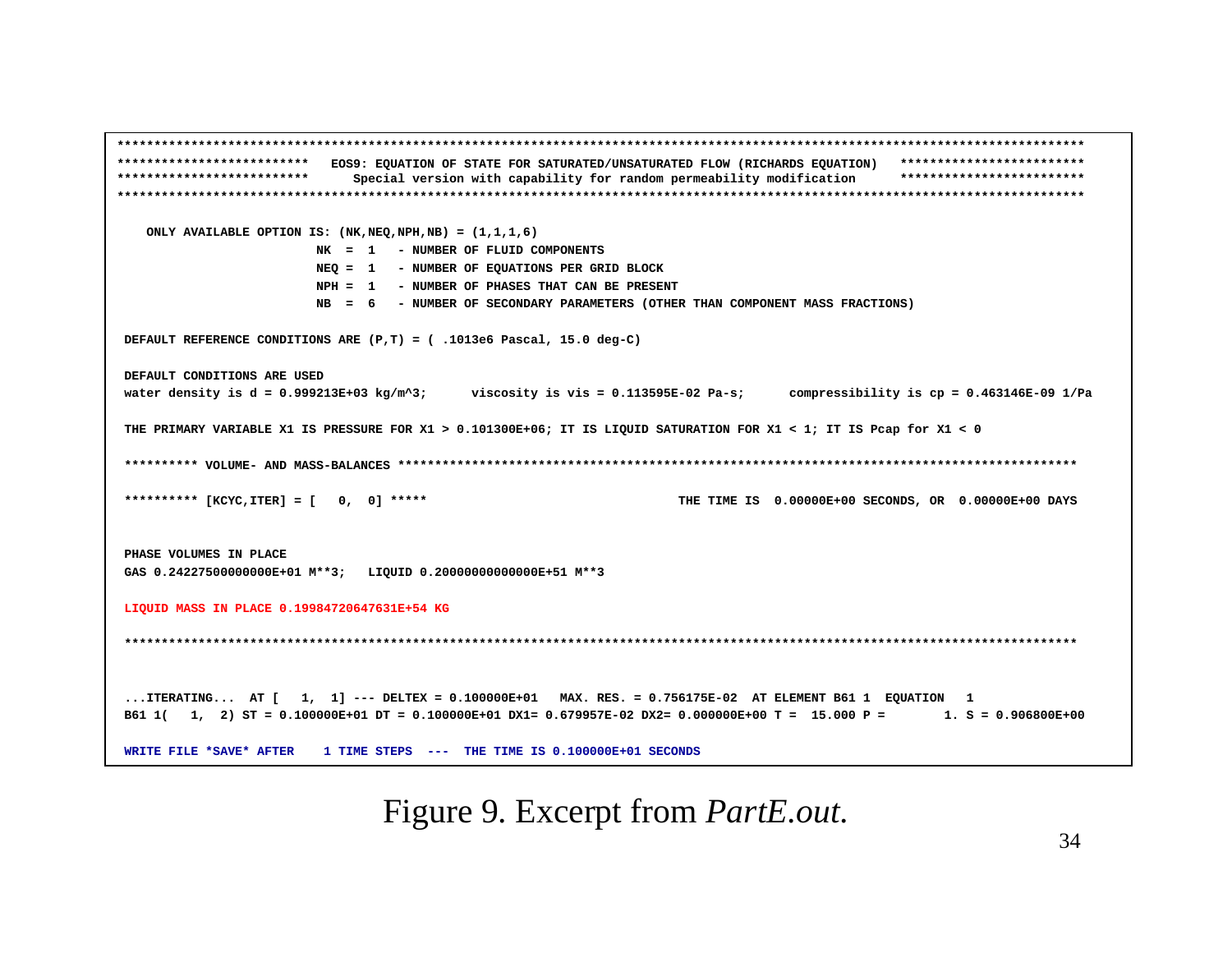#### Two-phase conditions  $(S_a < 1)$

**INCON -- INITIAL CONDITIONS FOR 411 ELEMENTS A21 1 0.30000000E+000.8999739435328E+00 0.0000000000000E+00 A31 1 0.30000000E+000.8999999829750E+00 0.0000000000000E+00 A41 1 0.30000000E+000.8999999999889E+00 0.0000000000000E+00 A51 1 0.30000000E+000.9000000000000E+00 0.0000000000000E+00 A61 1 0.30000000E+000.9000000000000E+00 0.0000000000000E+00 A71 1 0.30000000E+000.9000000000000E+00 0.0000000000000E+00A81 1 0.30000000E+000.9000000000004E+00 0.0000000000000E+00 A91 1 0.30000000E+000.9000000042222E+00 0.0000000000000E+00AA1 1 0.20000000E+000.9000451419297E+00 0.0000000000000E+00 AB1 1 0.20000000E+000.9000000088535E+00 0.0000000000000E+00AC1 1 0.20000000E+000.9000000000017E+00 0.0000000000000E+00AD1 1 0.20000000E+000.9000000000000E+00 0.0000000000000E+00AE1 1 0.20000000E+000.9000000000000E+00 0.0000000000000E+00 AF1 1 0.20000000E+000.9000000000000E+00 0.0000000000000E+00AG1 1 0.20000000E+000.9000000000000E+00 0.0000000000000E+00AH1 1 0.20000000E+000.9000000000000E+00 0.0000000000000E+00 AI1 1 0.20000000E+000.9000000000000E+00 0.0000000000000E+00AJ1 1 0.20000000E+000.9000000000000E+00 0.0000000000000E+00AK1 1 0.20000000E+000.9000000000000E+00 0.0000000000000E+00AL1 1 0.20000000E+000.9000000000000E+00 0.0000000000000E+00**

**AM1 1 0.20000000E+000.9000000000000E+00 0.0000000000000E+00AN1 1 0.20000000E+000.9000000000000E+00 0.0000000000000E+00 AO1 1 0.20000000E+000.9000000000000E+00 0.0000000000000E+00AP1 1 0.20000000E+000.9000000000000E+00 0.0000000000000E+00AQ1 1 0.20000000E+00 0.9000000000000E+00 0.0000000000000E+00AR1 1 0.20000000E+000.9000000000000E+00 0.0000000000000E+00AS1 1 0.20000000E+000.9000000000000E+00 0.0000000000000E+00AT1 1 0.20000000E+000.9000000000000E+00 0.0000000000000E+00AU1 1 0.20000000E+000.9000000000000E+00 0.0000000000000E+00AV1 1 0.20000000E+000.9000000000000E+00 0.0000000000000E+00AW1 1 0.20000000E+000.9000000000000E+00 0.0000000000000E+00AX1 1 0.20000000E+000.9000000000000E+00 0.0000000000000E+00AY1 1 0.20000000E+000.9000000000000E+00 0.0000000000000E+00AZ1 1 0.20000000E+000.9000000000000E+00 0.0000000000000E+00 B11 1 0.20000000E+000.9000000000000E+00 0.0000000000000E+00B21 1 0.20000000E+000.9000000000000E+00 0.0000000000000E+00B31 1 0.20000000E+000.9000000000000E+00 0.0000000000000E+00B41 1 0.20000000E+000.9000000000054E+00 0.0000000000000E+00B51 1 0.20000000E+000.9000001908931E+00 0.0000000000000E+00B61 1 0.20000000E+000.9067995705262E+00 0.0000000000000E+00 B71 1** 0.20000000E+00 **0.1503000000000E+06 0.0000000000000E+00**

Pressure at lower boundary  $(S_a=1)$ 

35Figure 10. Excerpt from *SAVE* for *PartE.txt* after 1 time step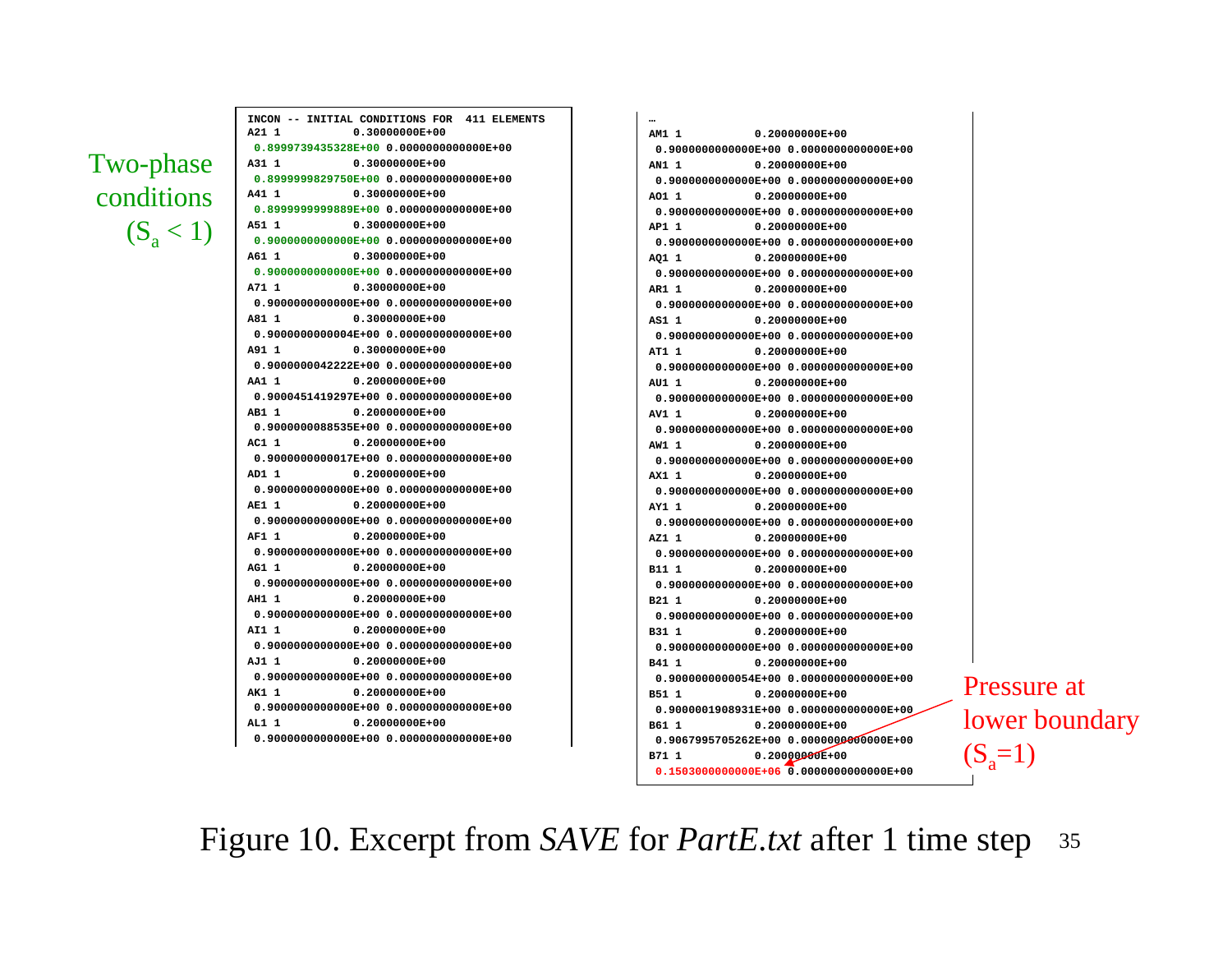- ¾Figure 9 shows that the total liquid mass in place is a large number (~0.2E+54 kg) due to the large volume specified for BOUND.
- ¾There is a special switch in TOUGH2 to remove a material from being counted in the material balance: Change SPHT of block ROCKS for BOUND to  $>10^4$  for this purpose (p. 161 in manual).
- $\triangleright$  Make this change and run the code again. The new total liquid mass in place should be  $\sim 0.2E + 05$  kg.

| Input file for Part E of sample problem 2DVZ<br>ROCKS----1----*----2----*----3----*----4----*----5----*----6----*----7----*----8 |                         |        |      |          |                                     |      |                       |       |
|----------------------------------------------------------------------------------------------------------------------------------|-------------------------|--------|------|----------|-------------------------------------|------|-----------------------|-------|
|                                                                                                                                  | (Several lines omitted) |        |      |          |                                     |      |                       |       |
| <b>FILLI</b>                                                                                                                     | $\mathbf{2}$            | 2500.0 |      |          | .3000 5.000E-12 5.000E-12 5.000E-12 |      | 2.0                   | 1000. |
| 7                                                                                                                                |                         | 0.30   | 0.20 | 1.0      | 0.05                                |      |                       |       |
| 7                                                                                                                                |                         | 0.30   | 0.19 | $1.0e-3$ | 5000.                               | 1.00 |                       |       |
| <b>BOUND</b>                                                                                                                     | $\mathbf{2}$            | 2500.0 |      |          | .2000 1.000E-12 1.000E-12 1.000E-12 |      | 2.0                   | 1.0E5 |
| 7                                                                                                                                |                         | 0.30   | 0.20 | 1.0      | 0.05                                |      |                       |       |
| $\overline{7}$                                                                                                                   |                         | 0.30   | 0.19 | $1.0e-3$ | 5000.                               | 1.00 | <b>Removes BOUND</b>  |       |
| (blank line!)<br>$\bullet\bullet\bullet$                                                                                         |                         |        |      |          |                                     |      | from material balance |       |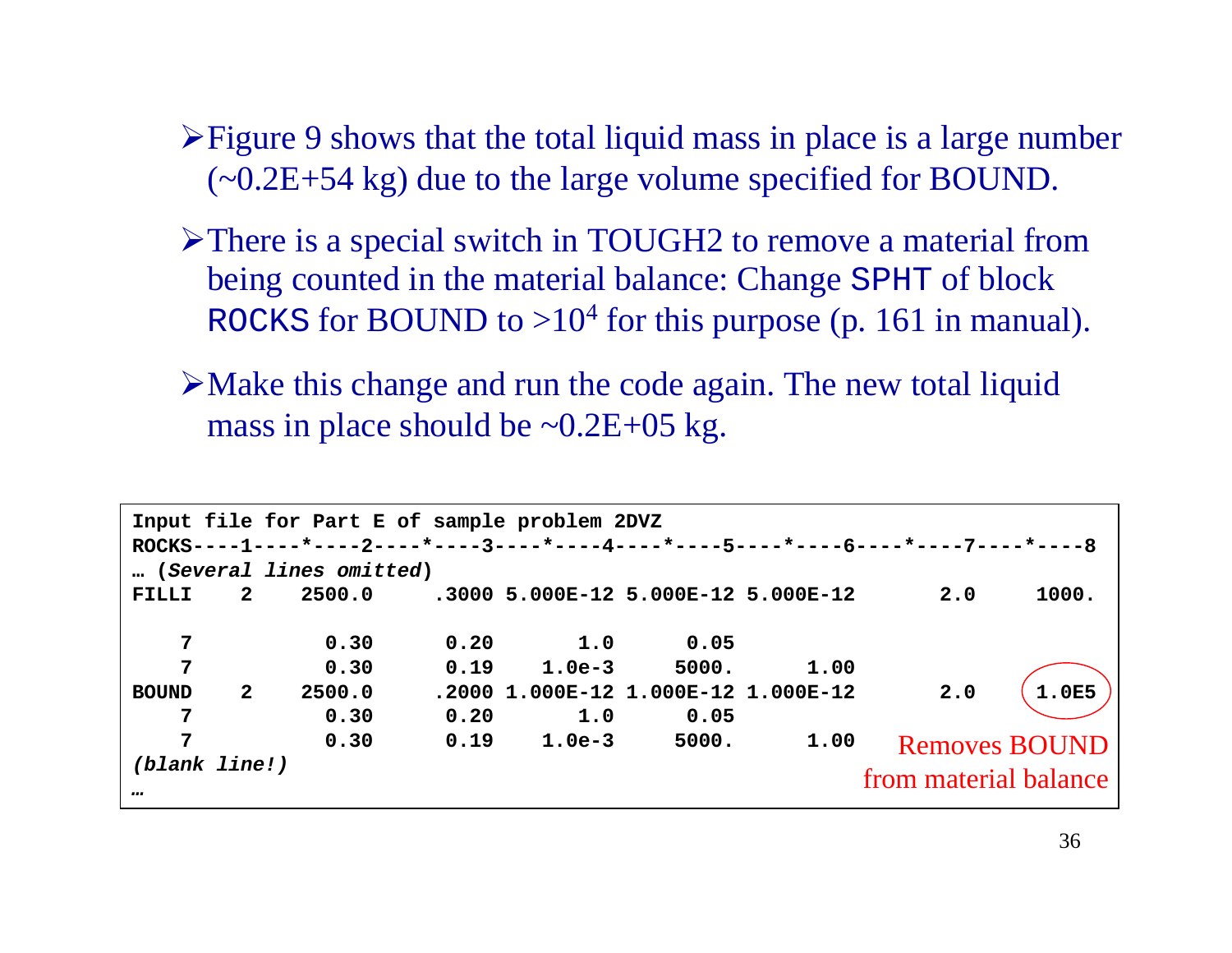### **Part F: Steady State**

In this step we run the code to steady state to obtain the initial conditions for the ponded infiltration simulation. The parameters that need to be modified for time step control are given in the PARAM block (see side note 2 pages below). Steady-state conditions are achieved (approximately) when the primary variables no longer change with increasingly large time steps. For this to occur, the maximum number of time steps to be calculated (MCYC) must be a large number and the maximum time step (DELTMX) must also be large so that the code does not terminate before reaching steady state.

### ¾Copy and paste/rename *PartE.txt* as *PartF.txt*.

¾Increase MCYC to 1000 in PARAM.2 (p. 156) so that the code can run to steady state. Check that DELTMX is blank or large.

¾Run TOUGH2 by typing "t2\_eos9 < *PartF.txt* <sup>&</sup>gt;*PartF.out*.

¾Examine the output files *PartE.out*, *SAVE*.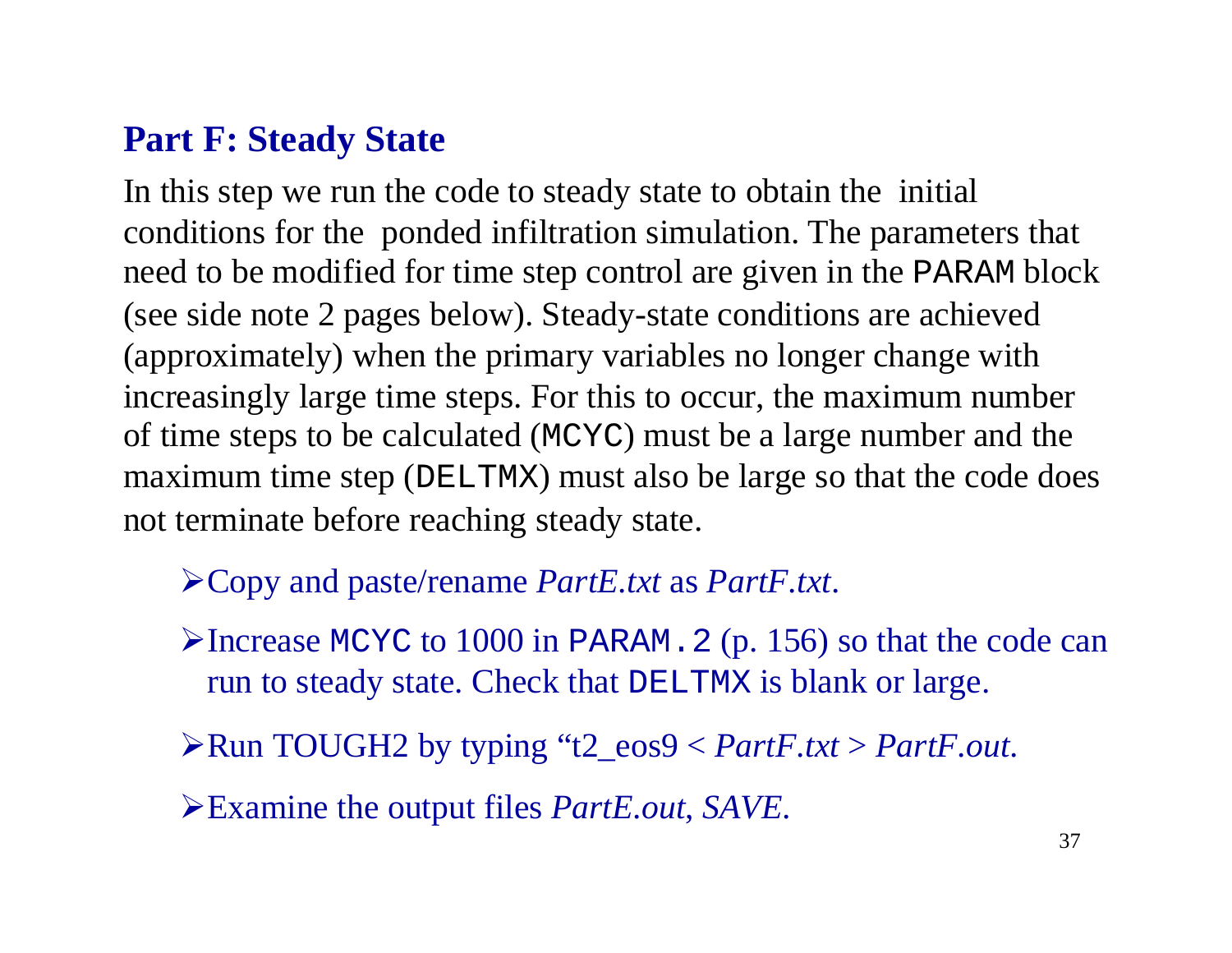# **SIDE NOTE (Simulation Time)**

| <b>Variable</b> | <b>Description</b>                 | <b>Default</b> |
|-----------------|------------------------------------|----------------|
| <b>TSTART</b>   | <b>Starting time of simulation</b> |                |
| TIMAX           | Simulated end time                 | $\infty$       |
| <b>MCYC</b>     | Maximum number of time steps       |                |
| <b>DELTEN</b>   | Initial time step size             |                |
| <b>DELTMX</b>   | Upper limit for time step size     | ഹ              |

**----\*----1 MOP: 123456789\*123456789\*1234 ---\*----5----\*----6----\*----7----\*----8PARAM----1----\*----2----\*----3----\*----4----\*----5----\*----6----\*----7----\*----82 MCYC 100100000000002000400004000TSTART TIMAX DELTEN DELTMX 9.81000 1.0E-040.9** 

**----\*----1 MOP: 123456789\*123456789\*1234 ---\*----5----\*----6----\*----7----\*----8PARAM----1----\*----2----\*----3----\*----4----\*----5----\*----6----\*----7----\*----821000 1001000000000020004000040000.0 1.000E-00 9.81000 1.0E-040.9**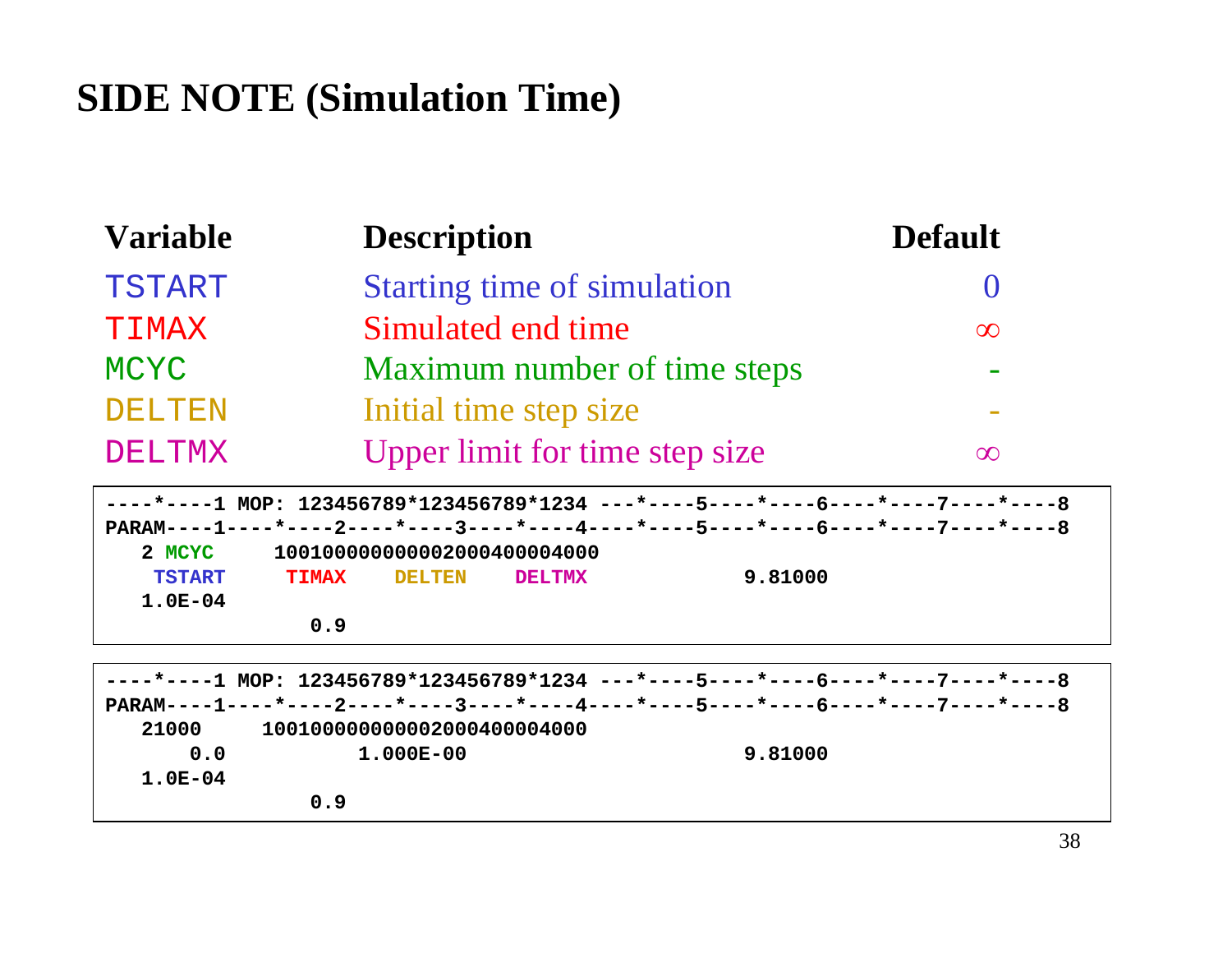**Q-F.1.1**: What was the maximum simulation time and the time step at the last iteration? (Open *PartF.out* and scroll down to the last occurrence of "OUTPUT DATA")

**Q-F.1.2**: What message in the output file indicated that steady state was reached?

**Q-F.1.3**: Is the water table at the correct depth?

 $\blacktriangleright$  See Figures 11 and 12.

¾Rename the *SAVE* file as *SAVE\_PartF,* and delete the line starting with " $+++$ " and the lines below.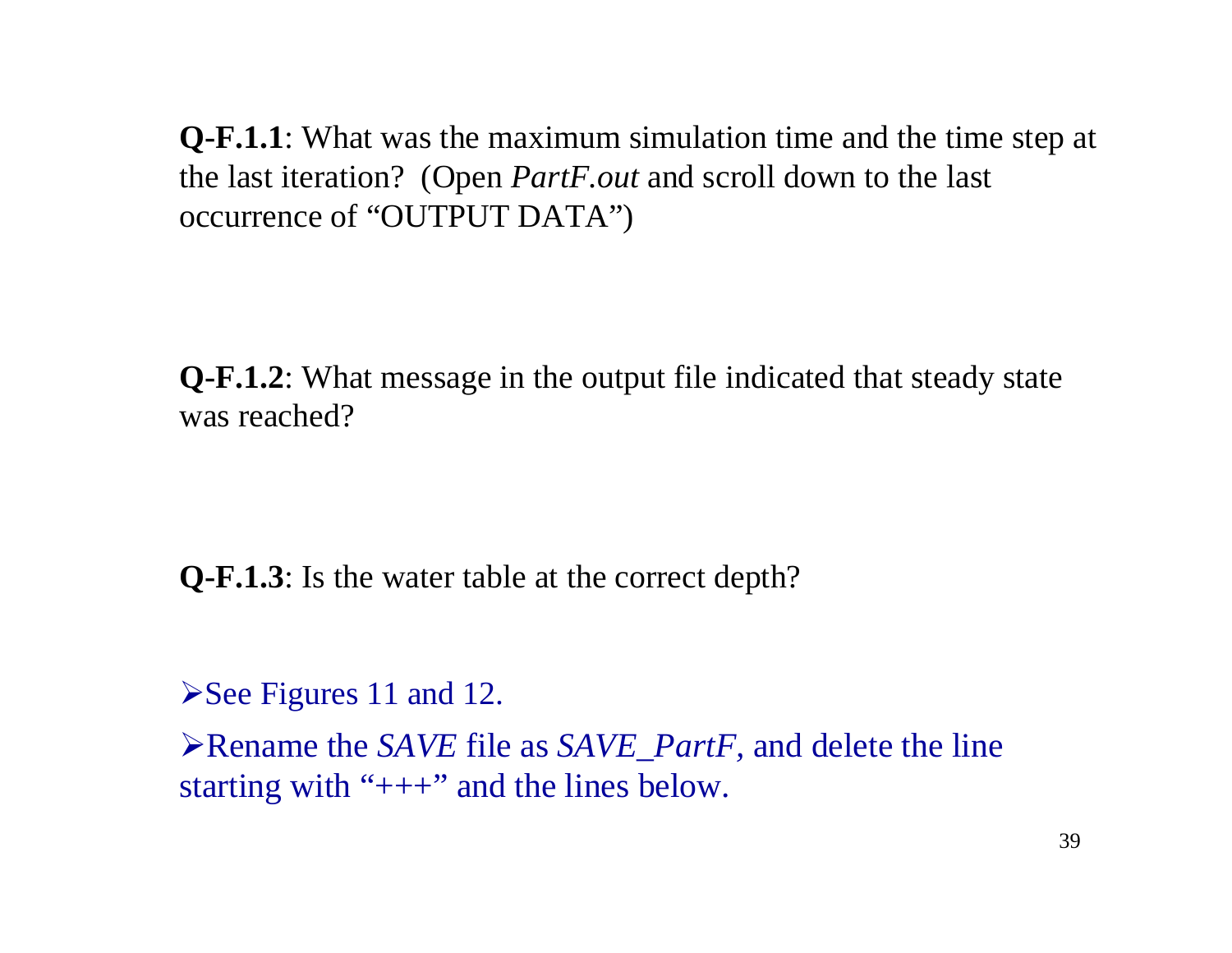Water Table  $(S_a=1)$ 

**INCON -- INITIAL CONDITIONS FOR 411 ELEMENTS A21 1 0.30000000E+000.4520065948884E+00 0.0000000000000E+00 A31 1 0.30000000E+000.4520065948883E+00 0.0000000000000E+00A41 1 0.30000000E+000.4520065948883E+00 0.0000000000000E+00A51 1 0.30000000E+000.4520065948883E+00 0.0000000000000E+00A61 1 0.30000000E+000.4520065948883E+00 0.0000000000000E+00A71 1 0.30000000E+000.4520065948883E+00 0.0000000000000E+00A81 1 0.30000000E+000.4520065948883E+00 0.0000000000000E+00 A91 1 0.30000000E+000.4520065948883E+00 0.0000000000000E+00AA1 1 0.20000000E+000.5147212388033E+00 0.0000000000000E+00 AB1 1 0.20000000E+000.5147212388033E+00 0.0000000000000E+00AC1 1 0.20000000E+000.5147212388033E+00 0.0000000000000E+00AD1 1 0.20000000E+000.5147212388033E+00 0.0000000000000E+00AE1 1 0.20000000E+000.5147212388033E+00 0.0000000000000E+00 AF1 1 0.20000000E+000.5147212388033E+00 0.0000000000000E+00AG1 1 0.20000000E+000.5147212388033E+00 0.0000000000000E+00AH1 1 0.20000000E+000.5147212388033E+00 0.0000000000000E+00 AI1 1 0.20000000E+000.5147212388033E+00 0.0000000000000E+00AJ1 1 0.20000000E+000.5594984819178E+00 0.0000000000000E+00AK1 1 0.20000000E+000.6431516560087E+00 0.0000000000000E+00AL1 1 0.20000000E+000.8182423316522E+00 0.0000000000000E+00**

Vadose

Zone

AM1 1 0.20000000E+00 **0.1025139560235E+06 0.0000000000000E+00 AN1 1 0.20000000E+000.1049642453364E+06 0.0000000000000E+00 AO1 1 0.20000000E+000.1074145374307E+06 0.0000000000000E+00AP1 1 0.20000000E+000.1098648323063E+06 0.0000000000000E+00AQ1 1 0.20000000E+00 0.1123151299632E+06 0.0000000000000E+00AR1 1 0.20000000E+000.1147654304015E+06 0.0000000000000E+00AS1 1 0.20000000E+000.1172157336212E+06 0.0000000000000E+00AT1 1 0.20000000E+000.1196660396222E+06 0.0000000000000E+00AU1 1 0.20000000E+000.1221163484046E+06 0.0000000000000E+00AV1 1 0.20000000E+000.1245666599684E+06 0.0000000000000E+00AW1 1 0.20000000E+000.1270169743136E+06 0.0000000000000E+00AX1 1 0.20000000E+000.1294672914402E+06 0.0000000000000E+00AY1 1 0.20000000E+000.1319176113481E+06 0.0000000000000E+00AZ1 1 0.20000000E+000.1343679340375E+06 0.0000000000000E+00B11 1 0.20000000E+000.1368182595083E+06 0.0000000000000E+00B21 1 0.20000000E+000.1392685877605E+06 0.0000000000000E+00B31 1 0.20000000E+000.1417189187941E+06 0.0000000000000E+00B41 1 0.20000000E+000.1441692526092E+06 0.0000000000000E+00B51 1 0.20000000E+000.1466195892057E+06 0.0000000000000E+00B61 1 0.20000000E+000.1490699285836E+06 0.0000000000000E+00 B71 1 0.20000000E+000.1503000000000E+06 0.0000000000000E+00**

Saturated Zone

40Figure 11. Excerpt from *SAVE* for *PartF.txt* for steady state.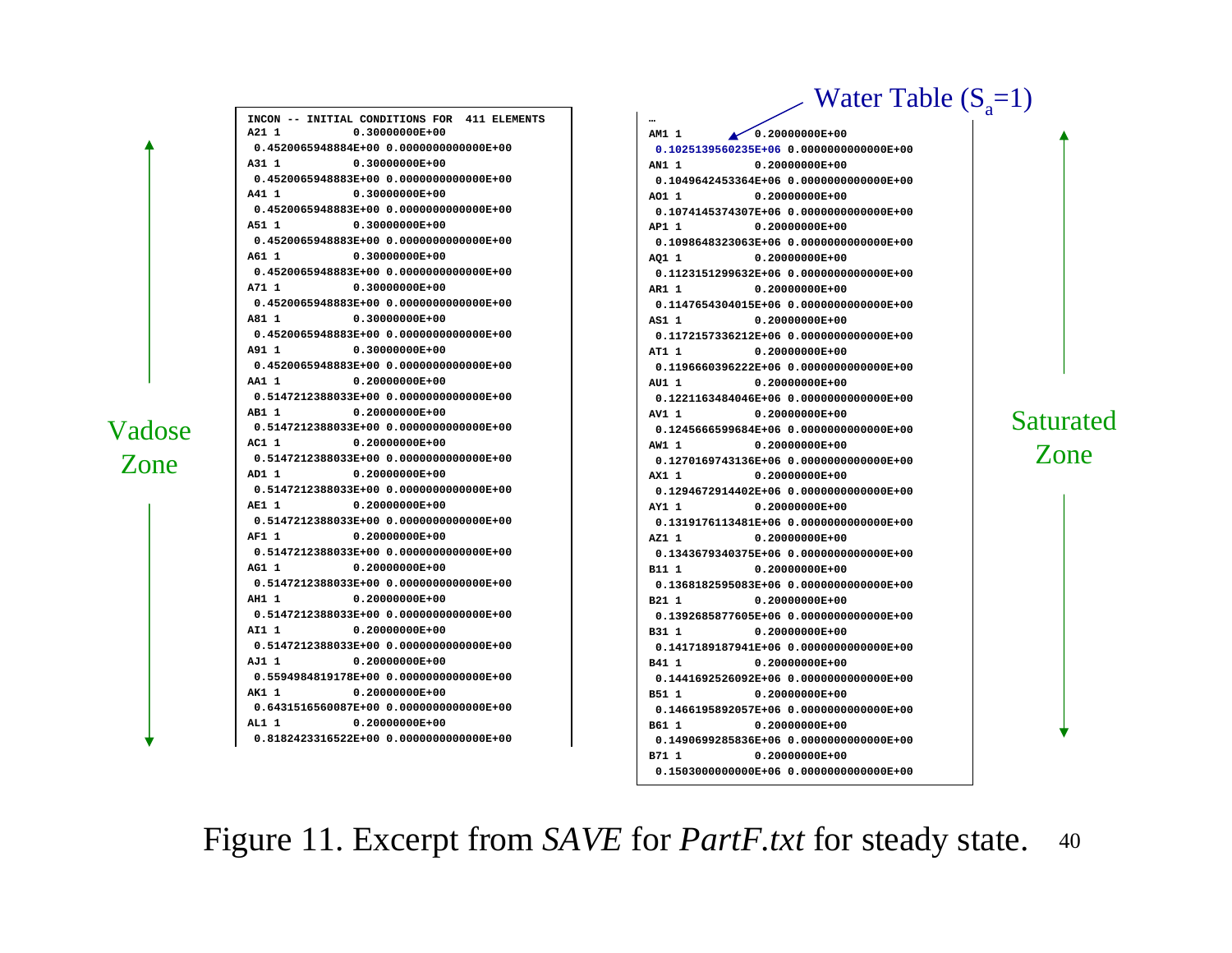

Figure 12. Steady-state profile in *PartF.txt*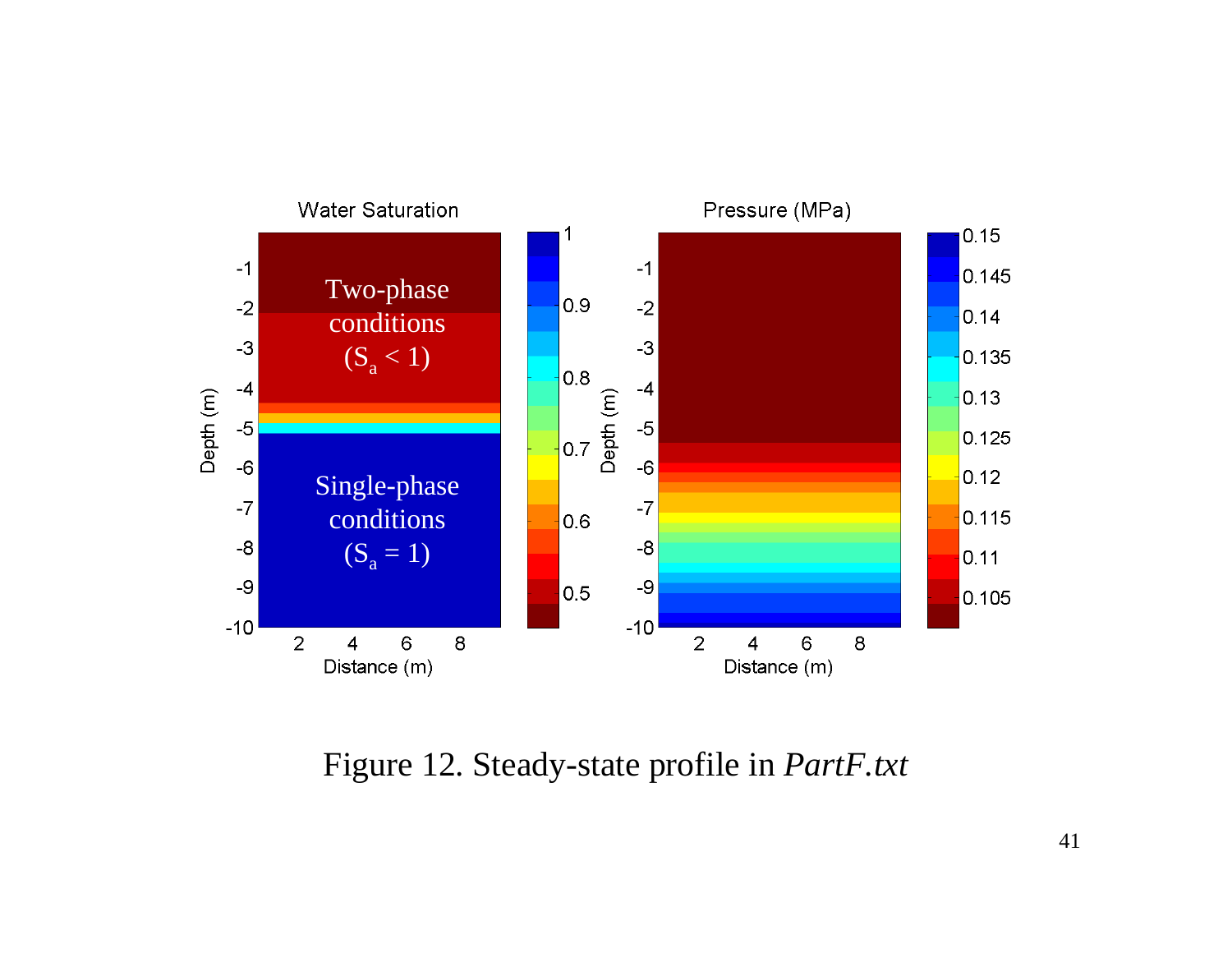# **SIDE NOTE (What makes TOUGH2 stop?)**

- $\bullet$  Reached one of the user–specified stopping criteria:
	- Maximum number of time steps
	- Maximum simulation time
- Convergence failures:
	- Wrong initialization of primary variables
	- Too many (>10) consecutive time steps converging within a single Newton-Raphson iteration  $\rightarrow$ 
		- Steady state is reached
		- Time step is too small (check DELTEN, DELTMX, TIMES block)
		- Newton-Raphson error criterion is too loose (reduce RE1)
	- Convergence failure followed by convergence within a single Newton-Raphson iteration  $\rightarrow$ 
		- May indicate steady state!
		- Serious convergence difficulty (usually phase changes)
	- More than 25 time-step reductions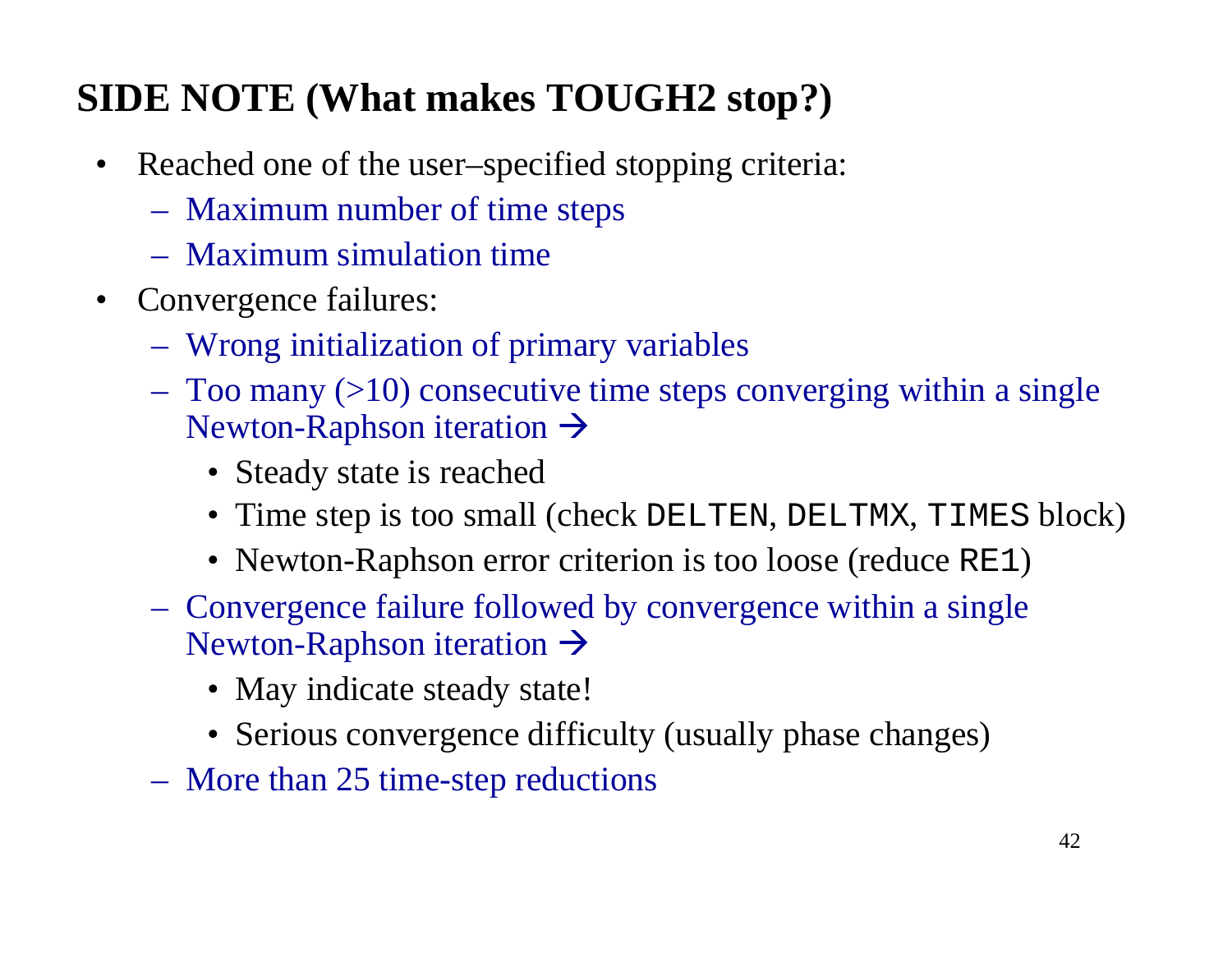### **Part G: Infiltration Test**

In this step we will 1) use the initial conditions simulated in Part F, and 2) add constant-rate infiltration by specifying another source in the GENER block. The *SAVE* file generated at the end of the previous step contains the output corresponding to the steady-state distribution for this problem, which will serve as the initial conditions.

## ¾Copy *PartF.txt* and paste/rename as *PartG.txt*.

- ¾Replace the INCON block in *PartG.txt* with the contents of the SAVE file created in the last step (*SAVE\_PartF.txt*). Also remove the INDOM block (or just change keyword to xNDOM).
- $\triangleright$  Now add the new GENER block and a TIMES block from the file *GENER\_TIMES\_Info\_PartG.txt.* The GENER block includes an additional time-dependent source for an infiltration test. The TIMES block creates output at certain times. See Figure 13.
- **Q-G.1.1**: Explain the time-dependent infiltration source (its strength, duration, elements to which it is applied, etc.)?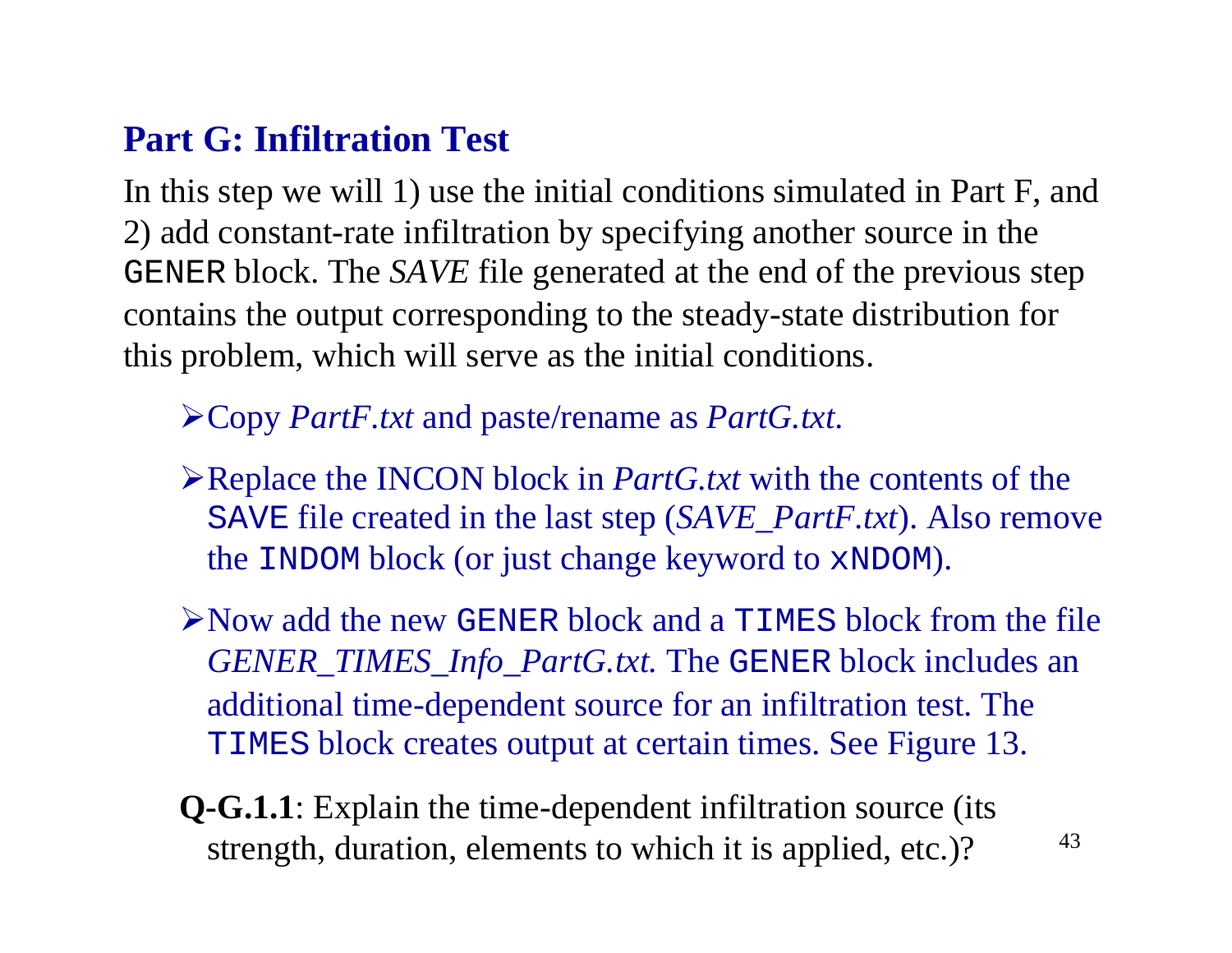

Figure 13. New GENER and TIMES blocks used in Part G (from *GENER\_TIMES\_Info\_PartG.txt*) to initiate an infiltration test, and to print output at given times, respectively.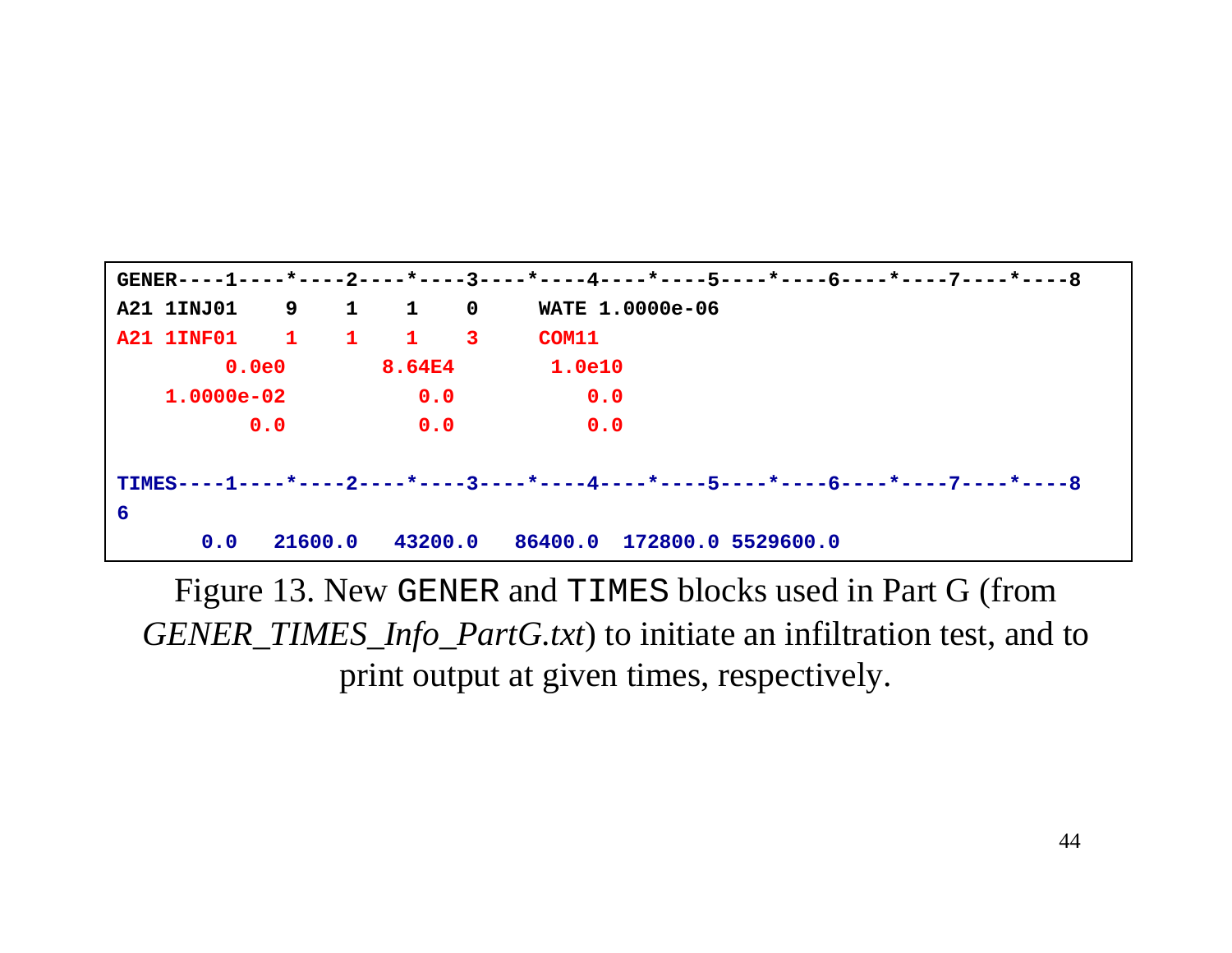- ¾Note that ITAB should be non-zero when reading data from a table, even if the problem is non-isothermal.
- ¾Increase MCYC to 1000 in PARAM.2 (p. 156) to allow the code to run to steady state.
- $\blacktriangleright$  Make sure MOP(12) is set to 2. This option uses the "step" function" option in handling generation rates (see P. 164 of manual).
- ¾Change TSTART to 0.0, and enter the total simulation time of 64 days (5529600.0 sec).
- ¾Run TOUGH2 by typing "t2\_eos9 < *PartG.txt* <sup>&</sup>gt;*PartG.out*"
- ¾Examine the output files *PartG.out*, and see Figures 14 and 15.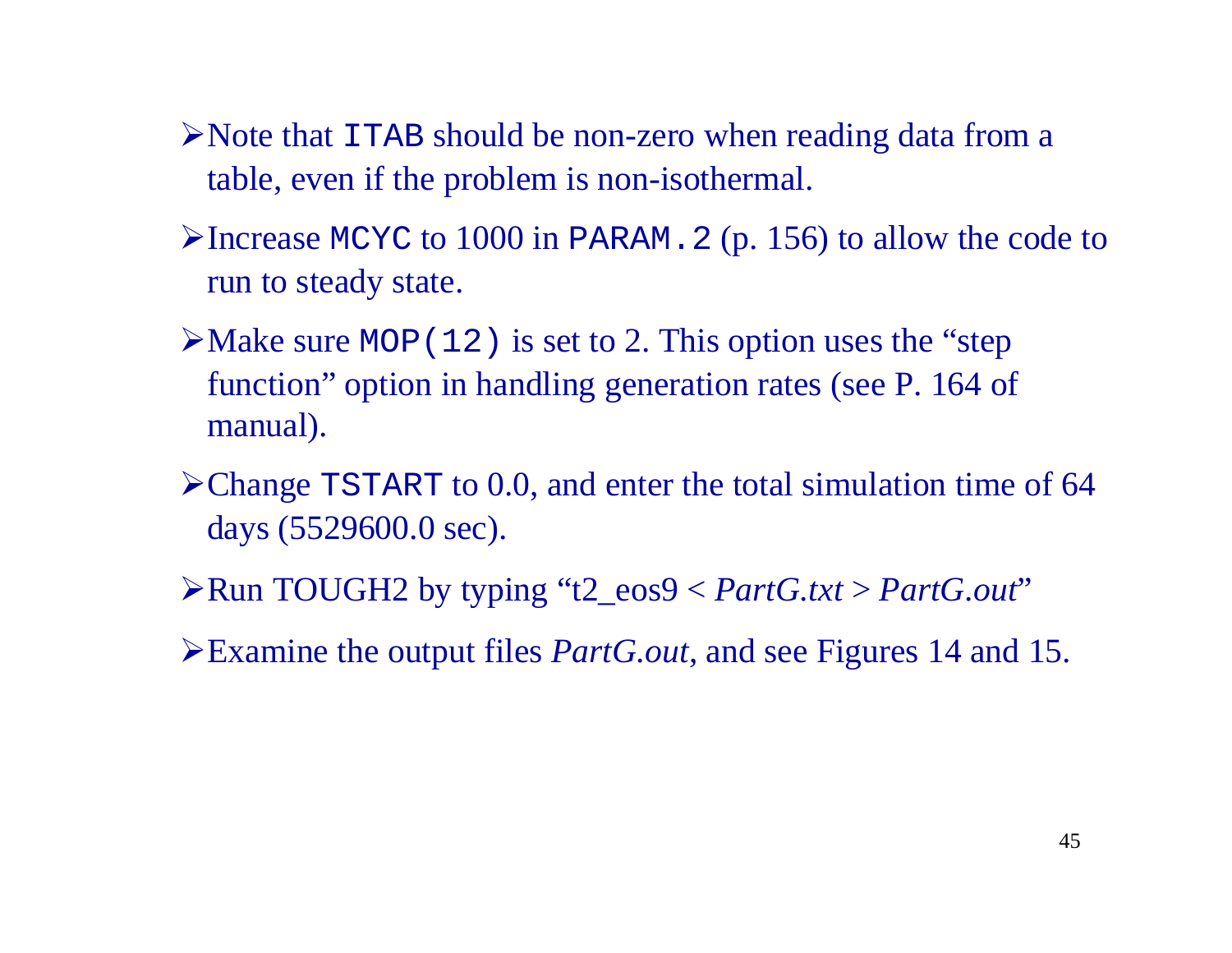

Figure 14. Water saturation distribution after start of infiltration test (duration of 1 day) at two times for EOS9.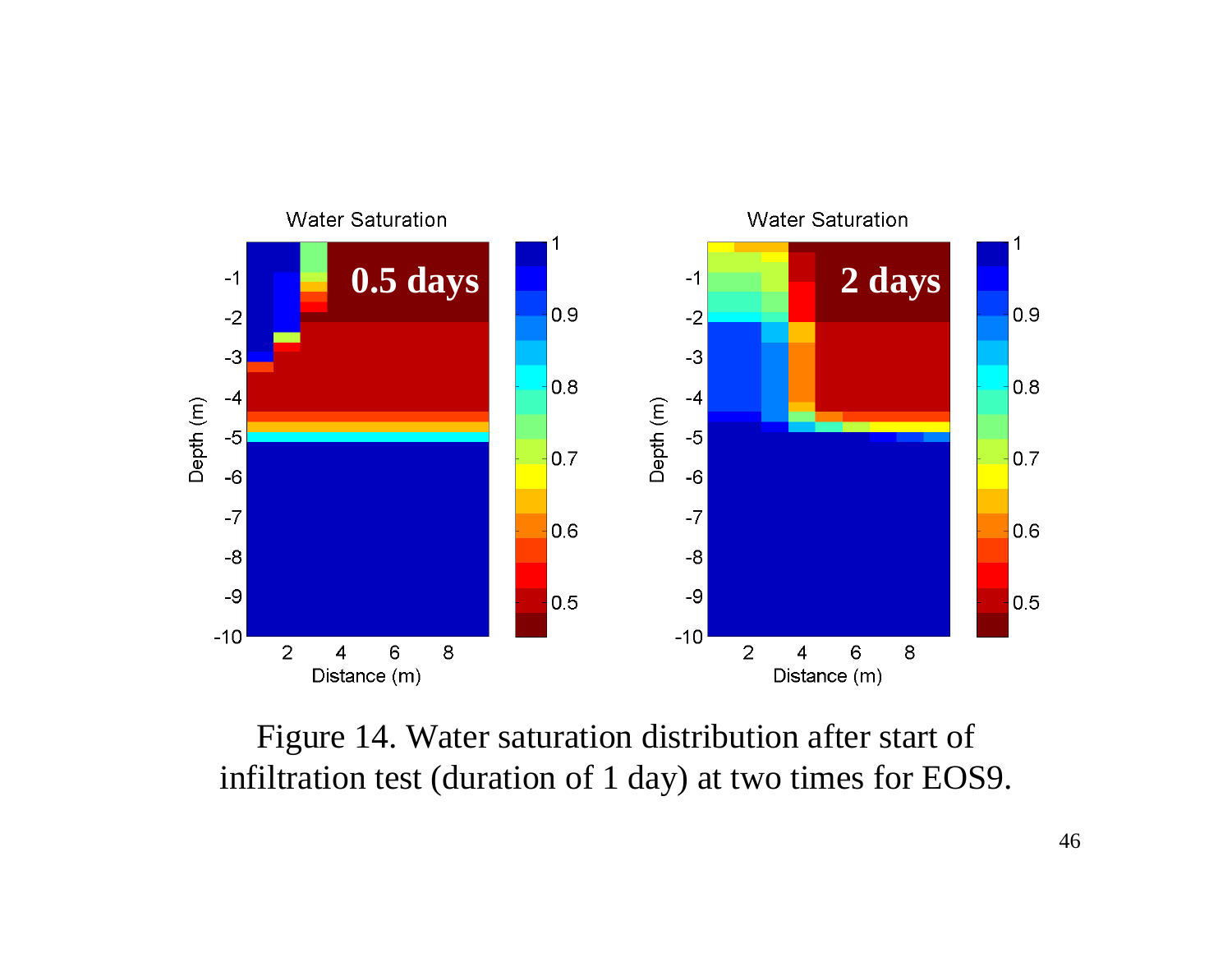

Figure 15. Water saturation profile at  $x=0$  obtained for increasing times after start of infiltration test for EOS9.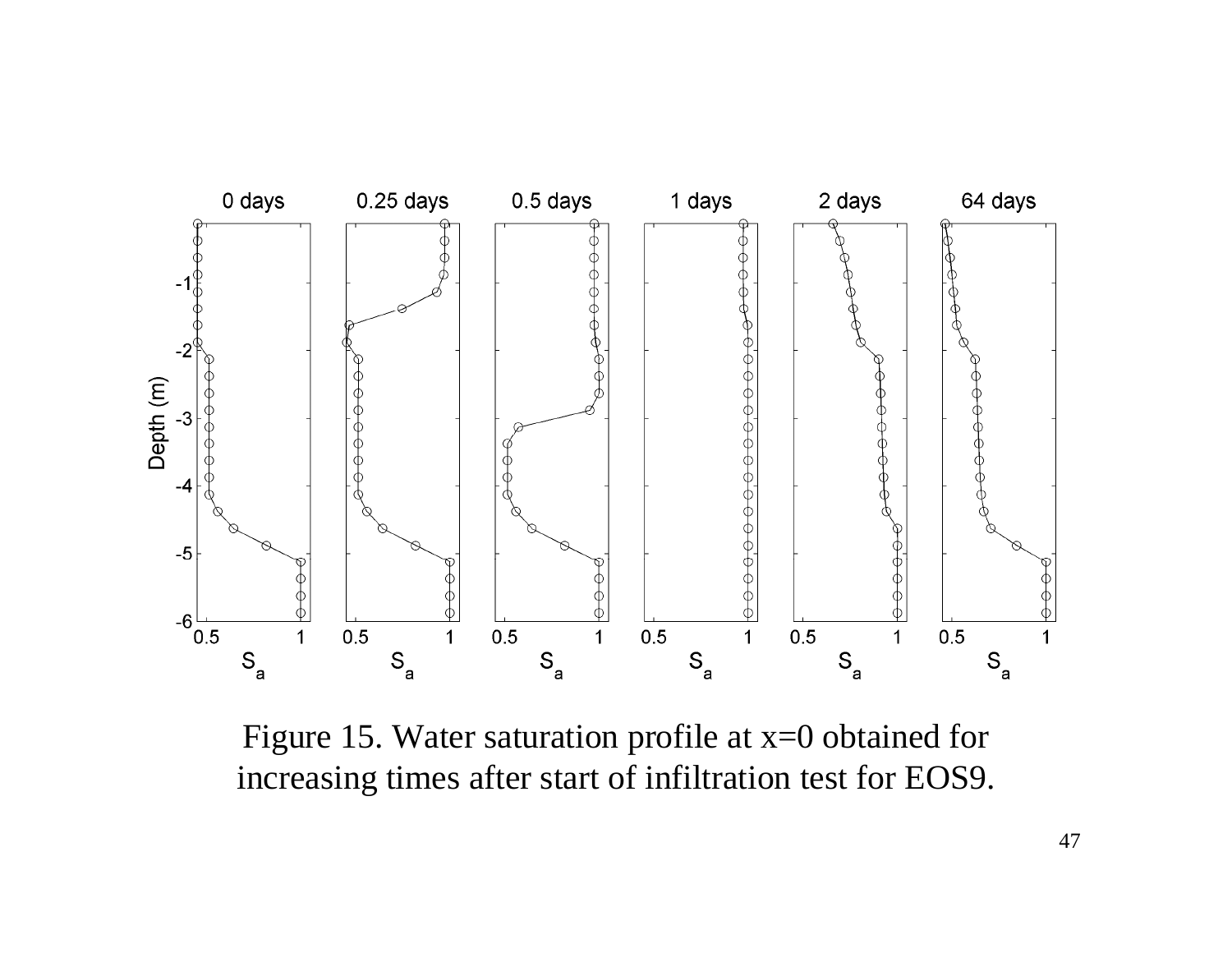# **SIDE NOTE (Output Options)**

**21000 100100000100002000400004000**

0.0 5529600.0 1.000E-00

**0.9** 

**1.0E-04**

| <b>Variable</b>                                                                                                                                                 | <b>Description</b>                                | <b>Default</b> |  |
|-----------------------------------------------------------------------------------------------------------------------------------------------------------------|---------------------------------------------------|----------------|--|
| <b>KDATA</b>                                                                                                                                                    | Specify amount of printout                        |                |  |
| <b>MCYPR</b>                                                                                                                                                    | Printout occurs for every multiple of MCYPR steps |                |  |
| MOP(1)                                                                                                                                                          | Create printout for non-convergent iterations     | n <sub>O</sub> |  |
| MOP(7)                                                                                                                                                          | Printout of input data (recommended)              | n <sub>O</sub> |  |
| $MOP(2-6)$                                                                                                                                                      | Additional printout from various subroutines      | n <sub>O</sub> |  |
| Additional printout times to be specified in block TIMES                                                                                                        |                                                   |                |  |
|                                                                                                                                                                 |                                                   |                |  |
| -1 MOP: 123456789*123456789*1234    ---*----5----*----6----*----7----*----8<br>PARAM----1----*----2----*----3----*----4----*----5----*----6----*----7----*----8 |                                                   |                |  |

9.81000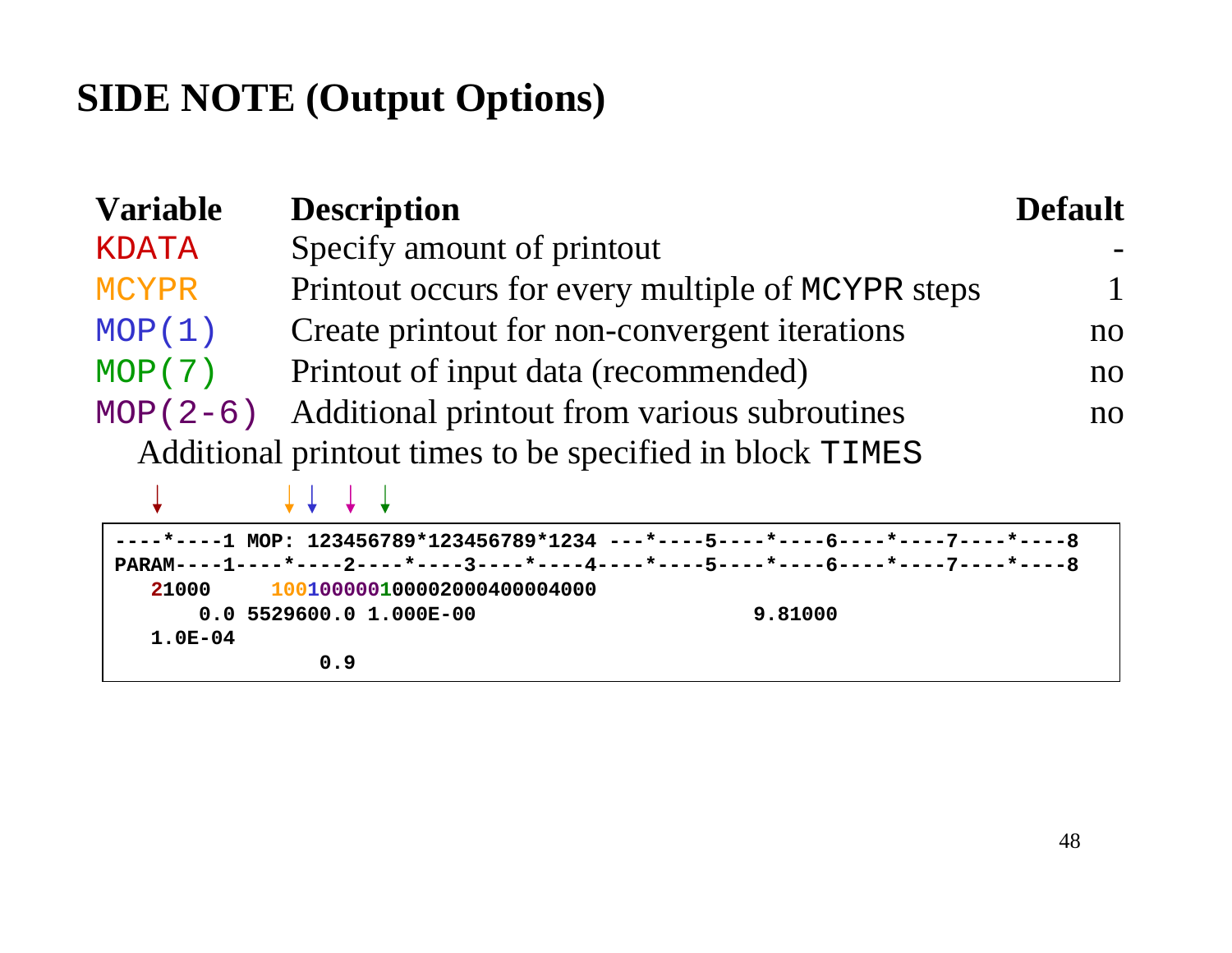## **SIDE NOTE (Newton-Raphson and Linear Eqn. Solver)**

| <b>Variable</b>                                                                  | <b>Description</b>                                                           | <b>Default</b> |  |  |
|----------------------------------------------------------------------------------|------------------------------------------------------------------------------|----------------|--|--|
| RE1                                                                              | Relative error convergence criterion                                         | $1.0E-5$       |  |  |
| MOP(1)                                                                           | Create printout for non-convergent iterations                                |                |  |  |
| MOP(21)                                                                          | Select linear equation solver                                                | 3              |  |  |
| Check block SOLVR for additional options                                         |                                                                              |                |  |  |
|                                                                                  | Check file <i>LINEQ</i> for linear equation solver data                      |                |  |  |
|                                                                                  |                                                                              |                |  |  |
|                                                                                  | *----1 MOP: 123456789*123456789*1234 ---*----5----*----6----*----7----*----8 |                |  |  |
| PARAM----1----*----2----*----3----*----4----*----5----*----6----*----7----*----8 |                                                                              |                |  |  |
| 21000                                                                            | 100100000000002000400004000<br>$0.0$ 5529600.0 1.000E-00                     | 9.81000        |  |  |

**1.0E-04**

**0.9**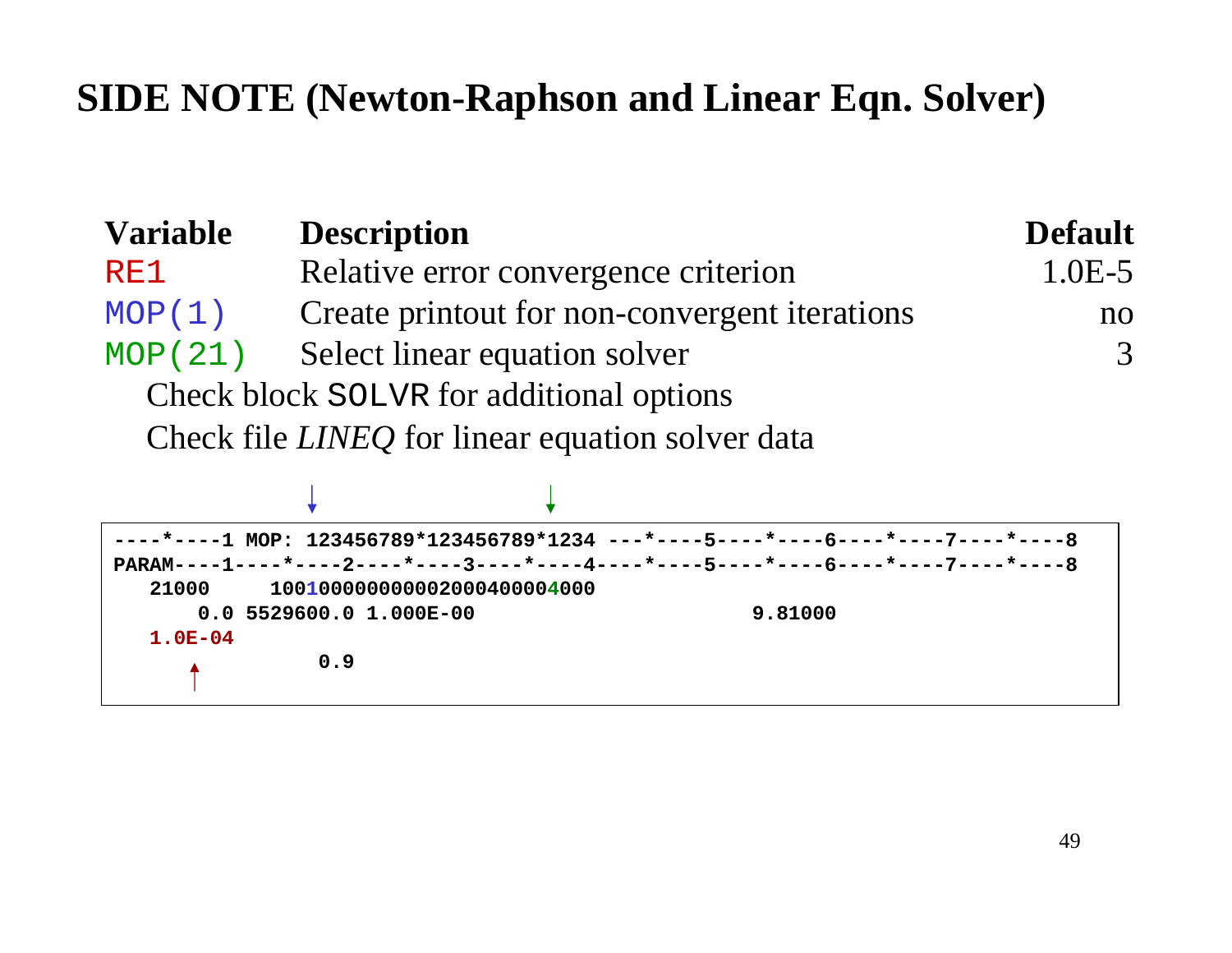### **Problem Variation: Conversion from EOS9 to EOS3**

After developing a TOUGH2 problem using EOS9, one may wish to incorporate temperature variations (i.e., make it nonisothermal) or to account for the movement of both water and gas. The TOUGH2 input file(s) can be modified accordingly to make this possible.

¾Copy *PartG.txt* and rename it *PartH.txt*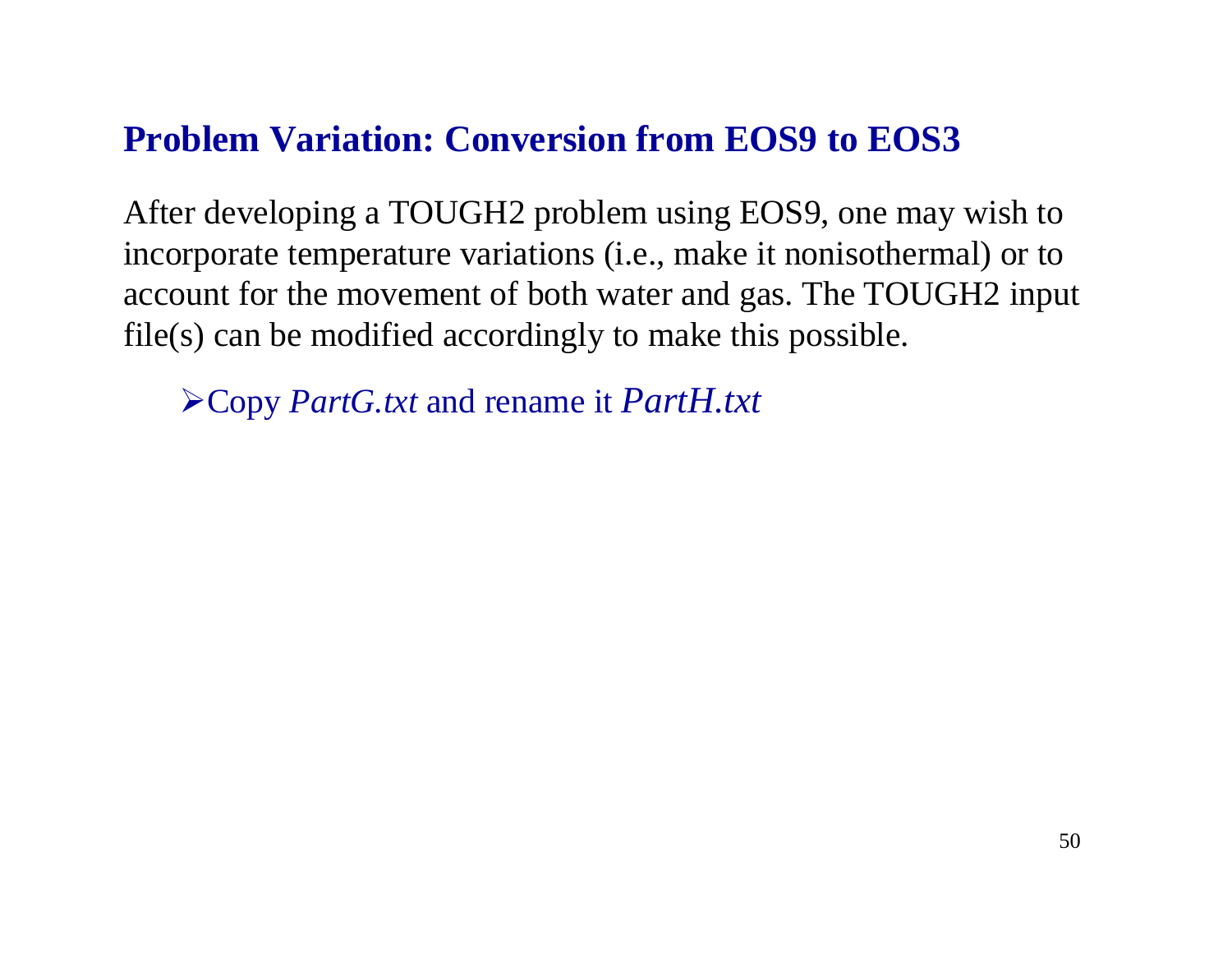### **Primary Variables for EOS3 (p. 36 of manual)**

- The primary variables for each grid block change depending on whether single- or two-phase conditions are present.
- Using values between 0 and 1 for the second primary variable implies aqueous phase conditions in a grid block (X is the primary variable). Whereas, using a value  $> 10$  (and  $< 11$ ), implies twophase conditions (where the primary variable is  $S_g + 10$ ).

| Relevant<br><b>T2 Blocks</b>                   | Components                                                                                               | $# 1$ : water<br># 2: air                                                                                                                        |  |
|------------------------------------------------|----------------------------------------------------------------------------------------------------------|--------------------------------------------------------------------------------------------------------------------------------------------------|--|
| MULTI                                          | Parameter choices                                                                                        |                                                                                                                                                  |  |
|                                                |                                                                                                          | $(NK, NEG, NPH, NB) = (2, 3, 2, 6)$ water and air, nonisothermal (default)<br>$(2, 2, 2, 6)$ water and air, isothermal                           |  |
|                                                |                                                                                                          | molecular diffusion can be modeled by setting $NB = 8$                                                                                           |  |
| Primary Variables <sup>*</sup><br><b>INCON</b> |                                                                                                          |                                                                                                                                                  |  |
| <b>INDOM</b>                                   | single-phase conditions                                                                                  |                                                                                                                                                  |  |
| <b>PARAM</b>                                   | $(P, X, T)$ - (pressure, air mass fraction, temperature)                                                 |                                                                                                                                                  |  |
| <b>SAVE</b>                                    | two-phase conditions<br>$(P_g, S_g + 10, T)$ - (gas phase pressure, gas saturation plus 10, temperature) |                                                                                                                                                  |  |
|                                                |                                                                                                          | By setting $MOP(19) = 1$ , initialization can be made with TOUGH-style variables<br>$(P, T, X)$ for single-phase, $(P_g, S_g, T)$ for two-phase. |  |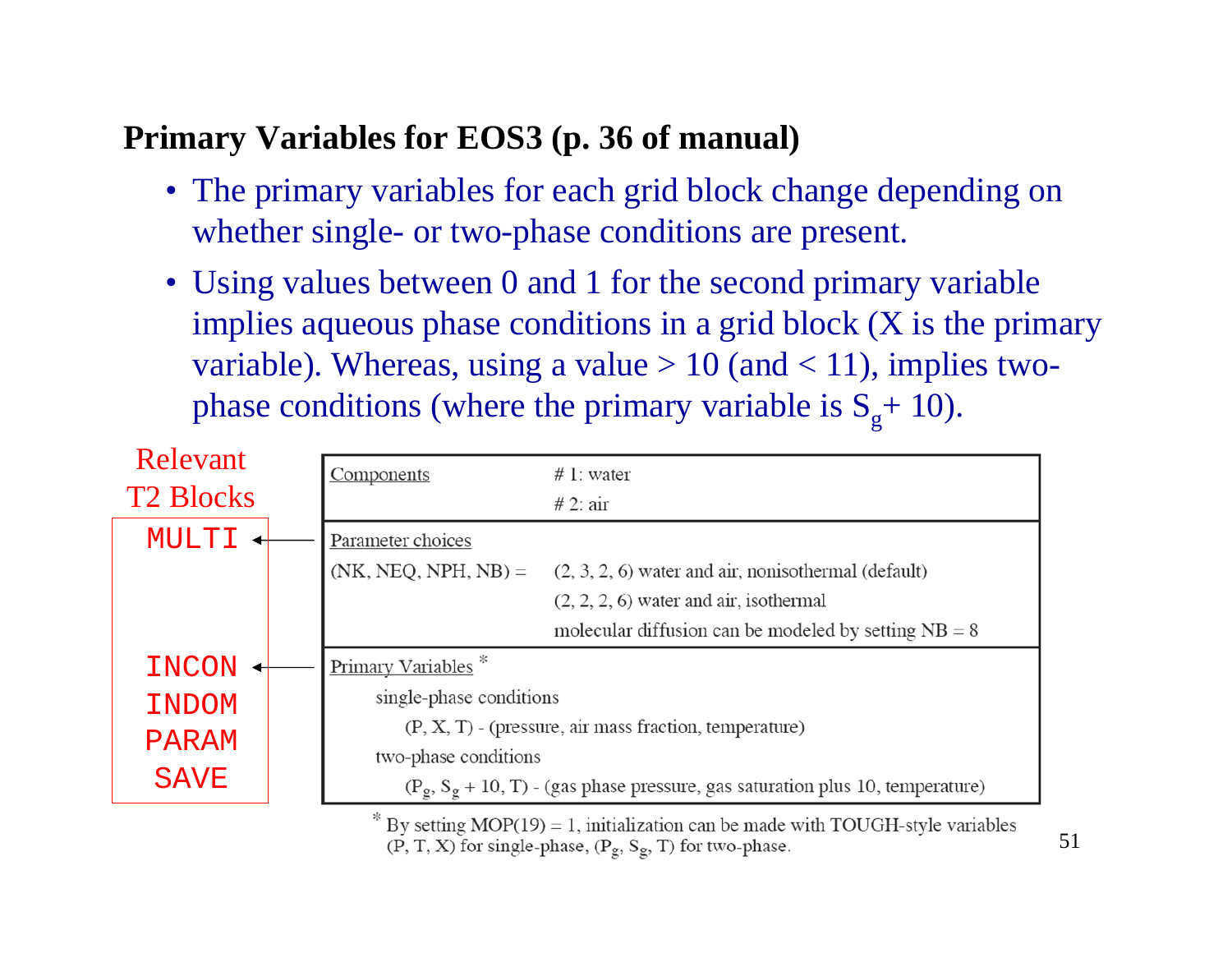- $\blacktriangleright$  Add MULTI for isothermal case (NK=2, NEQ=2, NPH=2, NB=6)
- $\triangleright$  The relative permeability and capillary pressure functions for the ATMOS material should allow for transfer or air but not water.
- ¾Give the atmospheric grid block "99999" a Dirichlet boundary condition with pressure equal to atmospheric and constant high gas saturation (e.g.,  $Sa = 0.1$  or  $Sg = 0.9$ ).
- ¾Specify initial conditions using INDOM instead of INCON (hint: delete contents of INCON block without deleting keyword); set default initial conditions in PARAM block with gas saturation equal to zero (2<sup>nd</sup> primary variable equal to  $X = 0$ ).
- ¾To obtain steady-state profile, remove the source was used for the infiltration test in the GENER block (INF01-INF02); leave TIMAX blank so that steady state can be reached.
- ¾To simulate infiltration test, copy *SAVE* file from steady-state run to INCON block, reinsert infiltration test source, and run.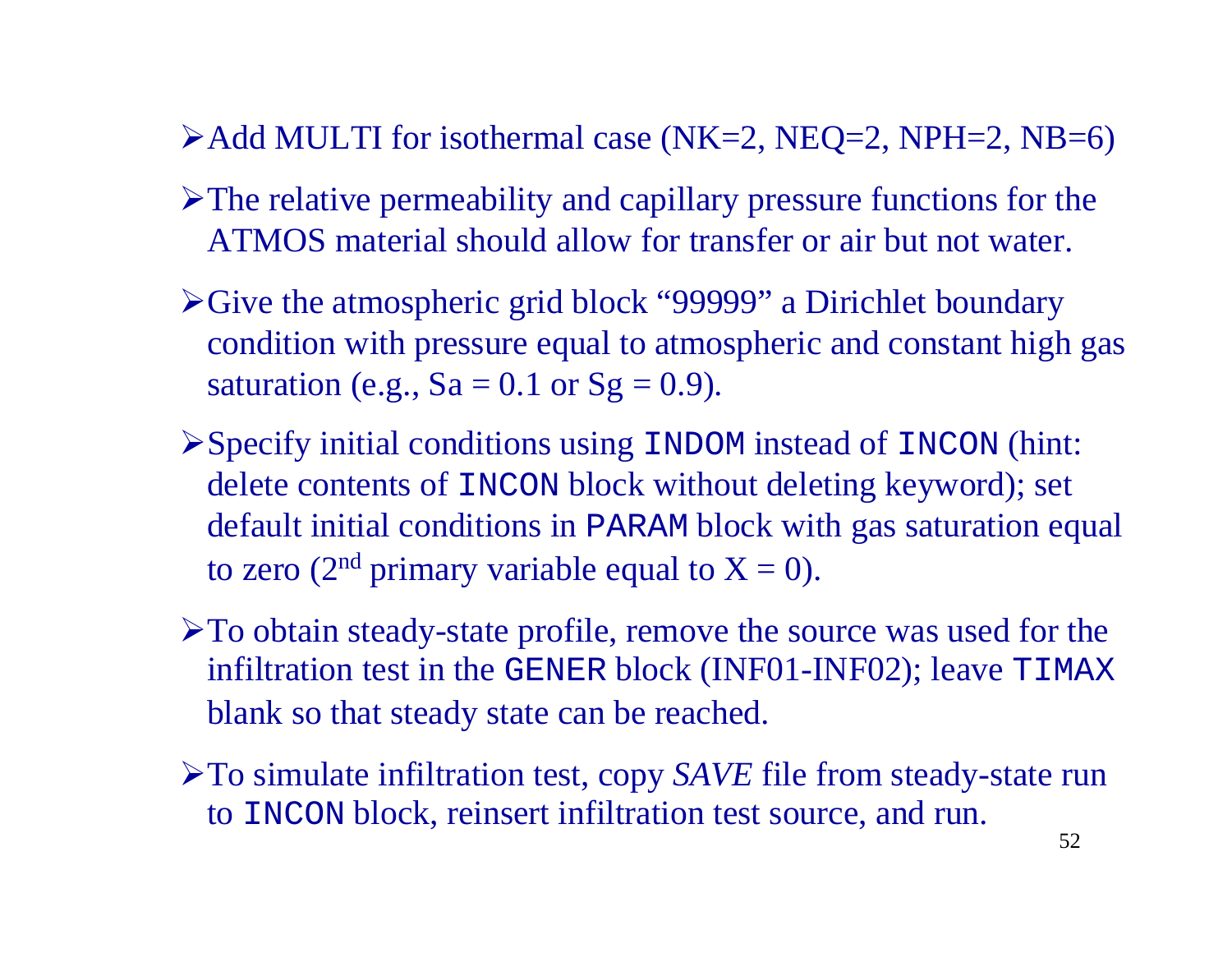

Figure 16. Water saturation distribution after start of infiltration test (duration of 1 day) at two times for EOS 3.